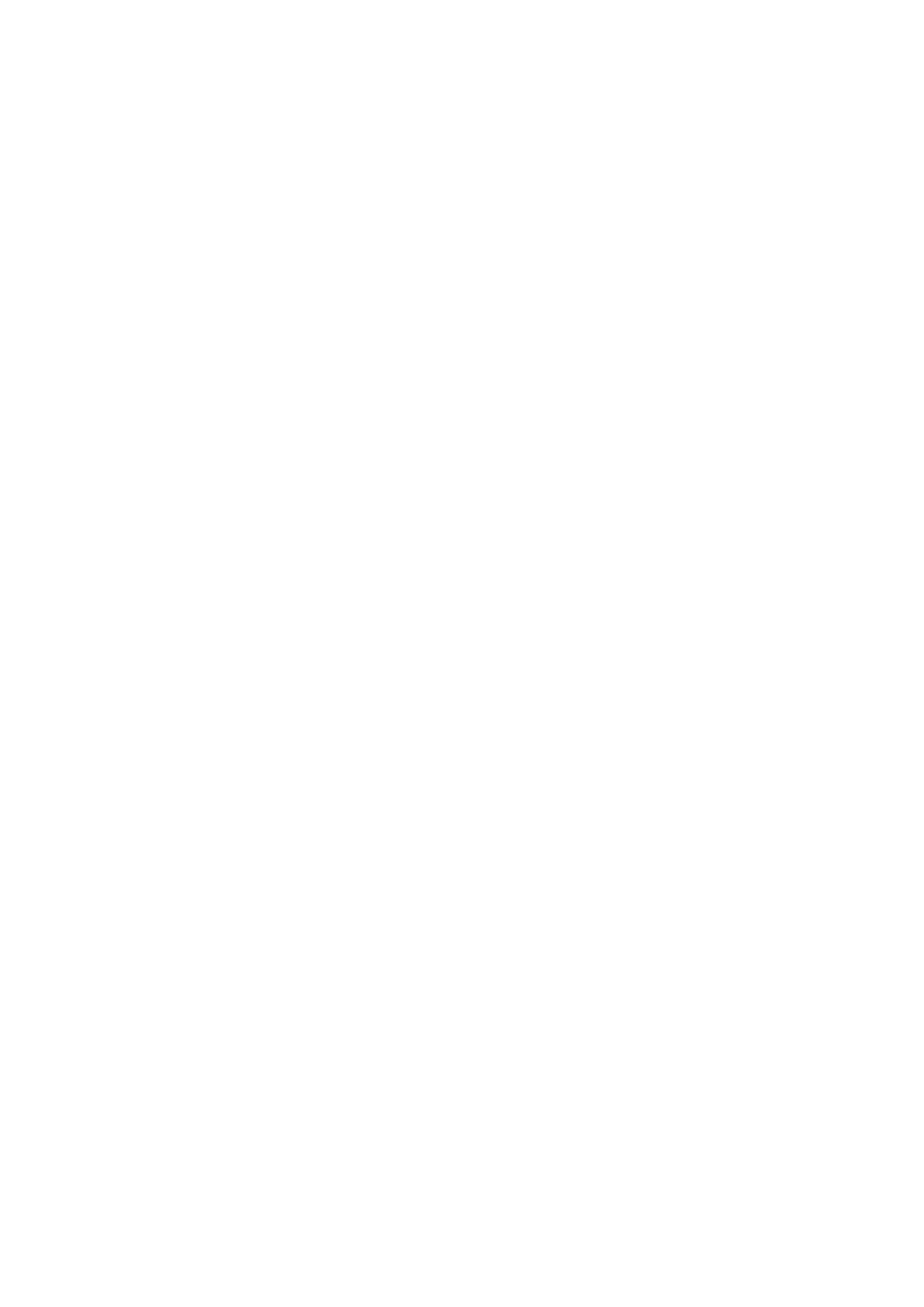### Frederik Godt Hansen

# Trust in Governmental Institutions: How Government Performance Matters

PhD Dissertation

Politica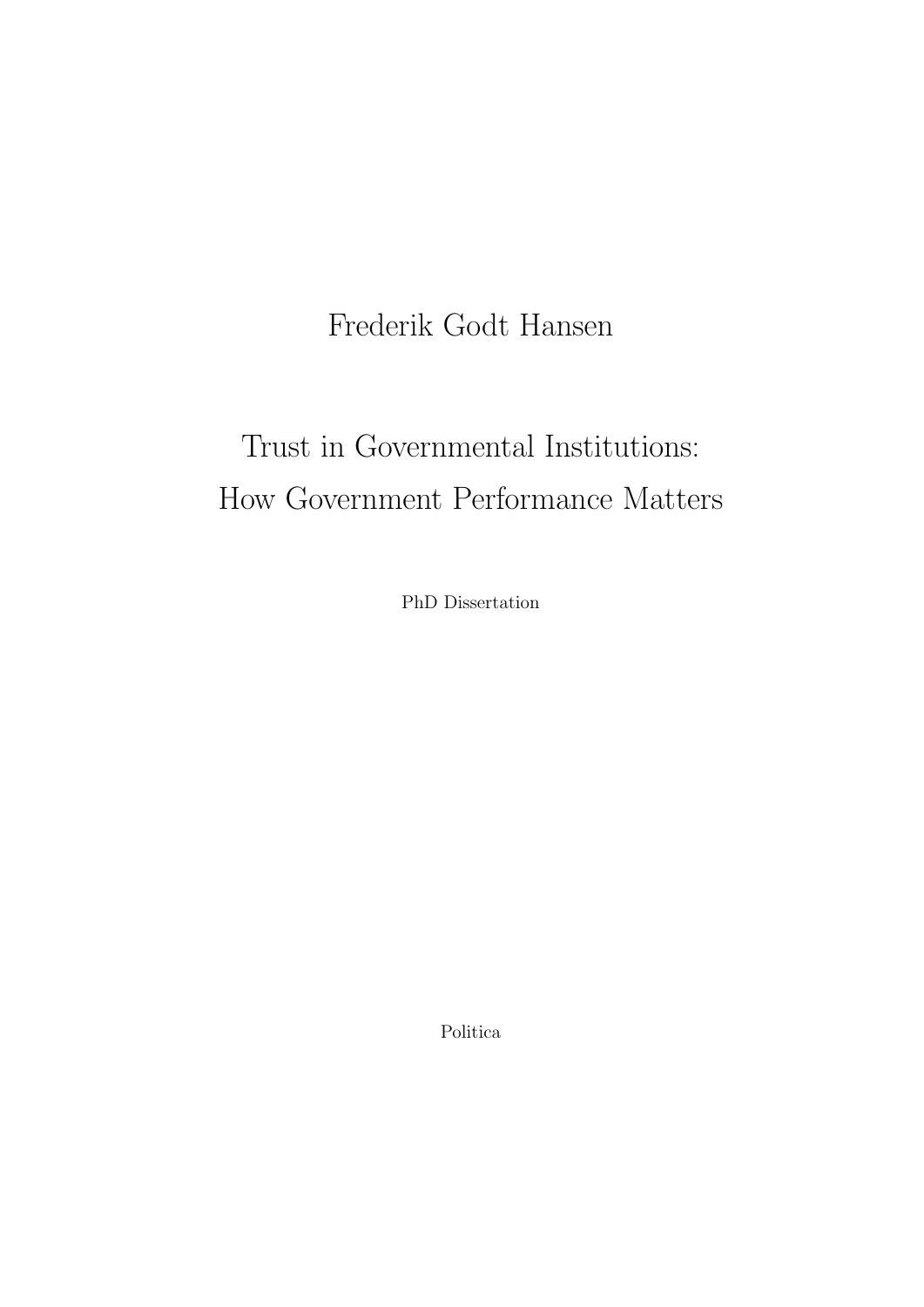©Forlaget Politica and the author 2021

ISBN: 978-87-7335-280-9

Cover: Svend Siune Print: Fællestrykkeriet, Aarhus University

Submitted August 31, 2021 The public defense takes place November 12, 2021 Published November 2021

Forlaget Politica c/o Department of Political Science Aarhus BSS, Aarhus University Bartholins Allé $\sqrt{7}$ DK-8000 Aarhus C Denmark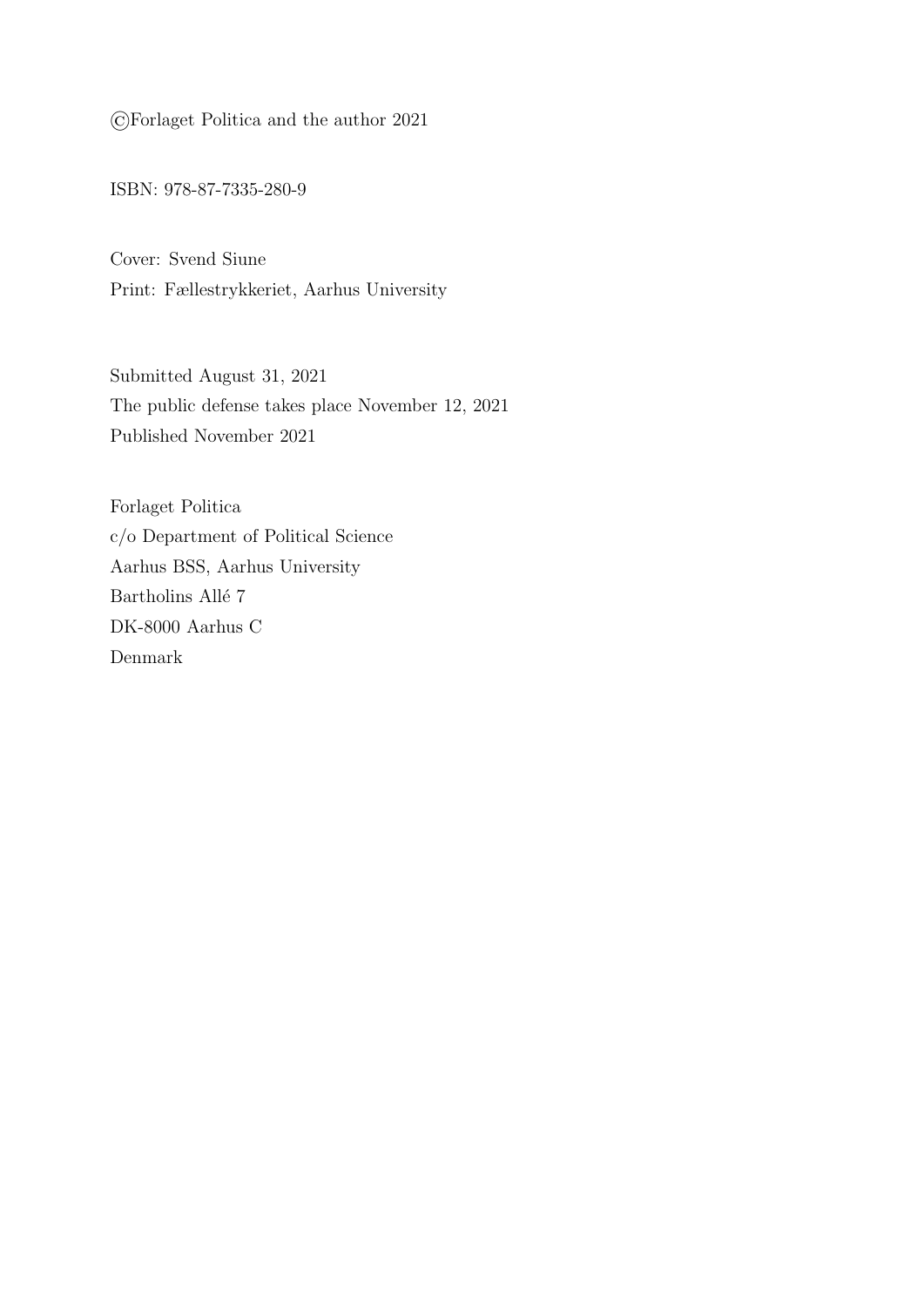## <span id="page-4-0"></span>Acknowledgments

It is no secret that writing a PhD is a challenging task with a lot of ups and downs. Also more challenging than I expected beforehand. Indeed, it would not have been possible without the help, support, encouragement, and inspiration from colleagues, friends, and family. Moreover, these people also made the process an immensely enjoyable affair. I am happy to get this opportunity to express my gratitude.

I have been very fortunate to have Martin Bækgaard, Lene Aarøe, and Lasse Laustsen as supervisors. I am thankful for your unwavering support, guidance, and encouragement throughout the PhD. You have provided me with outstanding feedback which has improved the quality of my research tremendously. You also reminded me when to forget about work, and you were there with unconditional help and support when I needed you the most to help me through the hard periods of the PhD. I will always be incredibly thankful for that. I cannot imagine more competent and warm supervisors.

Moreover, I feel privileged to have been a part of the Department of Political Science at Aarhus University. It has always been a pleasure to work at the department where I have developed both personally and professionally as a researcher due to amazing and inspiring colleagues. The lockdown caused by Covid-19 made me remember the value of daily life at the department. In particular, it has been a true pleasure to be a part of the section of Public Administration (and Leadership) with so many skilled, inspiring, and warm people. I have always enjoyed our weekly meetings where I have benefited greatly from your careful and highly valuable comments on my project and papers. It has been a huge inspiration for me to see how much you care about your colleagues' work. There are many people from the section that I would like to thank, in particular Aske, Mathias, Stefan, Julian, Niels Bjørn, Jørgen, Sarah, Amalie, Karoline, Emily, Mathilde, Clara, Anders, and Mads Pieter for many good - academic and non-academic - conversations.

Furthermore, I would like to thank Gregg Van Ryzin for inviting me to Rutgers University for a longer research stay. Even though I never boarded the plane due to unforeseen circumstances (corona...), I am very grateful for your help and willingness to accommodate me at your institution. I hope we can arrange a stay in the future.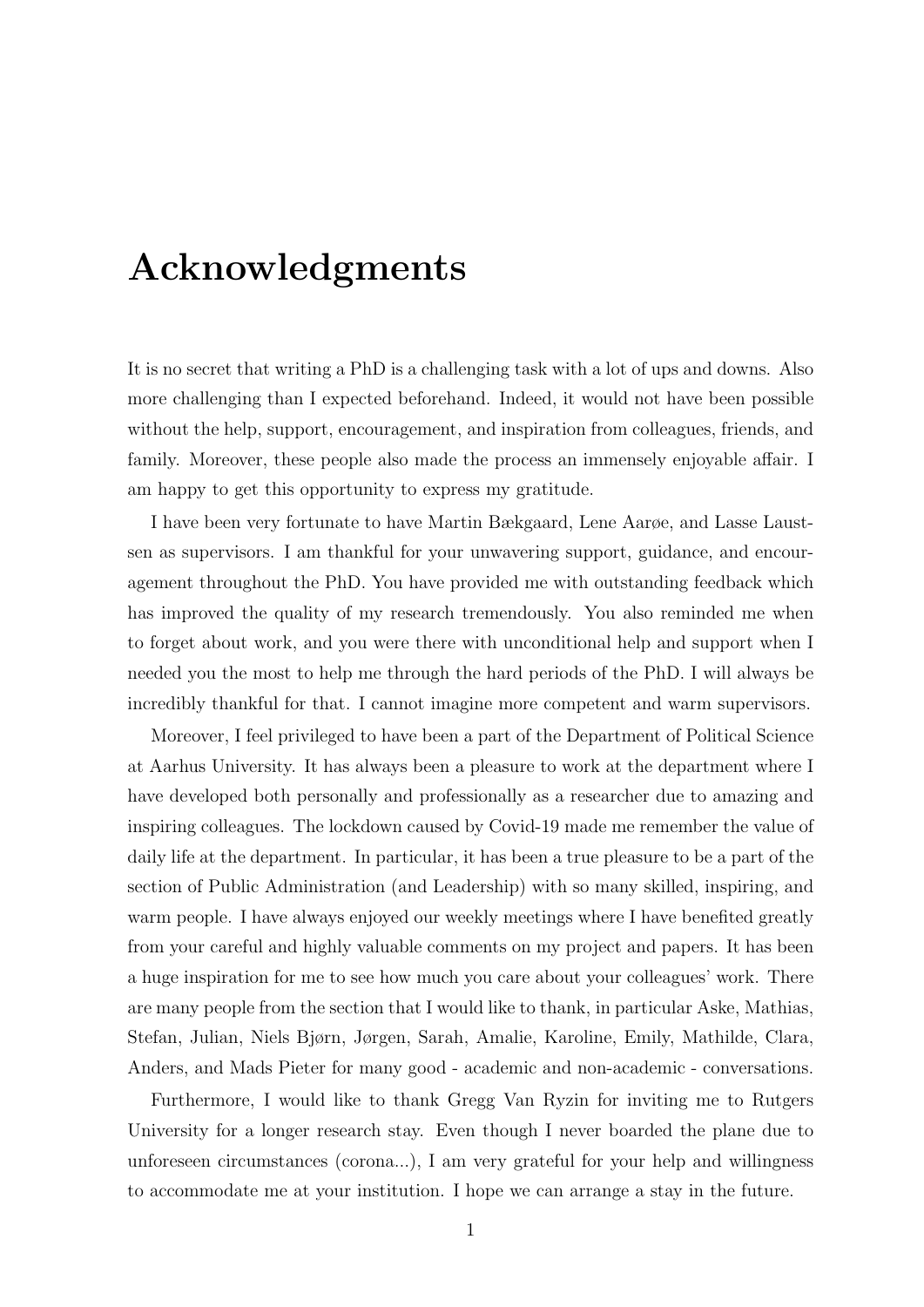I would also like to thank my office mates Arzoo Rafiqi and Danielle May. Sharing an office with you have been a great pleasure and privilege. To the administration at the Department of Political Science, a heartfelt thanks to you all for making life at the department much more comfortable and for helping with all kinds of administrative tasks without hesitation.

Finally, my deepest gratitude goes to my friends and family. To my family, you have always supported me in pursuing my dreams with infinite love and you are always there when I need you. I cannot express how grateful I am. To Dylan McKay, thank you for the countless of fun experiences we have had together over the years. Anders, Nicholas, and Niels, you guys definitely make me forget work when I need it the most thank you for that! Food Club, I am equally grateful for our evenings together playing board games or watching more or less entertaining Netflix series. I enjoy every moment. Finally, Amalie, I am sincerely grateful that you have entered my life. Thank you for your unconditional patience, love, and understanding. I am looking very much forward to our adventures together in the future.

Frederik Godt Hansen Aarhus, November 2021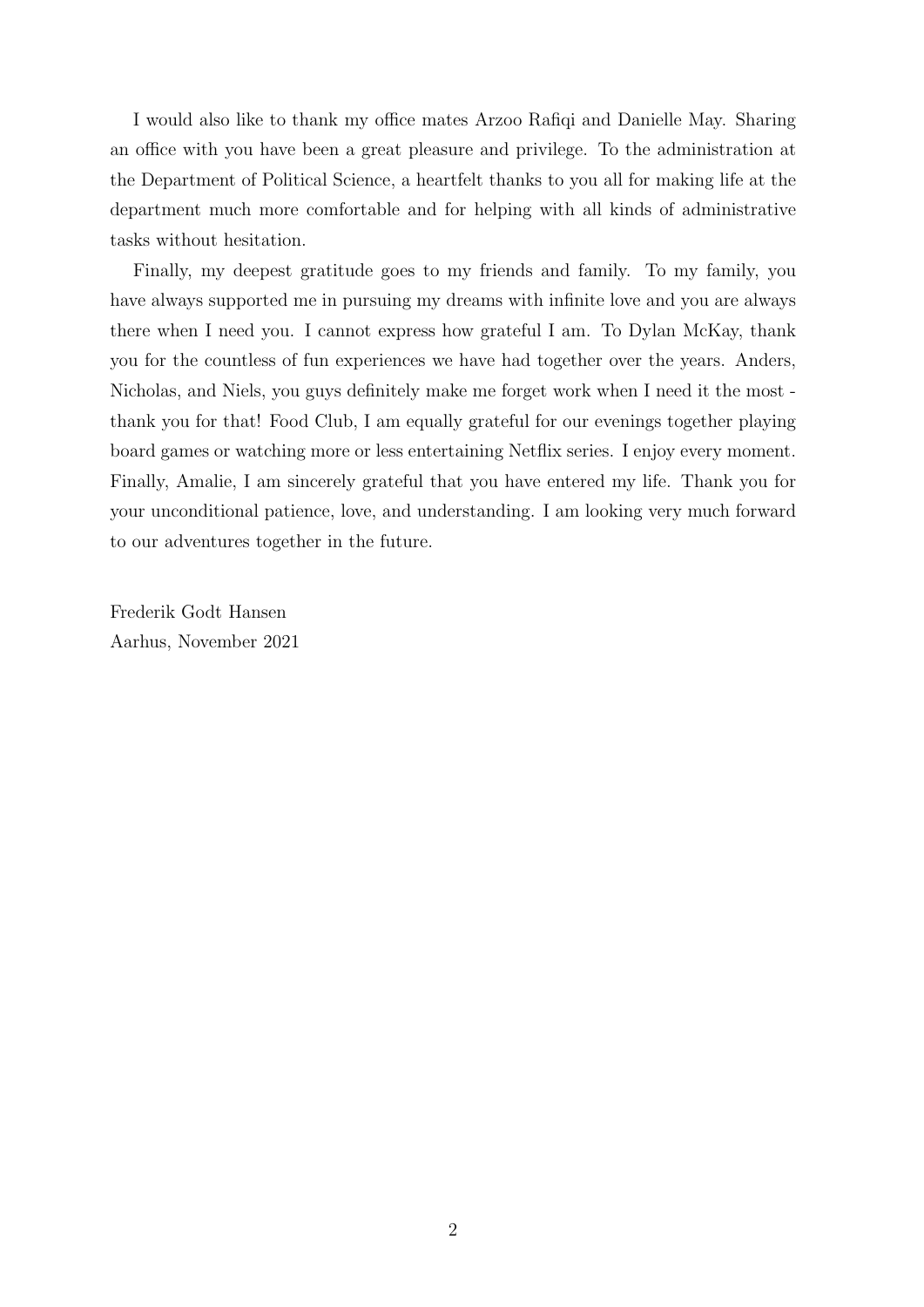## <span id="page-6-0"></span>Preface

This report provides a summary of my PhD dissertation titled "Trust in Governmental Institutions: How Government Performance Matters" written at the Department of Political Science, Aarhus University. The dissertation consists of this summary report and three individual research papers. The three papers, which are either accepted for publication or prepared for publication in international peer-reviewed journals, are displayed in the table below.

The aim of this summary report is to provide an overall research question and theoretical framework that ties the three papers together. In addition, the summary report gives an overview of the main methodological approach, discuss the broader results and contributions which cuts across papers and aims to provide avenues for important future research.

Table 1. Overview of papers in the dissertation

| Paper |                                                                                                                                                                        |  |  |  |  |
|-------|------------------------------------------------------------------------------------------------------------------------------------------------------------------------|--|--|--|--|
|       | A. How Impressions of Public Employees' Warmth and Competence Influence<br>Trust in Government. Published in <i>International Public Management Journal</i> .          |  |  |  |  |
| В.    | Can Warm Behavior Mitigate the Negative Effect of Unfavorable<br>Governmental Decisions on Citizens' Trust? Published in<br>Journal of Experimental Political Science. |  |  |  |  |

C. How the Brexit-negotiations Shaped Political Trust.Unpublished manuscript.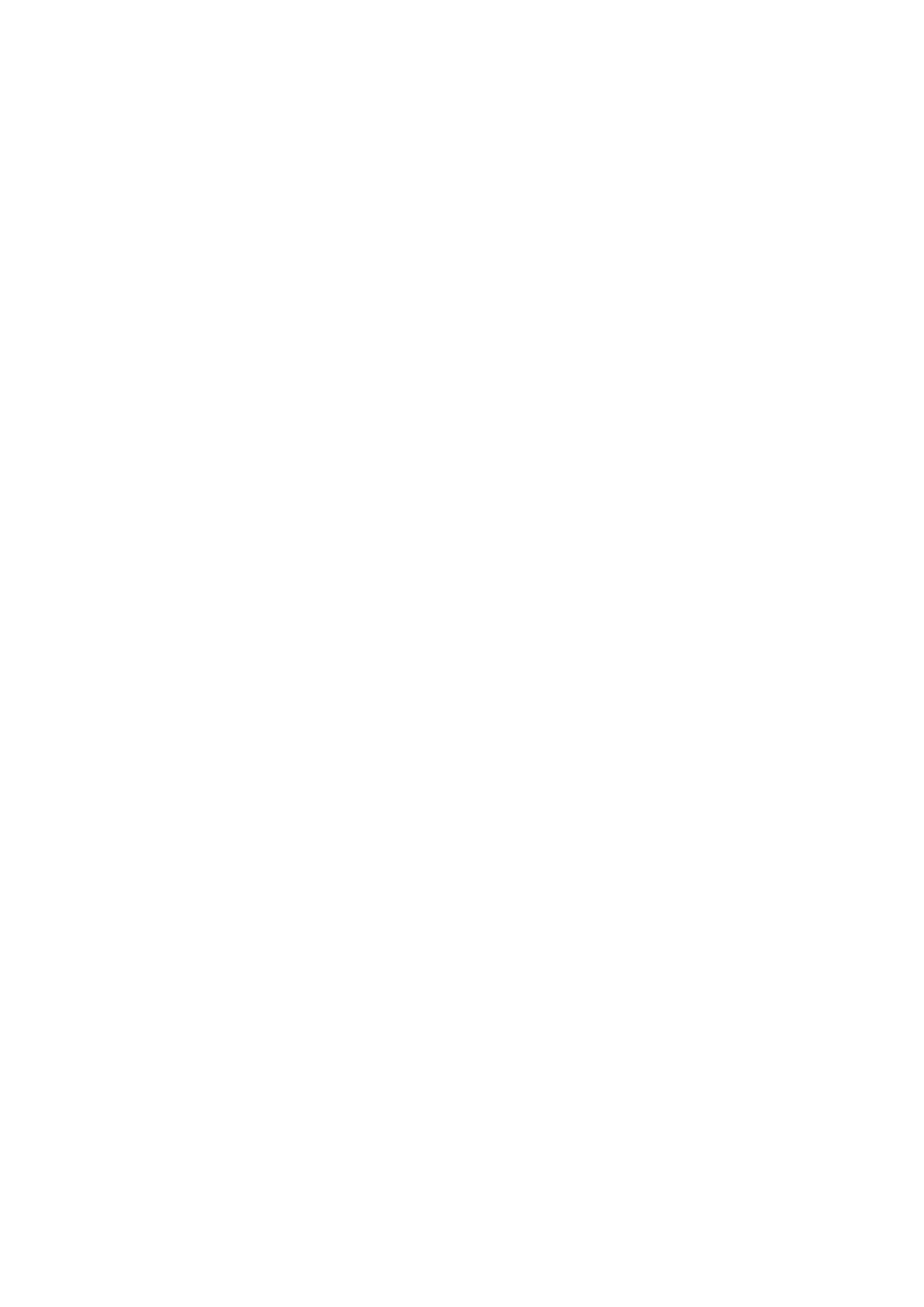# **Contents**

| Acknowledgments<br>$\mathbf{1}$<br>Preface<br>3 |                                 |                                                                                      |    |  |  |  |  |
|-------------------------------------------------|---------------------------------|--------------------------------------------------------------------------------------|----|--|--|--|--|
|                                                 |                                 |                                                                                      |    |  |  |  |  |
|                                                 | $1.1\,$                         | Overview of papers and structure of the dissertation $\ldots \ldots \ldots$          | 11 |  |  |  |  |
| $\overline{2}$                                  | Theoretical background<br>15    |                                                                                      |    |  |  |  |  |
|                                                 | 2.1                             |                                                                                      | 16 |  |  |  |  |
|                                                 | 2.2                             | Core explanations of trust in government $\ldots \ldots \ldots \ldots \ldots$        | 19 |  |  |  |  |
|                                                 | 2.3                             | Existing performance explanations of trust in government                             | 21 |  |  |  |  |
|                                                 | 2.4                             | Unresolved issues regarding the performance-trust $\lim_{x \to 0} x^2 + \dots + x^2$ | 27 |  |  |  |  |
|                                                 |                                 | 2.4.1<br>Street-level performance in citizen-state interactions                      | 27 |  |  |  |  |
|                                                 |                                 | Performance in the political decision-making process<br>2.4.2                        | 31 |  |  |  |  |
|                                                 | 2.5                             | Overview of the dissertation's theoretical model                                     | 33 |  |  |  |  |
| 3                                               | Research designs and data<br>35 |                                                                                      |    |  |  |  |  |
|                                                 | 3.1                             |                                                                                      |    |  |  |  |  |
|                                                 | 3.2                             | The performance-trust link and selection                                             |    |  |  |  |  |
|                                                 |                                 | Using randomization and survey experiments<br>3.2.1                                  | 40 |  |  |  |  |
|                                                 |                                 | Using time and difference-in-differences<br>3.2.2                                    | 42 |  |  |  |  |
|                                                 | 3.3                             | Concluding thoughts on internal and external validity $\dots \dots \dots$            | 44 |  |  |  |  |
|                                                 | 3.4                             | Measurement of citizens' trust in government                                         |    |  |  |  |  |
|                                                 |                                 | 3.4.1<br>Trust-measures and the dimensionality of trust in government.               | 48 |  |  |  |  |
| 4                                               | Results<br>53                   |                                                                                      |    |  |  |  |  |
|                                                 | 4.1                             | Key findings: The domain of bureaucracy                                              | 53 |  |  |  |  |
|                                                 |                                 | To what extent do bureaucrats' warmth and competence influence<br>4.1.1              |    |  |  |  |  |
|                                                 |                                 | citizens' trust in governmental institutions?                                        | 53 |  |  |  |  |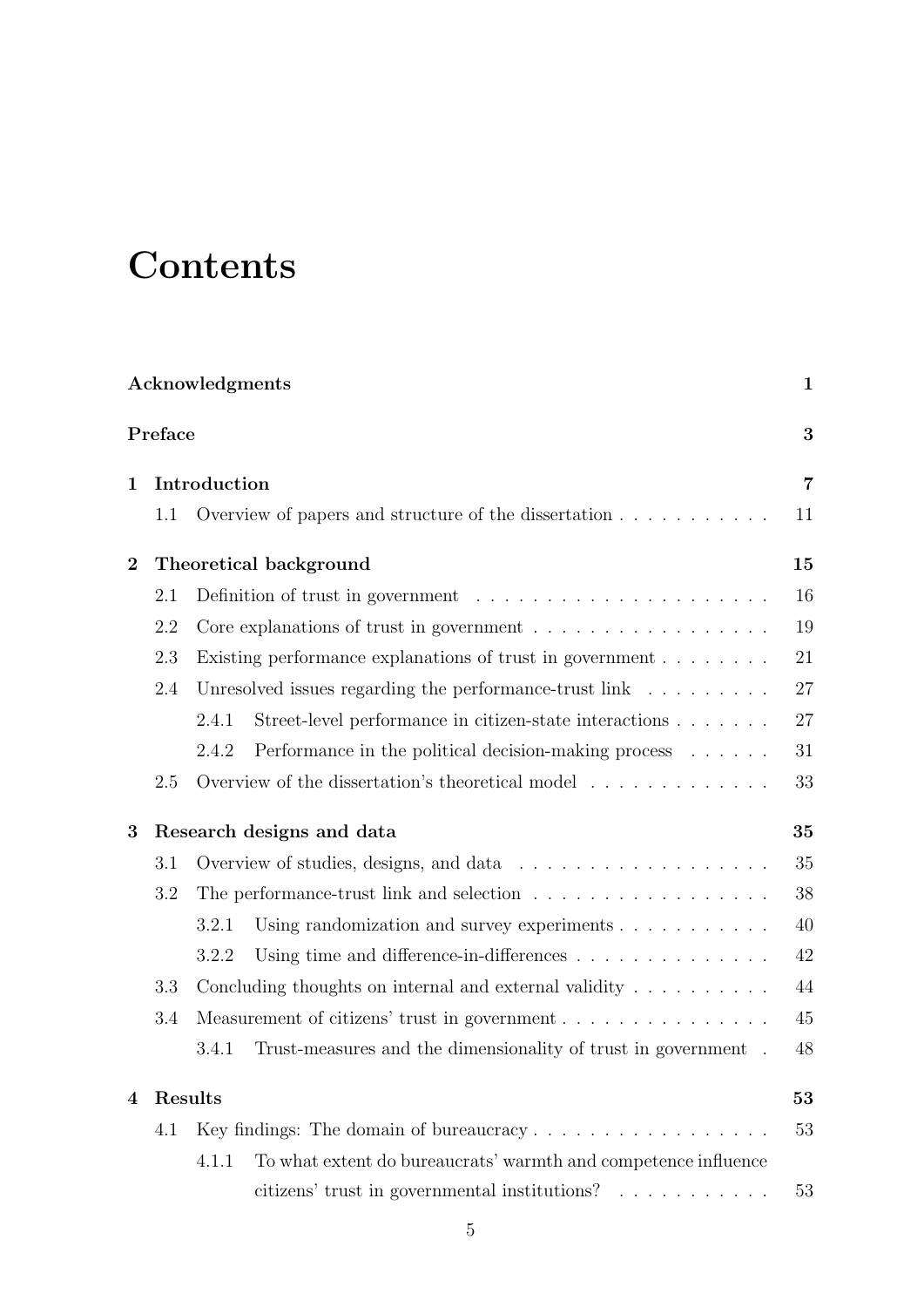|                                         |                 | 4.1.2 | Does warmth moderate the impact of outcome favorability on                       |    |  |  |  |
|-----------------------------------------|-----------------|-------|----------------------------------------------------------------------------------|----|--|--|--|
|                                         |                 |       |                                                                                  | 59 |  |  |  |
|                                         | 4.2             |       | Key findings: The domain of politics $\ldots \ldots \ldots \ldots \ldots \ldots$ | 61 |  |  |  |
| Concluding discussion<br>5 <sup>5</sup> |                 |       |                                                                                  | 69 |  |  |  |
|                                         | 5.1             |       | Methodological caveats and ideas for solutions                                   | 71 |  |  |  |
|                                         | 5.2             |       | What's next? Implications and further directions for future research .           | 75 |  |  |  |
| References<br>80                        |                 |       |                                                                                  |    |  |  |  |
|                                         | English summary |       |                                                                                  |    |  |  |  |
| Dansk resumé                            |                 |       |                                                                                  |    |  |  |  |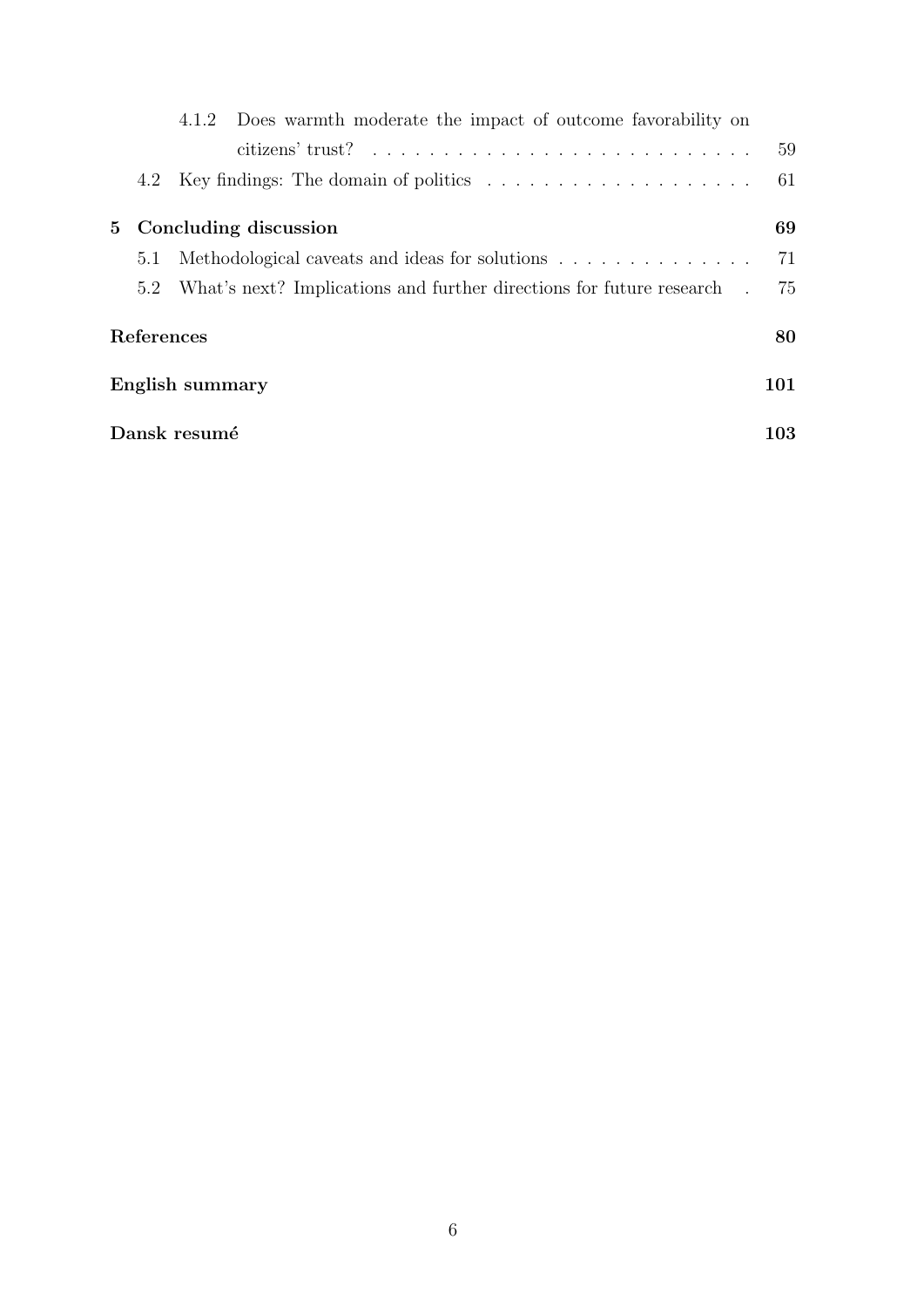## <span id="page-10-0"></span>Chapter 1

#### Introduction

In every kind of relationship we can think of, say for instance with friends or partners, we can intuitively agree that trust is essential for a good relationship. Trust makes individuals rely on the other part, and we assume that people keep their commitments without having to invest in controlling or monitoring the other part (Fukuyama [1995\)](#page-90-0).

In the same way, trust is vital for the relationship between citizens and governmental actors and institutions. Citizens are engaged in a relationship with governmental institutions because democracy requires a certain amount of delegation of authority from citizens to government. Citizens elect politicians to formulate policies in their interests, and in turn, the public administration and civil servants implement or regulate policies formulated on the political level (Strøm [2000\)](#page-99-0). Given this chain of delegation with citizens as the ultimate principals, the legitimacy of governmental decisions and successful governance fundamentally relies on citizens having positive trust judgments about those who govern (Almond and Verba [1963;](#page-84-0) Dalton [2004;](#page-88-0) OECD [2019\)](#page-96-0). That is lack of trust in government compromises citizens' willingness to comply with the regulations and respond effectively to the public policies that have to succeed to secure good governance (Scholz and Lubell [1998;](#page-98-0) Marien and Hooghe [2011\)](#page-94-0). Trust even has a significant impact on our daily lives as the delivery of public services runs more effectively and with less friction when citizens enter encounters with public organizations and employees with a positive trust attitude towards government (Cooper, Knotts, and Brennan [2008\)](#page-88-1).

While trust promotes good governance, proper functioning of the chain of delegation entails some measure of mistrust or skepticism in cases of ineffective government performance as it drives accountability by motivating change towards good governance (Rosanvallon [2008;](#page-98-1) Norris [2011;](#page-96-1) Zmerli and Van der Meer [2017\)](#page-102-0). To illustrate that trust is a double-edged sword, effective governance of the pandemic of coronavirus disease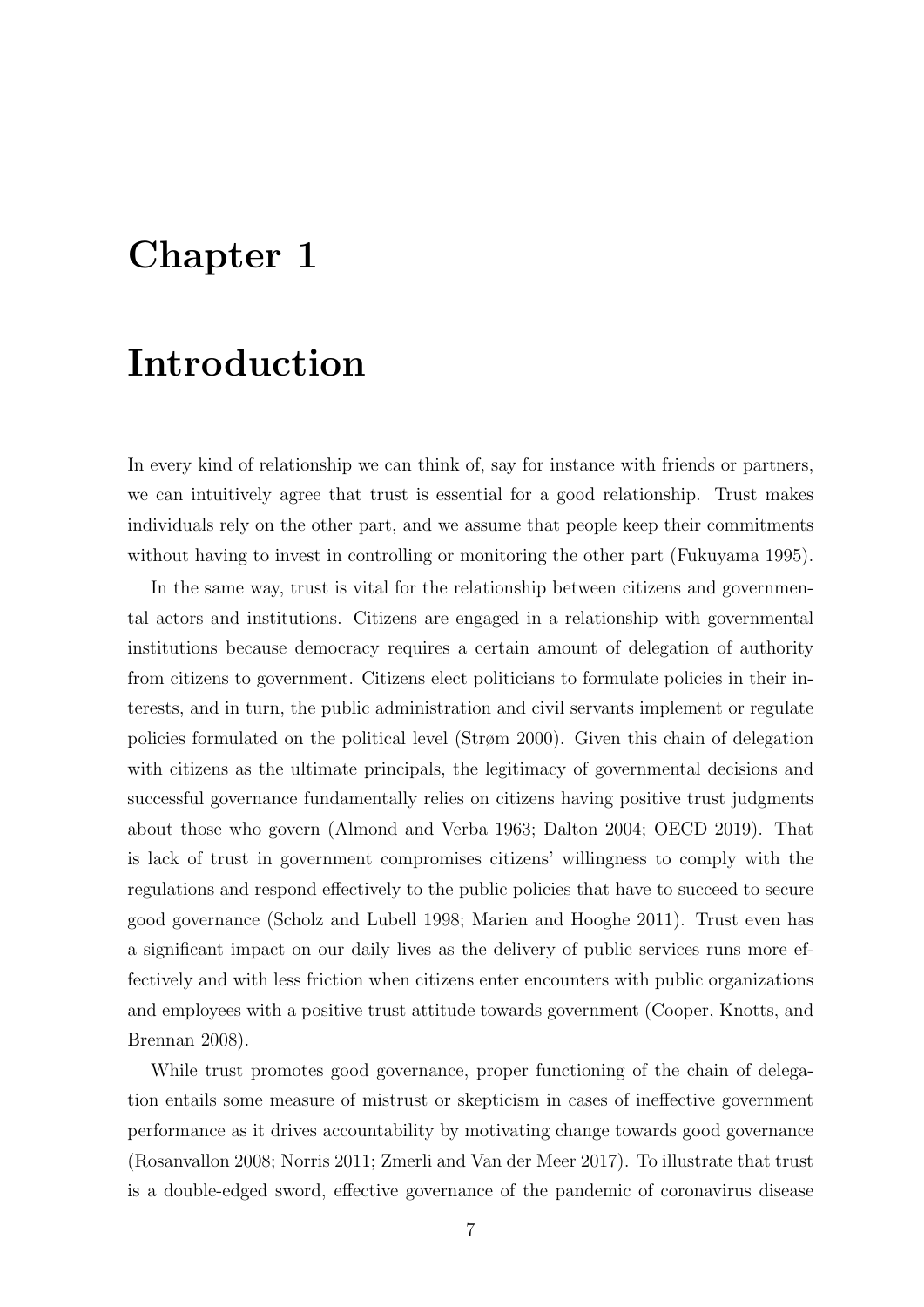2019 demanded relationships between political leaders and citizens essentially characterized by trust. Higher levels of citizen trust in public institutions are a key contributor to public compliance with the health policies and tight restrictions that governments all over the world have enforced in response to the pandemic (Weinberg [2020;](#page-102-1) Olsen and Hjorth [2020;](#page-96-2) Van Bavel et al. [2020;](#page-100-0) Nielsen and Lindvall [2021\)](#page-96-3). Yet, "too much trust may lead citizens to (naively) believe that government is effectively managing the pandemic when it is not" (Devine et al. [2020b,](#page-88-2) 4; emphasis in original). Put simply, trust has to be earned. This dissertation takes its point of departure in this notion and aims to advance our overall understanding of how the actions of government and the public sector influence citizens' trust judgments about governmental institutions.

As a result of the implications for the quality of representative democracy, scholars have paid attention to explanations of higher levels of trust for decades (Miller [1974;](#page-95-0) Citrin [1974;](#page-87-0) Mishler and Rose [1997;](#page-95-1) Levi and Stoker [2000;](#page-94-1) Van Ryzin [2011;](#page-101-0) Newton, Stolle, and Zmerli [2018\)](#page-96-4). Although many factors are considered, the notion that trust in government should be earned and thus varies as a function of citizens' broader performance evaluations features well with the current literature.

In recent reviews of the literature on trust, the performance of government and the public sector (or whether public institutions and actors meet expected goals) is identified as one of the most studied and promising explanations for changes in trust (Zmerli and Van der Meer [2017;](#page-102-0) Citrin and Stoker [2018\)](#page-87-1). While scholars have consistently identified and examined how performance is positively correlated with citizen trust in government, the main focus has been on perceptions of or the quality of government outputs and outcomes (e.g., Vigoda-Gadot and Yuval [2003;](#page-101-1) Kumlin [2004;](#page-93-0) Christensen and Laegreid [2005;](#page-87-2) Vigoda-Gadot [2007;](#page-101-2) Van Ryzin [2007,](#page-101-3) [2011\)](#page-101-0). Indeed, public sector modernization reforms have focused extensively on tangible outcomes as the way to overcome problems with distrustful citizens (Moynihan [2008;](#page-95-2) Van de Walle [2016\)](#page-100-1). Moreover, it is often aggregated or very general accounts of performance that are studied. For instance, research has examined how trust is influenced by macroeconomic outcomes such as the unemployment rate (e.g., Van Erkel and Van der Meer [2016\)](#page-101-4) or the impact of general perceptions of public service quality (e.g., Van Ryzin [2015\)](#page-101-5).

However, citizens might not have accurate information about government output and outcomes (e.g., accurate information about the unemployment rate). Even if citizens have access to performance information, the link to trust in government is not straightforward due to psychological biases in the interpretation of such information (Yang and Holzer [2006;](#page-102-2) Hvidman and Andersen [2016;](#page-92-0) Bækgaard and Serritzlew [2016;](#page-85-0) Boswell [2018\)](#page-86-0).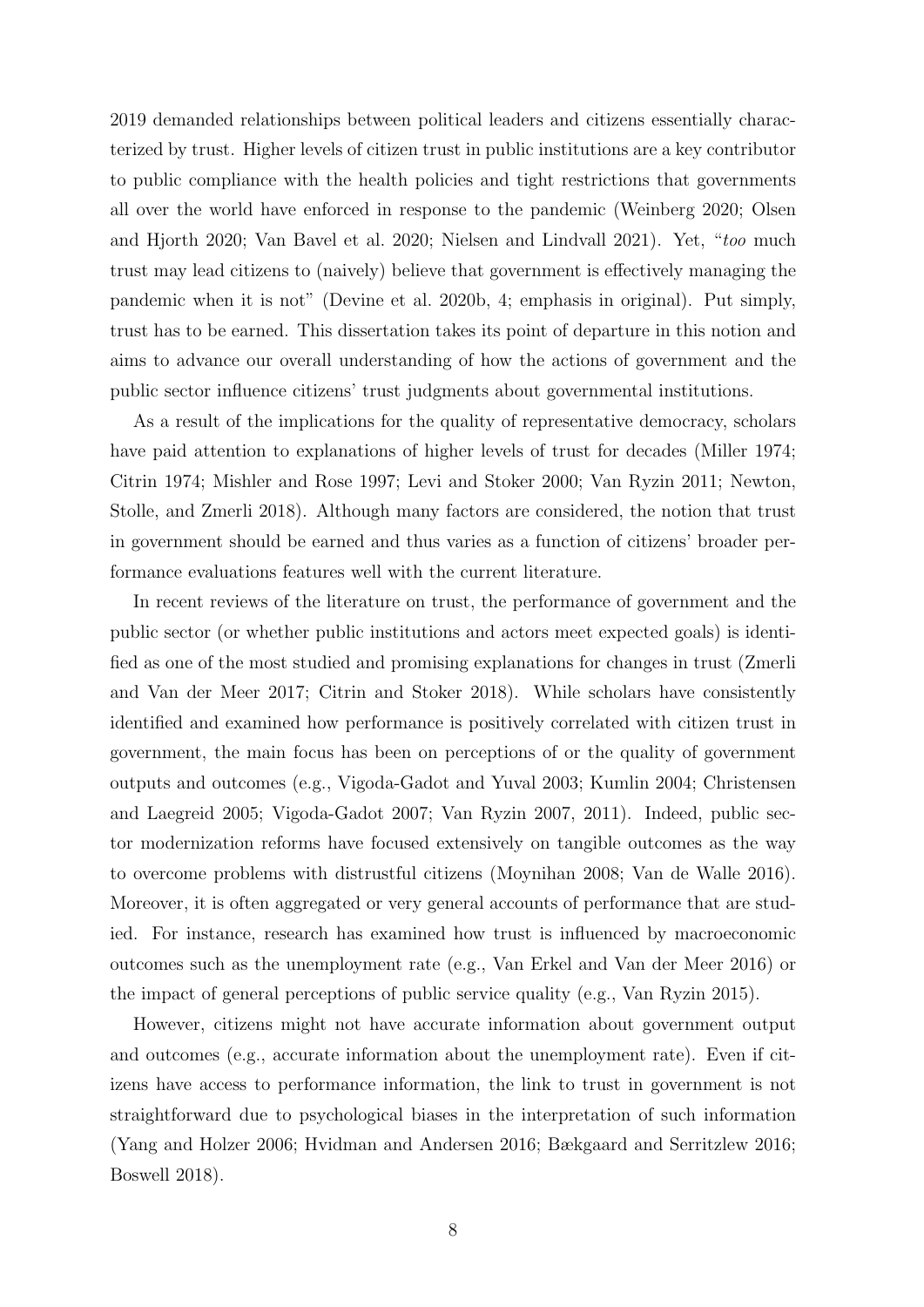Although the causal link between government performance and trust has been questioned (Van de Walle and Bouckaert [2003\)](#page-100-2), this dissertation suggests that the performancetrust link might be clearer if we, to a larger extent, recognize alternative ways for citizens to evaluate the actions of government besides rating performance based on (aggregated and overall perceptions of) outputs and outcomes. This is particularly the case if we consider that citizens also have more or less direct experiences with both bureaucrats and politicians which may shape performance perceptions and subsequently influence trust judgments (Berg and Johansson [2020\)](#page-85-1). Consequently, this dissertation argues that extant literature has an narrow understanding of performance, fails to take other dimensions of performance into account, and hence is likely to underestimate the impact of performance on trust.

Even though such other understandings of and approaches to how performance is linked to trust are not completely ignored in the current literature, they have received far less scholarly attention. This dissertation aims to contribute to broadening the rather narrow understanding of how the performance of government and the public sector influences citizen trust in government, and fundamentally argues that the effects are likely to be more wide ranging than current studies have established. More specifically, I seek to demonstrate that citizens' trust judgments about government are influenced by how citizens evaluate performance in two situations that have received little attention in the current literature: specific citizen-state interactions and the political decision-making process. Overall, this dissertation aims to show that citizens' trust in government is influenced by performance experienced in what I label "the domain of bureaucracy" (i.e., citizen-state interactions) and "the domain of politics" (i.e., the political decision-making process).

First, in the domain of bureaucracy, citizens frequently interact with public streetlevel bureaucrats such as teachers, nurses, police officers, or municipal workers in the delivery of public services (Lipsky [1980\)](#page-94-2). As mentioned earlier, trust is important in such encounters because it can give street-level bureaucrats room for the bureaucratic discretion and flexibility needed to make decisions and deliver services important to citizens (Carpenter [2001;](#page-87-3) Lee and Van Ryzin [2020\)](#page-94-3). Yet, these citizen-state encounters are arguably an important source of performance perceptions that subsequently might have an effect on broader trust judgments. If the perceived quality of public services indeed influences citizen trust, we should expect that citizens' experiences of bureaucratic behavior in specific citizen-state interactions is an important factor. In the words of Berg and Johansson, "the service experience builds trust through the relational service interaction," which is "in contrast to the rational judgment of service performance via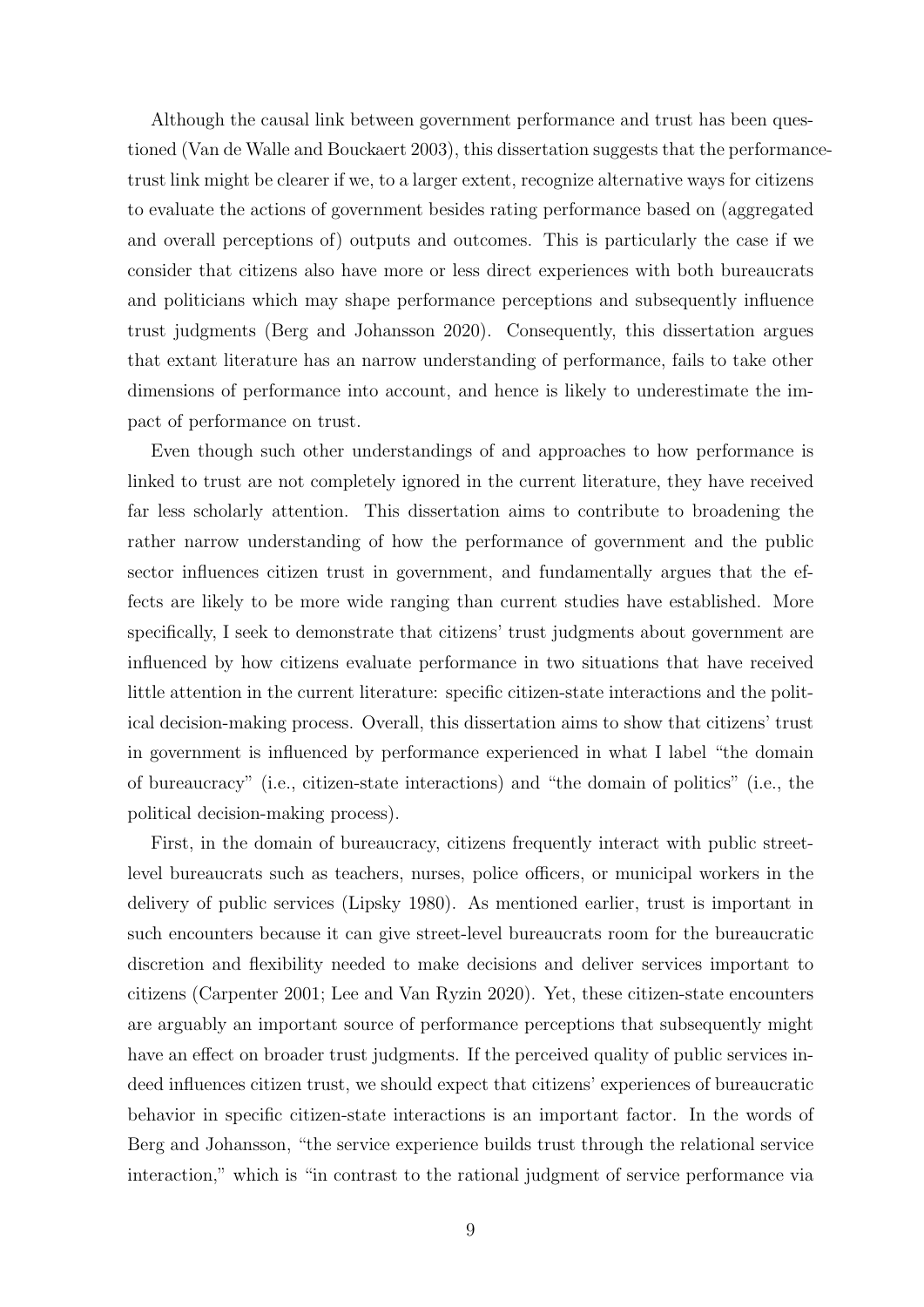performance information" (Berg and Johansson [2020,](#page-85-1) 292; see also Bouckaert and Van de Walle 2003).

In the first part of the dissertation, I build on this idea to conduct rigorous empirical investigations into how specific bureaucratic encounters form citizen trust in governmental institutions. I label this kind of performance "street-level performance", as it indicates how citizens perceive the performance of street-level bureaucrats. I put forward and test the argument that public employees' performance in encounters with citizens not only influences citizens' trust in that particular public employee but also broader trust in both administrative and political institutions of government. This underlines how citizens' everyday encounters with street-level bureaucrats have the potential to impact general trust judgments because the interaction gives a concrete picture of how government as a whole is functioning. That is, trust evaluations can extend beyond the people directly responsible. Yet, before these interactions can influence citizen trust, we need to know how citizens assess and judge bureaucrats (de Boer [2020\)](#page-88-3). Hence, as explained in more detail in Chapter 2, the dissertation draws on insights from social psychology about how people generally form impressions upon encountering others to make this contribution (e.g., Wojciszke, Bazinska, and Jaworski [1998;](#page-102-3) Fiske et al. [2002;](#page-89-0) Fiske, Cuddy, and Glick [2007\)](#page-89-1).

Second, in the domain of politics, current studies leave out an important aspect of how citizens might evaluate the performance of politicians. An inherent and fully legitimate part of a politician's job description is to provide citizens with favorable decisions and outcomes that fit the policy preferences of the electorate (Popkin [1991;](#page-97-0) Allen and Birch [2015\)](#page-84-1). While citizens might very well base their trust on evaluations of policy outcomes and outputs – such as the national economy – these outcomes are, at least partly, a result of a political decision-making process. In a democratic society, it is fully legitimate and in fact expected that politicians engage in political discussions and interact with each other when deciding which decisions and policies to make, resulting in policy outputs and outcomes. On the other hand, citizens also expect progress in the decision-making process. Thus, citizens, I argue, will punish politicians with lower trust if they do not get closer to a final decision. Building on insights from procedural fairness studies (Tyler [1990;](#page-100-3) Van Ryzin [2011;](#page-101-0) Bøggild [2016\)](#page-86-1), this dissertation argues that citizens evaluate the performance and behavior of politicians when they make political decisions. In this part of the dissertation, I test whether citizens change their trust in government – in particular their trust in political institutions - according to whether the process reflects that politicians work towards outcomes.

In sum, this dissertation's overall purpose is to advance our understanding of how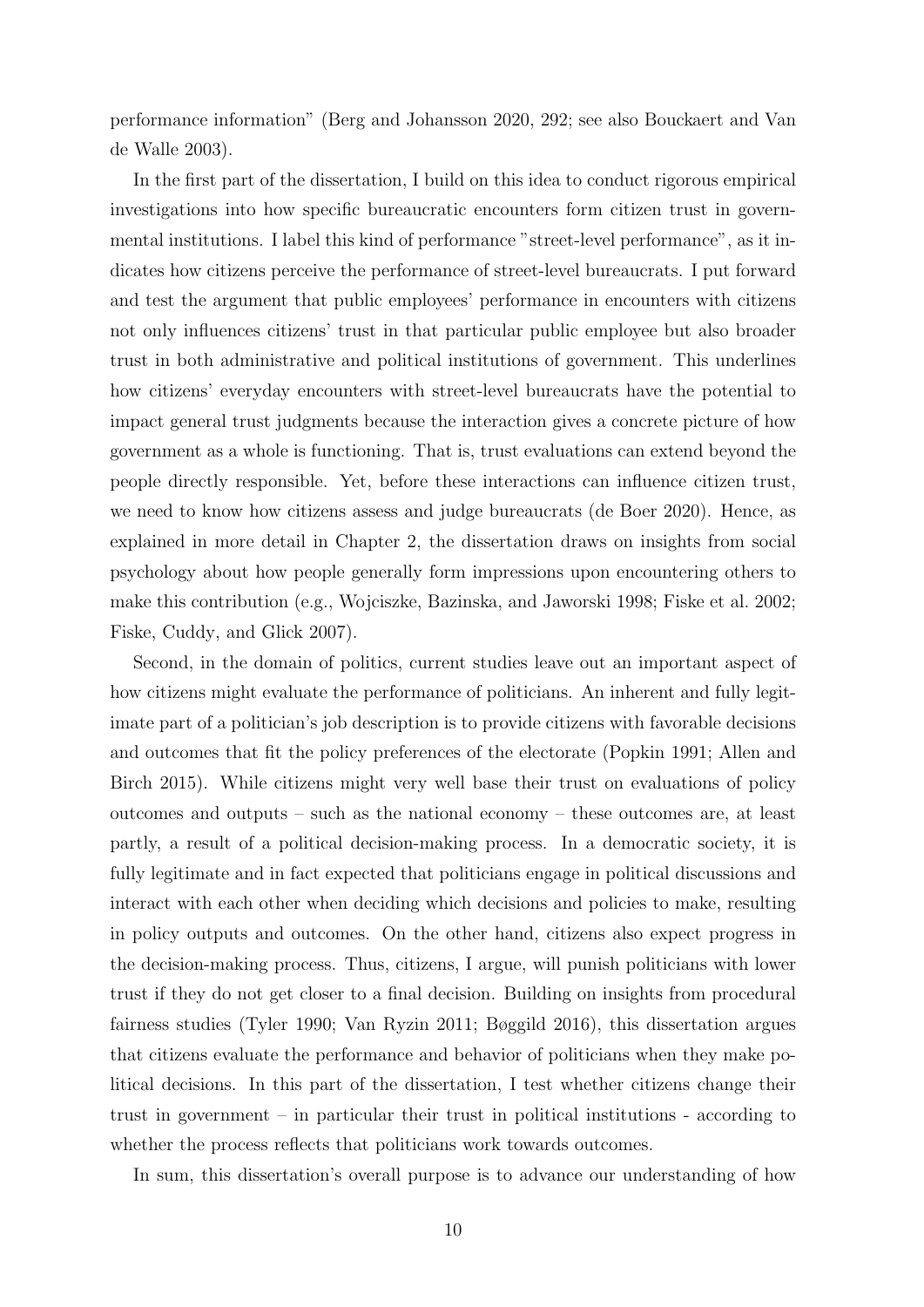the performance of politicians and bureaucrats influences citizen trust in government. Therefore, it aims to shed light on the following overall research question: How do citizen-state interactions and the political decision-making process influence citizens' trust in governmental institutions?

These two explanations both originate from the central view in the literature that different aspects of government performance influence citizen trust in governmental institutions. Taken together, they show the importance of examining the behavior of both bureaucrats and politicians if we want to understand how citizens make trust judgments about government. The ambition of this dissertation is, thus, not to test the explanations against each other but to show how they both, in their own sense, have independent explanatory power of citizens' trust in governmental institutions.

#### <span id="page-14-0"></span>1.1 Overview of papers and structure of the dissertation

In addition to this summary report, the dissertation consists of three individual research papers. While each individual paper contributes on its own to certain parts of the literature, I believe that this dissertation – by presenting evidence across papers – contributes to connecting the findings and answers the overall research question. Thus, each of the papers provides key insights into the overarching research question guiding this dissertation. Taken together, the papers advance our understanding of how the behavior of bureaucrats and politicians influences citizen trust in government.

Figure [1](#page-16-0) provides a summary of the dissertation's overall argument and places the individual research papers in relation to each other. As Figure 1 shows, the argument of the dissertation can be divided into two parts: "the domain of bureaucracy" and "the domain of politics." The two domains are separated by a dotted line to indicate that I test them discretely. At the same time, they are connected in the sense that they both relate to citizen trust in government. In sum, the figure neatly illustrates the argument of this dissertation: that we cannot fully understand citizen trust in government if we do not consider both how citizens experience the bureaucracy and how they perceive the behavior of politicians. This is not to say that the model presented here accounts for all possible explanations of trust in government, but rather to state that horizontal trust between citizens and government is created by both bureaucracy and politics.

Papers A and B collectively examine the influence of bureaucratic behavior in citizenstate interactions. They are both concerned with how citizens' assessments of bureaucrats' performance in such interactions subsequently influence trust judgments. The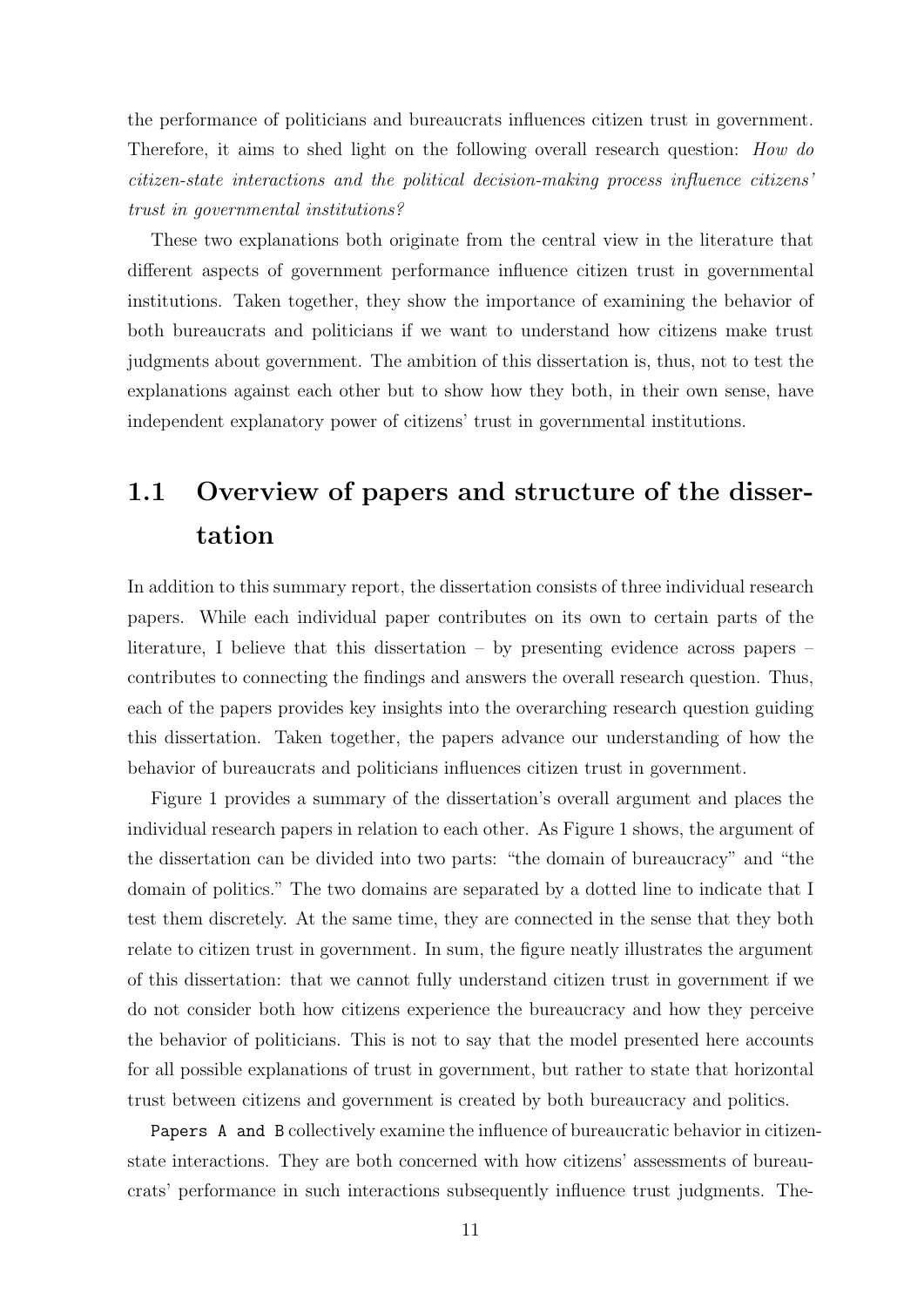oretically, they both do so by drawing on insights from the psychology of impression formation (Fiske, Cuddy, and Glick [2007\)](#page-89-1). This literature demonstrates that citizens assess bureaucrats' performance on two fundamental dimensions: warmth and competence. Thus, as explained in more detail in Chapter 2, these two dimensions are important factors of street-level performance. In particular, Paper A examines how traits related to bureaucrats' competence and warmth, respectively, influence trust in both political and administrative institutions of government.

However, warmth-related traits - such as friendliness - might be more important for trust judgments depending on the context. An important contextual factor is the outcome of the interaction with the public sector. Often, these interactions end with a decision made by the bureaucrat that has implications for the citizen. Even though citizens might accept governmental decisions based on whether they maximize policy preferences, scholars have emphasized the social context and how people are concerned with other factors than the outcome favorability (Hibbing and Alford [2004\)](#page-91-0). Therefore, Paper B tests the argument that warm behavior by bureaucrats can mitigate the negative effect of outcome favorability on citizen trust.

Another broader contextual factor is the kind of public service delivery under discussion. Even though this is not a factor about which I directly theorize in either Paper A or Paper B, the two papers test whether the influence of warmth-related traits is generalizable across different kinds of services. In addition, Paper A addresses the cultural context and examines the influence of street-level performance in both a Danish and US context.

Paper C highlights the political side of the model and investigates whether citizen trust is affected by how politicians perform when making decisions with important implications for citizens. Empirically, Paper C tells the story of how political events in the Brexit negotiation process influenced trust in Parliament and satisfaction with democracy in Great Britain. It suggests that how politicians behave in such a decisionmaking process has an impact on citizens' trust judgments. I will argue that this finding tells us something broader about the influence of the political process on citizen trust.

Finally, the papers focus on different objects of trust. That is, the papers do not all consider trust in government broadly or measure trust in a broad range of governmental institutions. In particular, Paper A emphasizes trust in civil servants and administrative institutions but goes on to investigate whether it spills over to trust in political institutions. Paper B examines trust in bureaucrats and the local government (the municipality), while Paper C focuses on trust in politicians and general satisfaction with democracy.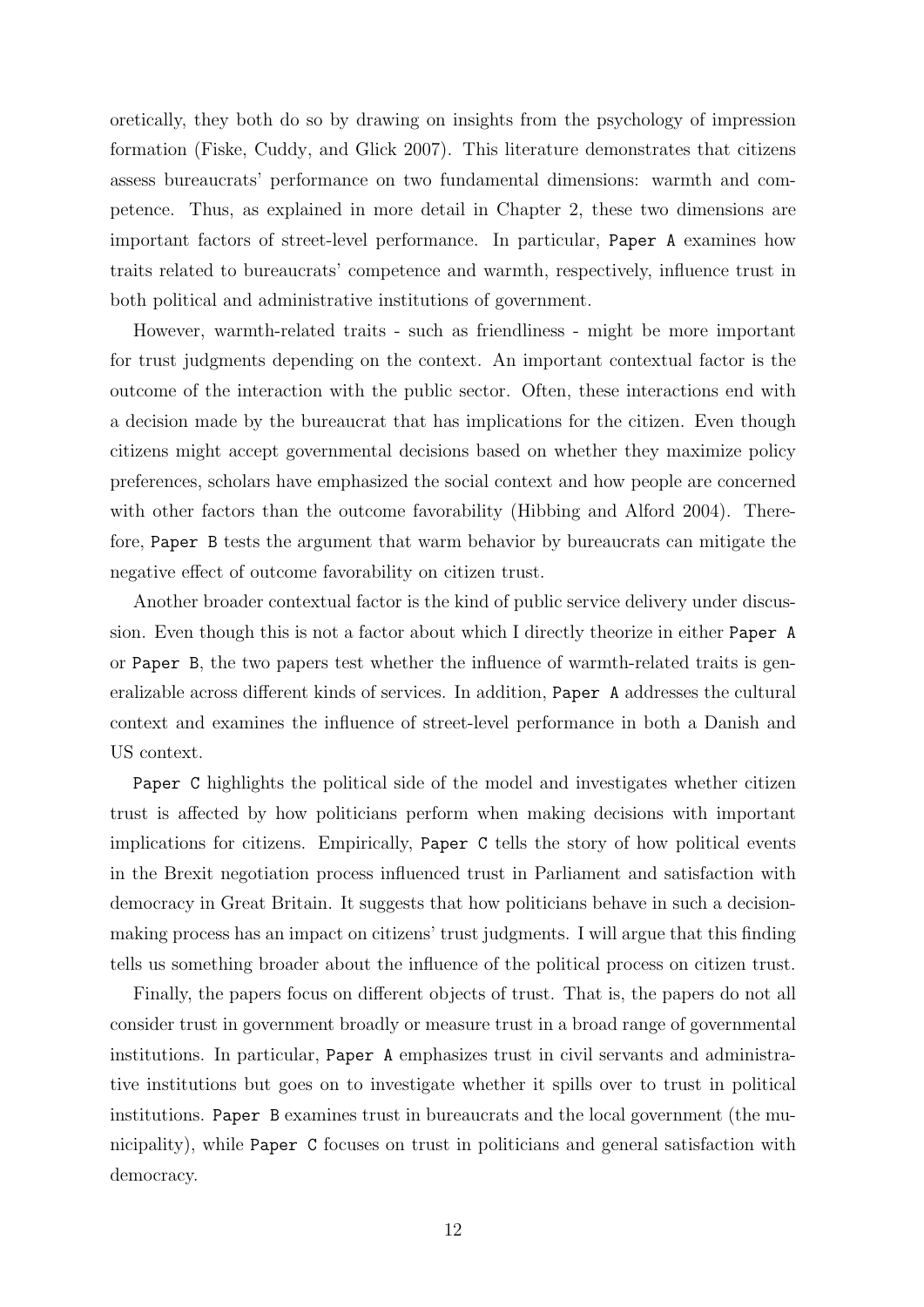<span id="page-16-0"></span>



The rest of this summary report is organized as follows. In Chapter 2, I present the theoretical framework used to investigate the overall research question. The chapter starts by defining the core concepts of trust in government and performance followed by a more detailed description of how citizen-state interactions and the political decisionmaking process, respectively, are expected to influence citizens' trust in government. This includes a more detailed introduction to the psychological concepts of warmth and competence, which play a central role in the dissertation's argument. Chapter 3 provides an overview of the overall empirical strategy including considerations on research designs and data. The dissertation relies on data from both online survey experiments and large-N representative surveys over time. The dissertation also uses data from different country contexts, and in some instances, I can compare the results of surveys conducted in Denmark and the US. The main findings of the dissertation are presented in Chapter 4. The chapter contains important findings from the three research papers as well as evidence about trust measurements that were not included in the dissertation's papers. Chapter 5 concludes the dissertation by discussing the contributions, implications, and limitations of my research project. Furthermore, ideas for future research are presented and discussed.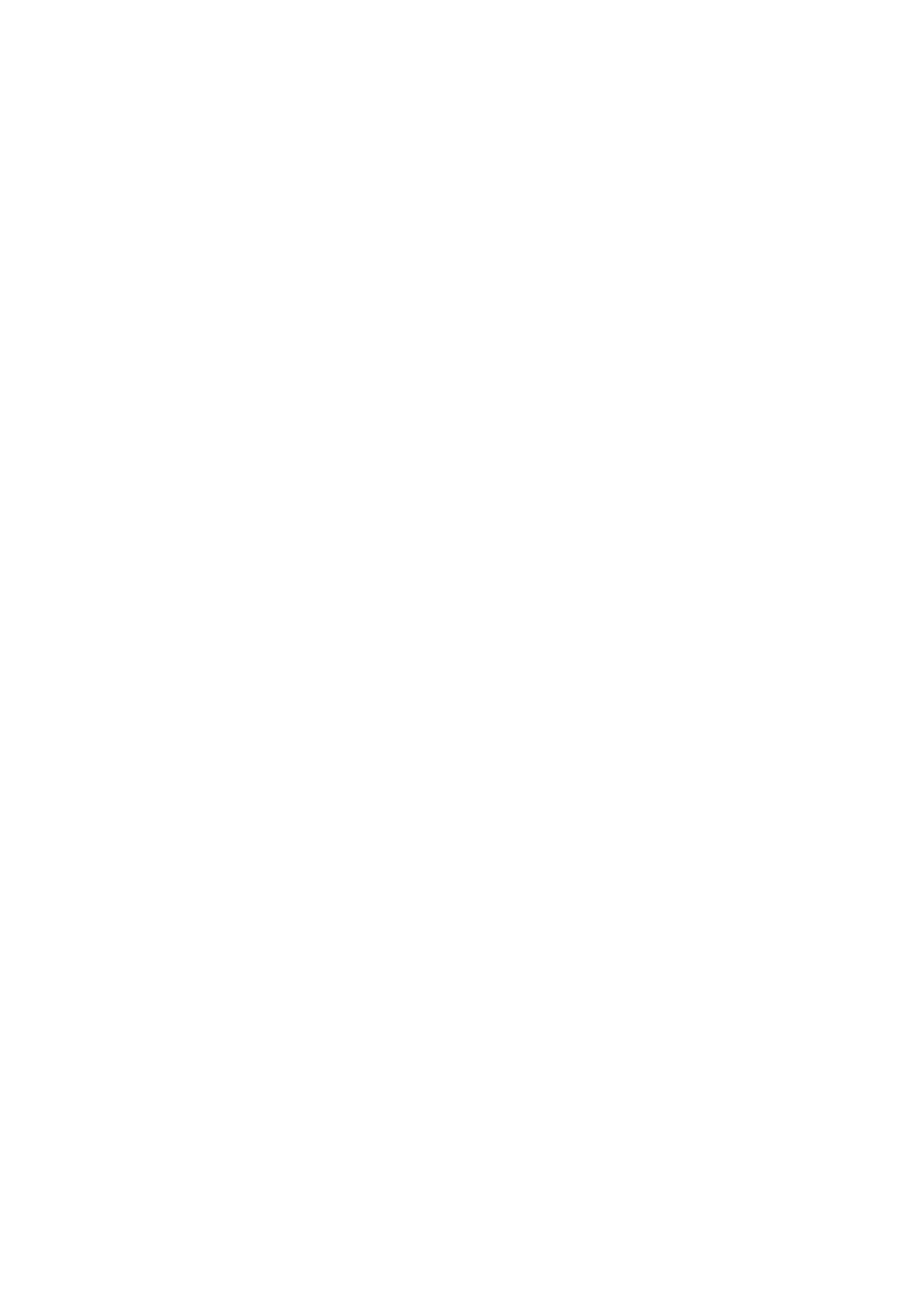#### <span id="page-18-0"></span>Chapter 2

#### Theoretical background

This chapter presents the dissertation's overall theoretical framework. It aims to give a general understanding of the current state of the literature and lay the groundwork for my contribution to it. Theoretically, the dissertation contributes with a better understanding of how the performance of both bureaucrats and politicians influence citizens' trust in government. As laid out in the introduction, the dissertation distinguishes between how street-level performance in citizen-state interactions can influence citizens' trust and whether the performance of politicians in the decision-making process is crucial for citizens' trust levels. Both parts build on trust being strongly linked to the performance of government actors and institutions. Before I present these theoretical arguments in more detail, I start the chapter by conceptualizing government performance and trust in government. Then I build on this conceptualization to develop my arguments about how the domains of bureaucracy and politics, respectively, are connected to citizens' trust. To do so, I draw on insights from social psychology to develop an argument that citizens' overall trust in government is influenced by perceptions of the warmth and competence of the bureaucrats they encounter. On the political side of the model, I discuss how citizens are also obsessed with how politicians perform while making decisions (i.e., in the decision-making process) and not only care about final outcomes when evaluating their trust in government.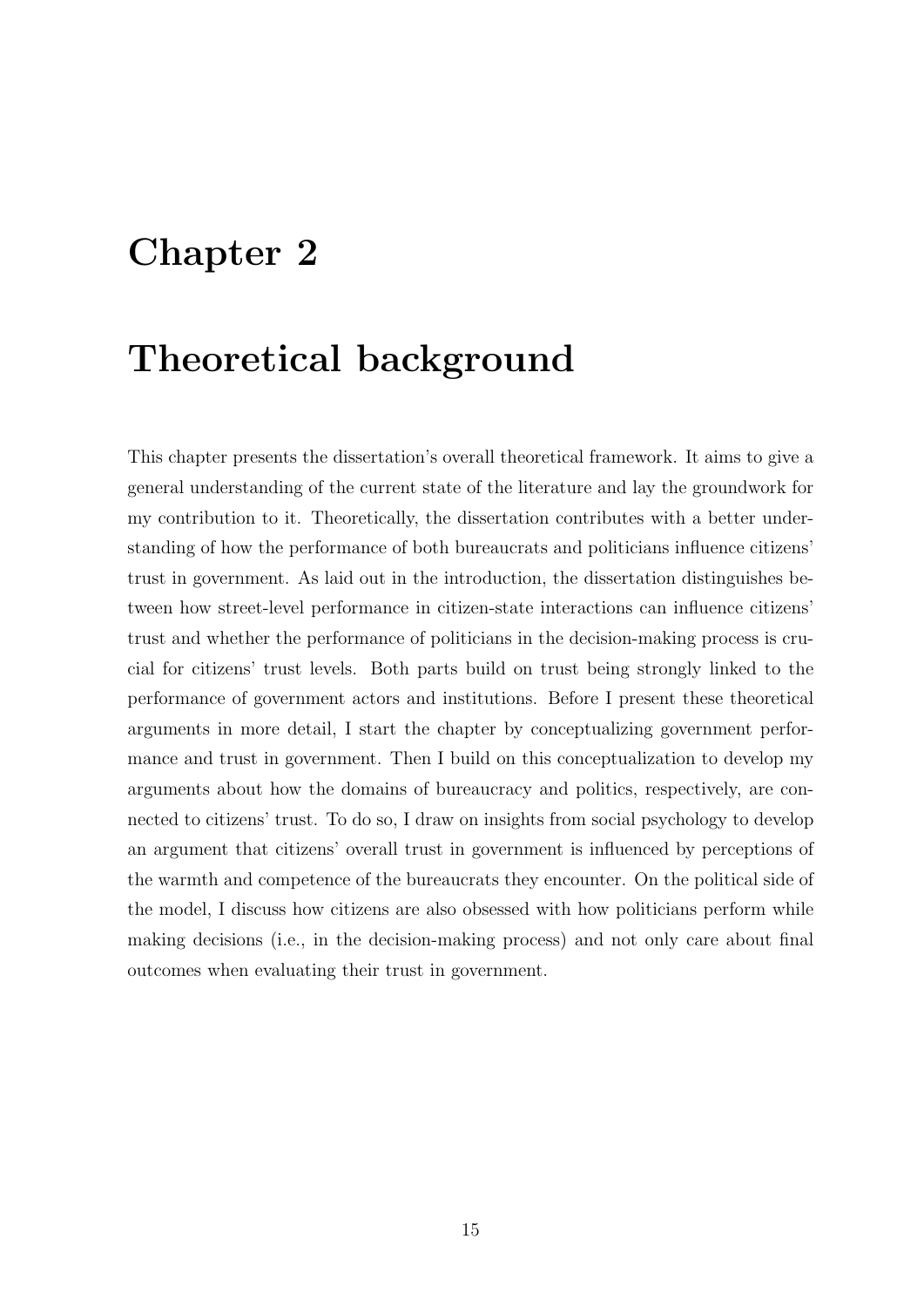#### <span id="page-19-0"></span>2.1 Definition of trust in government

Definition of trust. Trust in government is an ambiguous and contested concept, and even though a common definition has been attempted in the literature, the field is plagued by a wide variation of definitions (Zmerli and Hooghe [2011;](#page-102-4) Van der Meer [2010;](#page-101-6) Hetherington [2005;](#page-91-1) Schoorman, Wood, and Breuer [2015\)](#page-98-2). Some scholars argue that this lack of consensus is based on a heavy dependency on standard survey items which are used "without [...] even wondering what [political] trust actually refers to" (Hooghe [2011,](#page-92-1) 270). However, this is not only a conceptual problem tied to studies on trust in government but also to the conceptual literature on trust as such (PytlikZillig and Kimbrough [2016\)](#page-97-1). In this dissertation, I draw on insights from psychological literature to get a conceptual understanding of trust in government.<sup>[1](#page-19-1)</sup>

Building on reviews of the trust literature, there is wide consensus that trust, at its core, is a relational concept (e.g., Rousseau et al. [1998;](#page-98-3) Lewicki, Tomlinson, and Gillespie [2006;](#page-94-4) Fulmer and Gelfand [2012;](#page-90-1) Schoorman, Wood, and Breuer [2015;](#page-98-2) PytlikZillig and Kimbrough [2016\)](#page-97-1). This means that a trustor (e.g., a citizen) trusts a trustee (e.g., government). When we talk about trust in government, it reflects a vertical relationship between citizens (the one who trusts) and government (the one who is trusted) rather than a horizontal relationship as in the case of social trust. Trust implies interdependence and risk (Grimmelikhuijsen and Knies [2017\)](#page-90-2); otherwise trust is not relevant in a relationship. Concerning interdependence, citizens want government to solve problems and thus depend on government to carry out policies, and at the same time, citizens have to comply with government policies and regulations if they are to have effect and solve citizens' problems (Grimmelikhuijsen and Knies [2017\)](#page-90-2). The relationship between citizens and government yields a risk since government hold power over citizens, which potentially may be abused. Trust then becomes "the trustor's willingness to accept that potential" (Hamm, Smidt, and Mayer [2019,](#page-91-2) 2).

I use a general definition of trust that builds on the psychological definition by Mayer et al. [\(1995\)](#page-94-5). Specifically, trust in this dissertation is defined as the willingness to be vulnerable in a relationship (Mayer, Davis, and Schoorman [1995;](#page-94-5) Schoorman, Wood, and Breuer [2015\)](#page-98-2). This definition makes the central contribution that it distinguishes

<span id="page-19-1"></span><sup>1.</sup> Theoretically, some scholars argue that we cannot talk about having trust in government since citizens do not have enough information about governmental institutions to evaluate whether they should be *trusted* or not (Hardin [2000;](#page-91-3) Zmerli and Hooghe [2011\)](#page-102-4). Rather, citizens can have confidence in institutions (Hardin [2000,](#page-91-3) [2013;](#page-91-4) Schnaudt [2019\)](#page-98-4), and trust in government is at best "a very thin form of trust" (Zmerli and Hooghe [2011,](#page-102-4) 3). Despite this debate, I follow current studies which consistently use the label "trust" and consider it to be synonymous with "confidence" (Citrin and Stoker [2018\)](#page-87-1).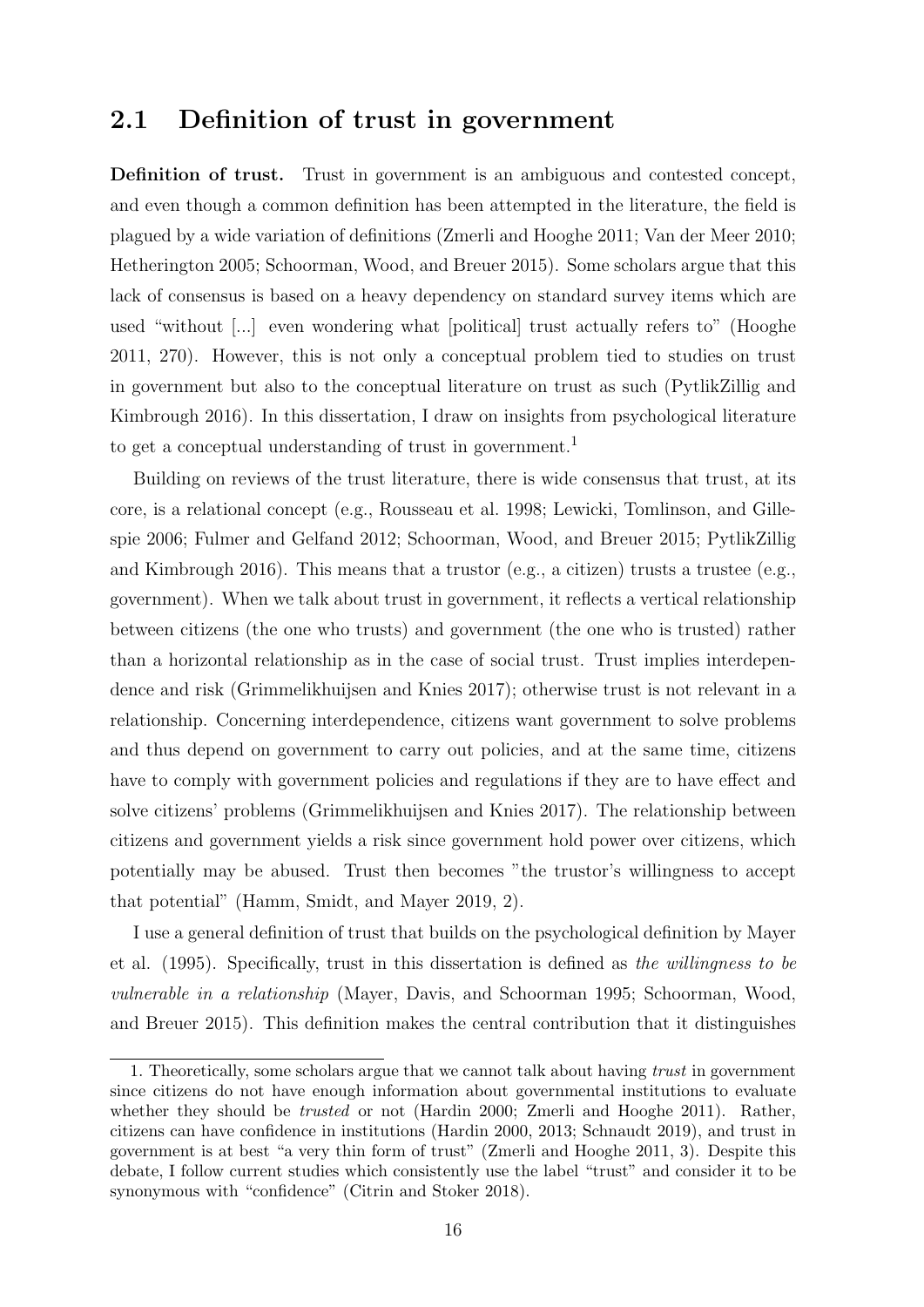trust from its antecedents and at the same time considers trust to be a psychological state rather than an action.

From a political science perspective, another often-cited and prominent definition builds on Hardin's "A trusts B to do X" (Hardin [2000\)](#page-91-3). This definition also emphasizes trust as a relational construct and conceptualizes trust as a subjective evaluation of the relationship between citizens and government; often an evaluation of government based on expectations for performance (e.g., Miller [1974;](#page-95-0) Keele [2007;](#page-93-1) Hetherington and Rudolph [2008;](#page-91-5) Van der Meer [2010,](#page-101-6) [2017\)](#page-100-4). This is a very rational perspective where trust simply reflects perceptions of government's trustworthiness. However, in the case of this dissertation, I am examining a broader relationship. The understanding of trust is broader since I am interested not only in whether citizens have trust in the governmental institutions directly responsible for a given task but also whether the handling of that task has further implications for trust in other governmental institutions. Moreover, this type of definition might be problematic in the sense that it does not clearly distinguish trust from specific drivers (Hamm, Smidt, and Mayer [2019\)](#page-91-2). That is, even though they are tightly connected, "perceived trustworthiness is not trust per se" (Grimmelikhuijsen and Knies [2017,](#page-90-2) 586). For instance, if trust in its definition presupposes the existence of positive expectations for performance, trust itself is not distinguished from the factors that drive trust. Such a definition of trust would exclude that trust can be influenced by individuals' predispositions since the evaluation of government performance as the explanation for trust is a part of the trust concept itself (for a discussion, see Schoorman, Wood, and Breuer [2015\)](#page-98-2).

This model of trust is further substantiated by the argument that trust has three different subfactors or dimensions: cognitive, affective, and behavioral-intentional (Lewicki, Tomlinson, and Gillespie [2006\)](#page-94-4). As this dissertation focuses on how government performance affects trust through cognitive judgments of trustworthiness, I have primarily emphasized the cognitive or rational side of trust throughout the dissertation's articles.

Finally, it is important to note that in the model, I do not distinguish conceptually between trust and distrust even though they have different implications (e.g., Cook and Gronke [2005;](#page-87-4) Van de Walle and Six [2014;](#page-100-5) Bertsou [2019\)](#page-85-2). This is because I have focused on how to increase trust in my studies. Thus, one should remember that low levels on the trust measures in my results are not (necessarily) indicative of distrust as such.

Definition of government. However, with the definition of trust in place, what constitutes government? This is central since government can refer to many different institutions and actors (Bovens and Wille [2011\)](#page-86-2). Even though political support and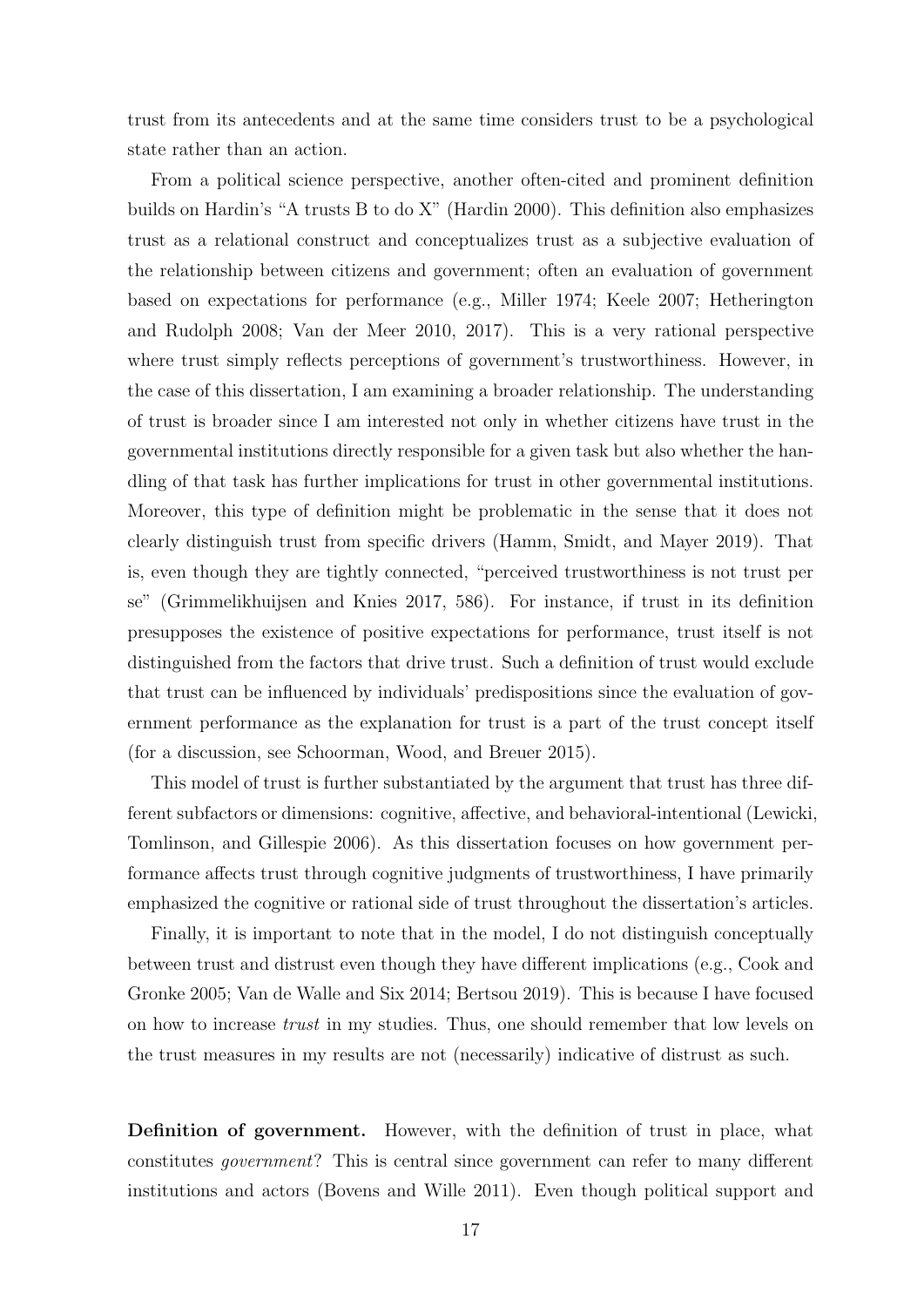trust in government are two different concepts, Easton's distinction between specific and diffuse political support (Easton [1965,](#page-89-2) [1975\)](#page-89-3) is a good starting point for our discussion. Specific support refers to support of current authorities, while diffuse support refers to a more fundamental support of the regime and democratic principles. In the literature on trust in government, it is not clear whether trust refers to diffuse support (Marien and Hooghe [2011;](#page-94-0) Jennings et al. [2017\)](#page-93-2) or whether it fits between the two categories (Citrin and Stoker [2018\)](#page-87-1). Norris [\(2011\)](#page-96-1) made an important contribution by establishing a continuum between the two types of support, ranging from democratic values as the most diffuse to individual actors as the most specific (Norris [2011\)](#page-96-1).

In this dissertation, I follow this idea and consider trust in government to be directed towards certain institutions or objects, which Norris [\(2011\)](#page-96-1) labels "regime institutions." Thus, I do not consider very abstract objects such as democratic principles or the political community, and I also exclude individual actors. Therefore, I am particularly interested in governmental institutions *per se* (e.g., parliament or the public administration). Many studies in the field are, in fact, concerned with this kind of trust in government, and with it, I am on par with the current literature.

Following my main interest in trust in governmental institutions per se, a key point in this project is that these institutions can be analytically split in two categories: political and administrative institutions (Bouckaert [2012\)](#page-86-3). Extant literature argues for theoretically distinguishing between "representative" and "regulative" institutions (Schnaudt [2019\)](#page-98-4). The former refers to the institutions working with politics and the development of public policies and generally includes institutions such as parliament, government, political parties, and politicians. The latter refers to institutions working with the implementation of these policies and includes the civil service, civil servants, and the police.

An important theoretical underpinning is the different roles institutions play in citizens' everyday life. Regulative institutions are much closer in proximity to citizens than representative institutions. Citizens have more direct contact and interact more with regulative institutions (e.g., the police), while citizens usually do not interact with, for instance, politicians. This can have further implications for how citizens evaluate different governmental institutions. Trust in regulative institutions might be based on much more direct experiences, while trust in representative institutions might be based on second-hand information from, for example, the media (Nye, Zelikow, and King [1997\)](#page-96-5).<sup>[2](#page-21-0)</sup>

In this dissertation, I chose the labels "political" (representative) and "adminis-

<span id="page-21-0"></span><sup>2.</sup> Other reasons include varying purpose or function and varying expectations from citizens (Schnaudt [2019,](#page-98-4) 42-46).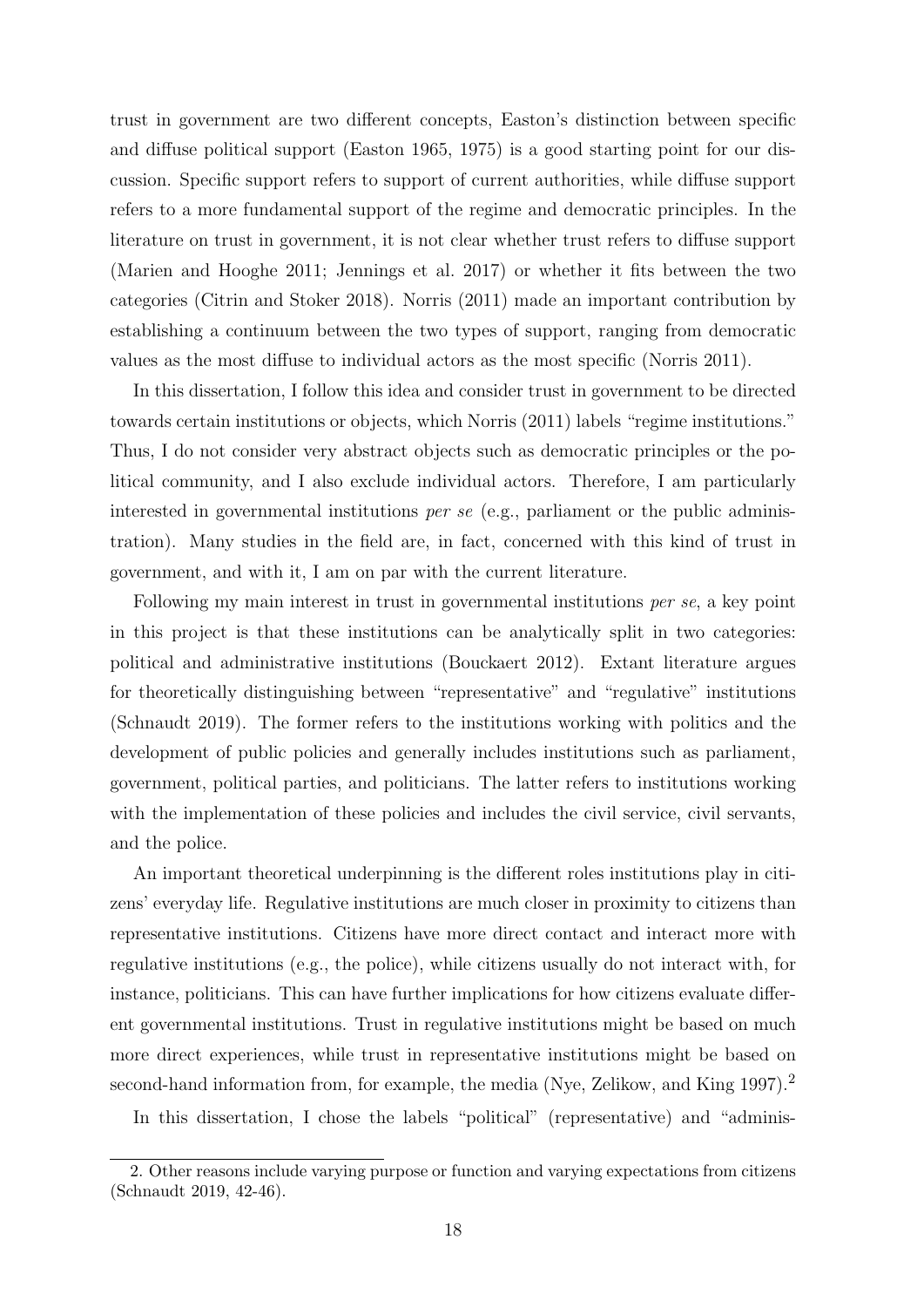trative" (regulative) to emphasize that they mark a distinction between politics and administration. However, the institutions included in the two categories are identical to the current literature that employs other labels.

To summarize, trust in government is a relational and psychological concept concerning the willingness to be vulnerable to political and administrative institutions and actors (building on the definitions of Mayer, Davis, and Schoorman [1995;](#page-94-5) Weinberg [2020\)](#page-102-1).

#### <span id="page-22-0"></span>2.2 Core explanations of trust in government

In my understanding of trust, there are two central explanations (Mayer, Davis, and Schoorman [1995\)](#page-94-5).<sup>[3](#page-22-1)</sup> First, a psychological explanation is that trust is influenced by a general, non-political, and stable predisposition to trust (also sometimes labeled "propensity to trust"), where you either trust or you do not (Rotter [1967\)](#page-98-5). For instance, according to Uslaner [\(1998\)](#page-100-6), trust is driven by personality traits like optimism or pessimism. In the sociological tradition, scholars also emphasize cultural values and early socialization as the most important driver of trust (e.g., Putnam [1995,](#page-97-2) [2000;](#page-97-3) Inglehart [1997;](#page-92-2) Inglehart and Baker [2000;](#page-92-3) Brehm and Rahn [1997;](#page-86-4) Keele [2007\)](#page-93-1).

Second, the trustworthiness of government is a predictor of trust judgments towards government. This is generally acknowledged to be a multidimensional evaluation of government's ability, benevolence, and integrity (McAllister [1995;](#page-95-3) Rousseau et al. [1998;](#page-98-3) Grimmelikhuijsen and Meijer [2014\)](#page-90-3). Ability relates to the technical skills and capabilities of the trustee to accomplish a task of interest. Benevolence concerns whether the trustee genuinely cares about the trustor's interests and well-being (e.g., Levi and Stoker [2000\)](#page-94-1). Finally, integrity refers to "the trustee follow[ing] a set of internalized values the trustor finds acceptable" (Hamm, Smidt, and Mayer [2019,](#page-91-2) 2). This approach to trust explanations is much more rational and depends on how citizens subjectively perceive the relationship they have with government without considering their personal characteristics (see Hardin [2000\)](#page-91-3). Such evaluations of government's trustworthiness are generally argued to be strongly affected by prior government performance (e.g., Huseby [2000;](#page-92-4) Van der Meer [2010,](#page-101-6) [2017;](#page-100-4) Weinberg [2020\)](#page-102-1). Figure [2](#page-23-0) provides an overview of these core explanations of trust in government.

Such rational performance explanations that influence trust through perceptions of trustworthiness are the core starting point for my dissertation. In the next section,

<span id="page-22-1"></span><sup>3.</sup> Alternative explanations also exist in the literature, for instance theoretical explanations of trust with a background in cognitive psychology, which emphasize heuristic shortcuts (e.g., Thaler and Sunstein [2008\)](#page-99-1).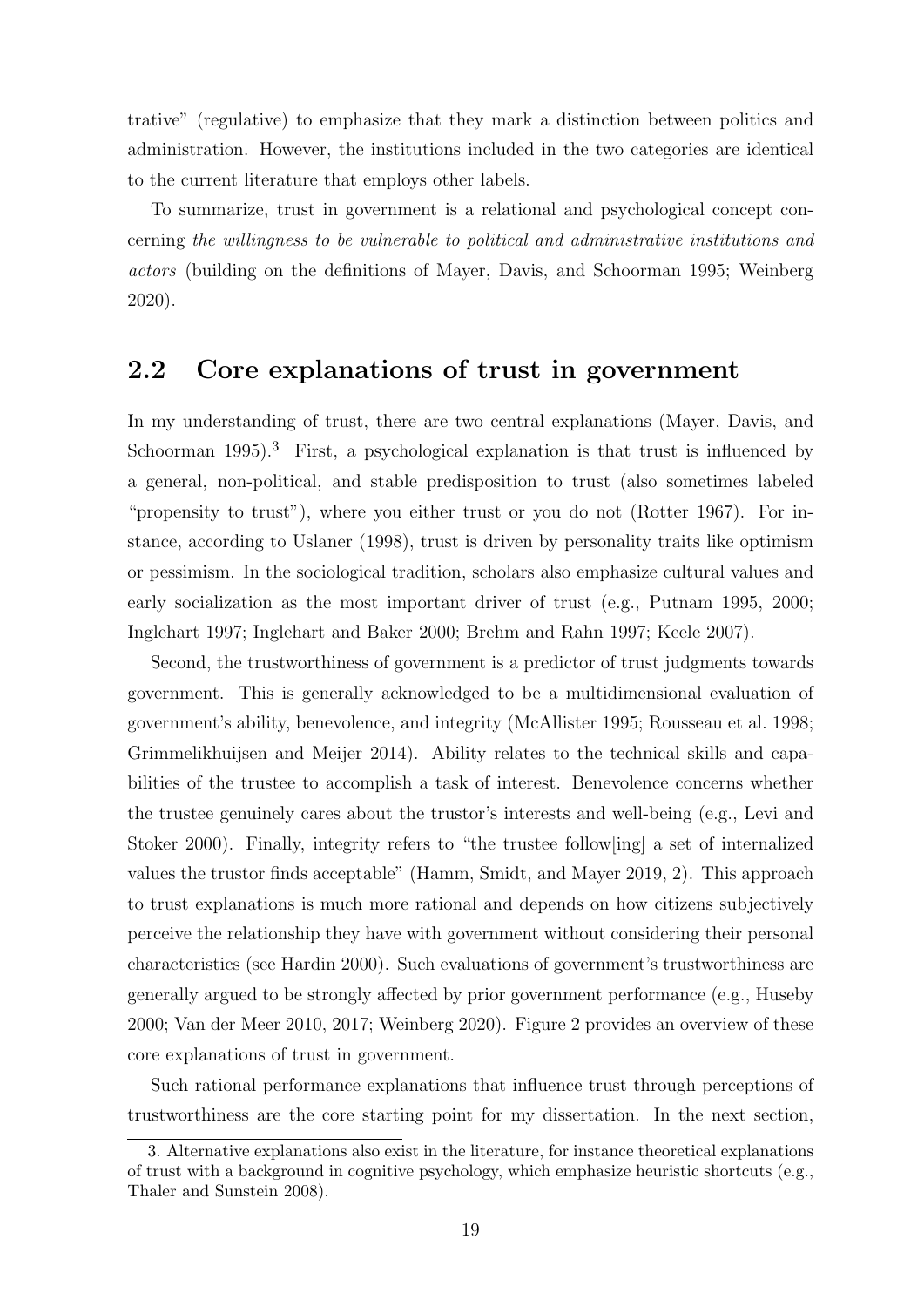I define what is meant by the term "government performance" before I give a short review of prior research on the performance-trust link.

<span id="page-23-0"></span>Figure 2. Overview of common trust explanations



Note: The figure is based on Mayer et al. [\(1995\)](#page-94-5), Hamm et al. (Hamm, Smidt, and Mayer [2019\)](#page-91-2), and Weinberg [\(2020\)](#page-102-1).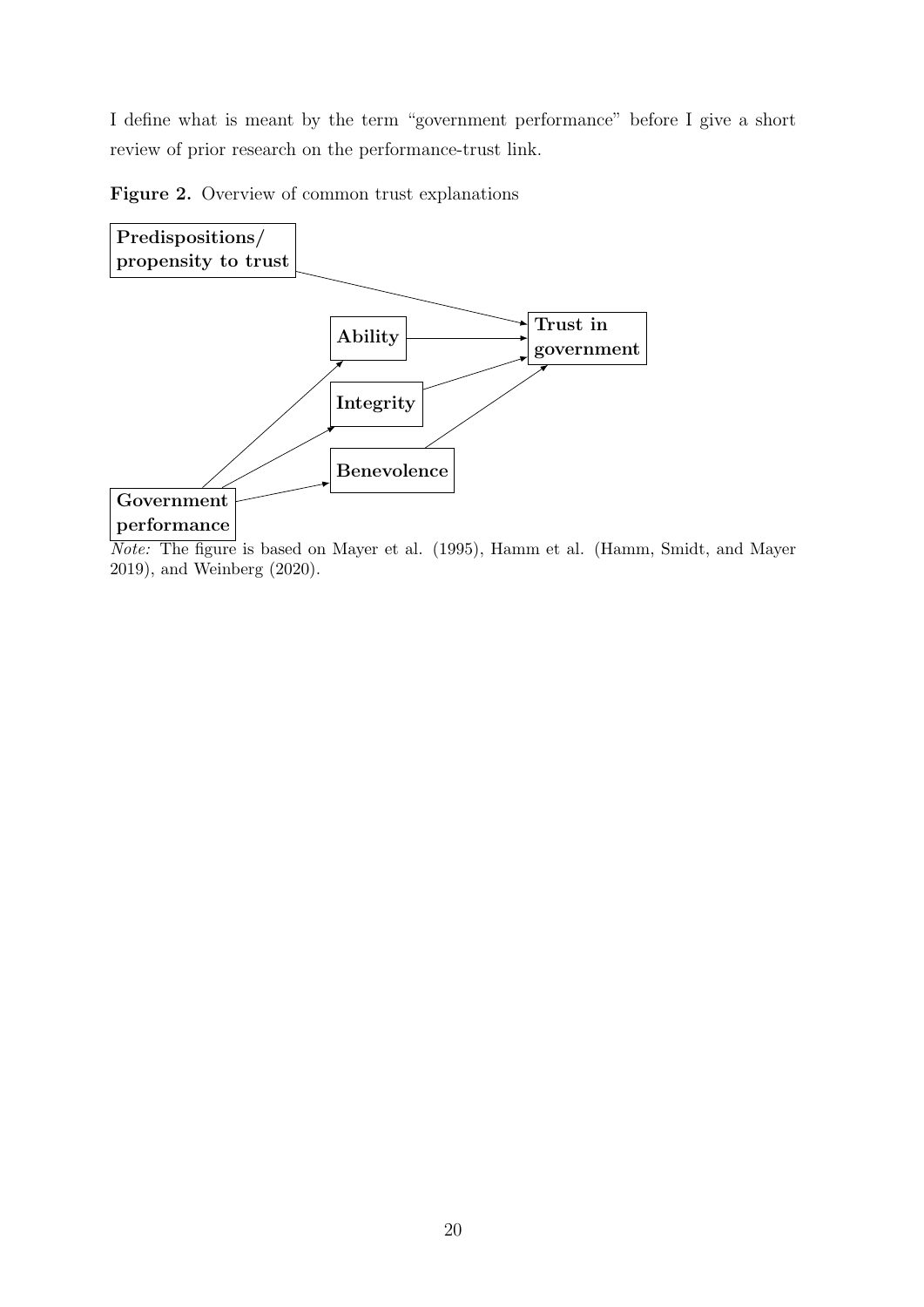#### <span id="page-24-0"></span>2.3 Existing performance explanations of trust in government

Current understandings of performance. Although there are several explanatory factors in relation to trust in government, one - if not the - most important driver, broadly speaking, seems to be government performance. As explained earlier, this dissertation takes its starting point in such general performance explanations of trust. However, what constitutes government performance in this dissertation, and how does it relate to the understanding of performance otherwise used in the literature?

Performance in a public setting is a debated concept in the literature. At its core, performance is a question of whether main objectives and goals are achieved (Andersen, Boesen, and Pedersen [2016;](#page-84-2) Hvidman [2019\)](#page-92-5). Another important feature about performance is that different stakeholders can decide what constitutes good performance (Andersen, Boesen, and Pedersen [2016\)](#page-84-2). For instance, in a public school setting, stakeholders such as teachers and parents might take into account dimensions of performance that are not captured by administrative measures (Favero and Meier [2013\)](#page-89-4). Thus, performance is generally considered a complex and multidimensional concept as the public sector has many multiple and conflicting goals to accomplish (e.g., Boyne [2002,](#page-86-5) [2003;](#page-86-6) Chun and Rainey [2005;](#page-87-5) Andrews, Boyne, and Walker [2011;](#page-85-3) Andersen, Boesen, and Pedersen [2016\)](#page-84-2).

In a prominent definition, Boyne [\(2002\)](#page-86-5) conceptualizes performance with reference to multiple dimensions in terms of outputs, outcomes, responsiveness, and efficiency. Scholars, however, also emphasize process as a performance factor (often mentioned in contrast to outcomes) (Selden and Sowa [2004;](#page-98-6) Van Ryzin [2011;](#page-101-0) James [2011\)](#page-92-6). The current understanding of performance in the literature on trust in government follow this multidimensional understanding, but mainly considers the dimensions of outputs, outcomes, and process. In this dissertation, I also employ a wide definition of performance, and agree that these are significant dimensions, but also argue that important dimensions are missing in current performance-trust studies. In the next section, I elaborate more on how existing studies have examined the relationship between government performance and trust in government. Section 2.4 presents how this dissertation extends our understanding of how performance can influence citizens' trust.

Literature review of performance explanations. For decades, political scientists have devoted attention to citizens' general attitudes towards governmental institutions - despite using different overlapping concepts (Levi and Stoker [2000;](#page-94-1) Citrin and Stoker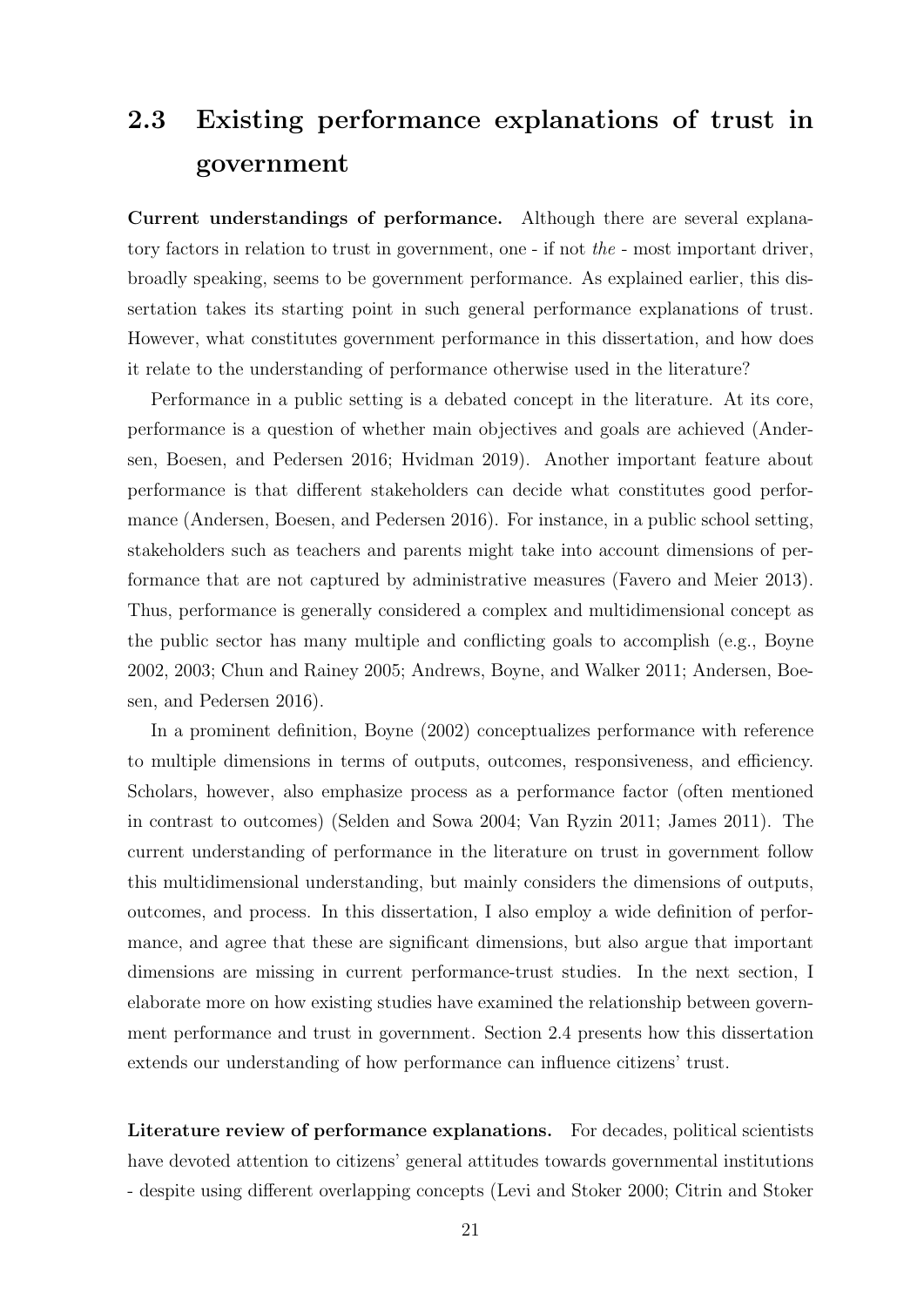[2018\)](#page-87-1). The primary aim of this section is to give a brief overview of the most prominent findings in the - rather extensive - literature that connects government performance to citizen trust in government. In this review, I have limited attention to studies that have used the terms "trust in government" or "political trust."[4](#page-25-0)

At its core, the relationship between performance and trust builds on the intuitively appealing argument that when government performs better, citizens get more satisfied, which consequently generates greater trust in government (Van de Walle and Bouckaert [2003\)](#page-100-2). Theoretically, as explained earlier, government performance is expected to affect citizen trust through its influence on the trustworthiness of government (understood as ability, integrity, and benevolence). For instance, if we think of government performance as delivering macroeconomic outcomes, it is expected that this kind of performance predicts citizen trust since a prospering economy is expected to affect citizens' perceptions of government's ability.

According to Bouckaert et al. [\(2002\)](#page-86-7), there are generally two ways to study the performance-trust link. First, micro-performance theory refers to the quality or perception of government service delivery as the main driver of trust in government. Second, macro-performance theory relates variations in trust to macroeconomic indicators such as inflation or unemployment. This idea of producing outcomes to convince skeptical citizens (Van de Walle [2018\)](#page-100-7) parallels the ideas from recent performance management movements that explicitly emphasize that decisions should be based on performance information and oriented towards creating results (i.e., outcomes and outputs) (Behn [2003;](#page-85-4) Moynihan [2008;](#page-95-2) Van de Walle and Van Dooren [2008;](#page-100-8) Van de Walle and Roberts [2008\)](#page-100-9). Publishing performance information should, thus, enable citizens to hold government accountable for results and consequently pressure government to improve performance. This outcome-orientation is believed to be very important to citizens and to create more trust in government.

The table below provides a summary of important examples from the literature of how performance is related to citizen trust. It is structured along themes that reflect the particular aspects of performance that have been studied, particularly outputs, outcomes, and - although to a lesser extent - process performance.

As the extensive list of examples under the header Economic performance in [Ta](#page-28-0)[ble 2](#page-28-0) shows, the most studied type of performance is the state of the national economy. From the related literature on economic voting, we know that voters punish and reward politicians based on economic performance (and partisanship) (e.g., Nannestad and

<span id="page-25-0"></span><sup>4.</sup> This literature review builds on the review presented in my master's thesis (Hansen [2019\)](#page-91-6).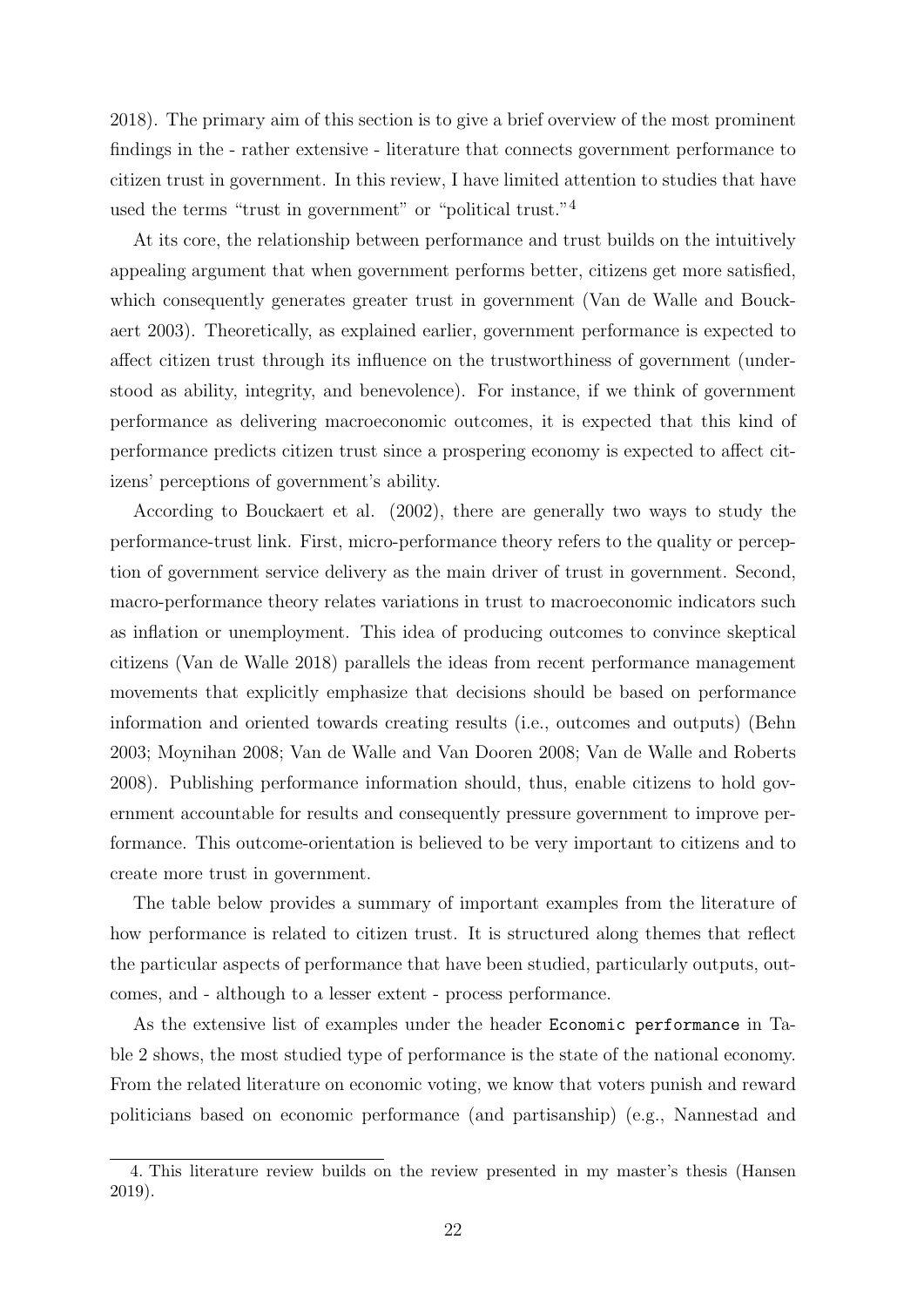Paldam [1994;](#page-96-6) Lewis-Beck and Paldam [2000;](#page-94-6) Tilley and Hobolt [2011;](#page-99-2) Bisgaard [2015;](#page-86-8) Vinæs et al. [2019\)](#page-102-5). However, the literature on trust goes deeper than the accountability mechanism linking economic performance to vote choice and emphasizes a broader set of governmental institutions rather than only citizens' attitudes towards the incumbent.

In relation to this, most studies in broader political science relate government performance to trust in government by examining macroeconomic outputs and outcomes (e.g., Keele [2007;](#page-93-1) Van der Meer and Hakhverdian [2017\)](#page-101-7). As Tom Van der Meer in a recent review of the literature argues: "That political trust tends to go hand in hand with subjective evaluations of the economy is by now almost a truism" (Van der Meer [2018\)](#page-101-8). However, the same trend is not found in studies examining objective indicators of macroeconomic performance such as GDP or unemployment rates. It is suggested that the decisive factor is whether scholars use cross-sectional or longitudinal designs since citizens appear to make historical rather than social comparisons (e.g., Oskarsson [2010;](#page-97-4) Van Erkel and Van der Meer [2016\)](#page-101-4). The effect of performance is even more complex and dynamic as citizens base their trust on the aspect of performance they find most important at a given point in time (Hetherington and Rudolph [2008,](#page-91-5) [2015\)](#page-91-7). Furthermore, the authors find evidence for a negativity bias in the sense that trust declines more during recessions compared to the increase in trust in times of economic prosperity (Hetherington and Rudolph [2008\)](#page-91-5).

People also tend to adjust their trust in government according to how they perceive political performance and in particular the performance of the incumbent government. Indeed, this is heavily driven by polarization (especially in the United States) (Pew [2017\)](#page-97-5), but there are also indications that trust in government in general is affected by dissatisfaction with politics (Miller [1974;](#page-95-0) Hibbing and Theiss-Morse [2002;](#page-92-7) Citrin and Stoker [2018\)](#page-87-1).

In the field of public administration, studies have, to a larger extent, emphasized trust directed towards administrative institutions, while political science literature has mainly focused on political institutions of government. One part of this of line research - often with a background in New Public Management (NPM) - suggests that providing citizens with performance information (especially about results) is key to securing higher trust in government (Van de Walle and Roberts [2008;](#page-100-9) Van Dooren, Bouckaert, and Halligan [2015;](#page-101-9) Van de Walle [2016\)](#page-100-1). The argument is that citizens need such information about the outcomes and outputs of public service delivery to make an informed decision about their level of trust. Thus, appropriate measurement and communication of performance (e.g., through transparency) is key to the performance-trust link (Yang and Holzer [2006\)](#page-102-2). However, this direct link is questioned in the literature since citizens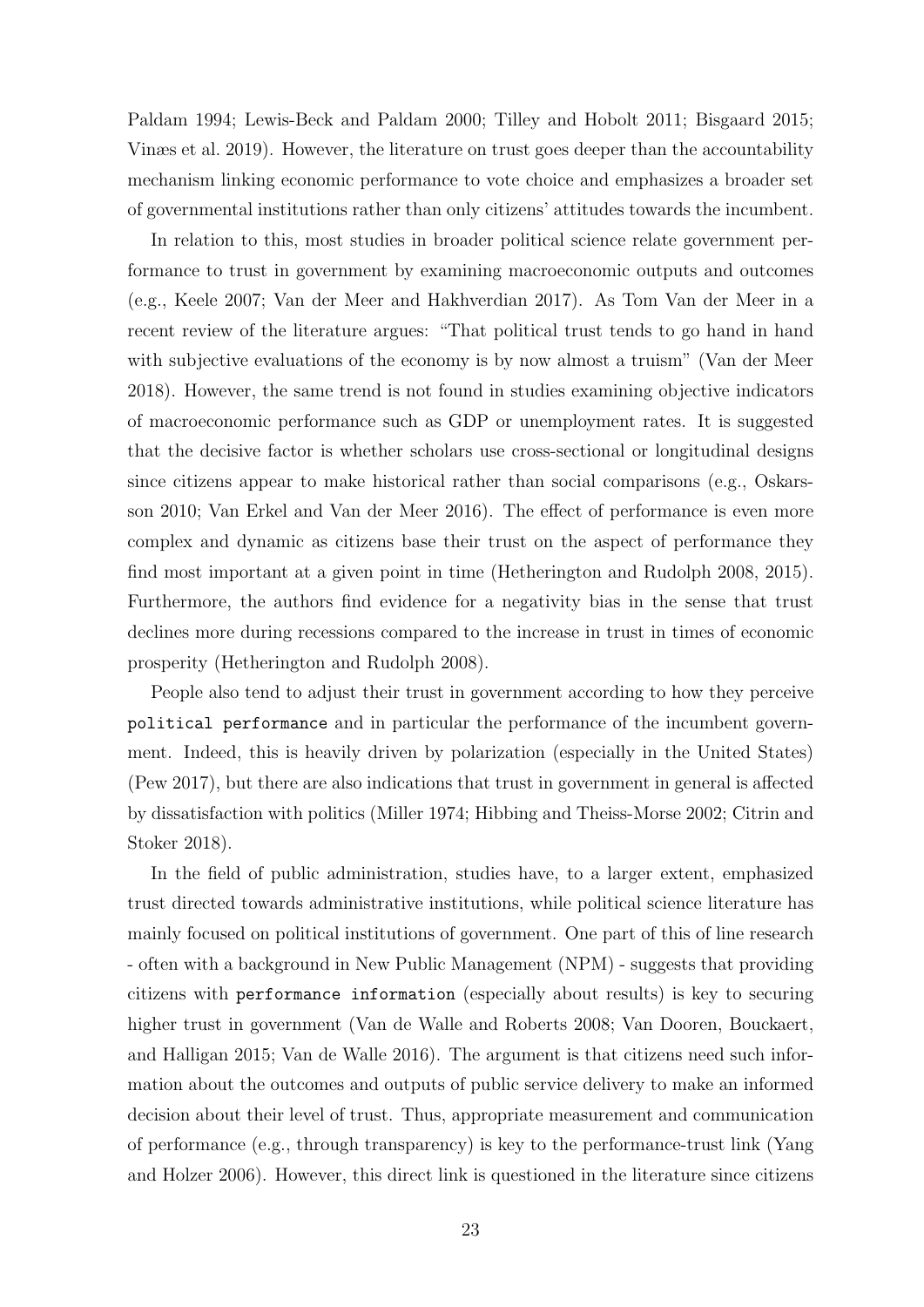tend to be biased in their interpretation of performance information (Van de Walle and Bouckaert [2003;](#page-100-2) Bækgaard and Serritzlew [2016;](#page-85-0) Olsen [2015;](#page-96-7) James and Van Ryzin [2017\)](#page-93-3).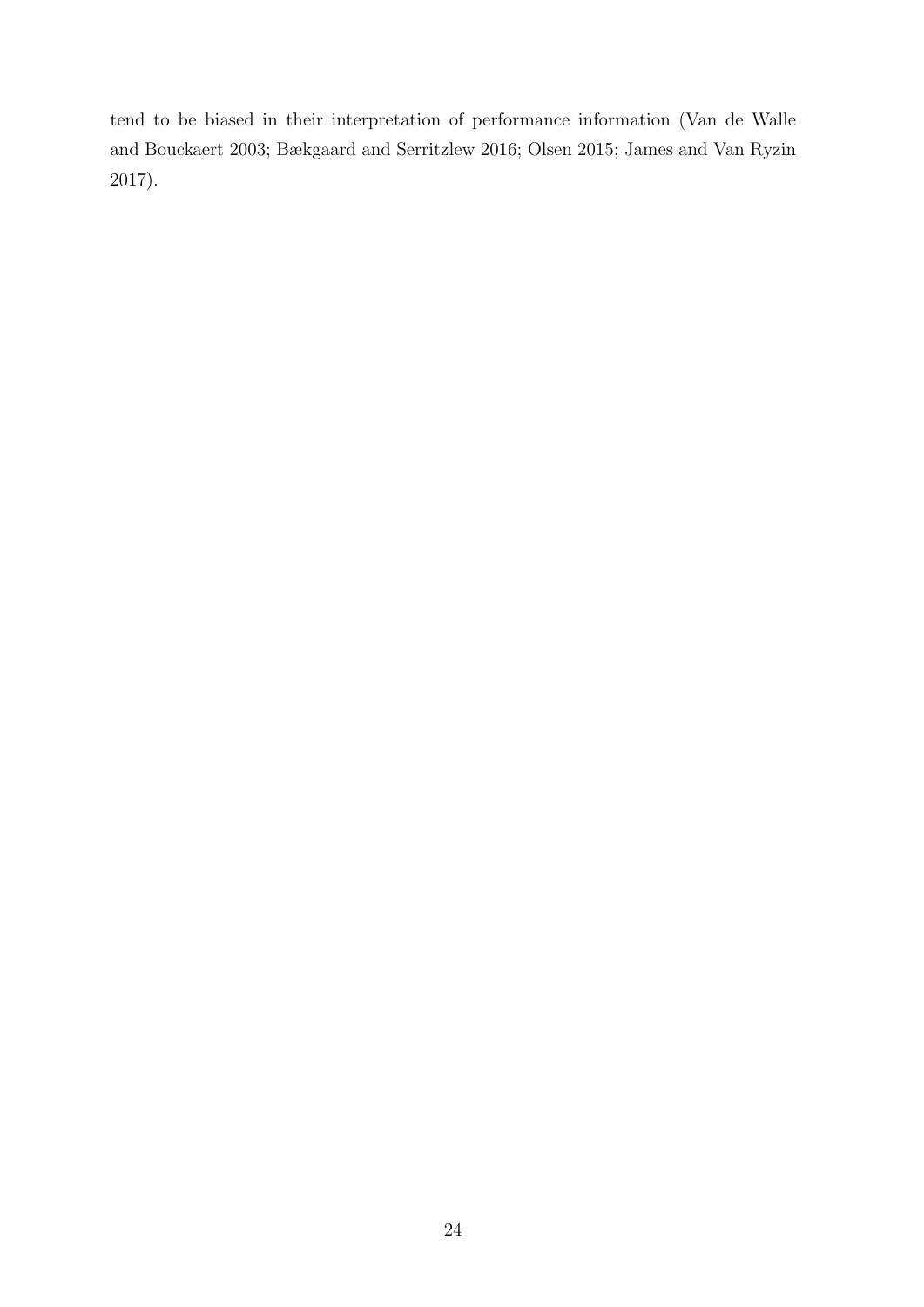|                                                                                        | Examples in the literature                                                                                                                                                                                                                                                                                                                                                                                                                                                                                                                                                                                                                                                                                                                                                                                                                                                                                                                                       |
|----------------------------------------------------------------------------------------|------------------------------------------------------------------------------------------------------------------------------------------------------------------------------------------------------------------------------------------------------------------------------------------------------------------------------------------------------------------------------------------------------------------------------------------------------------------------------------------------------------------------------------------------------------------------------------------------------------------------------------------------------------------------------------------------------------------------------------------------------------------------------------------------------------------------------------------------------------------------------------------------------------------------------------------------------------------|
|                                                                                        | Outputs/outcomes                                                                                                                                                                                                                                                                                                                                                                                                                                                                                                                                                                                                                                                                                                                                                                                                                                                                                                                                                 |
| Economic performance                                                                   | Subjective evaluations of national economic performance tend to affect<br>trust in government at the aggregate level (e.g., Keele 2007; Chanley,<br>Rudolph, and Rahn 2000; Bovens and Wille 2008) and at the individual<br>level (e.g., Citrin and Green 1986; Lawrence 1997; Elinas and Lamprianou<br>2014), including outside the US and Western Europe (e.g., Park 2017;<br>Mishler and Rose 1997). Objective macroeconomic performance indicators<br>do not consistently lead to higher trust among citizens. On one hand,<br>factors such as economic inequality (Anderson and Singer 2008), unem-<br>ployment rate (Van Erkel and Van der Meer 2016), GDP (Marien 2011),<br>and inflation (Anderson 2009) are found to have a significantly positive<br>effect. On the other hand, the same types of objective outcomes are found<br>to have no effect in other studies (e.g., Dalton 2004; Rahn and Rudolph<br>2005; Van der Meer and Hakhverdian 2017). |
| Political performance                                                                  | Citizens' trust tends to be subject to the performance of the president and<br>political performance in general (e.g., Citrin 1974; Citrin and Green 1986;<br>Miller and Listhaug 1999).                                                                                                                                                                                                                                                                                                                                                                                                                                                                                                                                                                                                                                                                                                                                                                         |
| Performance information                                                                | In general, better measurement of and knowledge about performance are<br>expected to make citizens able to base their trust on performance (Yang<br>and Holzer 2006). Citizens can, for instance, gain knowledge about perfor-<br>mance through transparency, which is an inherent idea in the NPM doc-<br>trine (Grimmelikhuijsen and Meijer 2014; Grimmelikhuijsen 2012; Pollitt<br>and Bouckaert 2004; Hood 1991).                                                                                                                                                                                                                                                                                                                                                                                                                                                                                                                                            |
| Satisfactory<br>pub-<br>service<br>qual-<br>lic<br>ity/organizational<br>effectiveness | Citizens have more trust in government when public organizations deliver<br>services effectively (e.g., Kim 2010; Christensen and Laegreid 2005; Kum-<br>lin 2004; Berg and Johansson 2020). Satisfaction with public service plays<br>an important role in mediating the effect of performance on trust in gov-<br>ernment (Van Ryzin 2013; Morgeson 2013; Morgeson, VanAmburg, and<br>Mithas 2011; Van Ryzin 2007; Morgeson and Petrescu 2011; Vigoda-Gadot<br>2007; Vigoda-Gadot and Yuval 2003). Some studies point in another di-<br>rection of a negative attitude toward public organizations per se (Hvidman<br>and Andersen 2016; Marvel 2016), although it might only be evident among<br>a subpopulation (Hvidman 2019)                                                                                                                                                                                                                               |
|                                                                                        | Process                                                                                                                                                                                                                                                                                                                                                                                                                                                                                                                                                                                                                                                                                                                                                                                                                                                                                                                                                          |
| Procedural fairness and probity                                                        | Procedures such as impartiality, honesty, and respect are found to deter-<br>mine trust (Tyler 1990; Hibbing and Theiss-Morse 2002; Van Ryzin 2011;<br>Magalhães and Aguiar-Conraria 2019; Magalhães 2016; Linde 2012). Fur-<br>thermore, some evidence points in the direction of an effect of scandals<br>(and media coverage thereof) on trust (Chanley, Rudolph, and Rahn 2000;<br>Orren 1997; Pharr 2000).                                                                                                                                                                                                                                                                                                                                                                                                                                                                                                                                                  |
| Corruption                                                                             | Corruption is argued to be an important source of low trust (Uslaner 2002,<br>2008). It is found to negatively affect trust, for instance, in civil servants<br>(Anderson and Tverdova 2003) and in parliament (Van der Meer 2010).                                                                                                                                                                                                                                                                                                                                                                                                                                                                                                                                                                                                                                                                                                                              |

<span id="page-28-0"></span>Table 2. Overview of ways performance affects citizen trust

 $\overline{Note.}$  This overview builds partly on the overview of explanations presented in Hansen [\(2019\)](#page-91-6).

=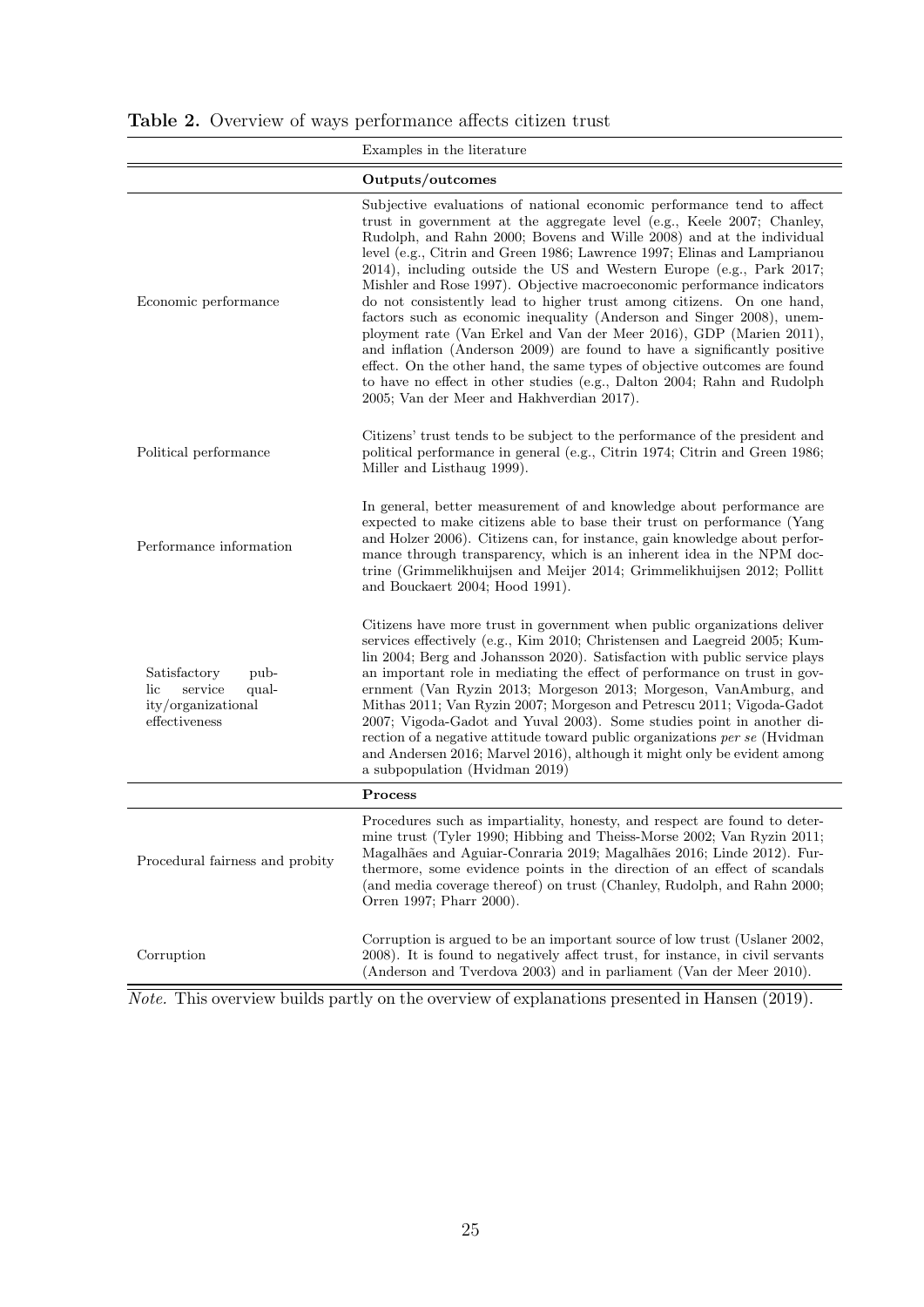Another related line of research in public administration has studied the impact of citizens' satisfaction with or perceived quality of public service delivery on citizen trust. In general, the perceived performance of public service delivery seems to be positively correlated with citizen trust (Vigoda-Gadot and Yuval [2003;](#page-101-1) Kumlin [2004;](#page-93-0) Christensen and Laegreid [2005;](#page-87-2) Van Ryzin [2007,](#page-101-3) [2011\)](#page-101-0). A prominent example is Van Ryzin [\(2007\)](#page-101-3) who links different findings from his research into a conceptual model that, in the following causal order, link managerial strategy, objective performance, subjective perceptions of performance, satisfaction, and trust (see also Vigoda-Gadot and Yuval [2003\)](#page-101-1). Another important contribution to this literature is the work on the expectancy disconfirmation model (e.g., Van Ryzin [2013;](#page-101-10) Morgeson [2013\)](#page-95-5) where satisfaction with public sector performance is a product of perceived performance and prior expectations. These studies go a step further and add trust in government to the model as the ultimate outcome of interest, thus arguing that satisfaction with public service delivery mediates the effect of performance on trust (Morgeson and Petrescu [2011\)](#page-95-7). Again, these studies mainly emphasize performance in terms of the outcomes of public services.

Evidence also points in the direction that citizens factor more than outcomes into their evaluation of trust in government. Citizens also base their trust on evaluations of the actions of governmental institutions against criteria of fairness/justice in the process (e.g., Tyler [1990;](#page-100-3) Bøggild [2016\)](#page-86-1). Along these lines, probity in the form of government scandals in some instances elicit lower trust in government among citizens (Chanley, Rudolph, and Rahn [2000\)](#page-87-6). Such aspects of administrative process are also identified in the public administration literature as key to building trust in governmental institutions and employees (e.g., Kim [2005;](#page-93-5) Van Ryzin [2011\)](#page-101-0). Studies, for instance, demonstrate the conditions under which citizen participation and deliberation enhance trust attitudes (e.g., Wang and Wan Wart [2007;](#page-102-6) Vigoda-Gadot and Mizrahi [2008;](#page-101-11) Nielsen [2016\)](#page-96-9). Moreover, feelings of a corrupt government lead to lower trust, as corruption only benefit the few at the expense of the rest of the population (Uslaner [2002,](#page-100-10) [2008\)](#page-100-11).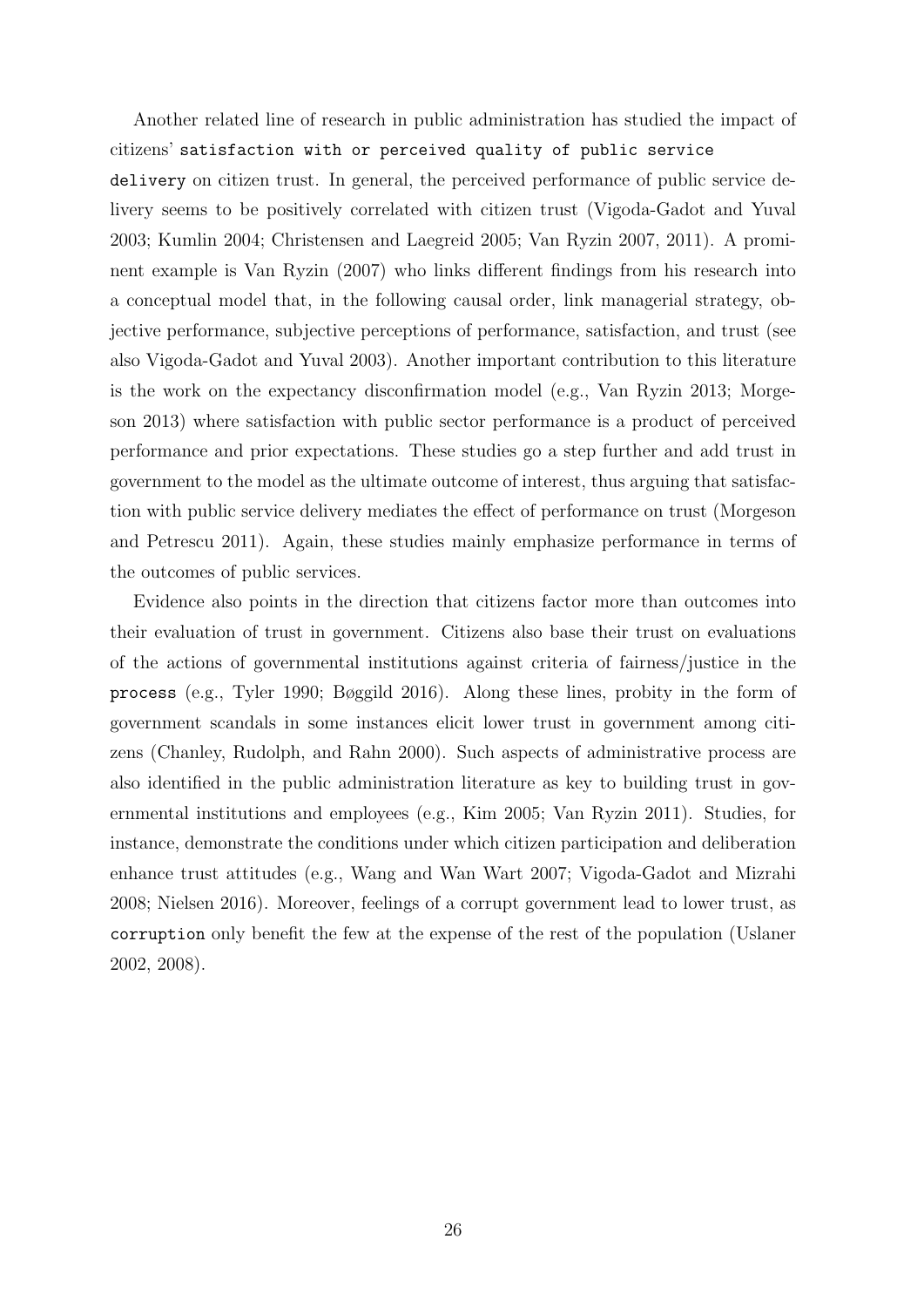#### <span id="page-30-0"></span>2.4 Unresolved issues regarding the performancetrust link

The review above highlights the important contributions and insights into how different dimensions of performance have been argued to influence citizens' trust in government. The purpose of this section is, therefore, to elaborate how this dissertation expands the current model in linking government performance to citizens' trust. In my view, current literature pays limited attention to two important issues regarding government performance that need to be scrutinized further. My argument concerns the influence of government performance on citizens' trust in government but distinguishes between performance in two domains of government: the domain of bureaucracy and the domain of politics.

First, the influence of specific citizen-state interactions on citizen trust have received surprisingly little attention; in particular, whether the impressions citizens form of public employees in such direct interactions have more general effects on how they judge their trust in broader governmental institutions. This is what I label street-level performance in citizen-state interactions, which takes place in the domain of bureaucracy. Second, it is unclear whether citizens evaluate their trust in government based on how politicians perform in the political decision-making process. The most prominent view on process performance has been to examine whether the process is perceived as fair by citizens (e.g., Tyler [1990;](#page-100-3) Van Ryzin [2011\)](#page-101-0). However, I argue that it is also important for citizens' trust judgments whether the political decision-making process reflects that politicians make progress towards outcomes that matter to citizens or on issues where politicians have made a political promise. I label this part the political decision-making process in the domain of politics. Both issues are addressed separately in the next sections.

#### <span id="page-30-1"></span>2.4.1 Street-level performance in citizen-state interactions

The importance of citizen-state interactions and street-level bureaucrats has a long tradition in political science and public administration dating back to Lipsky's [\(1980\)](#page-94-2) influential book *Street-level Bureaucracy*. In this line of research, street-level bureaucrats are defined as employees who interact with citizens and have substantial discretion in their work (Lipsky [1980\)](#page-94-2). For instance, Lipsky argued that street-level bureaucrats use different coping mechanisms in interactions with citizens to manage pressure from limited resources and an infinite demand of services. Accordingly, research on street-level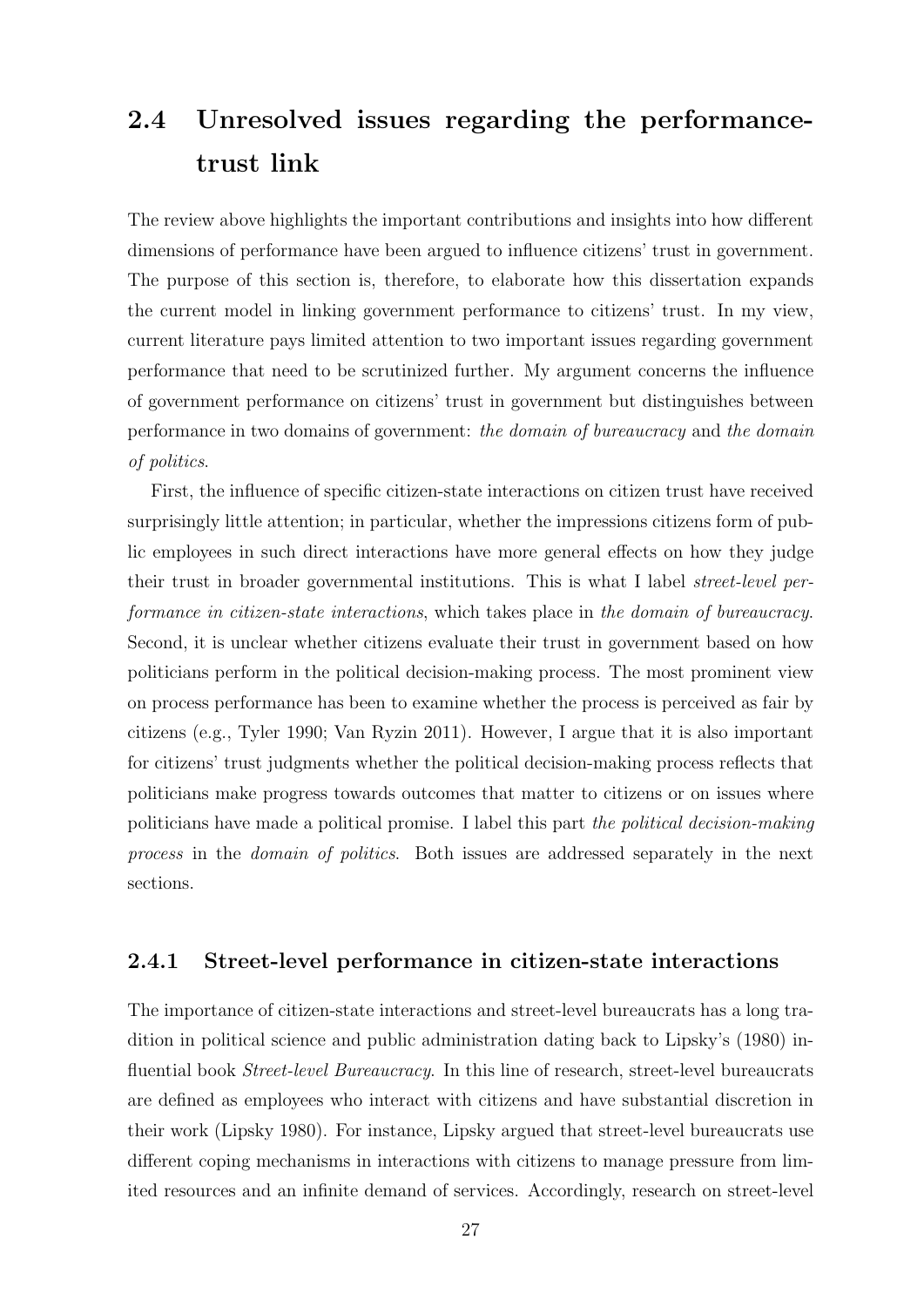bureaucracy has mainly examined bureaucrats' assessments of citizens (e.g., Maynard-Moody and Musheno [2003;](#page-95-8) Yang [2005;](#page-102-7) Tummers et al. [2015;](#page-99-3) Raaphorst, Groeneveld, and Van de Walle [2018\)](#page-97-9). However, less attention has been paid to how citizens judge bureaucrats in citizen-state interactions (de Boer [2020\)](#page-88-3).

As explained above, current studies have mainly emphasized that perceived quality of public service performance - in terms of outputs and outcomes - is strongly correlated with citizen trust (e.g., Kumlin [2004;](#page-93-0) Van Ryzin [2007;](#page-101-3) Berg and Johansson [2020\)](#page-85-1). A central point in this dissertation is that studies only give limited insights into how citizens experience the behavior of street-level bureaucrats in direct interactions; in particular, whether they adjust their levels of trust in government based on the performance that they experience in such concrete bureaucratic encounters. In this dissertation, I argue that citizens also get information about the performance and functioning of the public sector through these interactions with public employees in the delivery of public service. Therefore, I expect that trust judgments are influenced by citizens' evaluations of the street-level performance of public employees in citizen-state interactions. This is a broader understanding of government performance than current literature on the performance-trust link is concerned with.

To develop this argument, I build on insights from social psychology. According to research in the field of social psychology, it is well-established that individuals spontaneously form impressions of other people and that these impressions color their subsequent assessments, evaluations, and behavior towards the other (Wojciszke, Bazinska, and Jaworski [1998;](#page-102-3) Fiske et al. [2002;](#page-89-0) Fiske, Cuddy, and Glick [2007;](#page-89-1) Cuddy, Fiske, and Glick [2007;](#page-88-4) Brambilla et al. [2012;](#page-86-10) Kervyn, Fiske, and Malone [2012\)](#page-93-6). According to this prominent line of research on social cognition, individuals essentially form impressions of others in a specific interaction along two fundamental dimensions: warmth and competence (Fiske, Cuddy, and Glick [2007;](#page-89-1) Fiske [2019\)](#page-89-6). Even though various models use different labels for these dimensions,<sup>[5](#page-31-0)</sup> they all agree that there are two fundamental dimensions of social cognition that can explain social perception of individuals and groups (Judd et al. [2005;](#page-93-7) Abele and Wojciszke [2007;](#page-84-3) Abele et al. [2008;](#page-84-4) Goodwin, Piazza, and Rozin [2014;](#page-90-5) Abele and Hauke [2020\)](#page-84-5).

An important study in this relation was conducted by Rosenberg et al. [\(1968\)](#page-98-8) who asked participants to sort personality traits according to whether they were likely to be associated with the same person (Fiske, Cuddy, and Glick [2007;](#page-89-1) Goodwin, Piazza, and Rozin [2014\)](#page-90-5). Results provided evidence for a two-dimensional model: social good-

<span id="page-31-0"></span><sup>5.</sup> For instance, some scholars refer to warmth as "communion" and competence as "agency" (e.g., Fiske [2019\)](#page-89-6) or use the labels morality and competence (Wojciszke [2005\)](#page-102-8).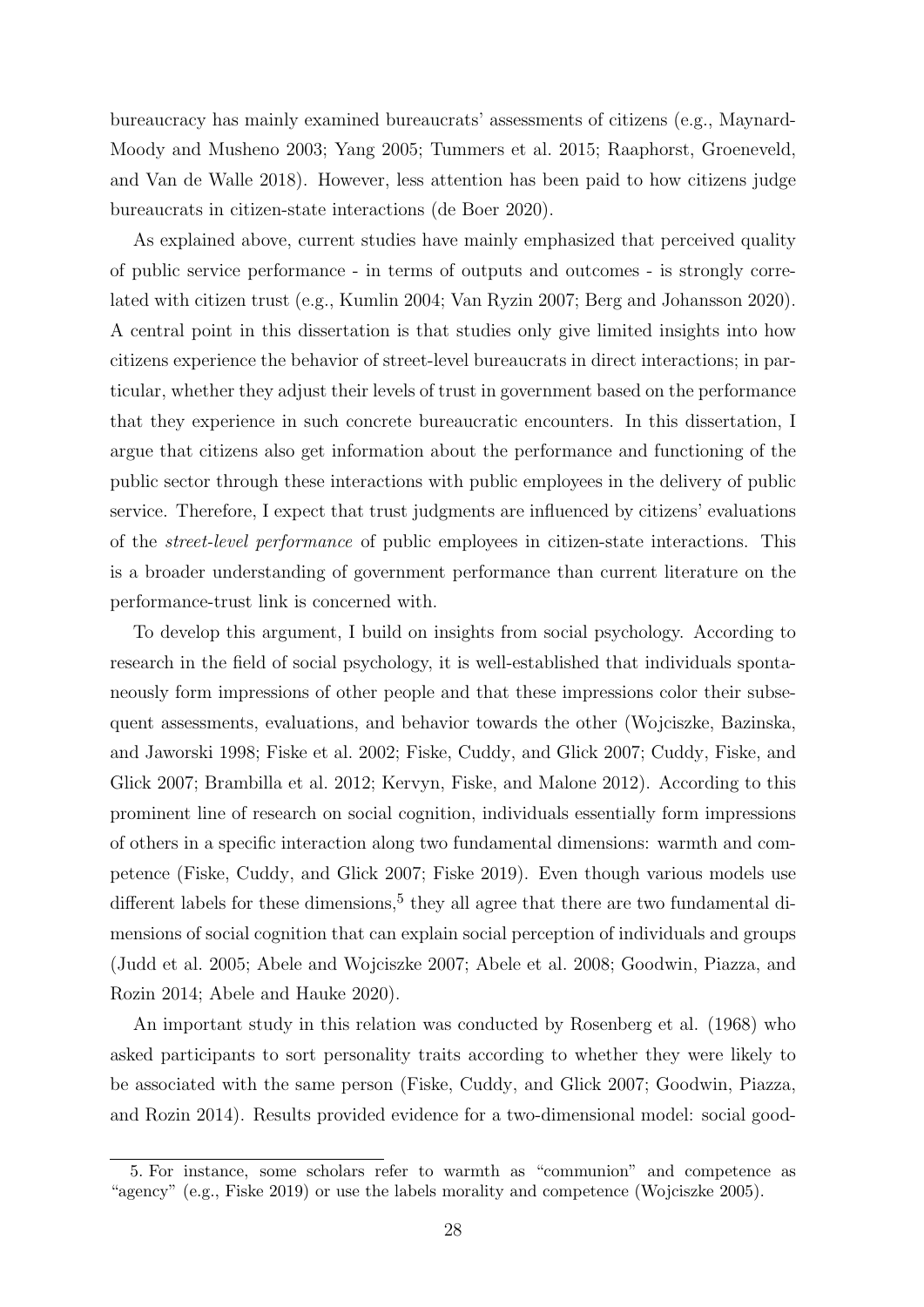bad and intellectual good-bad. This laid the groundwork for later work, which labelled these dimensions with reference to warmth (social good-bad) and competence (intellectual good-bad) (Fiske, Cuddy, and Glick [2007\)](#page-89-1). Specifically, the competence dimension refers to traits related to abilities such as intelligence, skill, and efficacy (Fiske, Cuddy, and Glick [2007;](#page-89-1) Cuddy, Fiske, and Glick [2007;](#page-88-4) Abele et al. [2008;](#page-84-4) Brambilla et al. [2012\)](#page-86-10). Warmth, on the other hand, refers to perceived intent and relates to traits such as goodnaturedness, kindness, friendliness, and sincerity (Fiske et al. [2002;](#page-89-0) Cuddy, Fiske, and Glick [2007\)](#page-88-4). Importantly, warmth is argued to consist of two subcomponents: sociability (also labelled "pure warmth") and morality (Leach, Ellemers, and Barreto [2007;](#page-94-13) Brambilla et al. [2012;](#page-86-10) Goodwin, Piazza, and Rozin [2014\)](#page-90-5). Sociability refers to "cooperation and forming connections with others (e.g., friendliness, likability)" (Brambilla et al. [2012,](#page-86-10) 151), while morality indicates characteristics with moral relevance (e.g., honesty or sincerity). In Paper A, I examine the more general warmth dimension, which consists of both subdimensions, while Paper B emphasizes the influence of the sociability/"pure warmth" subcomponent.

The dimensions of warmth and competence are argued to be roughly orthogonal to each other. Even though there is some debate about which of the dimensions is most important to impression formation,<sup>[6](#page-32-0)</sup> the main point is that citizens form impressions of both the warmth and competence of public employees in citizen-state interactions. Since impression formation along these two fundamental dimensions is argued to strongly influence subsequent behavior and attitudes (Fiske, Cuddy, and Glick [2007;](#page-89-1) Cuddy, Fiske, and Glick [2007\)](#page-88-4), I expect citizens' perceptions of public employees' warmth and competence (i.e., street-level performance) to impact levels of trust in governmental institutions.

However, which governmental institutions - if any in particular - should we expect street-level performance to influence? To examine whether street-level performance has a stronger influence on some governmental institutions, I examine different relevant trust outcomes. As argued above, citizens may trust administrative and political institutions differently. This distinction, I argue, is particularly relevant when examining the effect of street-level performance. Street-level performance should, first and foremost, have the strongest impact on trust in bureaucrats since the specific bureaucrat that citizens encounter primarily gives an impression of the behavior of bureaucrats in general. Bureaucrats are a part of the broader set of administrative institutions and actors, and thus, the interaction with a public employee might further give a broader picture of the functioning of administrative governmental institutions (Soss [1999;](#page-99-4) Berg and Johansson

<span id="page-32-0"></span><sup>6.</sup> For a discussion, see Laustsen and Bor [\(2017\)](#page-93-8).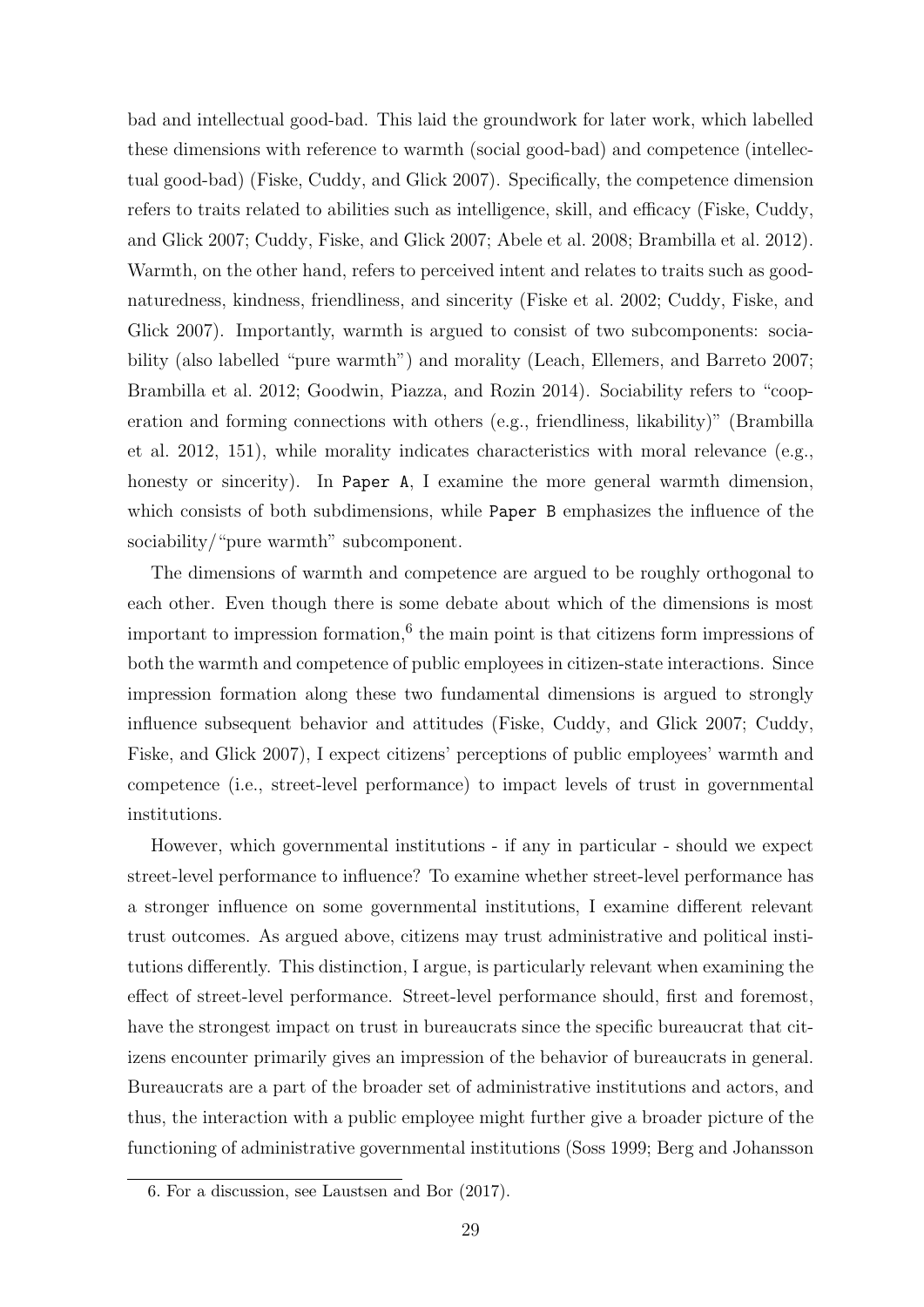[2020\)](#page-85-1). Finally, political institutions are ultimately responsible for the performance in citizen-state interactions and public service delivery in general. Consequently, citizens are expected to follow the chain of accountability when they form trust judgments of government based on the performance they perceive in citizen-state interactions. The broader point of this argument and inclusion of different trust outcomes is that citizens' concrete interactions with street-level bureaucrats not only are expected to influence their trust in that specific bureaucrat but also in broader governmental institutions. This is illustrated in the dissertation's papers on street-level performance. In Paper A, I examine the effect of warmth and competence impressions on trust in civil servants, administrative institutions, and political institutions, while Paper B investigates trust in bureaucrats and in the municipality.

Moreover, I expect warmth to influence citizens' trust in government more strongly in certain situations. Current studies on the performance-trust link have, to a large extent, emphasized performance in terms of outcomes, and here, an important aspect is whether these outcomes are favorable to citizens. Considering street-level performance, the idea is that when public employees in citizen-state interactions provide outcomes that are favorable to citizens, trust will increase (e.g., Popkin [1991;](#page-97-0) Allen and Birch [2015\)](#page-84-1). This is a very intuitive expectation. The ambition here is not to test the specific theoretical mechanism, but the hypothesis is supported by different theoretical perspectives including my-side bias where citizens tend to defend their own beliefs and interests when interpreting new information, such as decisions made by bureaucrats (Perkins [1985;](#page-97-10) Stanovich, West, and Toplak [2013\)](#page-99-5). However, no matter the particular theoretical mechanism, the expectation is the same: Favorable outcomes increase citizens' trust.

Even though citizens might have a strong tendency to interpret decision outcomes made by bureaucrats in a biased way, there are limitations to the strength of this tendency (e.g., Kunda [1990;](#page-93-9) Stanovich and West [2007;](#page-99-6) Redlawsk, Civettini, and Emmerson [2010\)](#page-98-9). New information might, if it is unambiguously pointing in the opposite direction of prior beliefs, lead people to accept that information and change their evaluation. For instance, studies have shown that other parts of the social context - such as procedural fairness (Bøggild [2016\)](#page-86-1) - can mitigate the negative effect of unfavorable outcomes on citizens' trust. Accordingly, I argue that impressions of a bureaucrat's warmth can function as information that might counterweigh negative information from an unfavorable decision. Thus, an important argument in this dissertation is that street-level bureaucrats' warmth can lead to a less biased evaluation and thus a smaller decrease in trust in government when citizens encounter an unfavorable decision (see Paper B).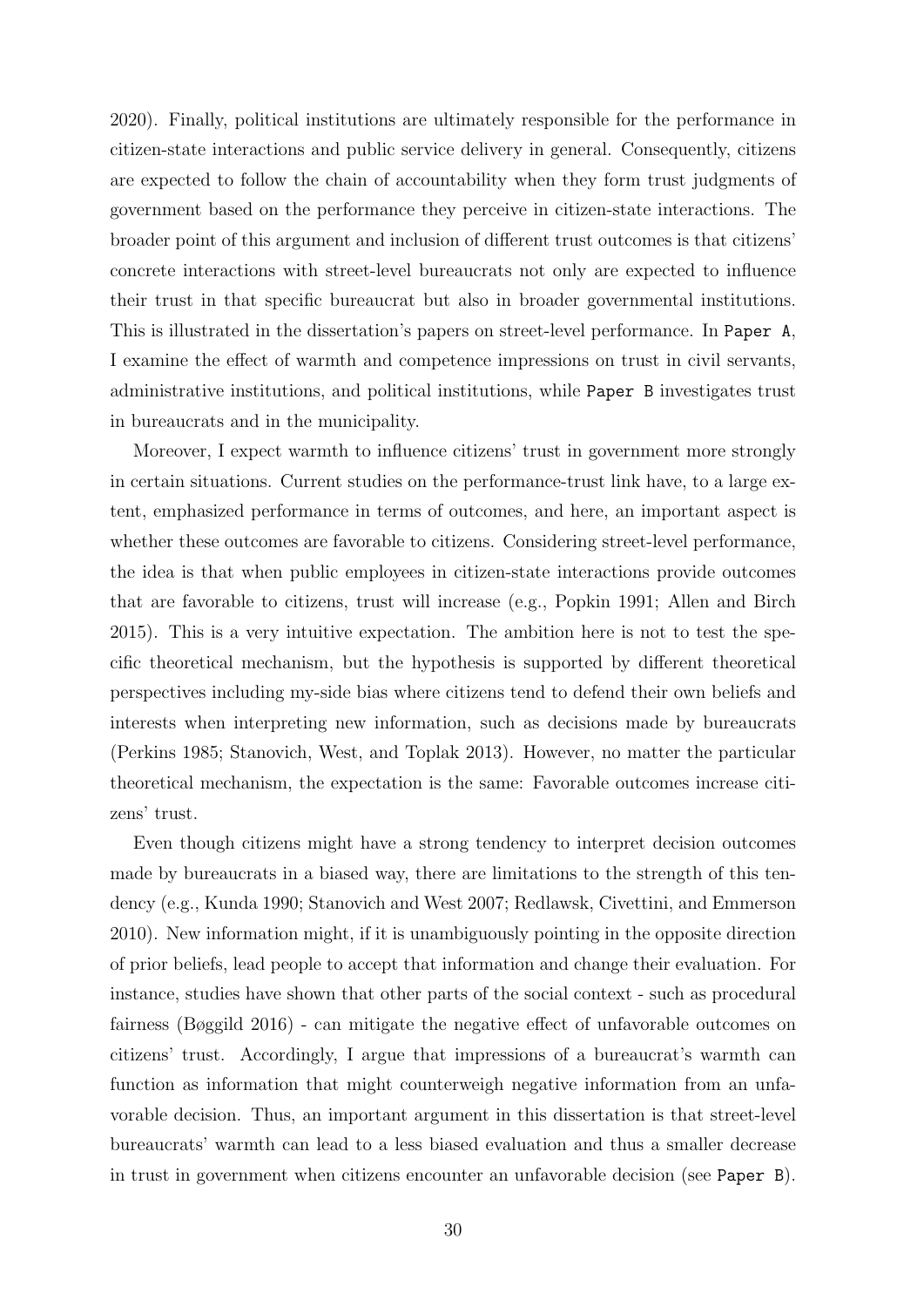#### <span id="page-34-0"></span>2.4.2 Performance in the political decision-making process

In the following section, I advance my contribution to our understanding of how performance in the domain of politics can also influence citizens' trust in governmental institutions. This relates to the second part of the overall research question, which Paper C contributes to answer. As is the case with the domain of bureaucracy and the performance of street-level bureaucrats, I intend to demonstrate how the performance of politicians might impact trust judgments. I will show that citizens genuinely care about the process and not only the final outcomes. In the domain of politics, I am not only interested in whether outcomes are favorable to individuals but also simply whether politicians work towards making decisions on important political issues; no matter the favorability to individual citizens. However, there are also parallels between the two domains since the effect is expected to be stronger among citizens who would benefit from politicians agreeing on a decision. In this way, outcome favorability also plays an important role in the domain of politics (see [Figure 3\)](#page-36-1).

Even though prior studies have paid attention to process performance (cf. the review above in Section 2.3), there is more to the process than simply considering whether it has been fair or whether citizens have been treated equally. Obviously, these are important factors - particularly for public sector organizations - but the question is to what extent citizens also evaluate government based on whether politicians in the decision-making process actively make an effort towards a final decision? I build the argument on prior literature, which, on the one hand, shows that citizens care about getting favorable outcomes and decisions from governmental institutions that fit with policy preferences (e.g., Popkin [1991;](#page-97-0) Allen and Birch [2015\)](#page-84-1) and on the other hand argues that citizens attend at least as much to whether the process is perceived as fair and legitimate (Tyler [1990;](#page-100-3) Van Ryzin [2011;](#page-101-0) Bøggild [2016\)](#page-86-1). Accordingly, prior work has either studied the correlation between final decisions that fit with policy preferences and trust or whether a more fair process leads to greater trust in government. In this dissertation, I combine these two views.

Put simply, as also described in Paper C, the main argument is that citizens not only care about how decisions come about but also whether decisions come about. In general, I expect that citizens react emotionally on whether politicians are able to agree on prominent political issues (e.g., frustration if they cannot reach an agreement). Such emotional reactions will subsequently manifest themselves in the level of trust in government. Thus, citizens are, for instance, expected to lower their trust in government if the decision-making process indicates a lack of progress towards a final decision. Obviously, this expectation presupposes that citizens initially have an expectation that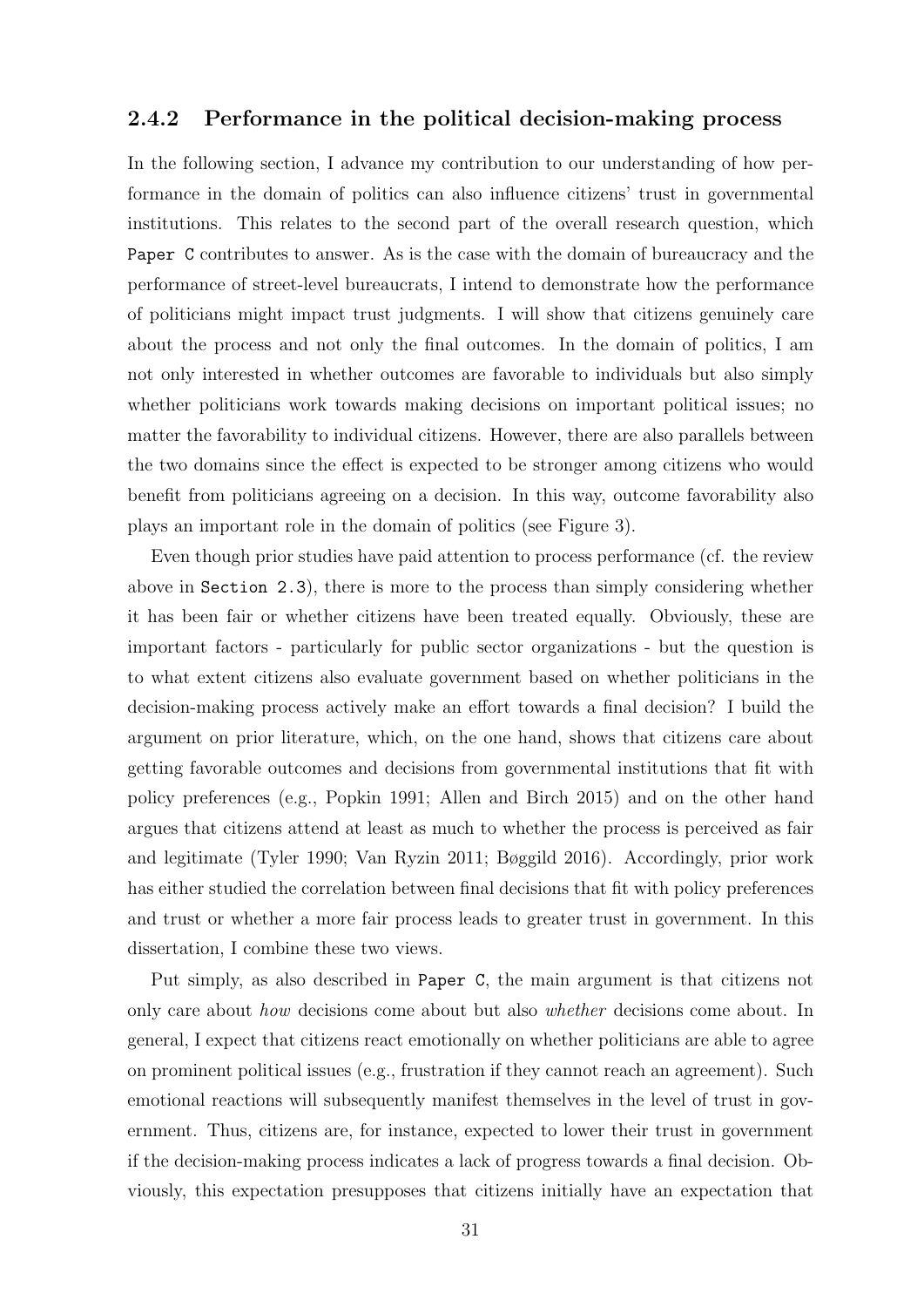politicians should deliver on a given issue. Hence, concerns about whether politicians make progress towards a decision is particularly significant and vital in relation to political promises. If citizens are to respond according to the idea of democratic accountability, they should reward and punish government based on whether the promise is being maintained (Key [1966;](#page-93-10) Thomson [2011;](#page-99-7) Thomson and Brandenburg [2019\)](#page-99-8). I expect that citizens "punish" government with lower trust when they are not able to agree on a political issue and that citizens will "reward" government with higher levels of trust when a political promise is respected. It is important to underline that these expectations concern the decision-making process, and thus, in Paper C, I investigate events in the decision-making process which either indicate significant progress towards an outcome or significant lack of progress towards a decision on a political promise.

If citizens take performance in the decision-making process into account when evaluating their trust in government, an important question is under what conditions such process performance is most and least influential. In this dissertation, I focus on the potential moderating effect of individual differences in whether the political promise is beneficial to the individual citizen. As argued earlier in this chapter, there is a basic human tendency toward defending pre-defined (political) interests and positions (Kunda [1990;](#page-93-9) Kruglanski and Webster [1996;](#page-93-11) Taber and Lodge [2006;](#page-99-9) Stanovich, West, and Toplak [2013\)](#page-99-5). Furthermore, existing work suggests that citizens can have different perceptions of performance based on their prior beliefs (e.g., partisanship) (Tilley and Hobolt [2011;](#page-99-2) Bisgaard [2015\)](#page-86-8). Given that citizens use their prior beliefs to interpret performance in the decision-making process, I expect a divided response to the same events in the decision-making process based on whether citizens benefit from the political promise. Thus, if citizens benefit from the promise being respected, I expect that citizens will react more strongly to events in the political decision-making process compared to citizens who do not benefit directly from the promise being kept.[7](#page-35-0)

<span id="page-35-0"></span><sup>7.</sup> In Paper C, I use the Brexit negotiations as the empirical case and compare trust levels among Remain-voters and Leave-voters. Since Leave-voters would benefit from the promise of Brexit being respected, I expect them to react more strongly in terms of trust compared to Remain-voters.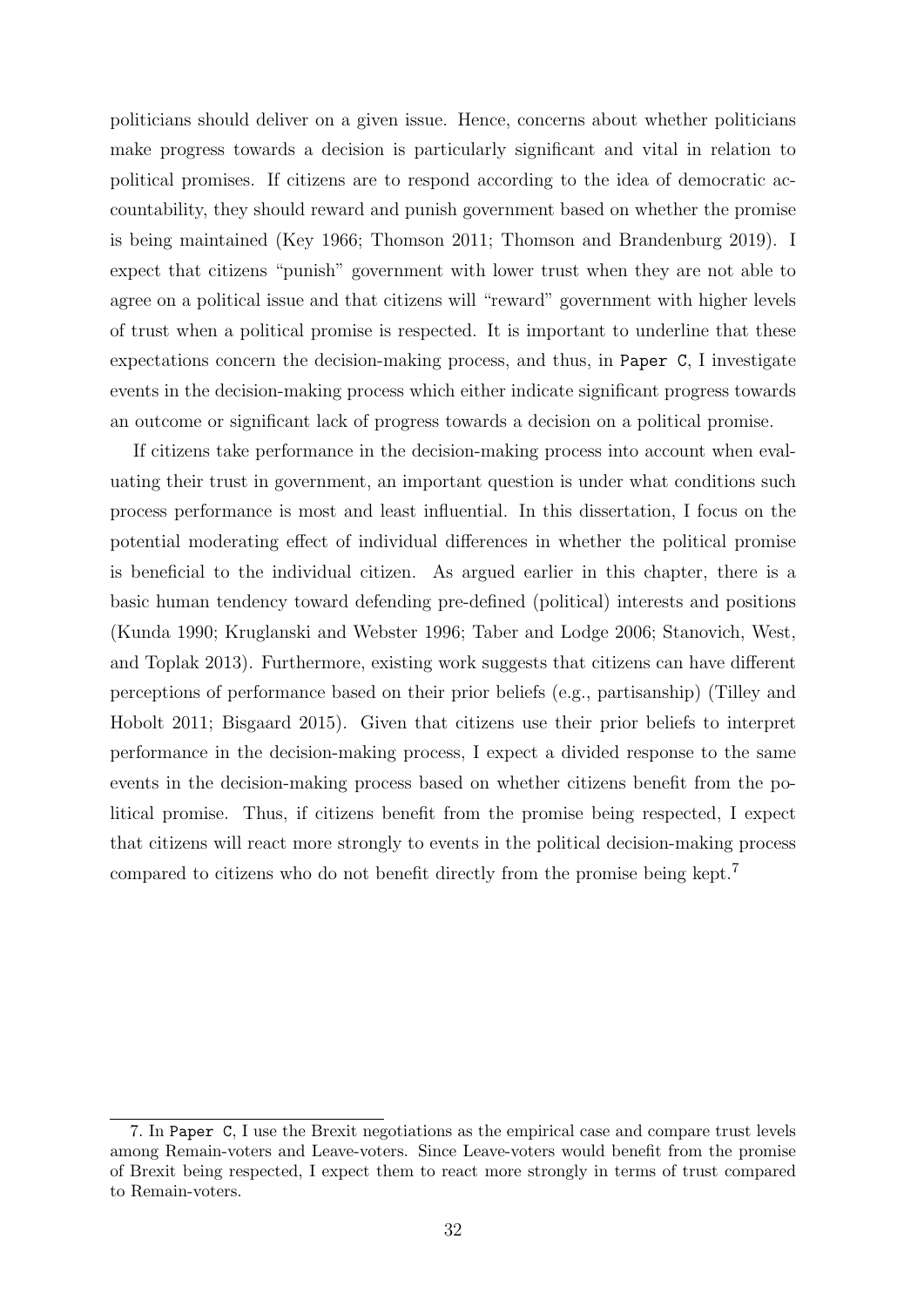## 2.5 Overview of the dissertation's theoretical model

Figure 3. Theoretical model of the dissertation

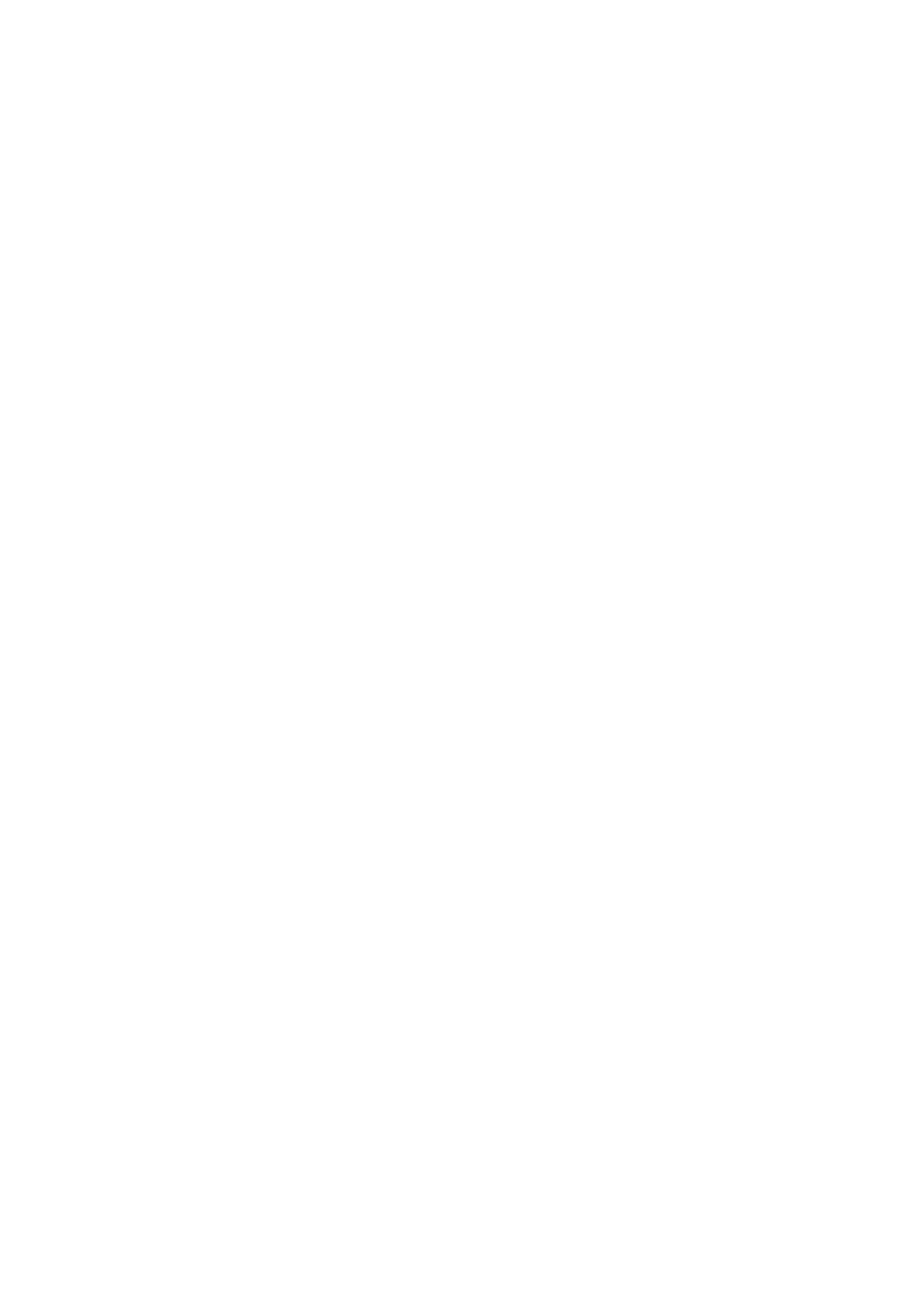# Chapter 3

# Research designs and data

In this chapter, I first provide an overview of the data and designs used in the dissertation's three articles. Second, the chapter summarizes the major methodological challenges that arise in answering the main research question, which is a causal question of how government performance influences citizen trust in government. This is followed by a discussion of how the dissertation has handled these challenges from a research design perspective and why the strategy primarily relies on an experimental approach. Finally, after discussing considerations about internal and external validity, the last part of the chapter presents a wider discussion about the measurement of trust in government. The chapter does not go into a detailed discussion about the specific designs employed in the dissertation, but rather, it takes an overall view on the general methodology and design choices that cut across papers. For detailed information about the specific designs, I refer to the design sections in the respective papers of the dissertation.

### 3.1 Overview of studies, designs, and data

This dissertation consists of three individual empirical papers, each of which examines an important part of the overall research question. Table [3,](#page-40-0) shown below, outlines how each paper answers a specific research question, which contributes to the overall aim of the dissertation. Further, the table summarizes the methodological choices made in the articles with respect to data, research design, and key variables. To test the expectations, I draw on a rich set of data, which consists of both original survey experiments and large-N cross-sectional data over time. The dissertation relies on diverse experimental treatments and the effects are tested on a range of different trust measures. In addition, the articles are based on large-scale and most often nationally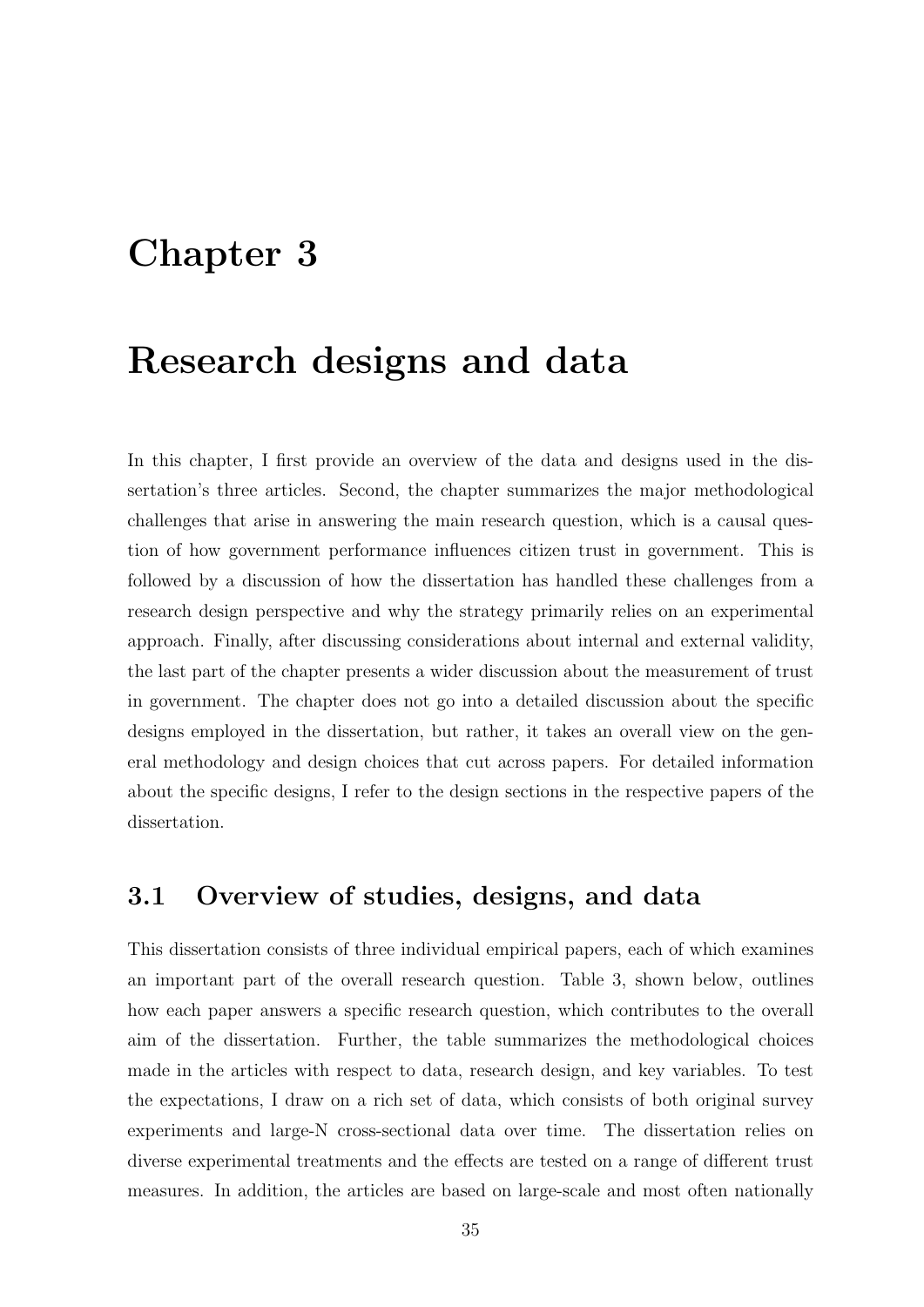representative samples from diverse country contexts (Denmark, the United States, and Great Britain). I later return to the advantages and limitations of these choices in terms of both internal and external validity.

Papers A and B both examine the core claim that citizens build their trust in government on bureaucratic behavior experienced through citizen-state interactions on the dimensions of warmth and competence. Paper B complements the findings of Paper A by examining whether warm behavior by bureaucrats in citizen-state interactions can reduce the otherwise (expected) negative effect of unfavorable outcomes on citizen trust in government. The studies rely on two types of survey experimental research designs by experimentally manipulating bureaucratic warmth and competence in realistic vignettes (Paper A and Paper B) or by priming respondents to recall interactions with warm or competent bureaucrats (Paper A).

Paper C, on the other hand, makes use of large representative cross-sectional surveys over time to assess whether citizens changed their levels of trust in government as a consequence of how politicians performed in the political decision-making process concerning Brexit. This paper exploits that the British Election Study (BES) collected multiple representative surveys that were fielded immediately before and after important events in the Brexit negotiation process, which reflected how politicians performed. Using such an event-centered logic, Paper C tests the levels of citizen trust in government before and after these events. Moreover, as the paper empirically focuses on Brexit, an important question is whether "Leave" and "Remain-voters" reacted differently. Thus, I also compare the trends over time for these two groups of citizens.<sup>[1](#page-39-0)</sup>

<span id="page-39-0"></span><sup>1.</sup> See Paper C for more specific details about the research design.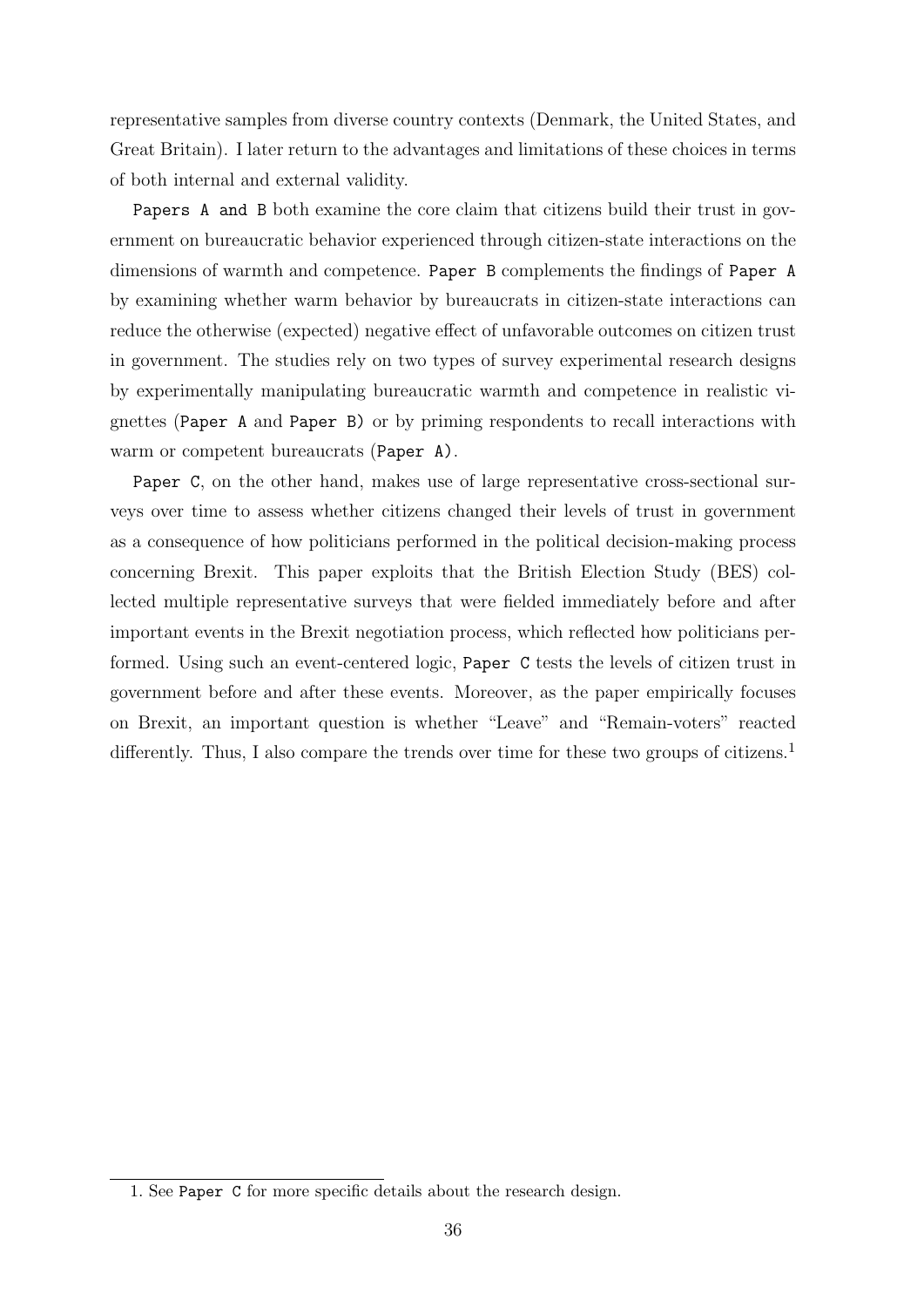| Paper | Core<br>research<br>question                                                                                                                                | Research design and data                                                                                                                                                                                                                                                                                                                                                                                                                                                                                                                                                                                                                                              | Key variables                                                                                                                                                                                                                                                                                                                                                                   |
|-------|-------------------------------------------------------------------------------------------------------------------------------------------------------------|-----------------------------------------------------------------------------------------------------------------------------------------------------------------------------------------------------------------------------------------------------------------------------------------------------------------------------------------------------------------------------------------------------------------------------------------------------------------------------------------------------------------------------------------------------------------------------------------------------------------------------------------------------------------------|---------------------------------------------------------------------------------------------------------------------------------------------------------------------------------------------------------------------------------------------------------------------------------------------------------------------------------------------------------------------------------|
| А     | To what extent do<br>specific citizen-state<br>interactions affect cit-<br>izen trust in govern-<br>ment?                                                   | • Study 1: two randomized<br>survey experiments con-<br>ducted in the US $(N = 816)$<br>and Denmark $(N = 1,299)$<br>) where respondents were<br>primed to recall interac-<br>tions with public employ-<br>ees but randomly assigned<br>to recall interactions with<br>either warm, cold, com-<br>petent or incompetent bu-<br>reaucrats.<br>Study 2: Randomized sur-<br>vey experiment conducted<br>in the US $(N = 1,164)$ . Re-<br>spondents were exposed to<br>vignettes in which bureau-<br>crats' competence (high<br>competence/low<br>compe-<br>tence) and warmth (high<br>warmth/low warmth) were<br>manipulated.<br>$\bullet$ Subjects<br>recruited<br>were | $\bullet\,$ Independent<br>variables<br>(IVs): Experimental treat-<br>through either<br>ments;<br>priming<br>(study<br>1)<br><sub>or</sub><br>vignettes (study 2).<br>variables<br>• Dependent<br>(DVs): four measures of<br>citizen trust in govern-<br>ment; trust in bureaucrats,<br>administrative<br>institu-<br>tions, political institutions,<br>and overall government. |
|       |                                                                                                                                                             | through<br>Amazon<br>the<br>Mechanical<br>Plat-<br>Turk<br>(US)<br>experiments)<br>form<br>or YouGov's online panel<br>(DK experiment).                                                                                                                                                                                                                                                                                                                                                                                                                                                                                                                               |                                                                                                                                                                                                                                                                                                                                                                                 |
| B     | To what extent can<br>warm<br>bureaucratic<br>behavior reduce the<br>effect<br>negative<br>of<br>unfavorable outcomes<br>on citizen trust in<br>government? | • Randomized survey exper-<br>iment conducted in Den-<br>mark where respondents<br>were randomly assigned<br>to vignettes manipulating<br>outcome favorability (fa-<br>vorable/unfavorable) and<br>bureaucrats' warmth (high<br>warmth/low warmth).<br>Subjects<br>were recruited<br>through YouGov's online<br>panel ( $N = 1,613$ ).                                                                                                                                                                                                                                                                                                                                | • IV's: Experimentally ma-<br>nipulated vignettes.<br>• $DV$ 's: Citizen trust in bu-<br>reaucrats and the munici-<br>pality.                                                                                                                                                                                                                                                   |

<span id="page-40-0"></span>Table 3. Overview of studies, designs, and data

Continued on next page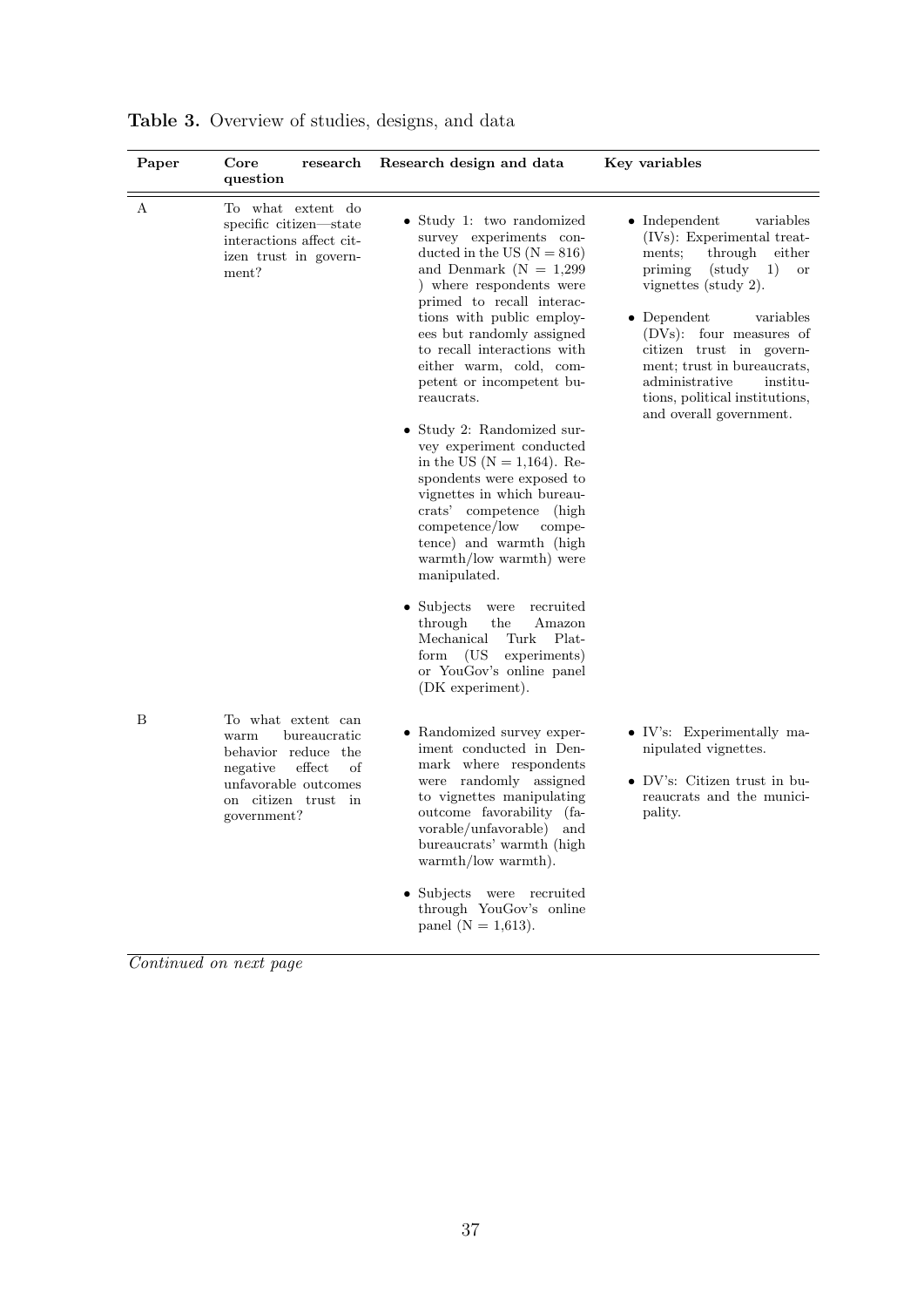| Paper         | Core<br>question                                                                                                                                                        | research Research design and data                                                                                                                                                                                                                                                                                                                                                                                                                                                                                                | Key variables                                                                                                                                                                                                                                                                                                                                                      |
|---------------|-------------------------------------------------------------------------------------------------------------------------------------------------------------------------|----------------------------------------------------------------------------------------------------------------------------------------------------------------------------------------------------------------------------------------------------------------------------------------------------------------------------------------------------------------------------------------------------------------------------------------------------------------------------------------------------------------------------------|--------------------------------------------------------------------------------------------------------------------------------------------------------------------------------------------------------------------------------------------------------------------------------------------------------------------------------------------------------------------|
| $\mathcal{C}$ | To what extent do cit-<br>izens change their lev-<br>els of trust in gov-<br>ernment as a reac-<br>tion to performance in<br>the political decision-<br>making process? | • Data from the<br>British<br>(BES):<br>Study<br>Election<br>representative<br>repeated<br>cross-sectional<br>surveys<br>collected in the UK from<br>June 2016 to December<br>2019.<br>• Dependent on the event<br>analyzed and the outcome<br>variable used, N is between<br>$15,708$ and 67,306 for the<br>analysis including all cit-<br>izens and between 8,045<br>and 52,793 when compar-<br>ing "Leave" and "Remain"<br>The BES col-<br>voters.<br>lects responses from about<br>30,000 citizens in each sur-<br>vey wave. | $\bullet$ IV's: Political performance<br>in the political decision-<br>making process measured<br>as the timing of events<br>where citizens are exposed<br>to either negative or posi-<br>tive performance; status as<br>"Remain" or "Leave" voter<br>in the Brexit referendum.<br>• DV's: Trust in members<br>of Parliament and satisfac-<br>tion with democracy. |

Notes: The survey experiments conducted in Denmark are all collected via YouGov's online panel which are sampled to be representative of the Danish population on age, gender, education, and geographic region of residence. For detailed information about data, research design, experimental stimuli, and so on, I refer to the individual papers.

### 3.2 The performance-trust link and selection

The key argument of this dissertation, which is also reflected in the overall research question, is that citizens' perceptions of how government performs influence levels of citizen trust in government. Testing this claim constitutes major methodological challenges as it involves a causal statement and hence calls for research designs ensuring high internal validity. What are the particular challenges in making causally valid claims about the influence of government performance on citizen trust?

Examining the research question of this dissertation requires a comparison of two counterfactual worlds: one where a citizen experiences good government performance and one where the same citizen experiences bad government performance. However, the challenge is that we cannot observe both states of the world for a given citizen simultaneously. This constitutes the fundamental problem of causal inference (Holland [1986\)](#page-92-0) because there are always two potential outcomes but we can only observe one of them. Therefore, we can never know for certain what would have happened to the trust level of citizen i if that individual had been exposed to bad rather than good government performance.

One way to address this challenge would be to use observational data and compare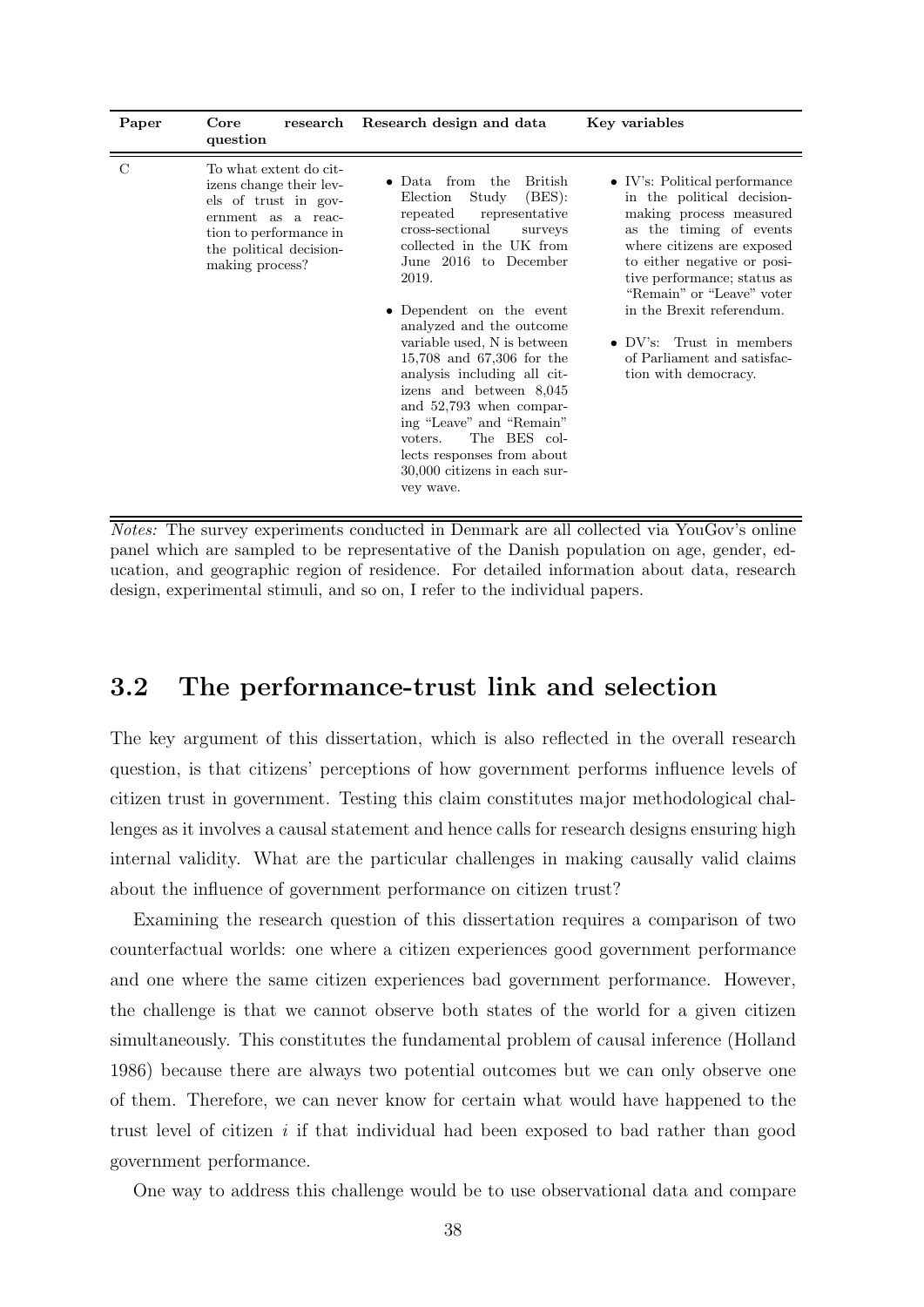individuals who have experienced good and bad government performance. The mean difference in trust between these two groups would then be used as the estimate of the causal effect of government performance on citizens' trust. Such an identification strategy, however, would imply serious concerns related to the internal validity of my estimates.

First, there might be unobserved differences between the groups that could also explain differences in observed trust in government. For instance, research suggests that characteristics such as education, ideology, and social trust correlate with levels of trust in government (Christensen and Laegreid [2005\)](#page-87-0), and at the same time, these factors are probably also correlated with how government performance is perceived. Such selection issues would give a biased estimate of the causal effect as we cannot know whether a given difference in trust is due to a difference in performance or initial differences in background characteristics. Even though some of these characteristics (e.g., education) might easily be measured in a survey, trust in government might still be correlated with unobservables such as more general character traits.

Second, the use of observational data is problematic since citizens might evaluate their perception of government performance based on their initial level of trust in government (Van de Walle and Bouckaert [2003;](#page-100-0) Rudolph [2017;](#page-98-0) Haugsgjerd and Kumlin [2020\)](#page-91-0). We may, for example, imagine that citizens with low levels of trust use that as a heuristic to make other evaluations about government in a broad sense, including perceptions of government performance. Such a situation of reverse causality would again result in biased estimates of the causal effect as I am not able to disentangle the effect of performance on trust from the effect of trust on performance (James, Jilke, and Van Ryzin [2017\)](#page-92-1).

In sum, an observational approach is problematic since it is likely to suffer from significant issues of selection bias and reverse causality. This is a general challenge in the literature on trust in government. Prior studies do to a large extent make use of cross-sectional data and thus mainly reflect correlations between performance and trust. As Van der Meer [\(2018\)](#page-101-0) summarizes, "it would be unwise to treat these strong correlations between economic evaluations and political trust as compelling evidence for a causal effect." Thus, he calls for a more stringent methodological approach that better takes endogeneity issues into account to get a more solid causal understanding. To address these challenges concerning internal validity, I need to use research designs that can address the problem of selection bias in a plausible way. The following sections describe how I approach the challenge in terms of the research designs employed in the dissertation's papers.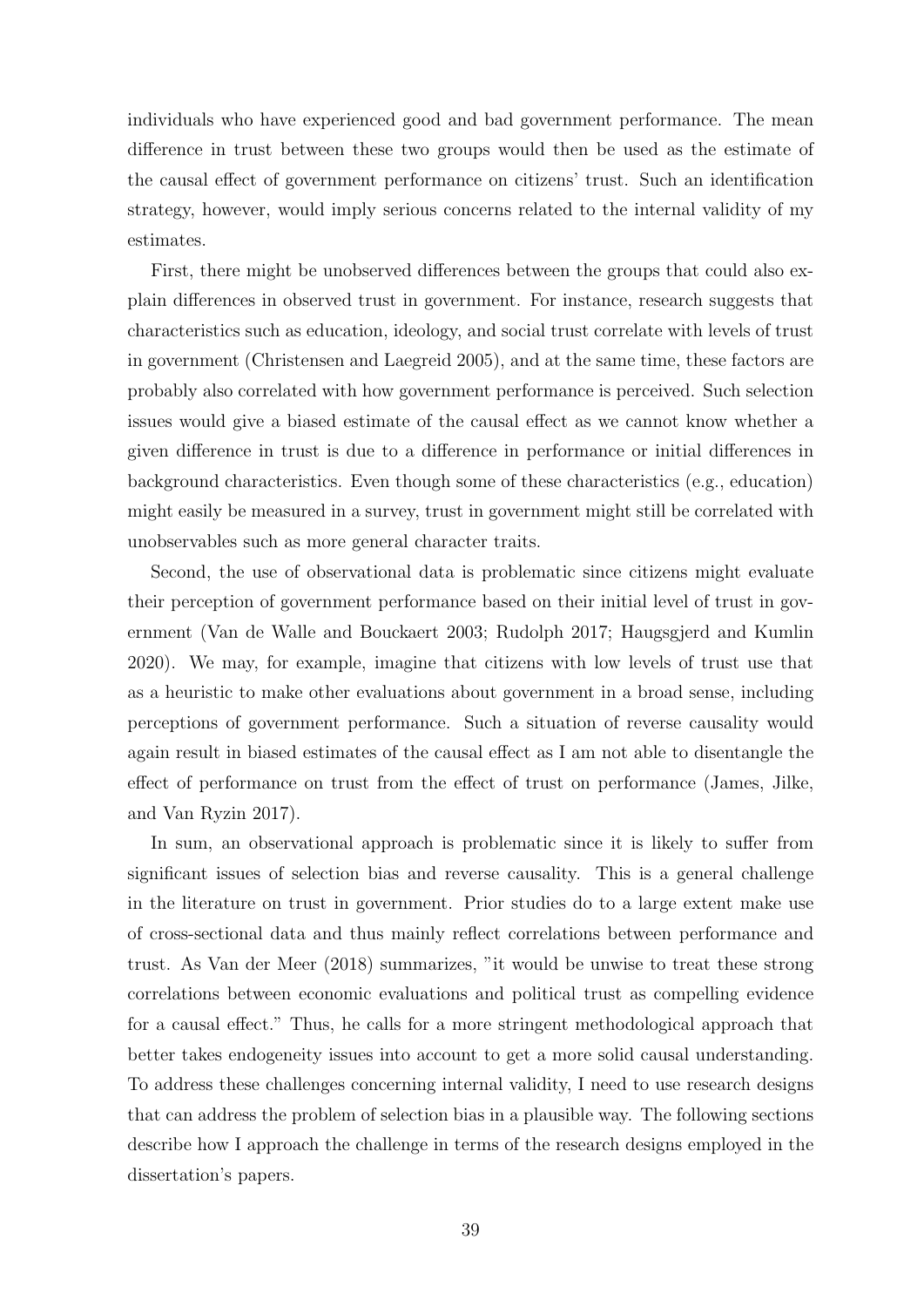#### 3.2.1 Using randomization and survey experiments

To overcome the challenges discussed above, two of the papers (Paper A and Paper B) are based on randomized survey experiments. The experimental approach has several advantages in terms of maximizing internal validity. It is often said to be the gold standard to study causal inference as it allows for strong causal claims based on one central assumption: that the treatment is fully controlled and randomized (Gerber and Green [2012;](#page-90-0) Angrist and Pischke [2014\)](#page-85-0).<sup>[2](#page-43-0)</sup>

Random assignment to treatment and control groups ensures that individuals in the experimental groups are similar (on average) on unobservable characteristics (e.g., Baekgaard et al. [2015\)](#page-85-1). Thus, this identification strategy eliminates the above-mentioned selection problems by design. At the same time, the experiment allows the researcher control over the independent variable. This makes it possible to improve measurement validity by carefully manipulating the information that reaches participants. Further, the experimental research design allows for manipulation of the treatment before measuring the dependent variable, which addresses the specific challenge concerning reverse causality. For instance, consider Paper A in which I randomly assign citizens to imagine or recall different specific interactions with the public sector. Here, the random assignment ensures that individuals in the different conditions are similar on all characteristics, besides treatment, and at the same time, the experimental approach enables me to carefully control which type of interaction the respondent imagines or recaptures. Due to randomization and the controlled environment, the causal effect of performance on trust can be estimated by simply comparing mean trust in government across the experimental treatment groups. In sum, the main contribution of the experimental studies is that they maximize the internal validity.

However, it is not without problems to employ survey experiments. While the experimental setup has the potential to solve the selection problem, a critical concern is the vulnerability to issues of external validity. The debate about external validity in experiments regards both that experimental research often relies on convenience samples and the extent to which results can be generalized across settings (Sears [1986;](#page-98-1) McDermott [2011;](#page-95-0) Mutz [2011\)](#page-96-0).

Regarding the first critique, the central concern is that the use of non-representative samples such as students or online opt-in samples (e.g., Amazon MTurk) is challenging for the external validity. Respondents in these convenience samples are not being drawn from a population with known probability but rather self-select into a given study (Mullinix et al. [2015,](#page-96-1) 110). Thus, these samples might be systematically different

<span id="page-43-0"></span><sup>2.</sup> Hence, the label RCT (randomized controlled trials).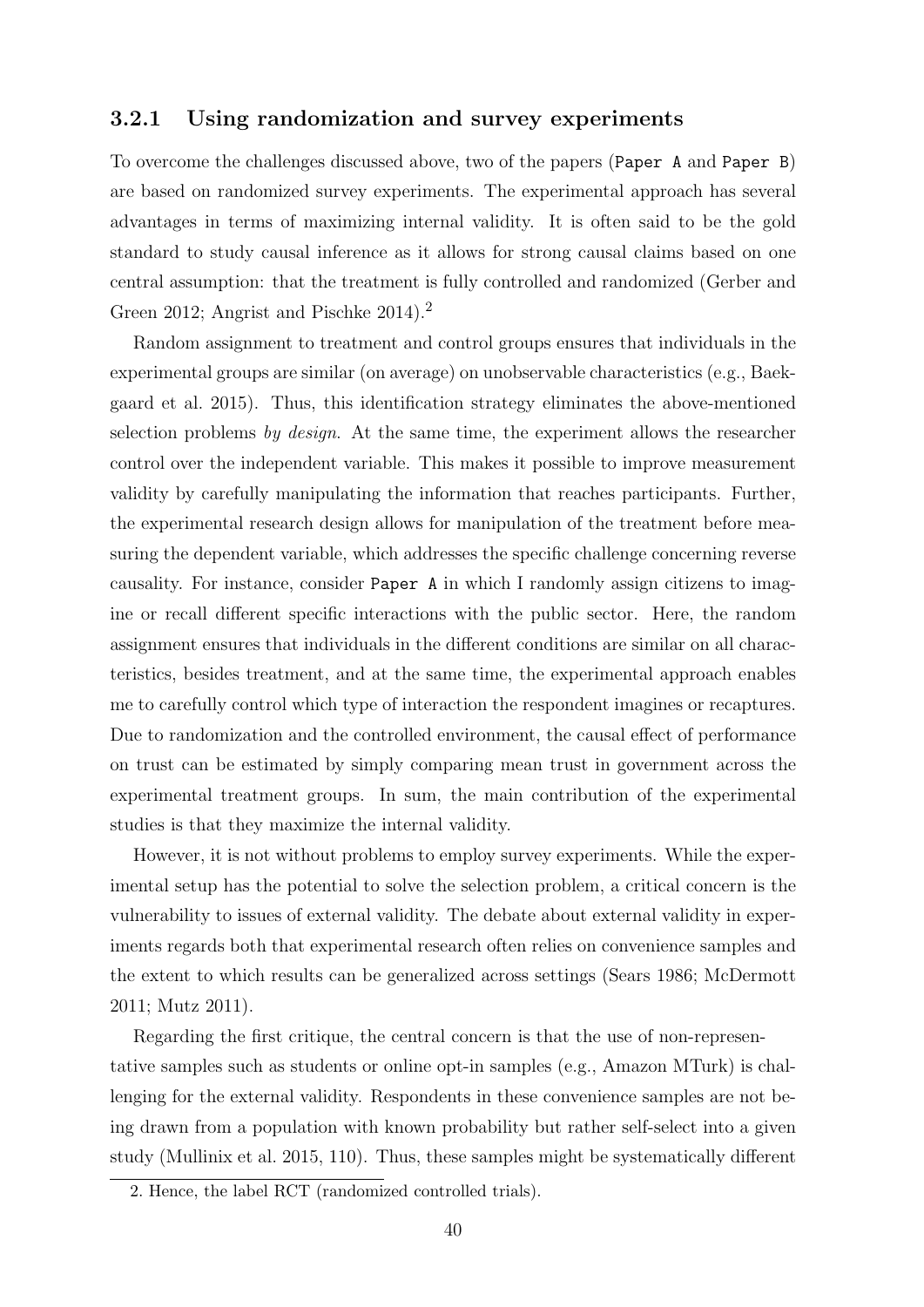from the population to which the researcher wants to generalize the results (Coppock [2019\)](#page-88-0). In particular, it questions whether the causal estimates are biased because of differences between the convenience sample and a representative population sample (Stock and Watson [2014\)](#page-99-0). Even though this is an empirical question relevant in each study that uses these kinds of samples, research has found that experimental results from MTurk samples are, in general, externally valid as they yield similar results to representative population-based samples (e.g., Druckman and Kam [2011;](#page-89-0) Mullinix et al. [2015;](#page-96-1) Coppock, Leeper, and Mullinix [2018;](#page-88-1) Coppock [2019\)](#page-88-0). Thus, we can be confident that these non-representative samples can better replicate results from population-based samples than initially assumed. In my experiments, I have either recruited nationally representative samples or otherwise used a highly diverse set of respondents from Amazon MTurk. This is an online platform where citizens (workers) are paid by researchers to participate in different studies.[3](#page-44-0) While MTurk allows for rapid data collection, a main concern has been that workers do not pay enough attention to the survey questions or that they have such extensive prior experience with surveys that they can infer the purpose of the experiment and try to live up to those expectations to receive compensation for their work (Berinsky, Huber, and Lenz [2012;](#page-85-2) Goodman, Cryder, and Cheema [2013;](#page-90-1) Oppenheimer, Meyvis, and Davidenko [2009\)](#page-96-2). Even though research points to these concerns being unwarranted, I have carefully followed the latest developed tools to heighten the data quality of MTurk samples (e.g., made sure that respondents are attentive by using different attention checks).

Concerning the second critique about external validity, the central concern is whether results can be generalized across contexts. In this regard, Paper A draws on data from two diverse countries: Denmark and the United States. This enables me to test the cross-cultural generalizability of the argument about the influence of bureaucrats' warmth and competence. Denmark and the US diverge on different important factors such as general level of social trust and trust in government, size of the public sector, type of welfare state, and degree of political polarization. This is important since cultural differences may impact how people respond to information. In a larger perspective, I use data from both Denmark (Papers A and B) and the US (Paper A) to test the argument regarding the domain of bureaucracy, while I draw on data from Great Britain to examine the influence of the domain of politics. Thus, I have, in general, tested the overall argument about the impact of government performance on citizens' trust in government with data from a diverse set of countries. Moreover, Paper A (US Postal

<span id="page-44-0"></span><sup>3.</sup> I aimed to offer reimbursements around the minimum hourly wage based on an estimate of the mean duration of the given survey.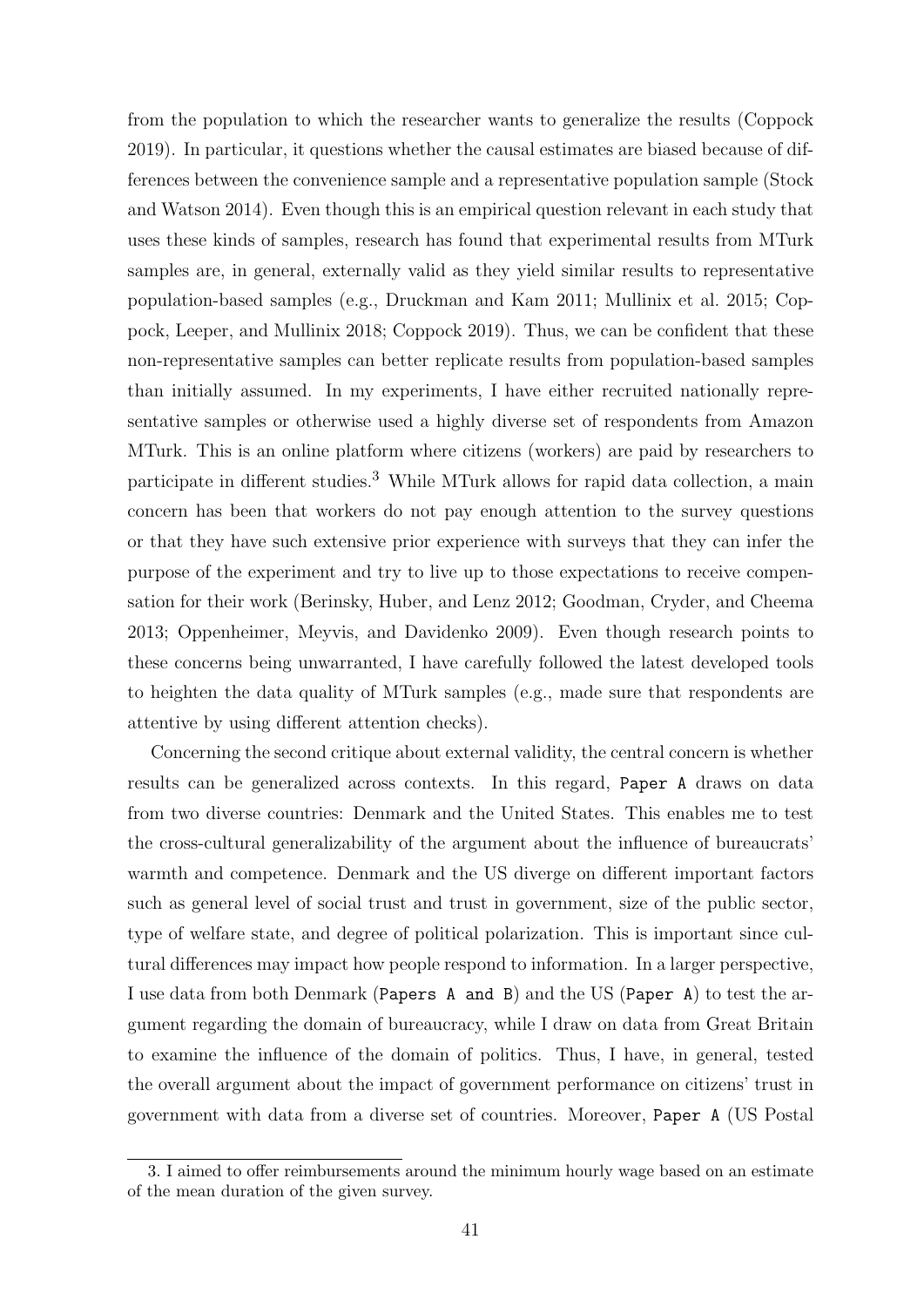service as the case in study 2) and Paper B (elderly care as the case) together examine whether the effect of bureaucrats' warmth can be replicated across public service areas. This is important for the external validity and explores whether the general argument from Fiske et al. (2007) is a universal psychological mechanism that is important in a public sector setting in general.

Another central concern with experiments is the artificial settings, i.e., the situations in the surveys are remote from real-world experiences with bureaucrats. In general, I try to meet this challenge and increase ecological validity by using experimental treatments that reflect information citizens could receive in the real world. For instance, the experimental setup in Paper B was constructed to reflect how citizens would normally interact with bureaucrats in the delivery of elderly care in Denmark. Moreover, I have done extensive pre-testing of the experimental material's credibility and realism to improve the ecological validity.

In Paper A, I aim to overcome issues of ecological validity by priming subjects in the experiment to think about government performance in different negative and positive terms (Gadarian and Albertson [2014\)](#page-90-2). That is, rather than assigning participants randomly to designed information about performance, I prime participants to think about an actual interaction with government (see Paper A for more details). On the one hand, this approach lowers the ability for the researcher to have full control over the information that reaches participants, but on the other hand, it improves realism.

A final limitation of survey experiments is that treatments are often low in intensity. At least, this is applicable for the treatments used in Paper A (study 2) and Paper B, where respondents have to imagine a situation. The low intensity of treatments imply that null results are hard to interpret, but on the other hand identified causal effects in the experiment are likely to be even larger in the real world.

#### 3.2.2 Using time and difference-in-differences

This dissertation does not only draw on experiments as an identification strategy. In particular, Paper C uses high-quality observational data from the BES (Fieldhouse et al. [2020\)](#page-89-1) consisting of representative repeated cross-sections over time of the aggregate unit of British citizens (2014 to 2019). Having data over time enables me to employ research designs which exploit that citizens are exposed to certain events indicating either positive or negative government performance over time. This creates a pre-treatment and post-treatment period, thus enabling me to estimate the mean change in citizen trust in government from pre-treatment to post-treatment, i.e., simply comparing the mean trust in government before being exposed to a political event of good government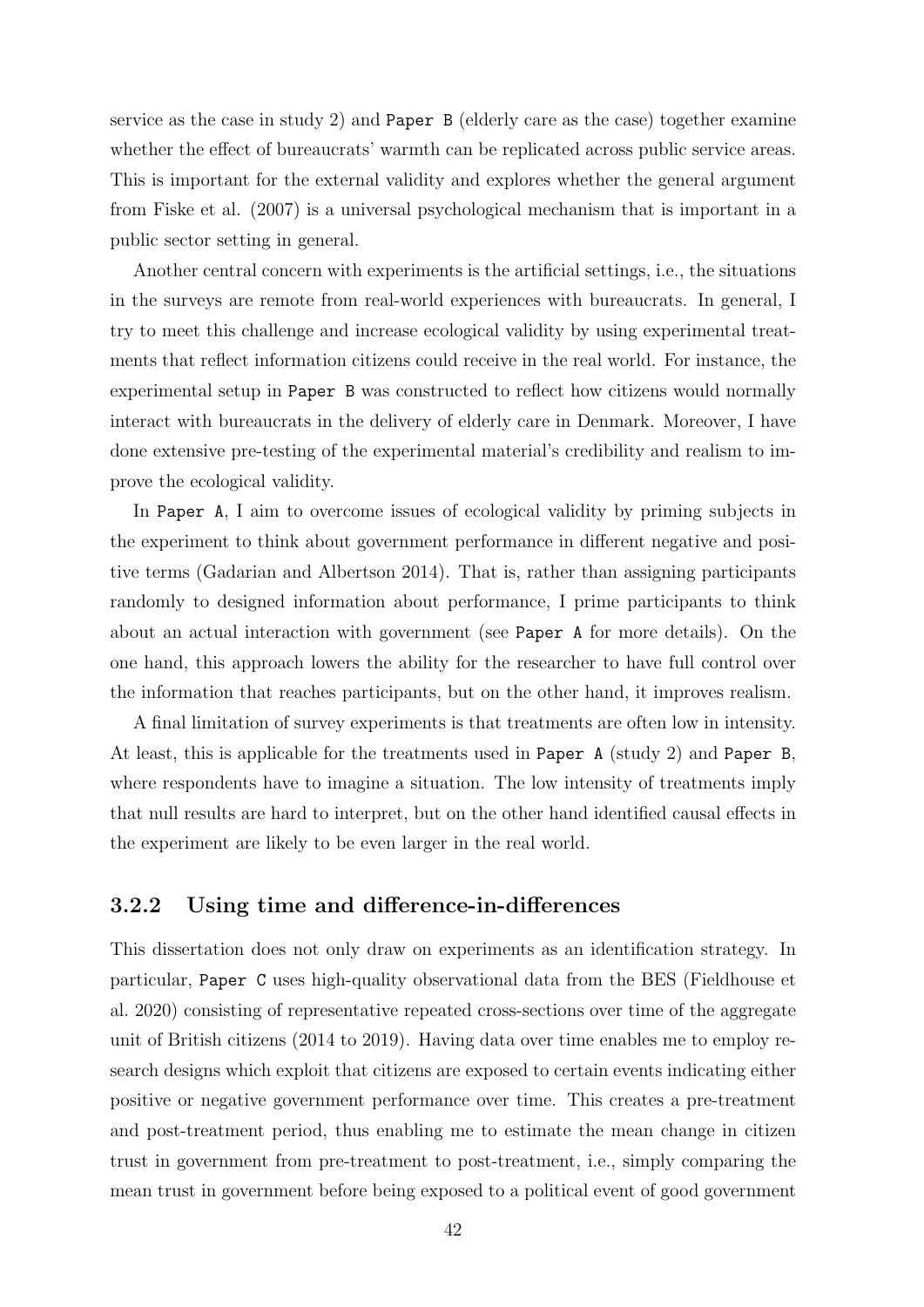performance with mean trust in government after the same political event. By looking at changes from before to after these events, it is possible to rule out unobserved time-invariant factors. For instance, if citizens respond with lower levels of trust in government after an event of bad government performance compared to before that event, this change is not influenced by time-invariant factors (e.g., gender or education level) because they are held constant.

Furthermore, a key expectation in Paper C is that all citizens do not react with the same strength to events, which indicates how politicians perform in the decisionmaking process. Citizens who benefit from the political issue at stake, are argued to react strongly to these events since they profit from progress in the decision-making process and suffer from a lack of progress. That is, the same events might reflect "good" performance for some citizens and "bad" performance/less good performance for other citizens. Thus, I also employ a difference-in-differences design (Angrist and Pischke [2009,](#page-85-3) [2014\)](#page-85-0) where the development in trust in government before/after events in the political decision-making process is compared between two groups of citizens (see Paper C for more details). Again, this design eliminates selection problems with regard to time-invariant factors, including the possibility that the two groups of voters initially differed in terms of trust in government. At the same time, the difference-in-differences strategy takes account of the general time trend (i.e., the general trend in citizen trust across all citizens in the time period analyzed).

However, while time-invariant confounders are ruled out in these designs, unobserved time-variant factors that explain changes in citizen trust in government are still a concern for the validity of the causal estimates. It could, for instance, be the case that the economy declined at the same time as one of the analyzed events and that the economy influences citizen trust in government (Van der Meer [2017\)](#page-100-1). To the extent that the economy is unobserved, we would attribute the effect of the economy to the political event indicating performance in the decision-making process. Thus, the identifying assumption behind these designs is the absence of unobserved time-variant factors that also explains citizen trust in government. More generally, the main concern is that we do not know the answer to the counterfactual question of how citizens would have changed their trust in government in the absence of a given event. Therefore, in Paper C where these designs are used, I provide critical tests of the identifying assumptions to assess the robustness of the findings to time-variant confounders (see e.g., Dinas et al. [2019\)](#page-88-2). For instance, I aim to reduce the risk of time-variant confounders by using survey data just around the event of interest and by assessing pre-treatment trends in trust in government. All the particular tests are presented in more detail in Paper C.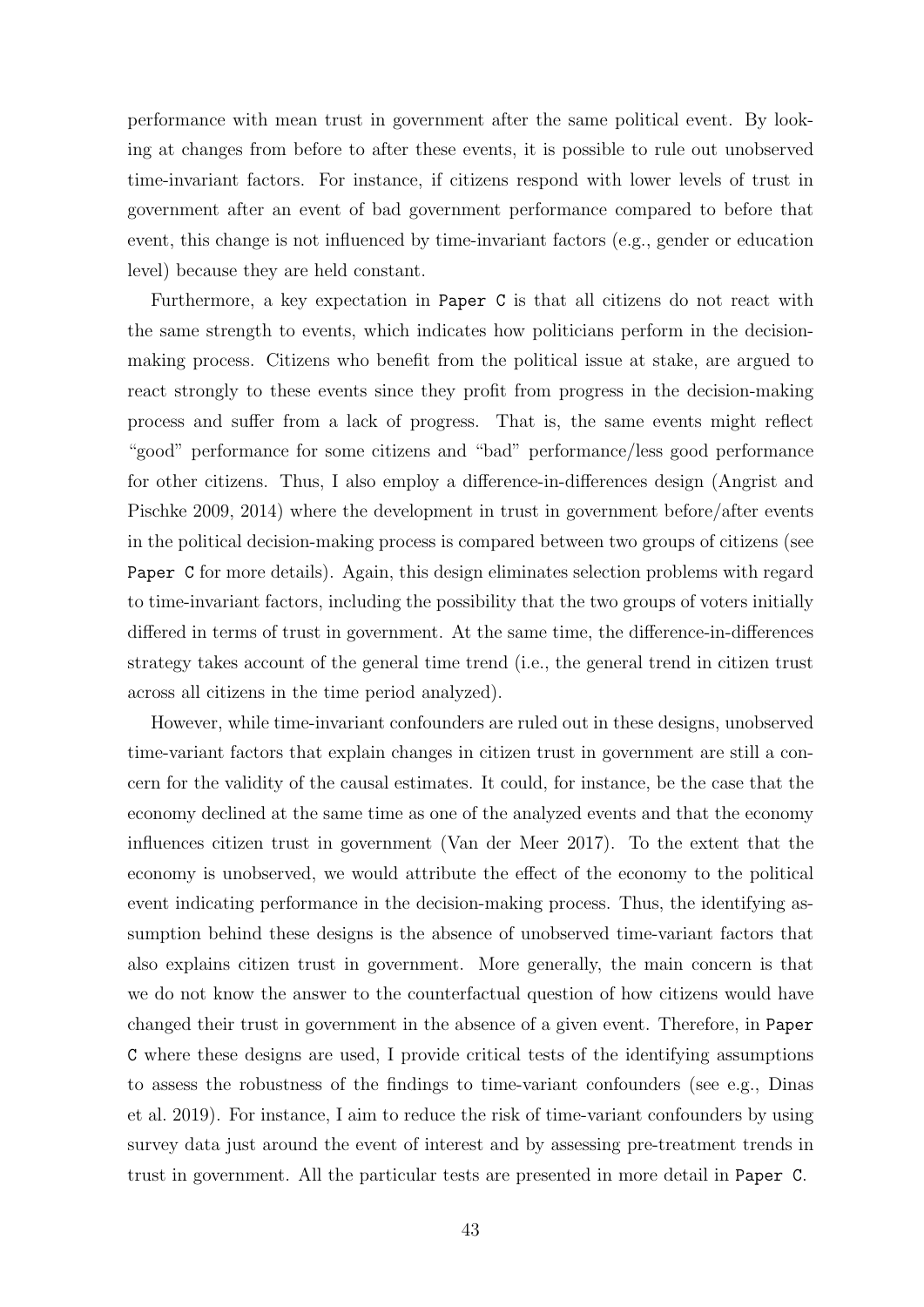Even though the designs presented in this section do not maximize internal validity as much as randomized experiments, they still have advantages compared to the crosssectional designs that otherwise dominate the general research on the performance-trust link. Most importantly, this approach contributes highly to the ecological and external validity as it presents an unique opportunity to study how citizens evaluate trust in government based on real-world government performance. This is a clear advantage to survey experimental designs that often maximize internal validity but rely on artificial treatment (e.g., Slothuus [2016\)](#page-99-1). In sum, the real-world setting combined with the use of high-quality data (British Election Study) from large representative samples ensure high external validity for the article using these non-experimental designs (Paper C), even though it has limitations concerning internal validity.

# 3.3 Concluding thoughts on internal and external validity

Taken together, the research designs employed in this dissertation have generally sought to prioritize internal validity given the causal nature of the dissertation's overall research question. The experimental designs used in Paper A and Paper B were chosen precisely to maximize internal validity. However, these design choices come at the expense of external and ecological validity despite careful choices levelled at addressing challenges of, for example, realistic experimental treatments and diverse samples. Paper C, on the other hand, contributes to high ecological and external validity as it is based on the real-world case of Brexit (and the subsequent process) while at the same time considering internal validity by exploiting changes over time. Thus, bearing in mind the broader focus of this dissertation, the survey experimental designs are supplemented by the study carried out in a real-world setting to tell us something more externally valid about the influence of government performance on citizen trust in government.

However, considering the two parts of this dissertation – the domain of bureaucracy and the domain of politics – a potential limitation of this approach is that all the experiments are carried out in relation to the influence of bureaucrats' performance on citizen trust while the observational approach which favors the ecological validity is used to examine how politicians' performance predicts citizen trust in government. In the discussion section, I return to a broader discussion of the advantages and limitations of the design choices of this dissertation and how future research might make use of research designs that complement the ones employed in this dissertation.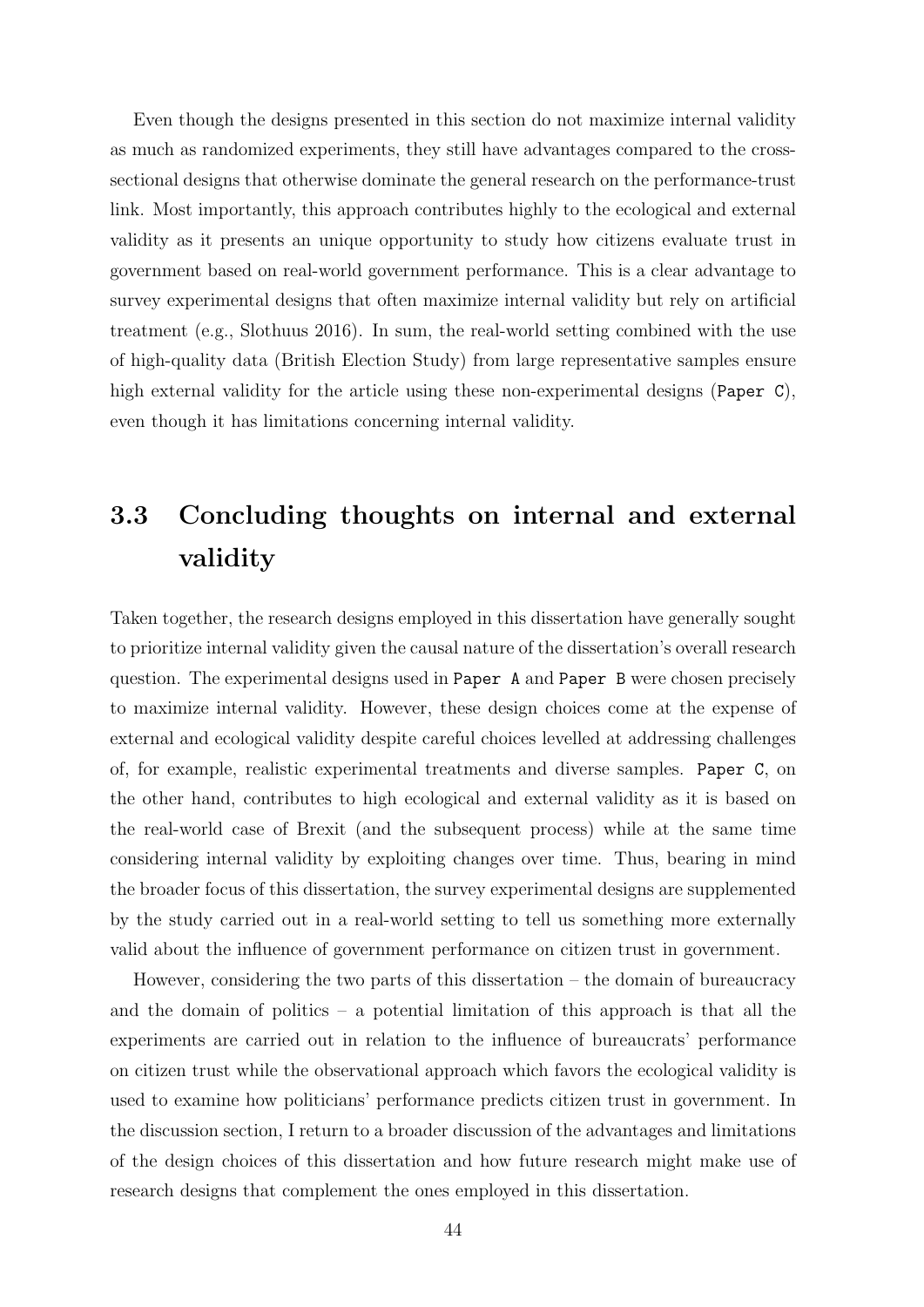#### 3.4 Measurement of citizens' trust in government

A cross-cutting aim of this dissertation is to get a better understanding of citizen trust in government. But how does one go about measuring this concept? This dissertation generally relies on measures from large national and international surveys to measure citizen trust in government (see Table [4\)](#page-50-0). The most common indicator, in an American setting, is the item from the American National Election Studies (ANES), which asks, "How much of the time do you think you can trust the government in Washington to do what is right?" This question wording is heavily used by surveys such as Pew [\(2017\)](#page-97-0) and political science scholars in general (Citrin and Stoker [2018\)](#page-87-1). Another often-used measure is the indicator from the European Social Survey (ESS) where people respond to how much they personally trust a set of different institutions (e.g., national gov-ernment, the national parliament, or the police).<sup>[4](#page-48-0)</sup> This measurement model has the advantage that it can be applied to specific parts of government or particular institutions.

Work on the empirical measures of citizen trust in government has shown that such measurement is imperfect and not without problems. For example, it has been discussed what the term "government" in the ANES measure refers to among citizens, whether low levels of trust in these often-used measures in fact constitute deep mistrust or simply are a measure of healthy skepticism, and whether it is in fact trust per se that is measured and not a general attitude towards government as a whole (e.g., Citrin [1974;](#page-87-2) Miller [1974;](#page-95-1) Cook and Gronke [2005;](#page-87-3) Van de Walle and Six [2014;](#page-100-2) Gershtenson and Plane [2015;](#page-90-3) Bertsou [2019\)](#page-85-4).

While the measures used in this dissertation by no means are exempted from such criticism, taking on the challenge to carefully redefine and reconsider how to measure citizen trust would be enough for a whole dissertation in itself. Even though I highly prioritized maximizing the internal validity in order to obtain causal estimates, I also aimed to address measurement issues and related shortcomings in different ways.

First, the dissertation's papers all use multiple measures of citizen trust in government, and the measures are different across the papers as well. This strategy ensures that the findings are not a product of using only a single measure. Given that different trust measures have their own strengths and weaknesses, using multiple of them in the same study should all else being equal minimize the limitations. Paper A, in particular,

<span id="page-48-0"></span><sup>4.</sup> In this context, Gallup and World Value Survey also ask about confidence in different institutions although with a different measurement scale compared to the ESS. Likewise, Eurobarometer makes people respond to trust in institutions of government but on a dichotomous scale (tend to trust; tend not to trust).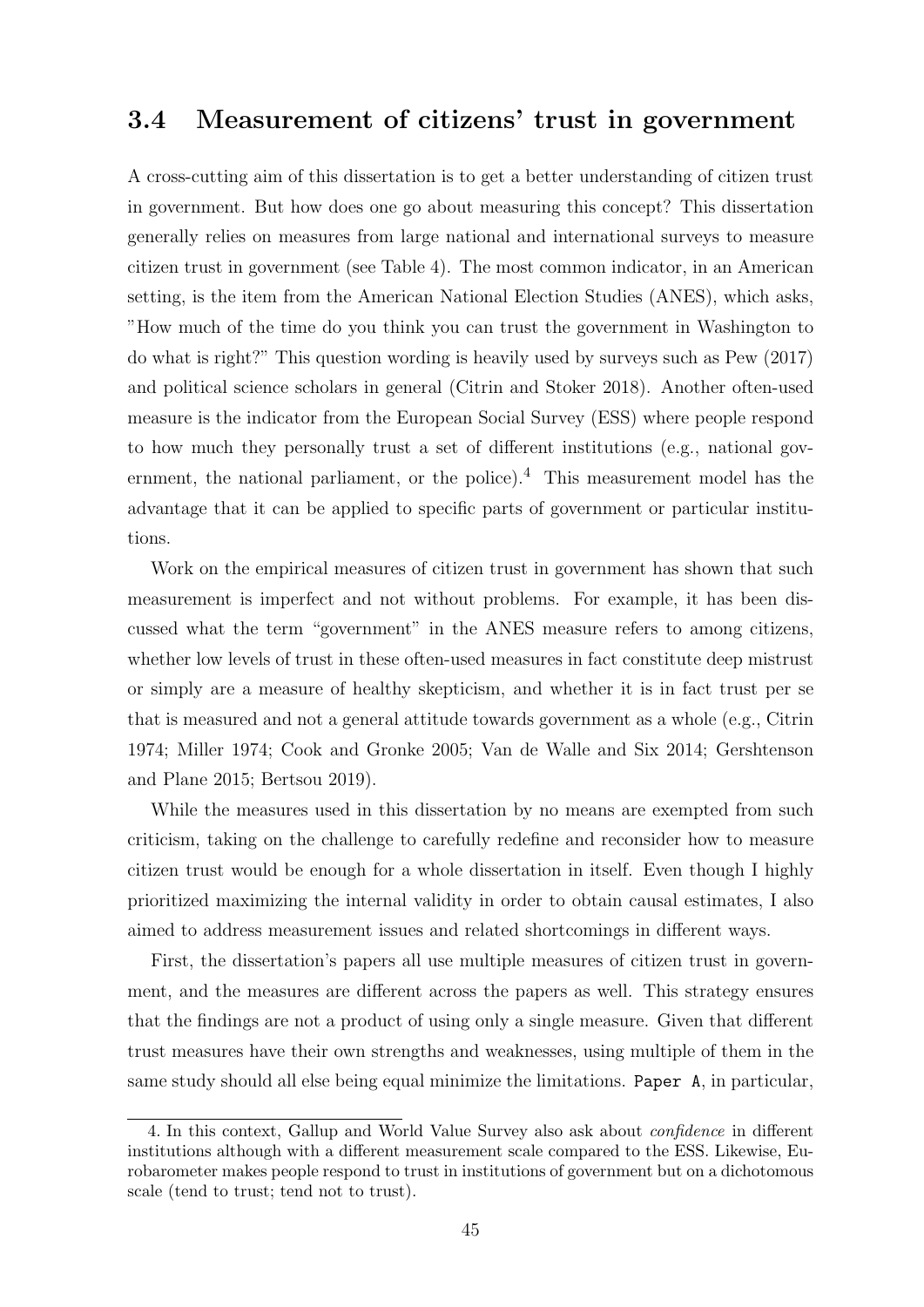seeks to mitigate drawbacks by using four different trust measures modeled on both the ANES and the ESS (see Table [4](#page-50-0) for details).

Second, all papers deliberately posed measures of not only the subject that performed a given task (bureaucrats in Papers A and B; politicians in Paper C) but also an outcome measure directed at broader trust attitudes. Specifically, Paper A asks about trust in broader administrative and political institutions, Paper B asks about general trust in the municipality, and Paper C employs a very broad measure of satisfaction with democracy. It is important to note that the "satisfaction with democracy" item is not meant to measure citizens' trust. However, it was used in Paper C to get a sense of whether politicians' performance also influenced even broader attitudes related to political support (Norris [2011\)](#page-96-3).

Third, to reiterate, the measures used in the dissertation's articles build on measurement models from national election studies (ANES and BES) and large international surveys such as the ESS. These measures are generally used by scholars interested in citizen trust in governmental institutions or similar phenomena. Thus, the dissertation's findings can build directly on earlier work and develop it further without changing the way of studying performance and measuring citizen trust in the same dissertation. If I, in this dissertation, also had used a redefined measure of trust in combination with the novel view on performance (by, for instance, considering warmth and competence), it would be hard to know whether the results were due to a new measurement model of trust or because warmth/competence in fact were important drivers of trust. The next step for future research is obviously to further advance the measurement of citizen trust and test whether the results of this dissertation generalize to such measures.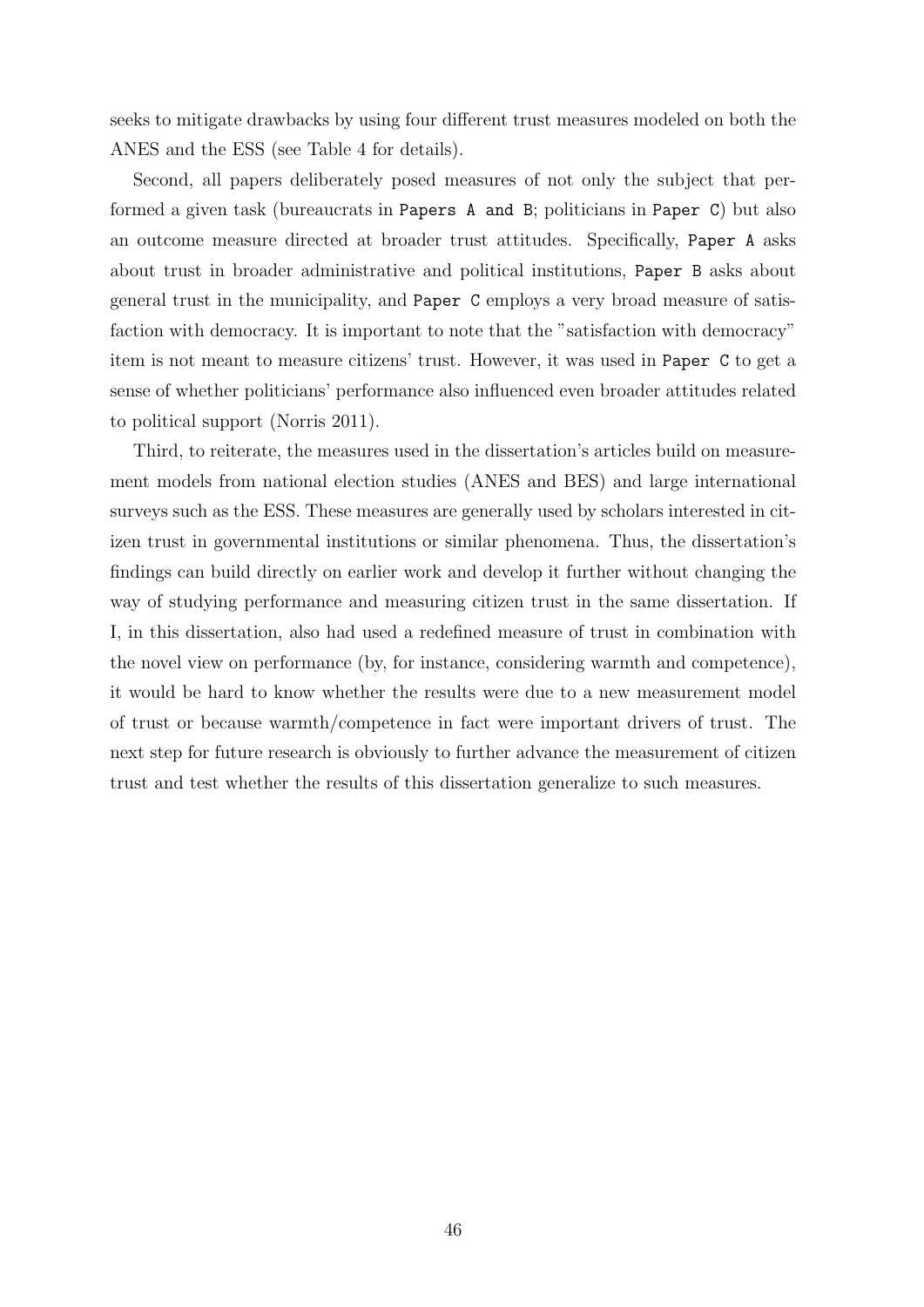| Paper   | Trust in government measures                                                                                                                                                                                                                                                                                                              |
|---------|-------------------------------------------------------------------------------------------------------------------------------------------------------------------------------------------------------------------------------------------------------------------------------------------------------------------------------------------|
| Paper A | "How much of the time do you think that the government in<br><i>Washington is doing the right thing?"</i> (Just about always,<br>most of the time, only some of the time, or never; modelled<br>on question wording used in the ANES).                                                                                                    |
|         | Additive index of trust in political institutions: How much<br>do you personally trust (the national government, national<br>parliament, politicians, political parties ? (0 = no trust at<br>all, $10 =$ completely trust; modelled on question wording<br>used in the ESS).                                                             |
|         | Additive index of trust in administrative institutions: How<br>much do you personally trust (the police, the public adminis-<br><i>tration</i> /? (0 = no trust at all, 10 = completely trust; mod-<br>elled on question wording used in the ESS). The additive<br>index also included the item below about trust in civil ser-<br>vants. |
|         | "Most civil servants can be trusted to do what is best for<br>the country." $(1 =$ strongly disagree, $5 =$ strongly agree;<br>modelled on question wording used in the ISSP).                                                                                                                                                            |
| Paper B | "How much do you trust the caseworker to make the right<br>decisions?" (0 = no trust at all, 10 = completely trust; mod-<br>elled on question wording used in the ESS).                                                                                                                                                                   |
|         | $\bullet$ "How much do you trust the municipality to make the right<br>decisions?" (0 = no trust at all, 10 = completely trust; mod-<br>elled on question wording used in the ESS).                                                                                                                                                       |
| Paper C | $\bullet$ "How much trust do you have in members of Parliament in<br><i>general?"</i> (1 = no trust, 7 = great deal of trust; item used<br>in the BES).                                                                                                                                                                                   |
|         | "On the whole, how satisfied or dissatisfied are you with how<br>democracy works in the UK"? $(1 = \text{Very dissatisfied}, 4 =$<br>Very satisfied; item used in the BES).                                                                                                                                                               |

<span id="page-50-0"></span>Table 4. Overview of outcome measures

Notes: In the additive index of trust in civil servants in Paper A, trust in civil servants was measured using the question wording presented in this table in the main analysis. In study 2 of Paper A, the question wording from the ESS was also included in the survey ("how much do you personally trust civil servants" on a 0-10 scale), but the item only figures in a supplementary analysis (see Paper A for more details).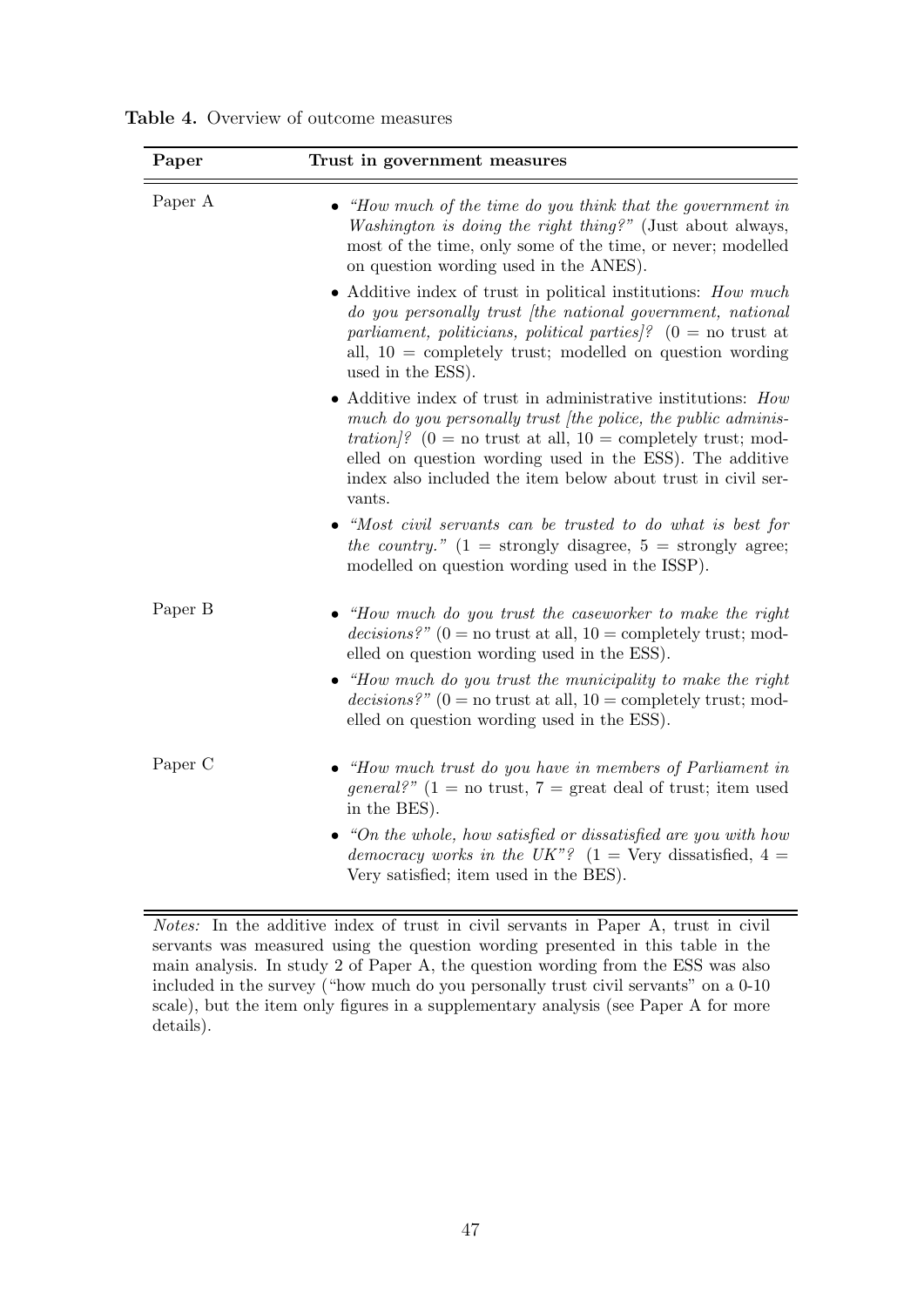## 3.4.1 Trust-measures and the dimensionality of trust in government

The use of different survey questions to measure citizens' trust in government across the dissertation's papers begs the question of how these measures are correlated and whether they actually measure the same latent concept of trust in government. To test this, I performed a number of principal component analyses with a range of items reflecting the measures used across all papers (see [Table 4\)](#page-50-0). The analyses are based on the same data as used for Paper A since the data set include some additional trust measures that were not employed in Paper A because they did not fit with the research question of that specific paper.[5](#page-51-0) However, with my data, it was not possible to use the exact measures that are employed in Paper B and Paper C. In Paper B, I ask about trust in a specific bureaucrat and the municipality, but in these principal component analyses, I have to use measures of general trust in civil servants and trust in local government. Also, in Paper C, I use a measure of trust in British Members of Parliament, yet here I have to rely on the general measure of trust in politicians. While this is not perfect, the following principal component analyses still indicate whether my measures reflect the same latent variable (trust in government).

Table [5](#page-52-0) shows the results of these principal component analyses, which include both American and Danish respondents. As one factor with an eigenvalue above 1 was extracted and all the factor loadings are considerably large, the results indicate a onefactor solution. The results stay substantially the same using the full set of items that were used to construct the additive indices of trust in administrative and political institutions (see Table [6\)](#page-52-1). This indicates that the trust measures employed in this dissertation load on the same dimension of trust in government.

However, if we rather split the sample into Danish and American respondents - to test whether the dimensionality is the same across country context - the picture is less clear. For the American respondents, the trend stays the same and the data shows a clear tendency towards one latent factor as the eigenvalue for the second factor is .66. Even if I split the American respondents into groups of high and low political interest, the resulting principal component analyses still suggest a single dimension. This indicates that the results are not driven by citizens not knowledgeable enough to distinguish between different institutions.<sup>[6](#page-51-1)</sup> Turning to the Danish respondents, the

<span id="page-51-0"></span><sup>5.</sup> See Paper A for a more detailed explanation and argumentation of the outcome measures used in that individual research paper.

<span id="page-51-1"></span><sup>6.</sup> Respondents with high political interest was defined as citizens who responded that they were "Very interested" or "Extremely interested" in information about what is going on in government and politics. The eigenvalue for the second factor in the principal component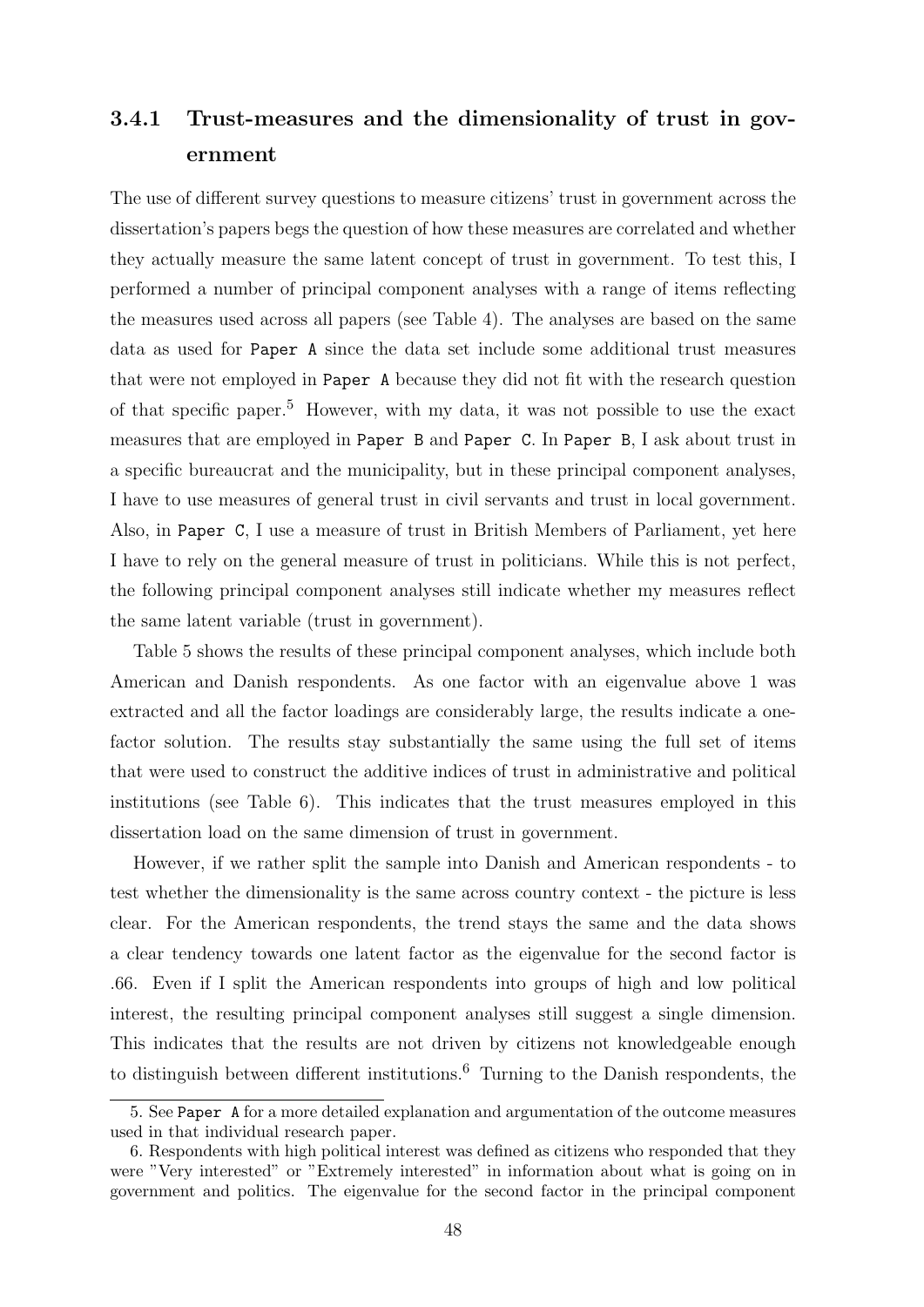| <b>Items</b>                                        | <b>Factor loadings</b> |
|-----------------------------------------------------|------------------------|
| Trust government in Washington/Copenhagen (Paper A) | .79                    |
| Trust in political institutions (Paper A)           | .91                    |
| Trust in administrative institutions (Paper A)      | .90                    |
| Trust in civil servants (Papers A and B)            | .75                    |
| Trust in local government (Paper B)                 | .80                    |
| Trust in politicians (Paper C)                      | .88                    |
| Satisfaction with democracy (Paper C)               | .70                    |
| N                                                   | 1,897                  |
| Cronbach's alpha                                    | .81                    |

<span id="page-52-0"></span>Table 5. Principal component analysis of final trust measures used across papers

Notes: PCA for both DK and US respondents. One factor with eigenvalue above 1 extracted (eigenvalue  $= 4.76$ ). N  $= 1,897$ .

<span id="page-52-1"></span>Table 6. Principal component analysis of trust items used across papers

| <b>Items</b>                                        | <b>Factor</b> loadings |
|-----------------------------------------------------|------------------------|
| Trust government in Washington/Copenhagen (Paper A) | .79                    |
| Trust in national government (Paper A)              | .83                    |
| Trust in national parliament (Paper A)              | .90                    |
| Trust in political parties (Paper A)                | .88                    |
| Trust in politicians (Papers A and C)               | .90                    |
| Trust in the police (Paper A)                       | .68                    |
| Trust in the public administration (Paper A)        | .87                    |
| Trust in civil servants (Papers A and B)            | .68                    |
| Trust in local government (Paper B)                 | .80                    |
| Satisfaction with democracy (Paper C)               | .68                    |
| N                                                   | 1,729                  |
| Cronbach's alpha                                    | .88                    |

Notes: PCA for both DK and US respondents. One factor with eigenvalue above 1 extracted (eigenvalue  $= 6.48$ ). N  $= 1,729$ .

eigenvalue for a second factor is almost 1 with a value of .94. This suggests that at least among Danish citizens, there might be two latent factors. It speaks to a larger debate about whether citizens have one form of trust (Hooghe [2011\)](#page-92-2) or whether they rather distinguish between institutions when making trust judgments (Fisher, Van Heerde, and Tucker [2010\)](#page-89-2).

Theoretically, citizens might in particular distinguish between administrative and

analysis for high political interest is .64 and .83 for low political interest.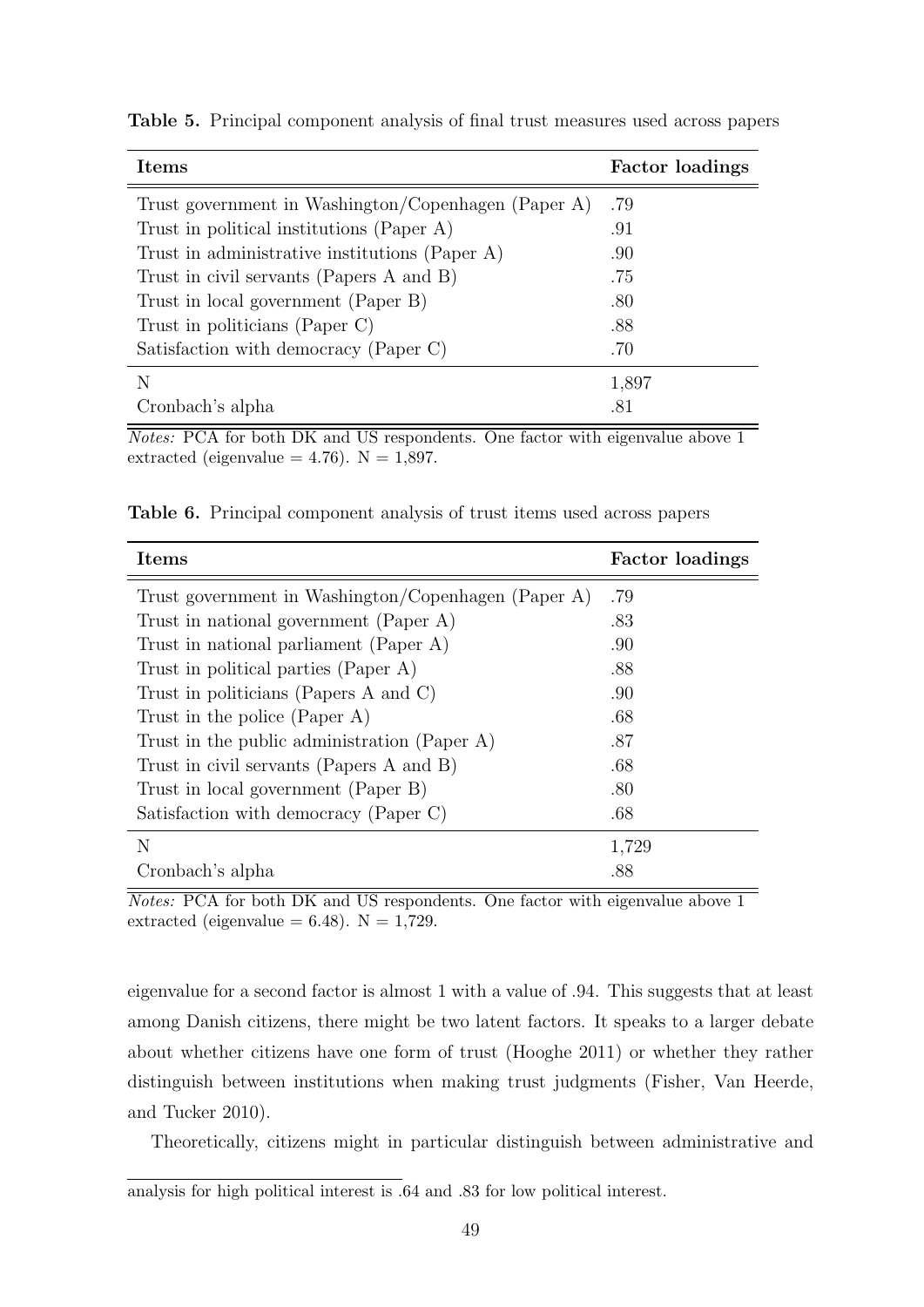political institutions (Schnaudt [2019;](#page-98-2) Fisher, Van Heerde, and Tucker [2010;](#page-89-2) Cam˜oes and Mendes [2019\)](#page-87-4). Furthermore, survey measures of trust in government over time illustrate that even though measures correlate, they have different trends over time, and trust in political institutions might be more sensitive to changes of government party (Citrin and Muste [1999;](#page-87-5) Keele [2005;](#page-93-0) Citrin and Stoker [2018\)](#page-87-1). From this perspective, it is expected that trust in the police, civil servants, and public administration load on a separate factor of trust in administrative institutions, while trust in politicians, political parties, national government, and national parliament load on another factor of trust in political institutions (see also the discussion in Paper A). The three remaining items could potentially fit both factors. Trust in the local government could be tied to both the political as well as the administrative part of local government. The "trust in government in Washington" item from the ANES has been discussed a lot in studies on trust because it is not clear whether it refers to a specific institution (Citrin and Stoker [2018\)](#page-87-1). However, most scholars seem to believe that it relates to the federal government (Gershtenson and Plane [2007\)](#page-90-4), and thus, I expect it to be more strongly correlated with political institutions. Lastly, satisfaction with democracy is not directly measuring trust, but I expect the measure to be correlated with both dimensions as both trust and satisfaction with democracy indicate broader attitudes about the political system in general. The item is included in this analysis because I employ the item in Paper C to test some wider-ranging effects that go beyond trust.

Based on the indications from the PCA and the theoretical arguments for the existence of two dimensions of trust, I performed a factor analysis to explore whether this could be supported in the data. Table [7](#page-54-0) presents the results in the form of rotated factor loadings with oblimin rotation. This rotation method allows for correlation between the two factors and was chosen given the debate about the dimensionality of trust, which indicates that the two dimensions might be correlated even though they are empirically separated. The findings indicate that Danish citizens distinguish between political and administrative institutions since the items clearly fall into two clear-cut dimensions that overlap with the theoretical expectations.<sup>[7](#page-53-0)</sup> As expected, satisfaction with democracy is somewhat correlated with the trust items but does not load as clearly on either of the dimensions compared to the other trust items. The two factors are strongly correlated  $(r = .70)$ , but ideology is much more strongly correlated to trust in political institutions  $(r = .44)$  compared to administrative institutions  $(r = .08)$ .

Overall, the results from the above principal component and factor analyses show

<span id="page-53-0"></span><sup>7.</sup> The results stay substantially the same with the use of orthogonal (varimax) rotation. Oblimin rotation is used as it allows for correlation between factors.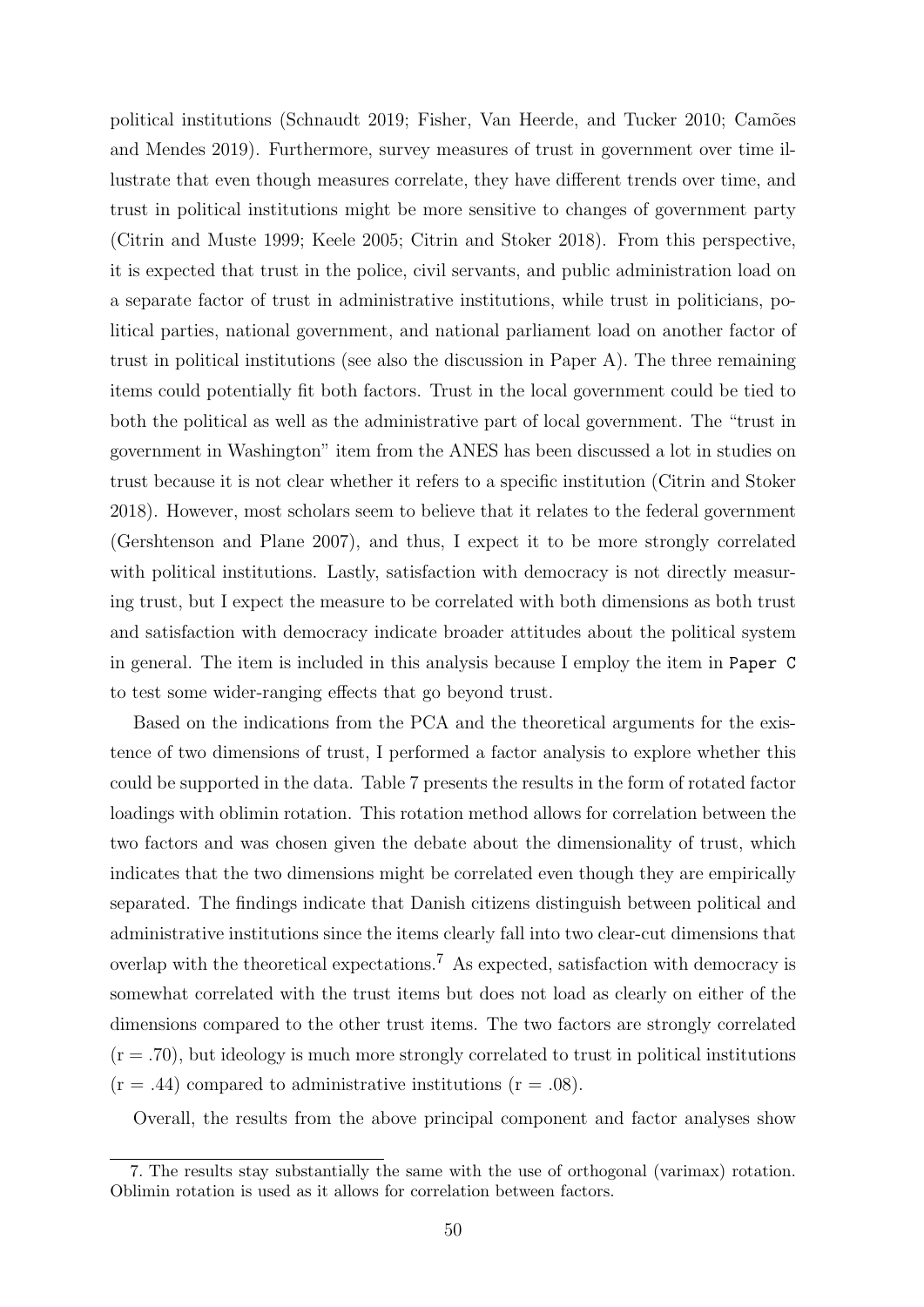| Items                                     | Factor 1       | Factor 2          |
|-------------------------------------------|----------------|-------------------|
|                                           | $(pol.$ inst.) | $(adm. \; inst.)$ |
| Trust government in Washington/Copenhagen | .70            |                   |
| Trust in national government              | .91            |                   |
| Trust in national parliament              | .88            |                   |
| Trust in political parties                | .78            |                   |
| Trust in politicians                      | .93            |                   |
| Trust in the police                       |                | .62               |
| Trust in the public administration        |                | .80               |
| Trust in civil servants                   |                | .78               |
| Trust in local government                 |                | .68               |
| Satisfaction with democracy               |                | .40               |
| N                                         | 1,146          | 1,155             |
| Cronbach's alpha                          | .94            | .85               |

<span id="page-54-0"></span>Table 7. Rotated factor loadings for Danish respondents

Notes: Eigenvalues from the principal component analysis are 6.27 for the first factor and .94 for the second factor. Rotated factor loadings (oblimin). Loadings  $\langle .3 \rangle$  are left blank. Only Danish respondents. Bold font indicates that the items are a part of the respective theoretical dimension. Cronbach's alpha values are based on the items in bold font.  $N = 1,083$ .

that trust measures generally are highly correlated and reflect the same latent variable. This means that citizens appear to have one form of trust and thus that it matters to a lesser extent whether we ask about trust, for instance, in the national government or in the public administration. In relation to the results presented in this dissertation, it implies that I can compare results across the individual papers because the different trust measures employed in the articles generally load on the same dimension of overall trust in government.

However, the Danish respondents appear to distinguish empirically between administrative and political institutions when evaluating their trust. This suggests that there are some cultural differences in the dimensionality of trust. One possible explanation is that differences in political culture (Hooghe [2011\)](#page-92-2) and the welfare state system enable Danes to better distinguish the administrative part from the political level (since they have many more experiences with public service). At the same time, the US political system is much more politicized compared to a Danish setting, which might further blur the distinction between government institutions even though they perform distinct tasks. Yet, given the strong correlation between the two dimensions among the Danish respondents, trust in administrative institutions might still be highly related to trust in political institutions - also in a Danish setting. In Paper A, I explore the possibility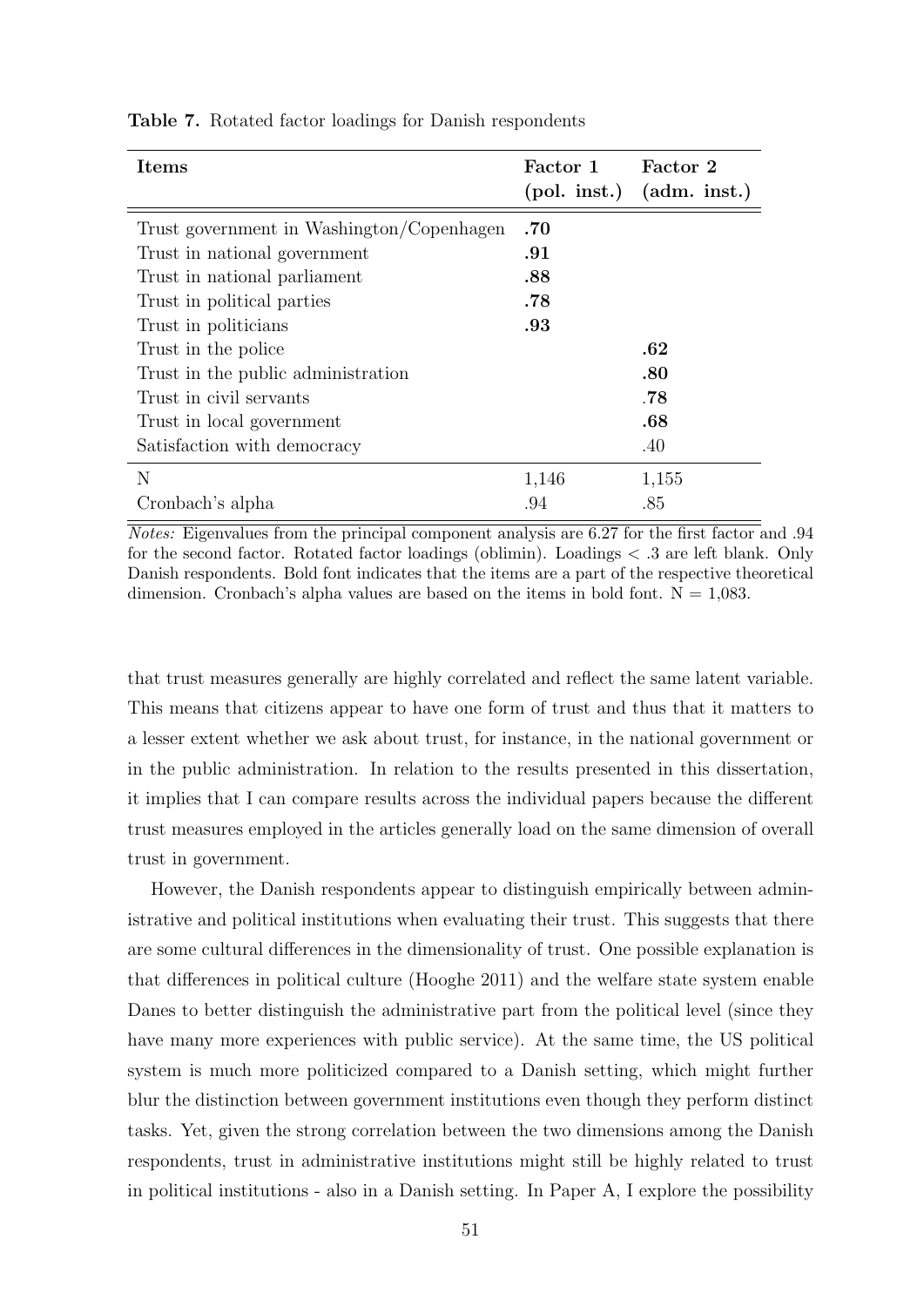of two distinct dimensions as I have separate measures of trust in administrative and political institutions. In Paper B, I employ both a measure of trust in a specific bureaucrat and a measure of trust in the municipality (local government). Even though both of these items might give an indication of trust in the administrative part of government, it made sense to employ both measures with the specific purpose of the paper in mind. Likewise, even though measures load on the same overall dimension of trust, we will always get a better and more comprehensive picture of trust by using diverse indicators.

More generally, the analyses presented in this section also speak to whether we can compare results from studies that use different measures of trust; in particular, whether it is possible to compare results from the US, which often use the measures from the ANES, with results from Europe, where the trust in institutions items are often used. Results from the US might to a higher extent indicate a more overall measure of trust in government, since the ANES measure loads on the same dimension as the trust in institutions items for the American respondents in my data. If we want to compare such American results with findings from European studies, we might have to measure both trust in political and administrative institutions. Of course, Danish respondents might be a special case and future research could investigate in more detail whether this distinction between administrative and political institutions is only valid for specific countries with, for example, a particular political culture or type of welfare state.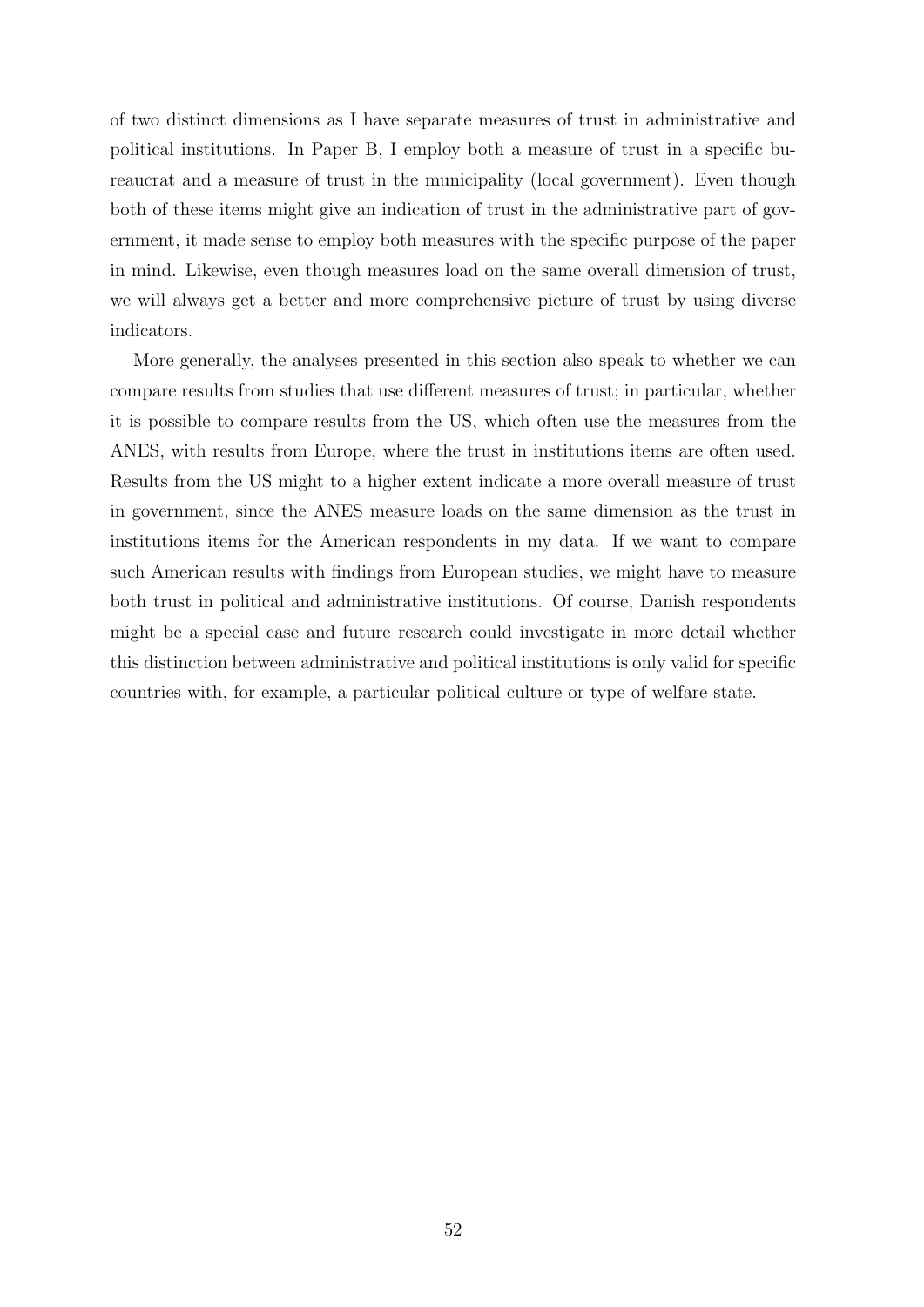# Chapter 4

# Results

This chapter presents a summary of the dissertation's main findings. The findings are related to the overall research question I aim to answer in this dissertation: How do citizen-state interactions and the political decision-making process influence citizens' trust in governmental institutions? It is structured such that I first present a summary of the main results concerning the domain of bureaucracy and the influence of streetlevel performance (Papers A and B). That is, I present results about the impact of citizens' impressions of bureaucrats' warmth and competence on trust in government and the moderating effects of outcome favorability. Second, the key findings from Paper C on the domain of politics are shown. In particular, this part of the chapter shows findings related to how political performance in the decision-making process affects citizen trust.

### 4.1 Key findings: The domain of bureaucracy

## 4.1.1 To what extent do bureaucrats' warmth and competence influence citizens' trust in governmental institutions?

One of the most important arguments in this dissertation is that citizens' trust in governmental institutions is influenced by whether bureaucrats are perceived to perform competently and warmly. In particular, my claim is that when citizens interact with bureaucrats who appear competent and/or warm, they respond with more trust compared to citizens who interact with incompetent and/or cold bureaucrats. Hence, citizens automatically make impressions of the bureaucrats they interact with along the warmth and competence dimensions, which subsequently influence how they evaluate government in terms of trust.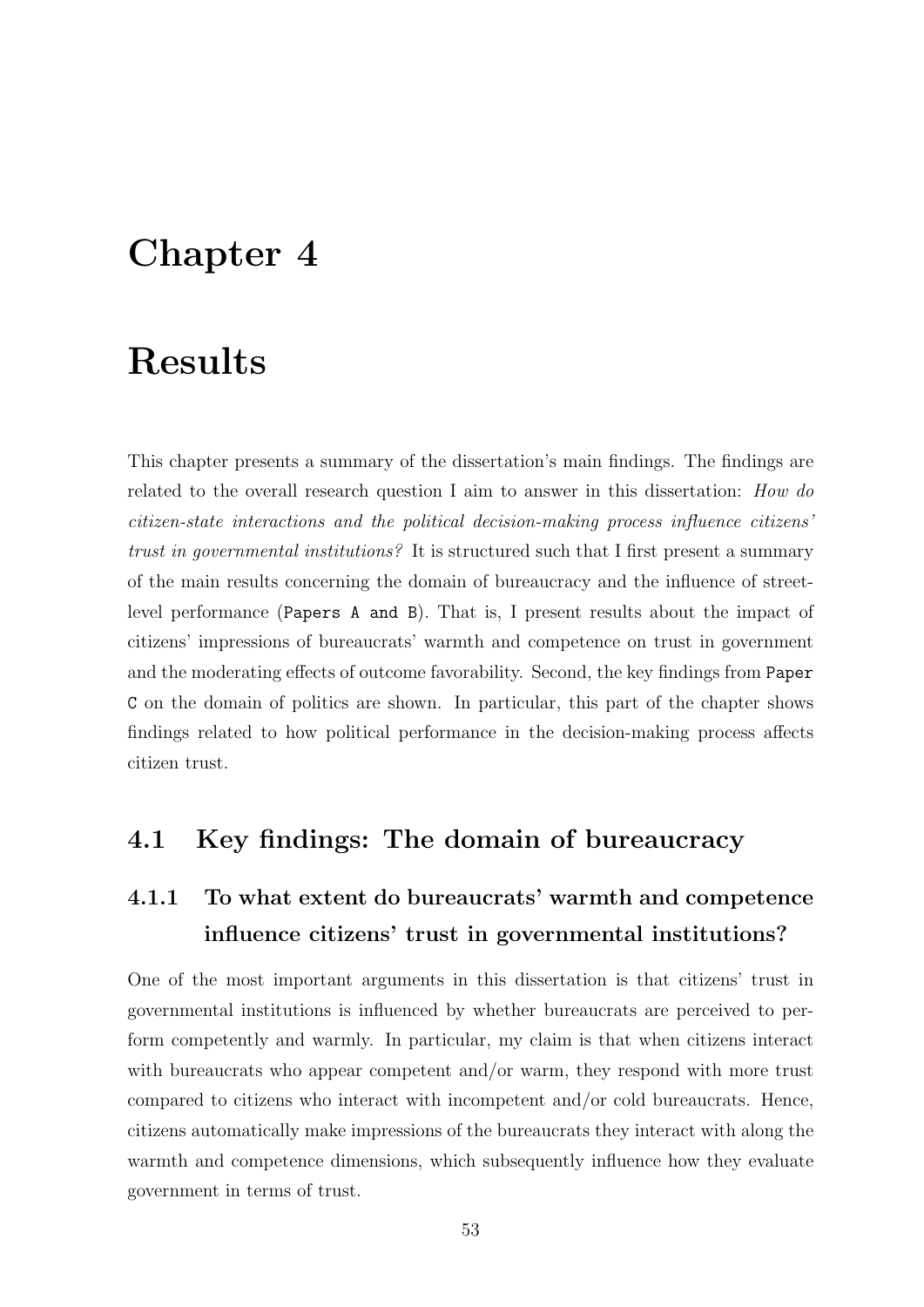The influence of warmth on citizens' trust. First, I present the results concerning warmth where Table [8](#page-57-0) shows the overall effects of warmth across the dissertation's articles. I generally find support this expectation, which is tested in Papers A and B. To do this, I conducted three survey experiments across Papers A and B. In the first experiment, which was employed among both a sample of Danish and US respondents, I primed respondents to recall an interaction with a public employee that was either competent, incompetent, cold, or warm (randomly assigned to one of the four conditions). After the treatment, participants indicated their trust in different governmental institutions. The experimental results regarding the warmth treatment (comparing the "cold" and "warm" conditions) are presented in the first row of Table [8.](#page-57-0)

|                                                         | Trust gov.<br>in Was.                 | Trust<br>bureaucrat                   | Trust<br>adm. inst.                   | Trust<br>pol. inst.                   | Trust<br>municipality    |
|---------------------------------------------------------|---------------------------------------|---------------------------------------|---------------------------------------|---------------------------------------|--------------------------|
| Warmth<br>$(priming -$<br>Paper A))                     | DK: insign.<br>US: insign.            | DK: insign.<br>US: insign.            | $DK:$ insign.<br>US: insign.          | $DK:$ insign.<br>US: insign.          |                          |
| Warmth<br>$(priming -$<br>att. subjects -<br>(Paper A)) | DK: insign.<br>US: .07<br>$(.025)$ ** | DK: insign.<br>US: .071<br>$(.035)^*$ | DK: insign.<br>US: .058<br>$(.027)^*$ | DK: insign.<br>US: .066<br>$(.027)^*$ |                          |
| Warmth<br>(vignette -<br>(Paper A)                      | US: .045<br>$(.012)$ ***              | US: .052<br>$(.016)$ **               | US: .031<br>$(.012)^*$                | US: .029<br>$(.014)^*$                |                          |
| Warmth<br>(vignette -<br>(Paper B)                      |                                       | DK: .091<br>$(.012)$ ***              |                                       |                                       | DK: .047<br>$(.012)$ *** |

<span id="page-57-0"></span>Table 8. Summary of the effect of warmth across the dissertation's articles

Note: <sup>∗</sup>p<0.05; ∗∗p<0.01; ∗∗∗p<0.001.

Interestingly, the results suggest no effects of the priming manipulation among both Danish and US respondents. I also restricted the sample to only include participants who passed an attention check in the survey. This is not by any means a perfect solution, and importantly, the results are no longer experimental since I condition on a non-experimental variable (the attention check). These non-experimental results are presented in the second row of Table [8](#page-57-0) and show significant correlations of warmth among US respondents across all trust measures. For the Danish sample, results still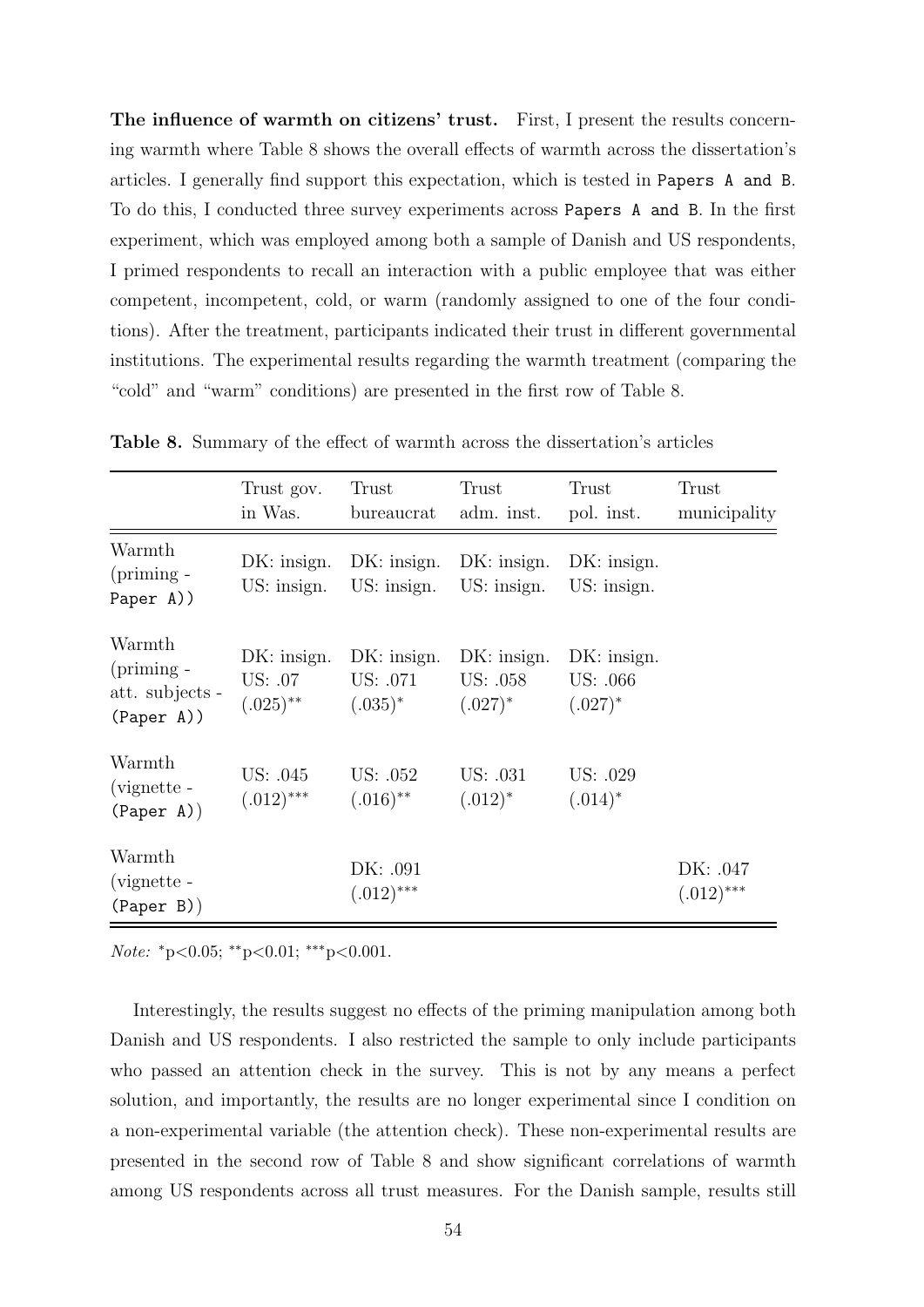suggest that bureaucrats' warmth plays no role in trust evaluations. Overall, this is rather surprising given the vast amount of evidence from social psychology which strongly suggests that warmth is very important for perceptions of other individuals. One reason for why I do not observe any effects among Danish citizens might be due to ceiling effects as Danish citizens initially have high levels of trust in government.<sup>[1](#page-58-0)</sup>

However, as I discuss in more detail in Paper A, another explanation for such lack of expected effects might be due to the design where I prime respondents to recall real-world interactions. While this design heightens the ecological validity, it is a less controlled experimental setup (importantly, I still had control over the randomization). That is, I had less control of the independent variable in the sense that it is harder to control what citizens in fact thought about during the priming exercise. In addition, there is a controversy in social psychology about the reliability of priming effects due to failure to replicate particular priming effects (Molden [2014;](#page-95-2) Payne, Brown-Iannuzzi, and Loersch [2016;](#page-97-1) Sherman and Rivers [2021\)](#page-99-2).

While these findings using only attentive respondents point in the expected direction (at least for the US respondents), the internal validity is challenged. Thus, I also conducted two additional survey experiments, which manipulated bureaucrats' warmth in a more controlled setup in written vignettes about the public organization the United States Postal Service (Paper A) and access to public elderly care (Paper B), respectively. In the latter case, I specifically show that citizens who interact with a public employee regarding getting access to elderly care change both their trust in bureaucrats and their broader trust in the municipality significantly according to whether the public employee was perceived as a warm person or not. In combination with the results from Paper A, this in general suggests that warmth influences citizen trust across different areas of the public sector and a range of governmental institutions. Interestingly, when using a more controlled experimental set-up, warmth also has a substantial and significant effect on citizen trust among Danish citizens (cf. the findings from Paper B shown in the bottom row of Table [8\)](#page-57-0).

Wider-ranging effects of bureaucrats' warmth on citizens' trust. As expected, the warmth treatments have the largest effects on trust in bureaucrats. For instance, the experimental results from the vignette experiments show that trust in bureaucrats increases with 5.2-9.1 percentage points as an effect of the warmth treatments (see

<span id="page-58-0"></span><sup>1.</sup> For instance, in the latest Eurobarometer Survey, Denmark has a substantially higher level of trust in national parliament compared to the mean of other members of the European Union (65% tend to trust Danish national parliament, while it is 36% for the rest of EU's member states taken together) (Eurobarometer [2021\)](#page-89-3).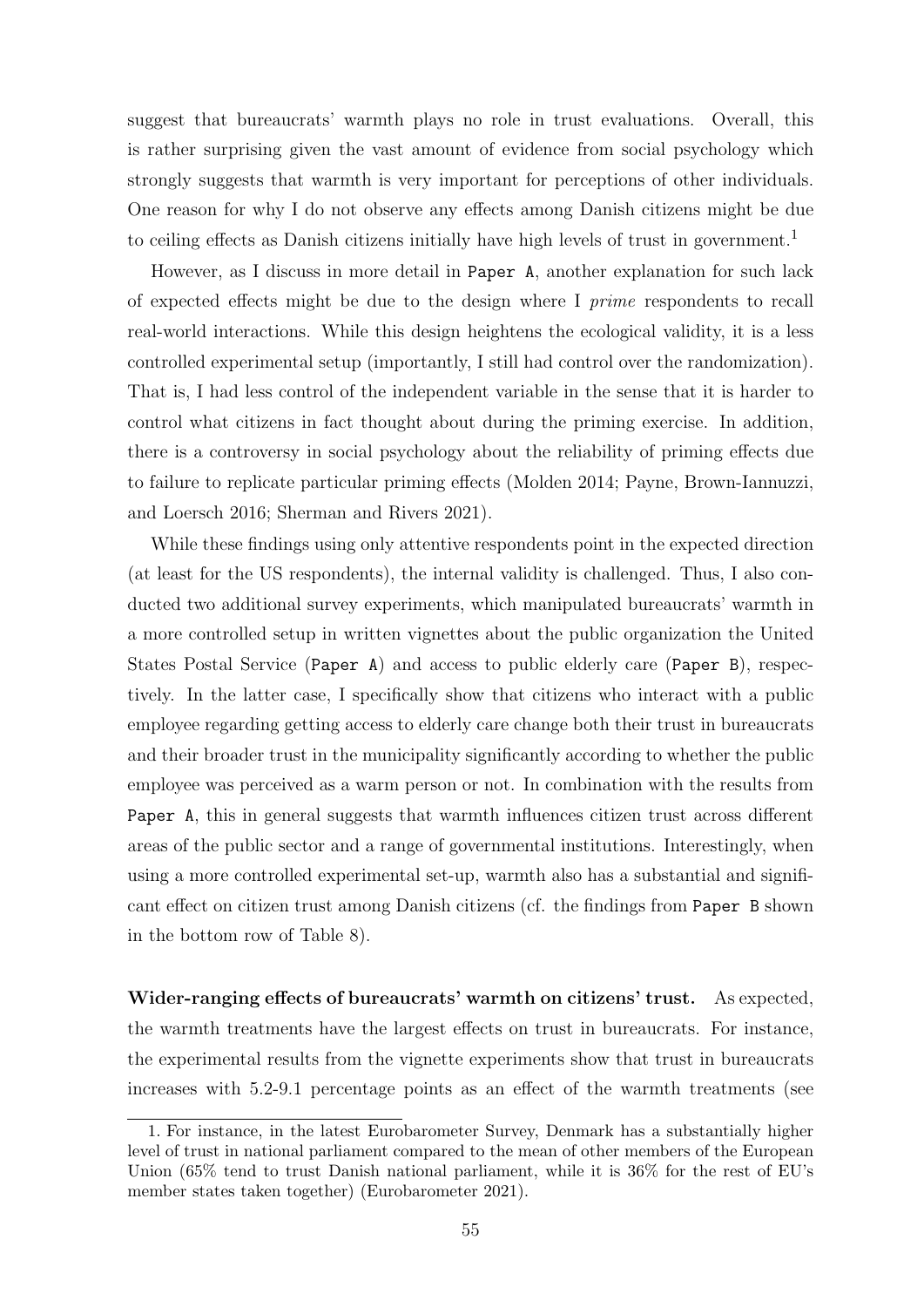Table [8\)](#page-57-0). However, an interesting finding concerning street-level performance is that warmth among bureaucrats appears to influence overall trust in government and not only trust in the bureaucrat with whom citizens interact or bureaucrats in general. This is evident in both Paper A and Paper B. This suggests that citizens get an informed picture of how government is functioning through their perceptions of street-level performance in citizen-state interactions, which they subsequently use to evaluate broader trust in government. In particular, I find that street-level performance affects trust in administrative (e.g., the public administration) and political institutions (e.g., national parliament) of government in Paper A and general trust in the municipality in Paper B. Even though the effect sizes are smaller for the more general trust measures, the effects are still substantially interesting given the low intensity of the survey experimental treatments.

Another way to illustrate the wider-ranging effects of street-level performance on citizens' trust is to examine whether bureaucrats' warmth influences citizens' tendency to be willing to file a complaint against the municipality for a given decision. Until now, and for the most part of this dissertation, I have emphasized trust attitudes. Filing a complaint can be seen as a more drastic measure since it involves actual behavior (which requires some effort and probably overcoming administrative burdens). Thus, it says something about whether trust has consequences for citizen behavior. In that respect, I find that willingness to file a complaint against the municipality with regard to a decision about getting access to public elderly care is correlated with citizens' trust in bureaucrats and the municipality  $(r = .41)$ . Further, when bureaucrats show high warmth in interactions with citizens, individuals are significantly less inclined to file a complaint against the municipality (see Table [9\)](#page-60-0).<sup>[2](#page-59-0)</sup> This corresponds to an effect size of .15 standard deviations on the dependent variable.

In addition, outcomes also matter in this case as citizens are significantly less inclined to complain when they receive a favorable decision compared to receiving an unfavorable decision (see Table [9\)](#page-60-0). However, these results might underestimate the effect of warmth since we would expect that warm behavior should primarily decrease the willingness to complain when outcomes are unfavorable to individual citizens. In other words, if outcomes are favorable in the first place, citizens have very little encouragement to complain, and thus, warmth should not change the willingness to complain. Looking only at respondents who received unfavorable outcomes, warmth has a marginally significant effect on the willingness to complain in the expected direction ( $p = .087$ ), while warmth

<span id="page-59-0"></span><sup>2.</sup> This analysis was not a part of Paper B since it was not a part of the pre-registered hypotheses. In this way, the analysis can be interpreted as exploratory.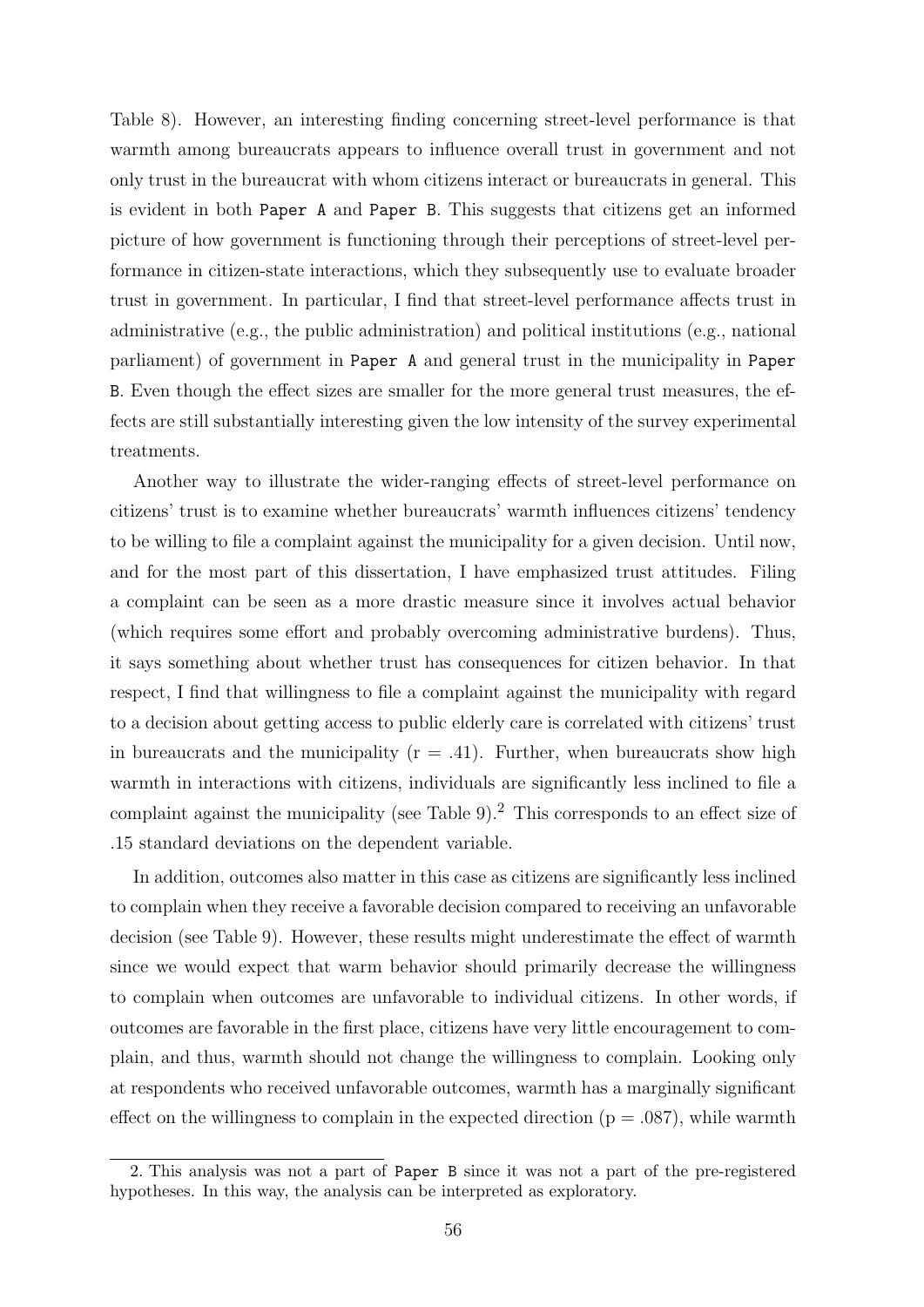|                                                        | Model 1                       | Model 2          |
|--------------------------------------------------------|-------------------------------|------------------|
| Outcome favorability (OF) -.21 $(.017)$ <sup>***</sup> |                               | $-.20(.024)$ *** |
| Warmth                                                 | $-.05$ $(.017)$ <sup>**</sup> | $-.041(.023)^+$  |
| Warmth $*$ OF                                          |                               | $-.014(.034)$    |
| Constant                                               | $.73$ $(.014)$ ***            | .73 $(.016)***$  |
| Number of obs.                                         | 1,384                         | 1,384            |
| Adjusted $\mathbb{R}^2$                                | .10                           | .10              |

<span id="page-60-0"></span>Table 9. Impact of experimental treatments on tendency to file a complaint against the municipality

Note: The dependent variable (willingness to file a complaint against the municipality regarding the decision) is measured on a 0-1 scale. The outcome favorability and warmth treatments are the same as used in Paper B.

 $+$ p<0.1;  $*$ p<0.05;  $*$  $*$ p<0.01;  $*$  $*$  $*$ p<0.001.

makes citizens significantly less inclined to complain when outcomes are favorable ( $p =$ .023). Thus, it appears that warmth mainly has an effect on the tendency to complain about a decision because warmth makes citizens who encountered a favorable outcome even more positive about the decision. However, the insignificant interaction term between the two experimental manipulations in Model 2 of Table [9](#page-60-0) shows that warmth does not play a significantly larger role when outcomes are unfavorable compared to when they are favorable.

The influence of competence on citizens' trust. Concerning competence, the upper panel of Figure [4](#page-61-0) shows that when US citizens were primed to recall an interaction with a competent public employee, they have significantly more trust in civil servants and broader administrative institutions compared to participants who were primed to recall an interaction with an incompetent bureaucrat. The experimental manipulation of competence, on the other hand, has no effects on trust in political institutions or trust in government in Washington. As was the case with warmth, the results are insignificant for Danish respondents across all trust measures. However, when only using respondents who passed an attention check (see the gray dots in Figure [4\)](#page-61-0), the results indicate that competence significantly influences citizens' trust in government - also across country contexts. These results are not experimental and should be interpreted carefully, but the pattern of results is further supported by the findings from the more controlled experimental setup in Study 2 of Paper A, where the competence manipulation has a significant impact on trust in civil servants and administrative institutions (see Figure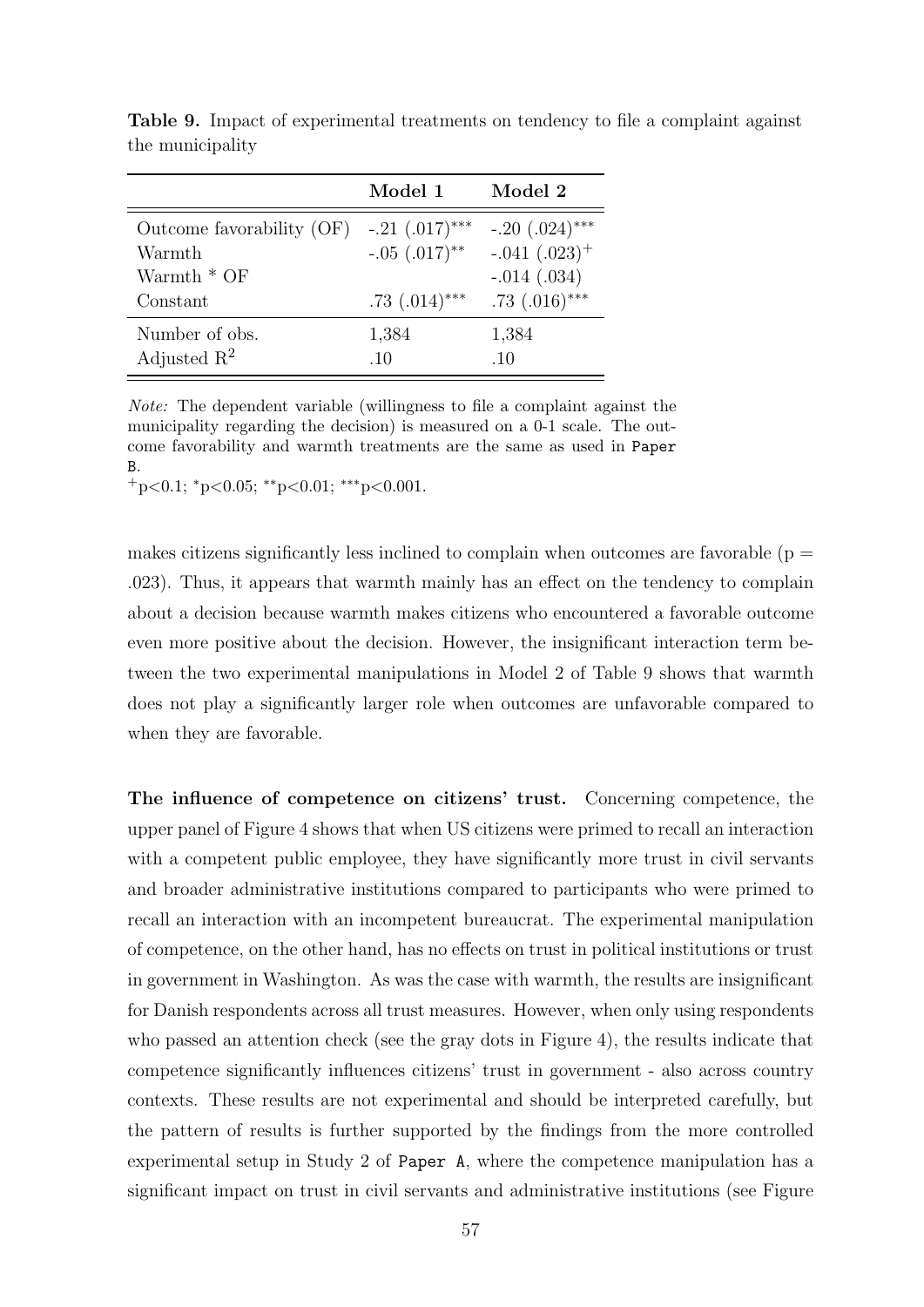

<span id="page-61-0"></span>Figure 4. Marginal effects of competence: Priming experiment (Paper A)

[5\)](#page-62-0).

Notes: Reprint from Paper A (Study 1). Dots are unstandardized OLS estimates and spikes are the associated 95% confidence intervals.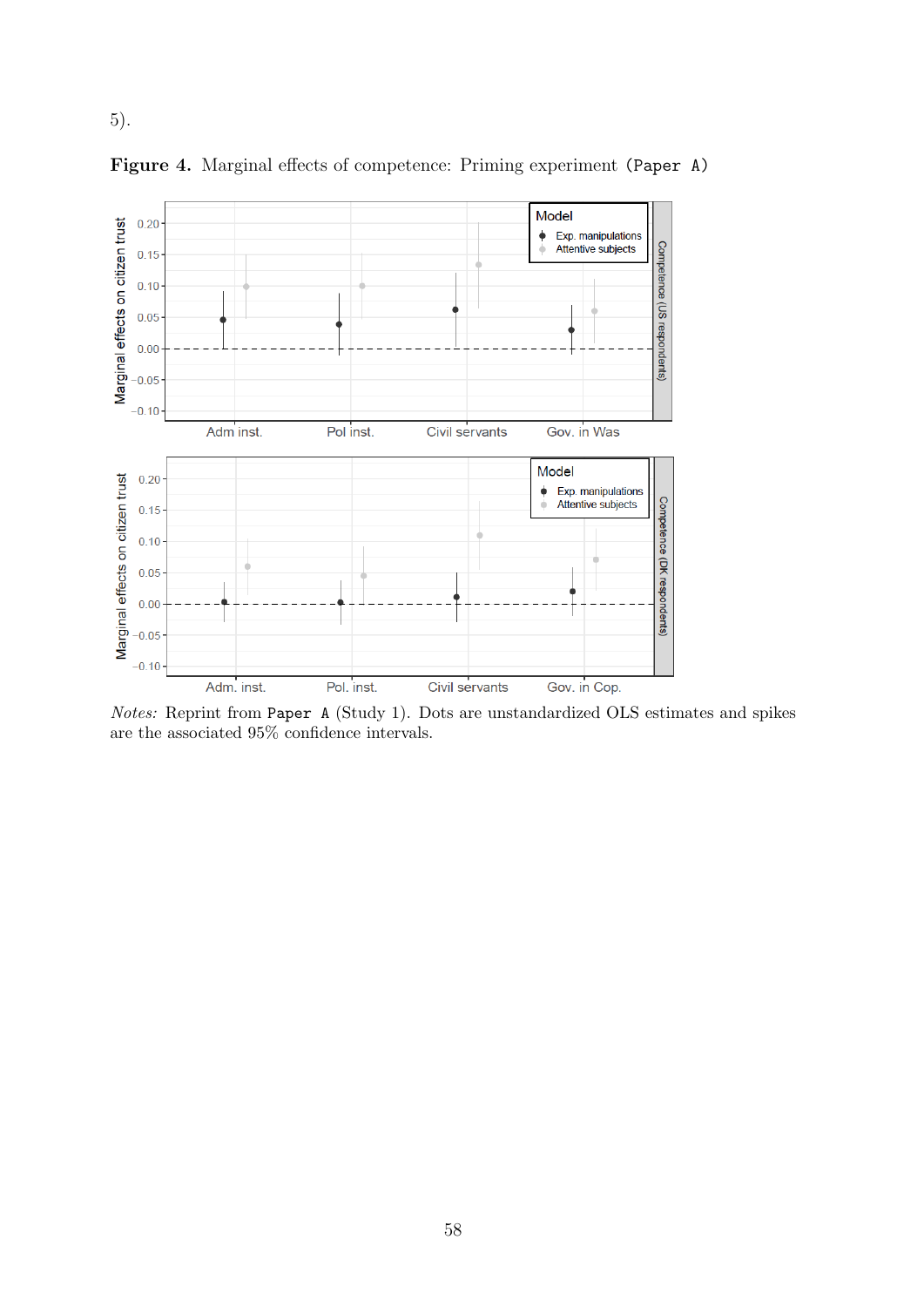<span id="page-62-0"></span>Figure 5. Marginal effects of competence among US respondents: Vignette experiment (Paper A)



Notes: Reprint from Paper A (Study 2). Dots are unstandardized OLS estimates and spikes are the associated 95% confidence intervals.

In sum, the dissertation's results suggest that how street-level bureaucrats perform in citizen-state interactions - in terms of warmth and competence - has important effects not only for citizens' trust judgments of governmental institutions but also in relation to further behavioral measures regarding the willingness to complain about governmental decisions. Yet, it is important to note that the results further indicate different effects across cultural contexts.

## 4.1.2 Does warmth moderate the impact of outcome favorability on citizens' trust?

In this dissertation, I expect warmth to be context-specific in the sense that positive impressions of bureaucrats' warmth might be more important in cases where bureaucrats provide citizens with an unfavorable outcome compared to situations where the outcome is favorable to the individual. As pointed out in the introduction, outcomes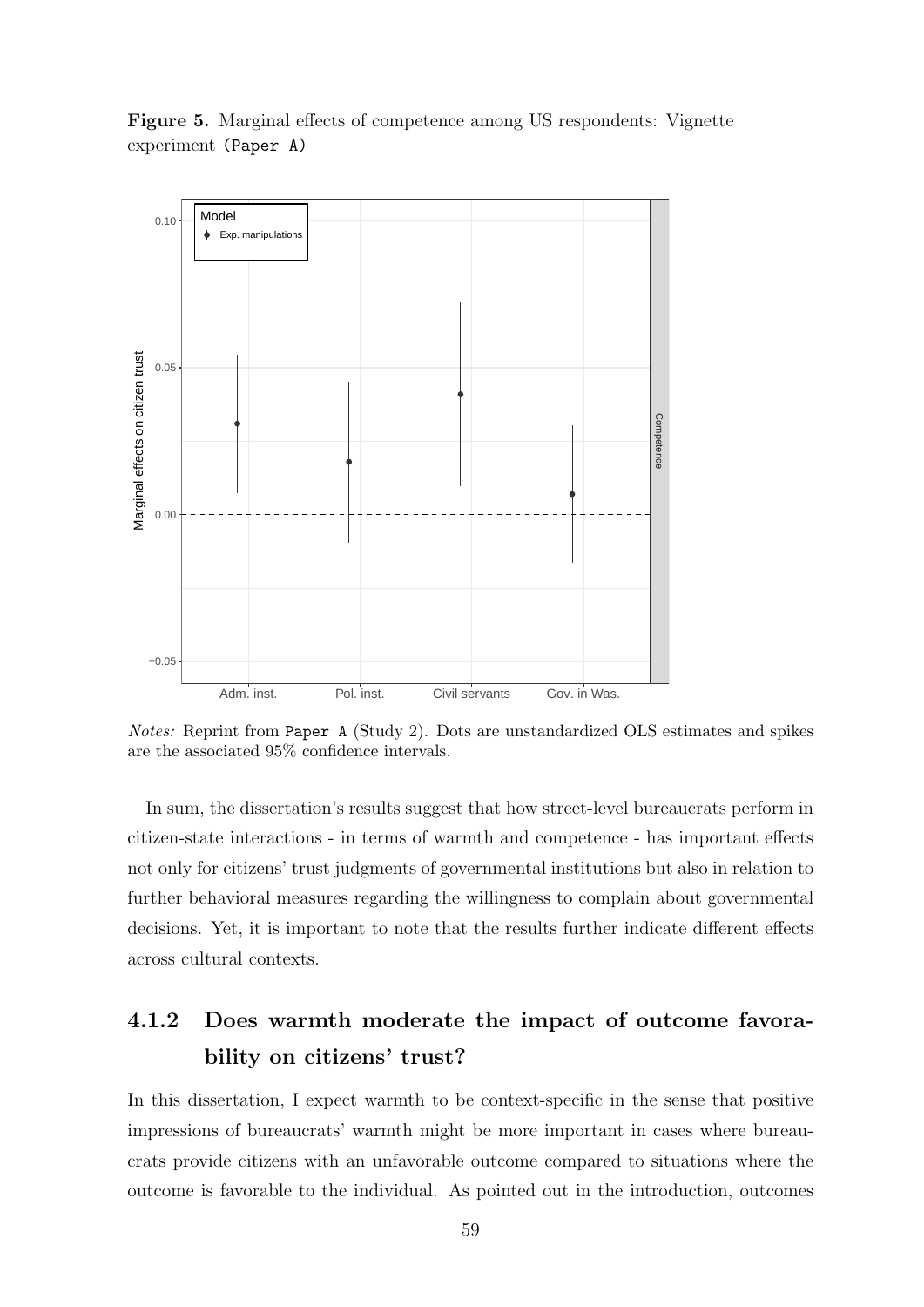has been heavily emphasized in current studies on trust in government. However, the negative influence of unfavorable outcomes on citizens' trust in government might be reduced when bureaucrats perform well on the warmth dimension.

I test this claim in Paper B and the overall results are presented in Figure [6](#page-64-0) below. First, the results suggest that receiving a favorable decision increases citizens' trust in both the specific bureaucrat they interacted with as well as their trust in the municipality (compared to getting an unfavorable decision). The effect sizes are, on average, about 18 percentage points more trust in both the bureaucrat and the municipality. Second, Figure [6](#page-64-0) reveals that this difference in trust due to outcome favorability is not moderated by warmth, which is against the expectations. For instance, in Panel A of Figure [6,](#page-64-0) we can see that the difference between the unfavorable and favorable outcome conditions in cases of low warmth is not significantly different from the difference between unfavorable and favorable outcome conditions when bureaucrats' warmth is high. Interestingly, however, the lack of a significant interaction effect also indicates that warm behavior matters for citizens' trust in government independently of outcome favorability.

To sum up, the dissertation finds that warm bureaucratic behavior and outcome favorability do not strengthen or weaken each other's effects. This means, in particular, that warmth has a strong direct influence on citizens' trust in governmental institutions, but this effect is not found to be stronger when outcomes are unfavorable to citizens.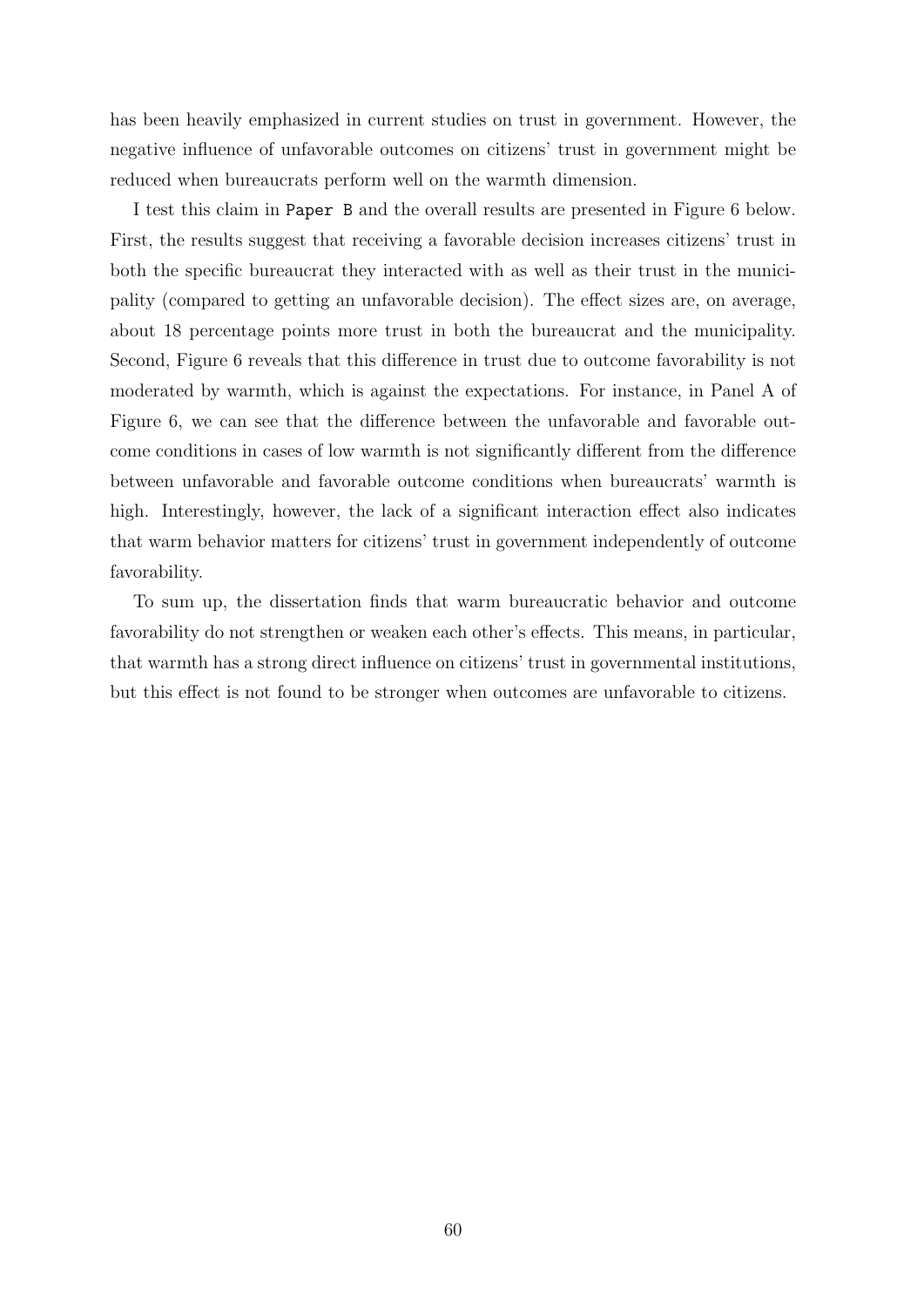

<span id="page-64-0"></span>Figure 6. Marginal effects of outcome favorability conditioned by bureaucrats' warmth (Paper B)

Notes: Reprint from Paper B. Effect of the outcome favorability manipulation on trust in the bureaucrat (Panel A) and trust in the municipality (Panel B) conditional on the warmth treatment. Bars are means and lines are  $95\%$  CIs. \*\*\* p<0.001.

### 4.2 Key findings: The domain of politics

Besides contributing with an emphasis on the importance of street-level performance for citizens' trust in governmental institutions, I argue that it is necessary to look further at the political decision-making process if we want to get a better understanding of the performance-trust link. As argued in the theory section, citizens may not only be concerned about whether the process has been fair (Tyler [1990\)](#page-100-3) but also more generally whether the political decision-making process indicates that politicians are progressing towards a decision. My main expectation is that if politicians keep discussing without any sign of an end product, citizens will lower their trust. On the other hand, I expect to see an increase in trust levels if politicians actively work towards a final decision. If this is the case, we should expect that citizens react strongly to events in the political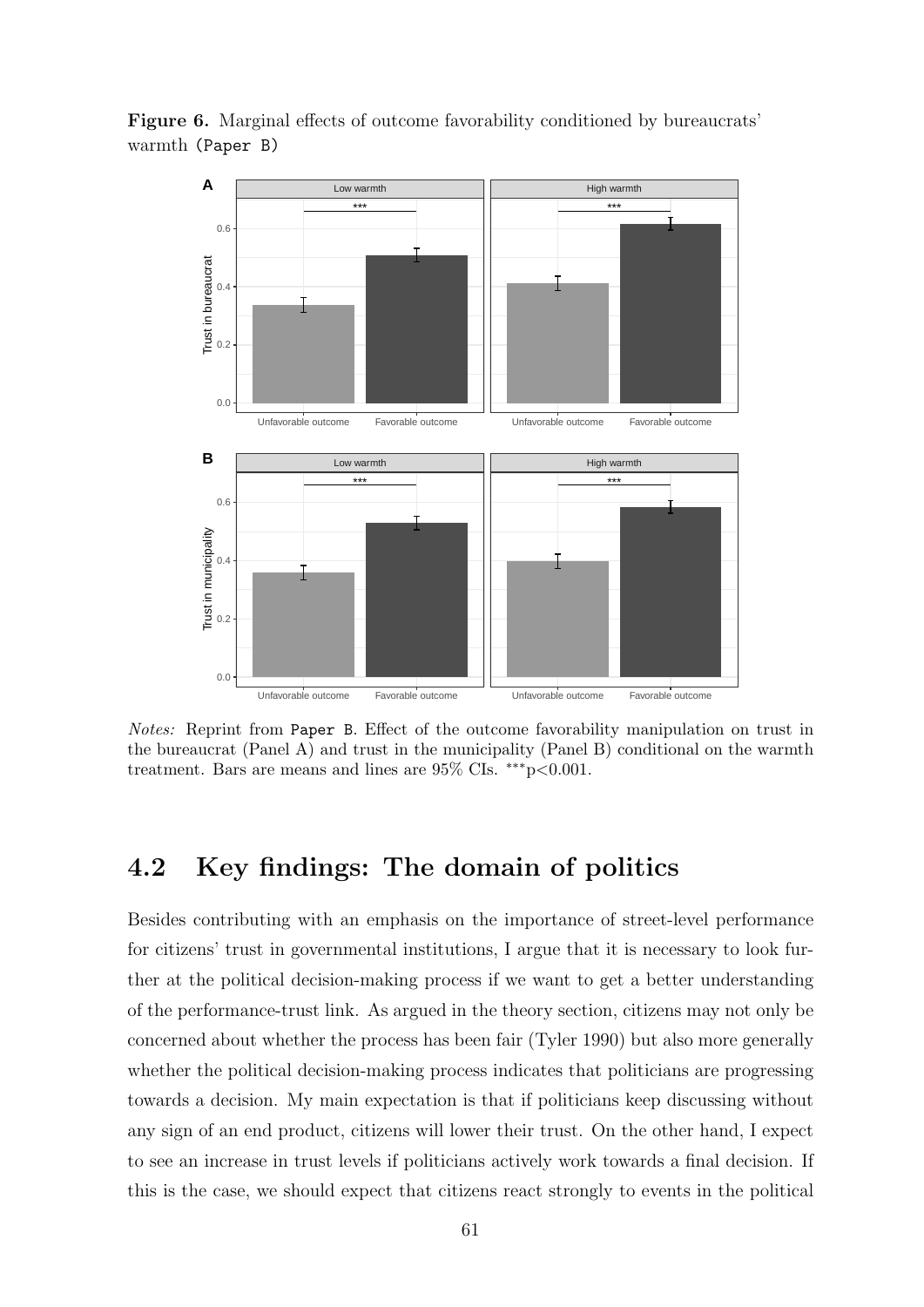decision-making process, which either indicates significant progress or lack of progress towards a decision. This overall hypothesis is tested in Paper C.

The paper finds mixed evidence for the hypothesis as citizens strongly react negatively to events that indicate lack of progress towards a decision, while events that reflect substantial progress are not followed by a strong positive reaction in terms of trust in government. The empirical case of Paper C is the political negotiation process on how to leave the European Union that British politicians were faced with in the aftermath of the Brexit referendum on June 23, 2016, where a majority of British citizens voted to "Leave" the European Union. In the paper, I used repeated cross-sections of representative samples of British citizens (see Chapter 3 and Paper C for more details) to examine how levels of citizens' trust changed from before to after events in the negotiation process that either provided citizens with evidence of progress towards a decision on Brexit or events which reflected lack of progress towards a final decision concerning Brexit.

In the paper, I thoroughly argue that two political events after the Brexit referendum are particularly relevant to study (Paper C includes an extensive timeline of events following the Brexit referendum). First, the triggering of Article 50 by Prime Minister Theresa May set an official date for leaving the European Union, and thus, this was expected to be followed by a sharp increase in citizens' trust in government. Second, a big part of the negotiation process was marked by multiple votes against a proposed Withdrawal Agreement in Parliament (also called "Meaningful Votes"). As this period in the process heavily indicated that politicians could not agree on a deal, I expected that it would be followed by a sharp decline in trust in government. With the data over time and these events, it was possible to identify whether citizens changed their trust according to how politicians performed in the political decision-making process. I examined both how citizens changed their trust in Members of Parliament (MPs) and their satisfaction with democracy to get an even broader measure of system support.

The overall results from this analysis (focusing on trust in MPs) are presented in Figure [7.](#page-67-0) The top panel of the figure shows how the overall level of trust developed over the whole time period analyzed (February 2014 to December 2019), while the lower panel presents the difference in trust levels between waves. Moreover, the lower panel of Figure [7](#page-67-0) emphasizes the estimates that concern the two important events of the political decision-making process as well as two estimates that concern a referendum and an election. The two last estimates are examples of other important events in this time period and can be used as a sort of aspiration level or benchmark to which the effect sizes of the two events in the decision-making process can be compared. Concerning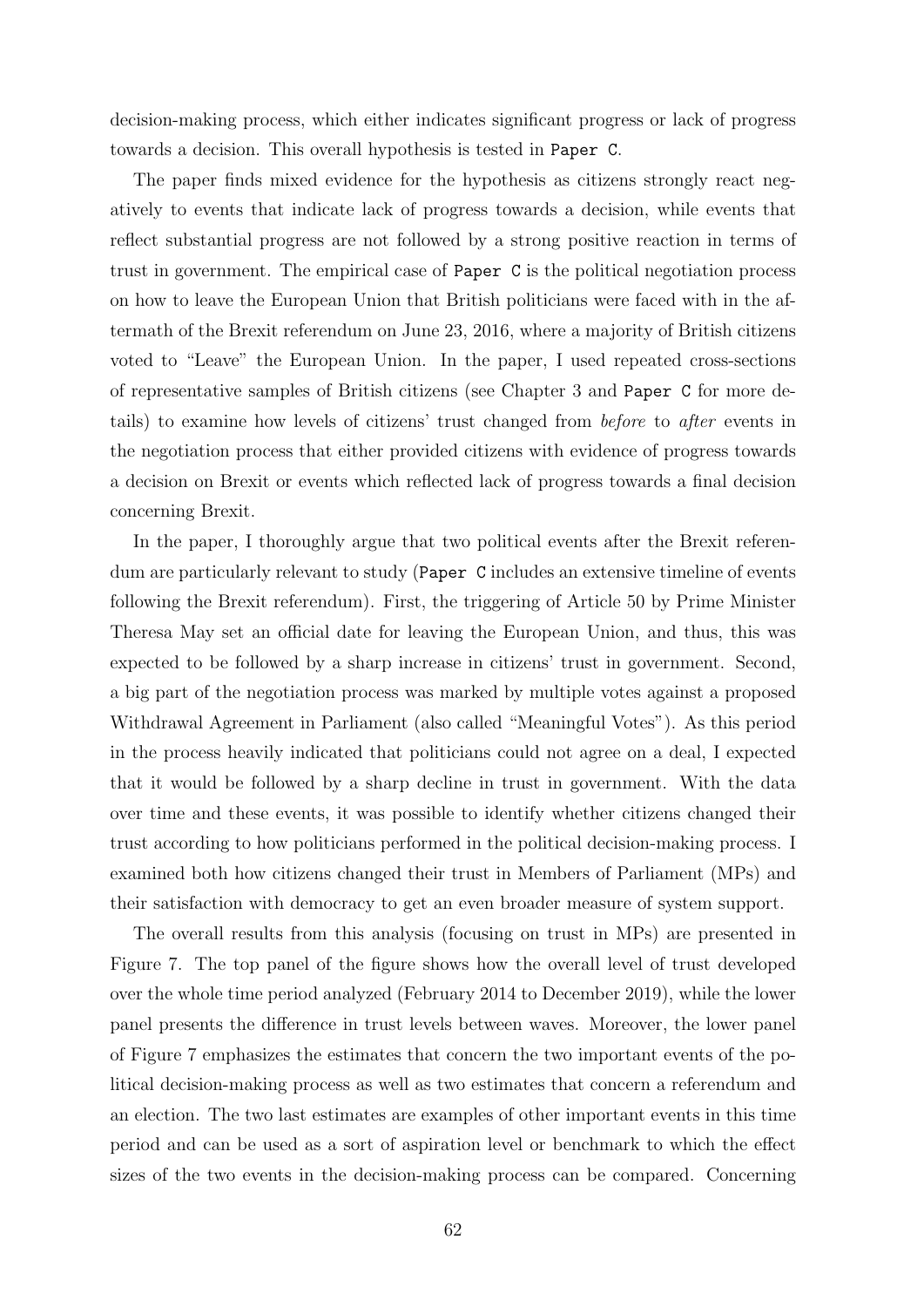the event of Article 50, the findings suggest that citizens' trust in Members of Parliament increases significantly but not substantially more compared to other "normal" fluctuations in trust. Thus, the formal triggering of Article 50, which reflects a positive event indicating progress towards a final outcome, did not substantially increase citizens' trust. This was against the expectations. However, when turning attention to the event of Meaningful Votes, the results provide strong evidence for a significant and substantial jump in citizens' trust in government. In particular, trust in Members of Parliament decreased with 19 percentage points from before to after this event. Overall, the findings indicate that negative events - as indicated by lack of progress in the decision-making process - in accordance with the expectations predict a decrease in trust.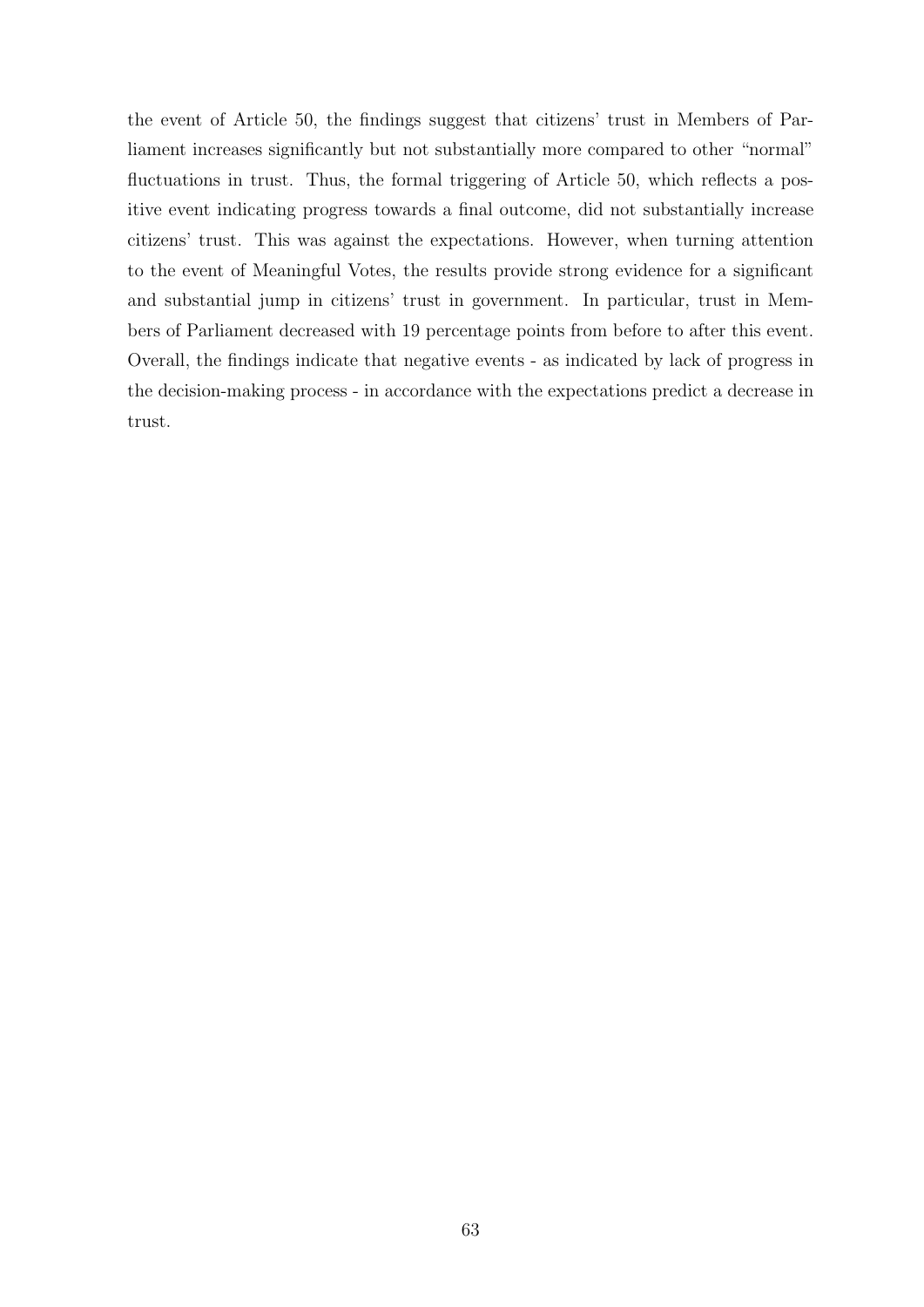<span id="page-67-0"></span>

Notes: Reprint from Paper C. The upper plot shows the trend in mean trust in Members of Parliament across all BES-waves. The plot in the lower panel presents the difference in means between waves with associated 95% confidence intervals. Results are from two-sided t-tests. The difference between waves in which the expected important events happen are highlighted. The vertical dotted lines indicate the timing of four different events: (1) the Brexit referendum, (2) triggering Article 50, (3) the timing of the "Meaningful Votes," and (4) UK general election.

Even though the findings provide mixed support for the expectations, it might be that certain citizens react more strongly to the events. As argued in the theory section, progress towards a final outcome might benefit specific citizens, and to protect their own interests and position, these citizens are expected to react more strongly in terms of trust compared to citizens who do not have something at stake to the same extent.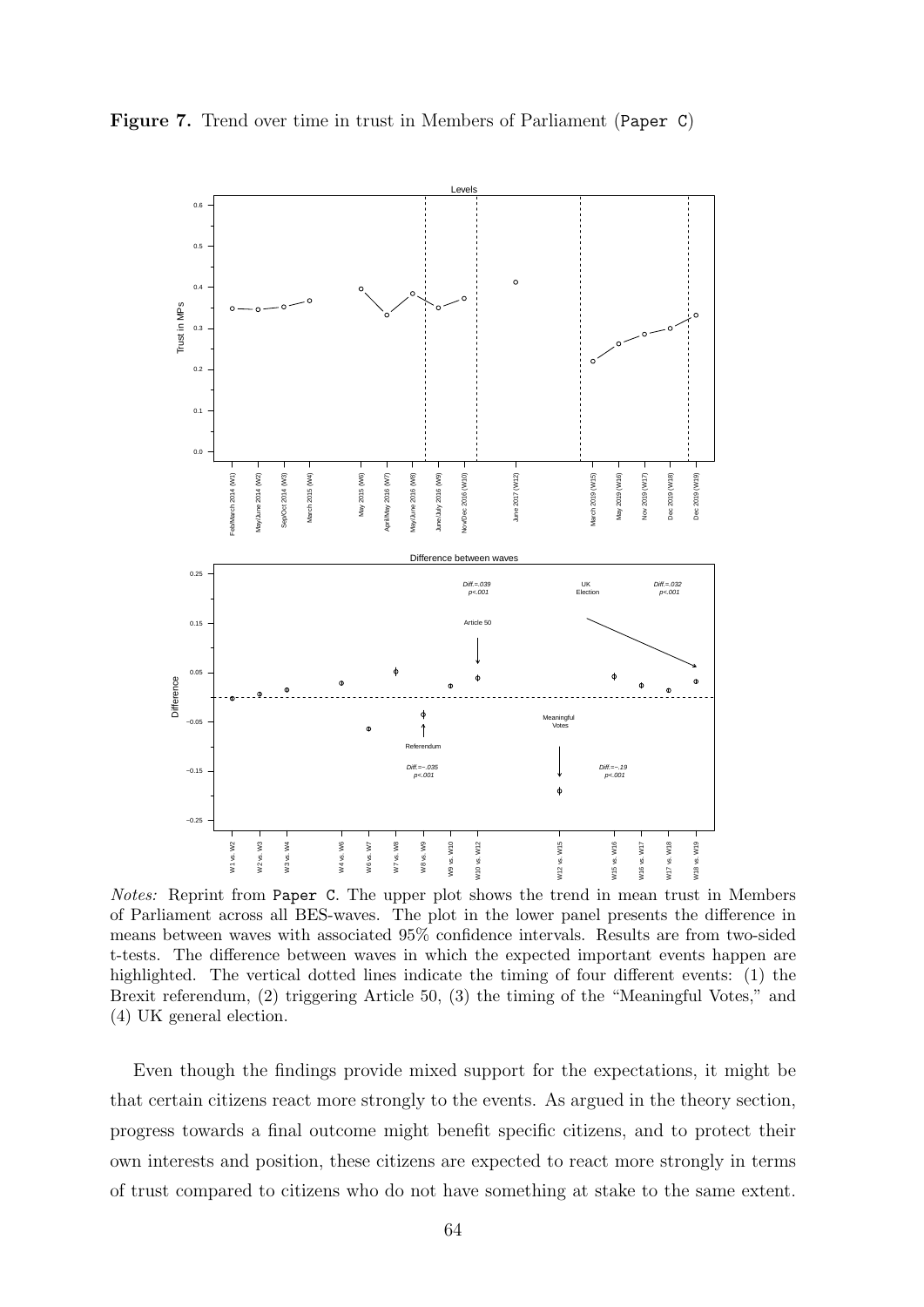To test this theoretical expectation, I split the sample in Remain and Leave-voters because Leave-voters are expected to react more strongly since they will benefit more from the decision (i.e., leaving the European Union in the case of Paper C). Figures [8](#page-69-0) and [Figure 9](#page-70-0) below visualize the results by showing both how the trend in trust in Members of Parliament developed for the two groups of citizens (Figure [8\)](#page-69-0) and the specific difference in trends before and after events in the decision-making process [\(Fig](#page-70-0)[ure 9\)](#page-70-0). The lower panel also includes the difference-in-differences estimate concerning the Brexit referendum itself and a United Kingdom general election since they enable me to measure substantial effect sizes. From current studies, we know that winners of elections develop significantly more positive attitudes towards government and democracy compared to electoral losers, and these effects are of substantial size (Anderson and LoTempio [2002;](#page-85-5) Blais and Gélineau [2007;](#page-86-0) Hansen, Klemmensen, and Serritzlew [2019\)](#page-91-1). Therefore, these two electoral events are good frames of reference to measure how substantial the effect sizes of the two other events are.

The results suggest that Remain and Leave-voters were divided in their response to the two events in the decision-making process. For both events, Leave-voters responded more strongly than Remain-voters in the sense that they adjusted their trust in government more in response to the events. Again, the effects are strongest concerning the event of Meaningful Votes ( $DiD = -.07$ ), while the substantial effect size with regard to Article 50 ( $D$ i $D = .031$ ) is smaller. Importantly, however, both groups of voters lower their trust in government after the Meaningful Vote event, but Leave-voters lower their trust significantly more over the time period from before to after the event. In terms of substantial significance, it is interesting that the absolute effect size of the Meaningful Vote event is comparable to the effect size of the referendum itself. This result suggests that this event was a strong predictor of citizens' trust and more generally that prominent negative events in the political decision-making process can be important for citizens' trust judgments.

In sum, the results from the domain of politics show that citizens care about performance in the political decision-making process. However, the results appear to be most consistent in cases where politicians do not perform in the decision-making process, while citizens are less willing to adjust their trust when performance is good. While this might indicate that citizens are impacted by a negativity bias, it might, on the other hand - as I also discuss in Paper C - be because the event of negative performance in this particular case is stronger than the event of positive performance. Moreover, it can be discussed to what extent the prominent case of Brexit can be generalized to other decision-making processes. I return to this discussion in both the individual paper and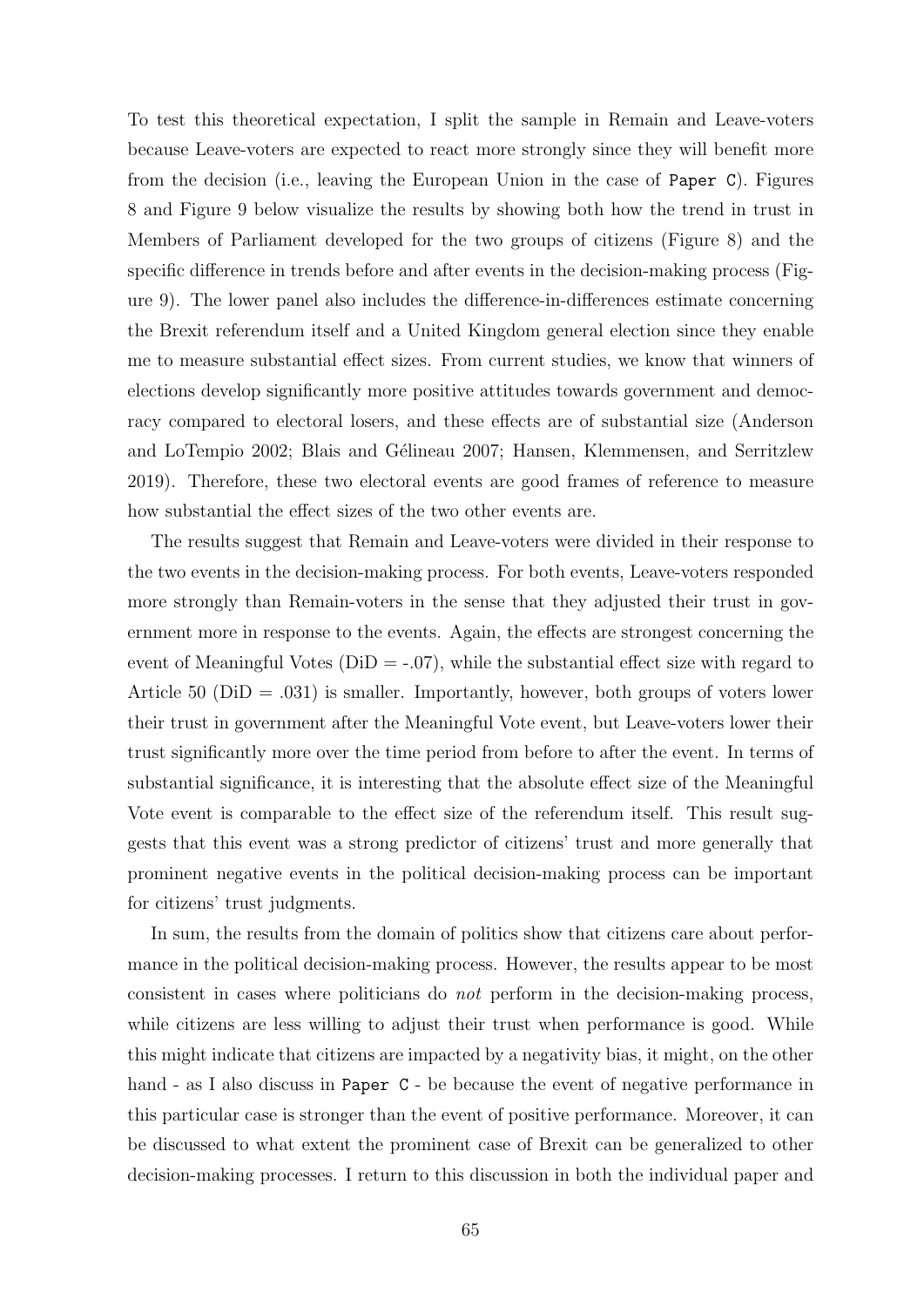<span id="page-69-0"></span>in the following Chapter 5.





Notes: Based on data from Paper C. The plot shows the trend in mean trust in Members of Parliament across all BES-waves. The vertical dotted lines indicate the timing of four different events: (1) the Brexit referendum, (2) triggering Article 50, (3) the timing of the Meaningful Votes, and (4) the UK general election.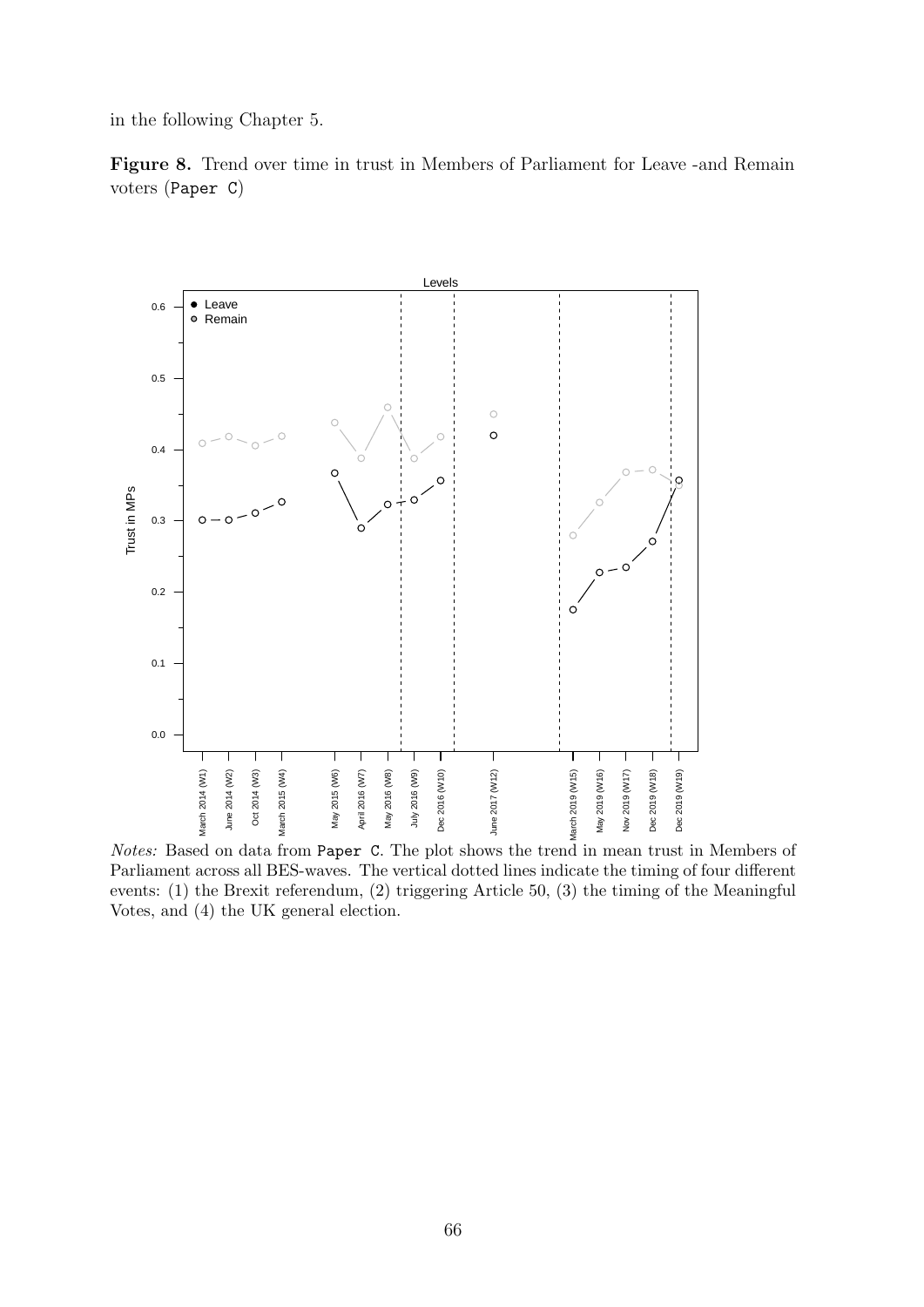

<span id="page-70-0"></span>Figure 9. Difference-in-differences estimates for four different event (Paper C)

Notes: Based on data from Paper C. The plots provide estimates for the difference in trust in MPs between two waves (before and after an event) conditional on Remain/leave status with associated  $95\%$  confidence intervals.  $DiD =$  difference-in-differences estimate. Panel A compares waves 8 and 9, Panel B compares waves 18 and 19, Panel C compares waves 12 and 15, and Panel D compares waves 10 and 12.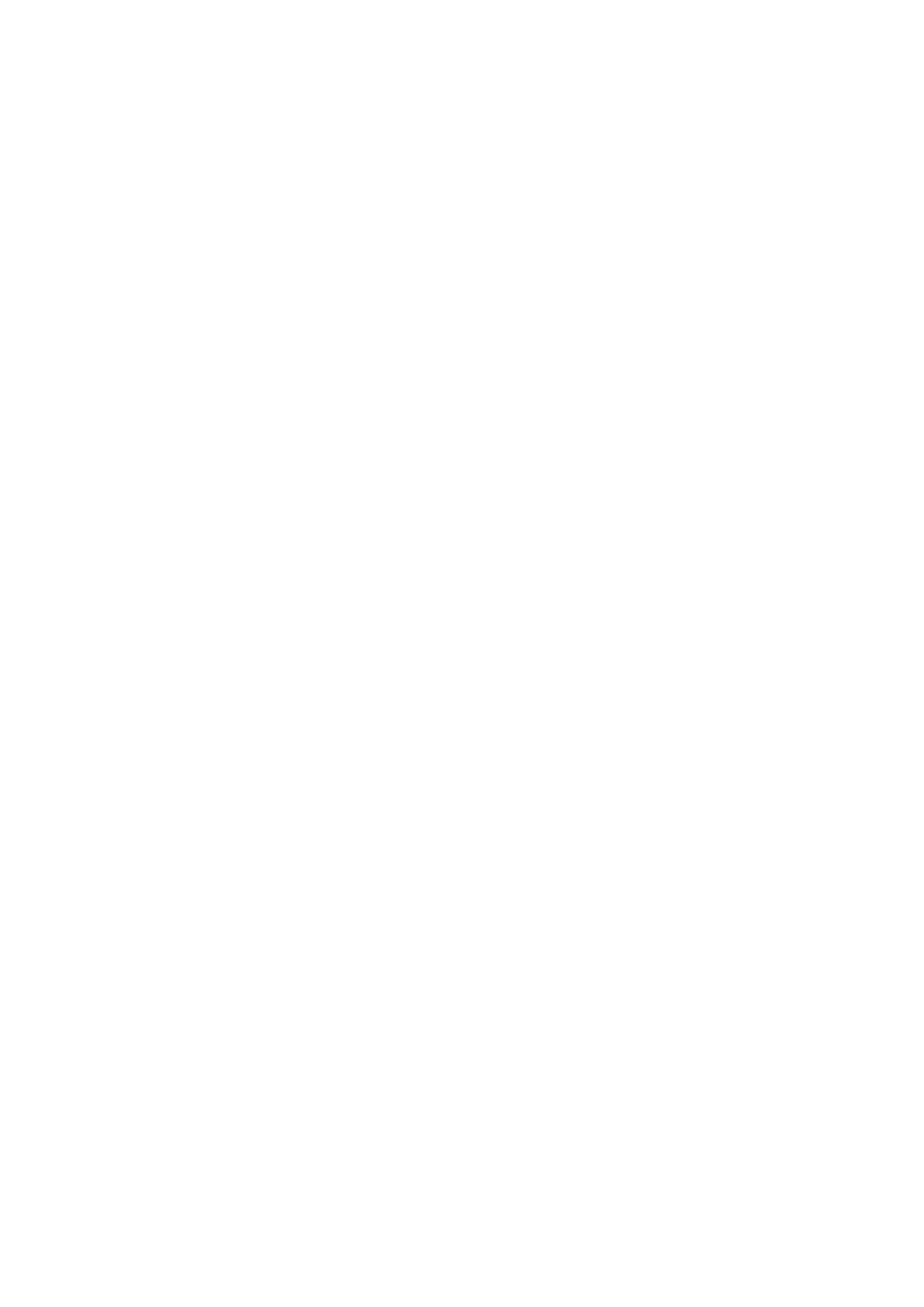## Chapter 5

### Concluding discussion

For decades, there has been a scholarly interest in understanding and explaining citizens' trust in government (e.g., Miller [1974;](#page-95-0) Citrin [1974;](#page-87-0) Levi and Stoker [2000;](#page-94-0) Van Ryzin [2011;](#page-101-0) Zmerli and Hooghe [2011;](#page-102-0) Zmerli and Van der Meer [2017;](#page-102-1) Kettl [2017;](#page-93-0) Citrin and Stoker [2018\)](#page-87-1). As described in the introduction, a central idea in this literature is that citizens base their trust on evaluations of performance (e.g., Van Ryzin [2011;](#page-101-0) Zmerli and Van der Meer [2017;](#page-102-1) Citrin and Stoker [2018\)](#page-87-1). This line of research has contributed with important insights into how select performance factors, such as macroeconomic performance, are correlated with citizen trust (e.g., Van der Meer [2018\)](#page-101-1). However, as further argued throughout the dissertation, the view of performance has, until now, been rather narrow. In particular, the performance of street-level bureaucrats in citizen-state interactions and the political decision-making process have received little attention. With this dissertation, I have contributed with important insights into the literature on the proposed link between performance and citizen trust (Van de Walle and Bouckaert [2003;](#page-100-0) Yang and Holzer [2006\)](#page-102-2) by answering the following overall research question: How do citizen-state interactions and the political decision-making process influence citizens' trust in governmental institutions?

I examine this question by combining theories from social psychology with insights from public administration (Grimmelikhuijsen et al. [2017\)](#page-90-0). The dissertation contributes with a comprehensive investigation of how citizens take the performance of both bureaucrats (the domain of bureaucracy) and politicians (the domain of politics) into account when they make trust judgments about government. The dissertation's papers consist of both large-N survey-experimental data and cross-sectional data over time.

Concerning the first part of the research question, the dissertation demonstrates that citizens' impressions of bureaucrats along the dimensions of warmth and competence in citizen-state interactions influence subsequent trust judgments directed towards gov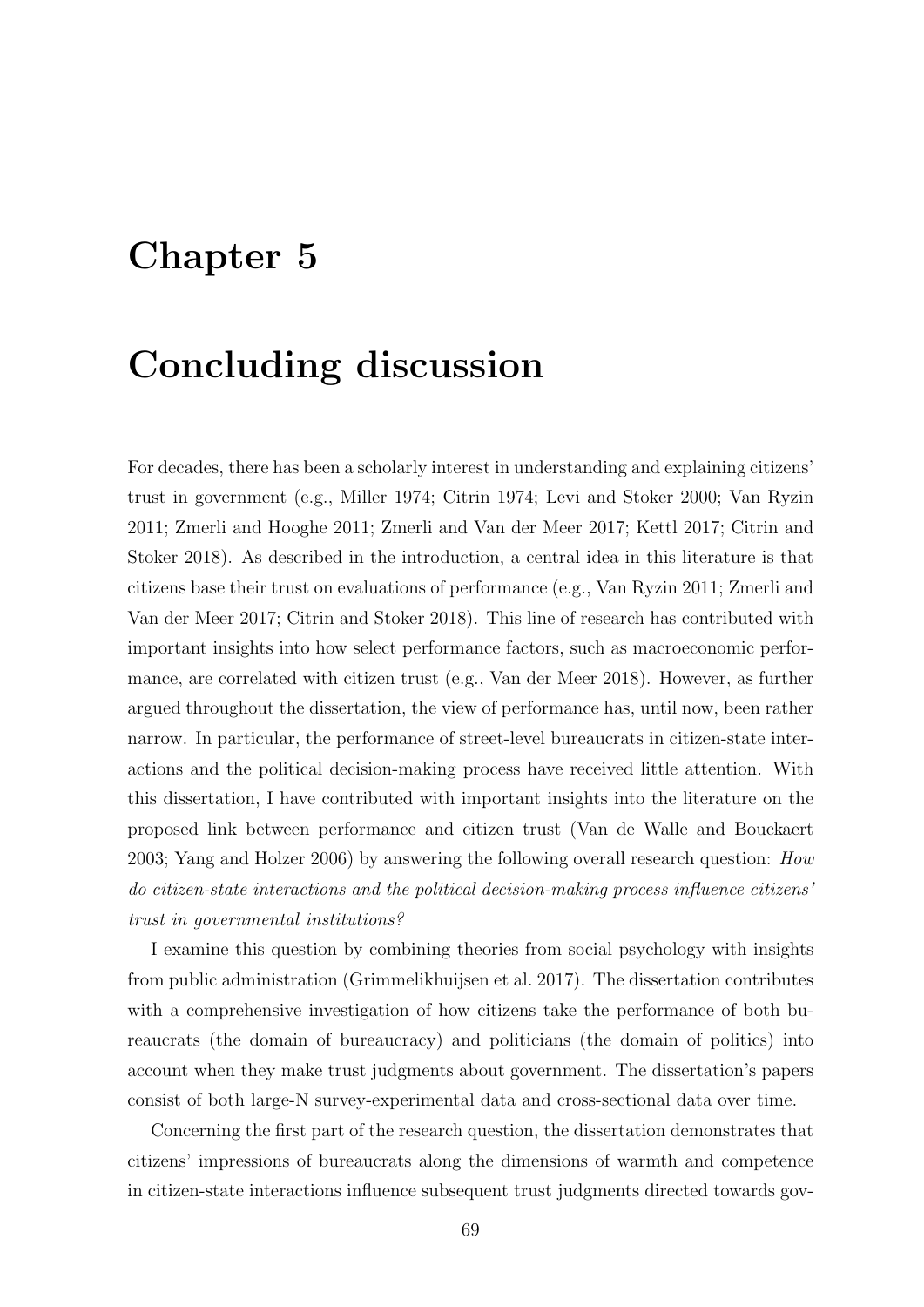ernmental institutions. The results indicate that citizens not only change their trust in bureaucrats according to whether bureaucrats are perceived as warm and/or competent, but they also alter their trust in broader administrative and political institutions. Thus, the dissertation's results suggest that citizens' overall trust in government can be influenced by how citizens perceive the performance of concrete citizen-state interactions. This shows how concrete citizen-state interactions - which might at first seem relatively unimportant in the bigger picture - in fact can be crucial to trust attitudes that are fundamentally important for democratic societies. Besides influencing trust attitudes, street-level performance has further consequences for citizen behavior. The dissertation provides evidence which shows that citizens are more inclined to complain about governmental decisions when bureaucrats are perceived as cold rather than warm. One explanation might be that warmth positively affects trust judgments, which subsequently matters for the tendency to complain about a given decision. Even though I cannot establish that this behavioral reaction is driven by trust, the findings are consistent with the idea that trust attitudes - as argued throughout the trust literature have behavioral relevance.

Another contribution concerns the finding that street-level bureaucrats' warmth has an effect on citizen trust no matter the favorability of outcomes delivered to citizens. However, against the expectations, bureaucrats' warmth does not mitigate the negative effect on trust in cases of unfavorable outcomes. Still, the findings are important since they further establish the significance of warmth impressions for trust evaluations, and they challenge the prominent view among scholars that politicians and bureaucrats simply should provide citizens with favorable outcomes to earn citizens' trust. Specifically, the results contribute to the growing literature which emphasizes that citizens also weigh other dimensions than outcome favorability, such as procedural fairness, when evaluating trust (e.g., Tyler [1990;](#page-100-1) Van Ryzin [2011;](#page-101-0) Bøggild [2016\)](#page-86-0).

With regard to the second part of the research question, results show that citizens are also affected by the performance of politicians in the decision-making process. Citizens appear to change their trust in government depending on whether politicians work towards a final decision on prominent political issues. That is, citizens tend to punish government with lower levels of trust when they have the feeling that politicians do not make progress towards a decision, but rather stand still and keep discussing an issue without any sign of reaching an agreement. Moreover, the dissertation shows that this tendency is most widespread among citizens who would benefit from politicians reaching a final decision. Thus, also when looking at politicians' performance, outcome favorability plays a central role in forming trust judgments. This means that the disser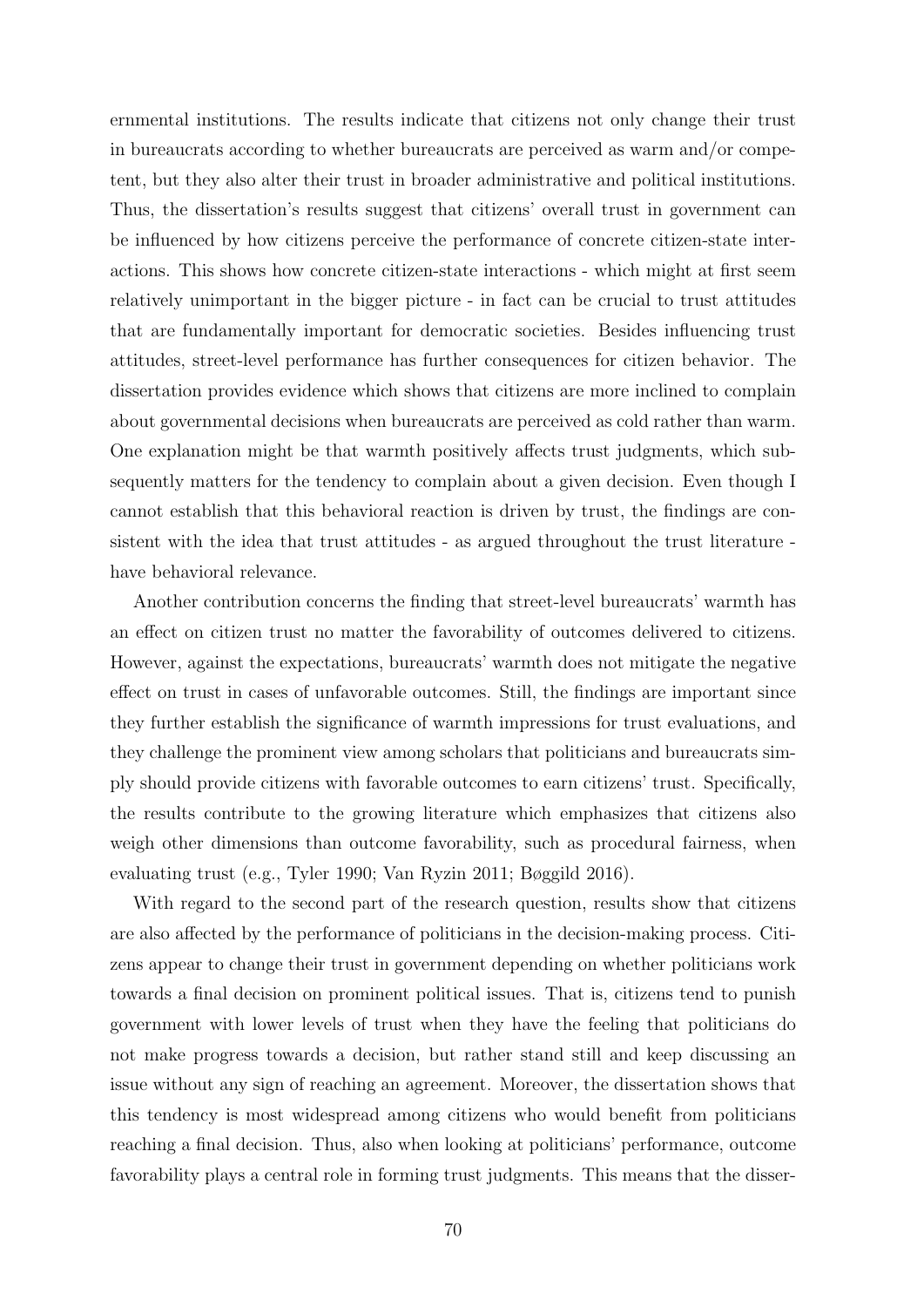tation contributes to the literature by showing that politicians can earn citizens' trust by not only providing final outcomes that are favorable (e.g., Allen and Birch [2015\)](#page-84-0) or acting fair in the process (e.g., Tyler [1990\)](#page-100-1) but also by showing that they actually work towards making a decision on issues that are important to citizens - especially if they have made a promise about the given political issue.

### 5.1 Methodological caveats and ideas for solutions

This dissertation gives valuable insights relevant to literature on the performance-trust link. However, it should be considered that the choices made throughout the dissertation entail important methodological limitations. In the following, I discuss the most important limitations and propose how future research can handle these challenges.

First, although all the dissertation's studies were designed to ensure high internal validity, the Brexit paper in particular (Paper C) hinges upon untestable identifying assumptions (e.g., parallel trends assumption). Therefore, one might question the internal validity of the findings from the domain of politics. As argued in Chapter 3, the design and difference-in-differences model in the Brexit paper were useful in testing the expectations in a real-world setting, thus accommodating concerns about the ecological validity. However, this choice did not come without a cost. As I discuss more in the paper, although I address these concerns through tests of potential violations to the identifying assumption, I acknowledge that it limits the paper's ability to say something certain about cause and effect. Hence, I encourage scholars to carefully design experiments that can take issues concerning internal validity into account. For instance, scholars could design survey-experiments in which citizens are presented with vignettes describing a political decision-making process where it varies to what extent politicians can agree on a final decision. It might even be a conjoint setup (Hainmueller, Hangartner, and Yamamoto [2015;](#page-91-0) Hainmueller and Hopkins [2015\)](#page-91-1) where it is possible to vary and experimentally test several parameters at once (e.g., vary the political issues, length of discussion, or whether it is a specific political party or political parties in the national parliament in general that cannot decide). While the findings from this dissertation suggest that real-world performance in a political decision-making process predicts citizens' trust, randomized controlled experiments could further confirm the causality and – in combination with the findings of this dissertation - provide really strong evidence in line with my expectations.

Second, the survey-experimental designs used to investigate the influence of streetlevel performance in the domain of bureaucracy maximized the internal validity through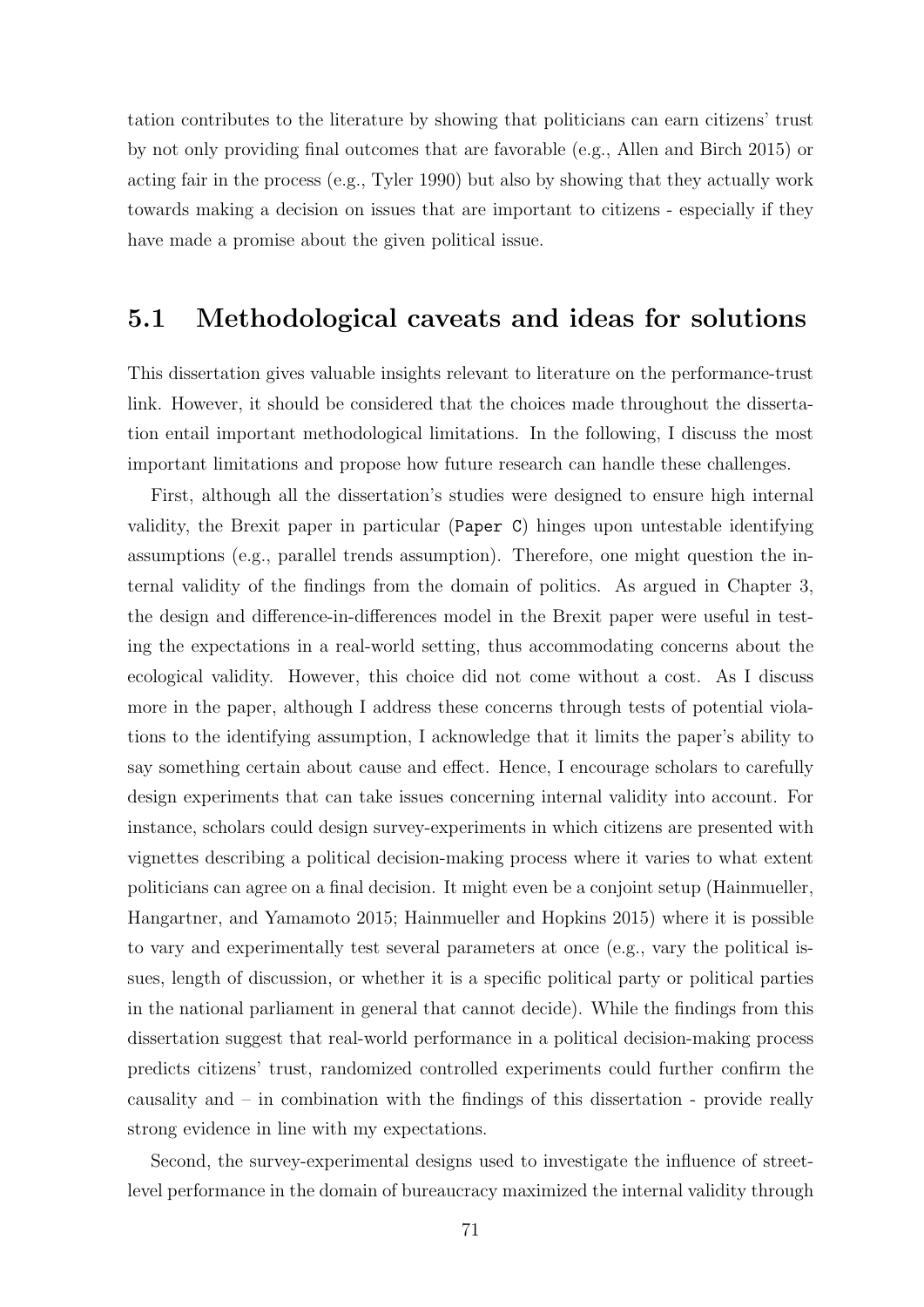randomization. While this design choice ensures the internal validity, this part of the dissertation has limitations in terms of ecological validity (Blom-Hansen, Morton, and Serritzlew [2015\)](#page-86-1). In Chapter 3, I mentioned some of the steps taken to address this limitation (e.g., designing the experiments such that respondents received experimental material to which they could relate). Still, the experimental manipulations are fictional, and the environment (a survey) is simpler and more artificial compared to a real-world setting. One way to further emphasize the ecological validity is to choose other research designs. For instance, scholars could, in future studies, test the dissertation's expectations through qualitative interviews with citizens about their real interactions with the state and how these interactions influence their views on government. This would also help in identifying more clearly the theoretical mechanism connecting perceptions of warmth and competence to broader trust in governmental institutions.

A central theme of this dissertation has been to identify the influence of citizenstate interactions on citizens' trust through randomized vignette experiments, where individuals had to imagine an interaction with a bureaucrat. A concern might be that this is not an actual encounter/interaction. Generally, I would expect effects to be larger in real-world settings because the interaction has real implications, and that warmth/competence are felt more directly in actual encounters. However, a next step for future studies could be to use other manipulations of the interaction and bureaucrats' warmth and competence. For instance, scholars could present respondents with validated pictures of warm (cold) bureaucrats or videos of actors hired to play warm (cold) bureaucrats. Such studies could, for instance, be done in a laboratory experimental setup (Nielsen [2016\)](#page-96-0). This would get us closer to manipulating real-world interactions with bureaucrats.

Another way to address the above concerns about ecological and external validity could be to design field experiments. It could, for instance, be interesting to make a collaboration with municipalities or local government institutions and try to manipulate bureaucrats' warmth by randomly assigning bureaucrats to either a treatment group, which receives knowledge about the positive effects of warmth and thus, encourage them to behave in a warmer manner, or a control group who receives no such information. Afterwards, one could survey citizens who had interacted with bureaucrats about their trust attitudes. This would be a way to test whether warmth has effects on citizen trust in a more naturalistic setting.

Third, questions remain about the external validity of the dissertation's findings. The results are based on a diverse set of data from different countries (Denmark, the United States, and the United Kingdom). In Paper A, I directly address the cross-cultural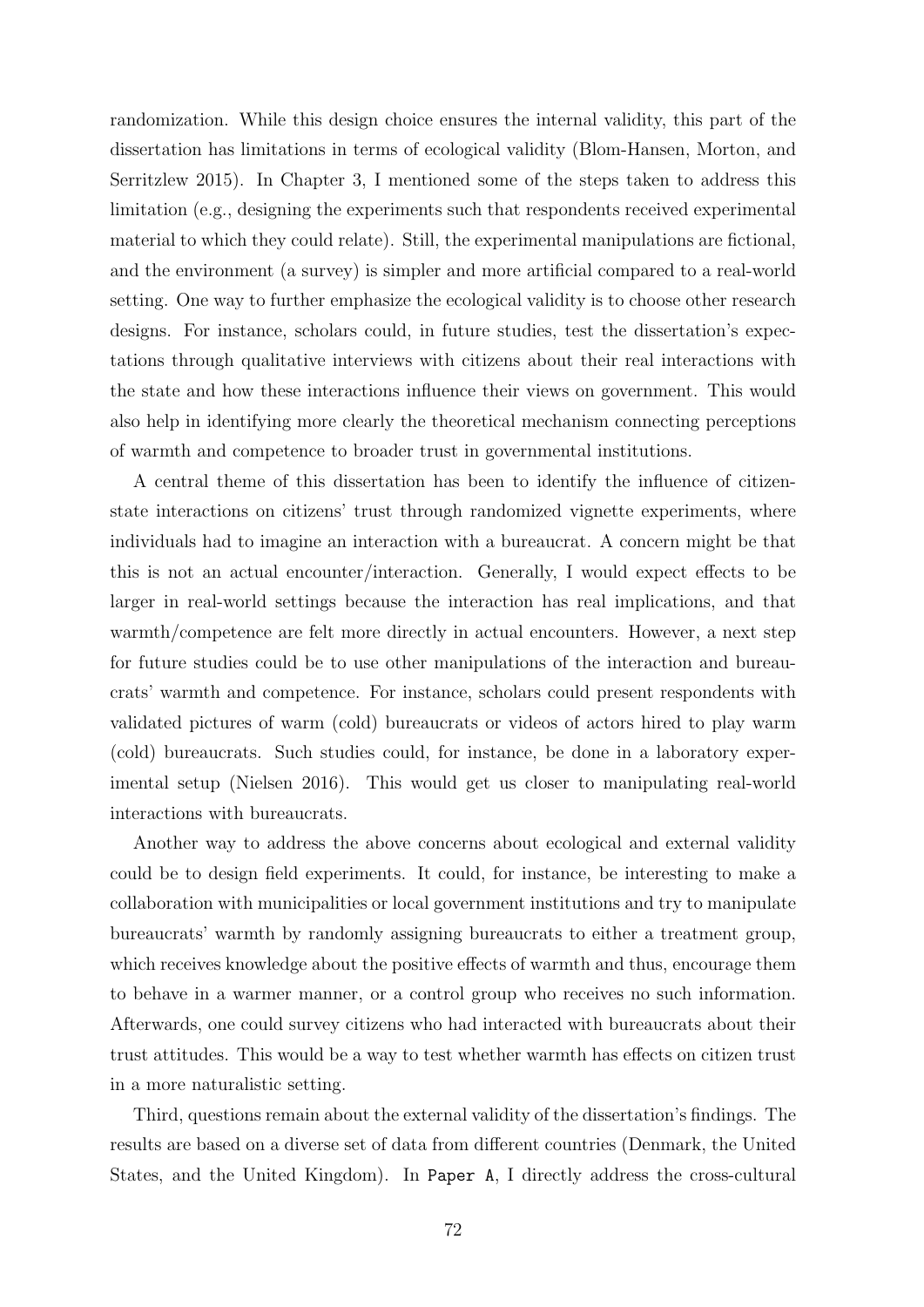generalizability of the main expectations about the effects of street-level performance as I conducted the same experiment in both Denmark and the United States.<sup>[1](#page-76-0)</sup> Moreover, Papers A and B in combination test whether the effect of bureaucrats' warmth on citizen trust generalize across countries, i.e., Denmark and the United States. These two countries were chosen because they represent differences in political, institutional, and cultural settings as well as differences in initial level of trust in government. Denmark may constitute a conservative case because the high level of initial trust and high expectations to government leave little room and make it harder for performance to further increase citizen trust. Overall, the results regarding bureaucrats' warmth generalize across countries, even though some of the findings from Paper A point to Danish citizens not responding as strongly to street-level performance as US citizens. This shows that future research could contribute by conducting studies across countries to more fully understand the cross-cultural generalizability. This could also include cross-cultural tests of the boundary effects of street-level performance (e.g., interaction effects between outcome favorability and bureaucrats' warmth). Furthermore, since the arguments concerning the domain of politics were tested only among British citizens, it would be valuable for future research to address the generalizability to other country contexts. Again, it could be the case that citizens with higher initial levels of trust in government (e.g., in Denmark) would not react as strongly to negative events in the political decision-making process. In sum, since all the dissertation's studies are conducted in Western countries, we fundamentally lack knowledge about whether the findings are externally valid outside WEIRD-countries (Western, educated, industrialized, rich, and democratic) (Henrich, Heine, and Norenzayan [2010\)](#page-91-2). This has been outside the scope of this dissertation, but it would be an important next step for future research.

A related limitation is that the dissertation has investigated the research question on a few select cases: two functional categories of the public sector (i.e., elderly care and the postal service) in the domain of bureaucracy and one political issue (Brexit) in the domain of politics. While both public sector areas can be considered service-oriented, they differ because elderly care, all else being equal, is more salient to citizens and constitutes a core welfare service. This suggests that the identified effects are generalizable to service areas of the public sector. However, the results might be different in other settings, such as regulation-oriented organizations. For example, de Boer [\(2020\)](#page-88-0) shows that citizens make this distinction and regulation-oriented bureaucrats are considered less warm and competent than bureaucrats working in service-oriented organizations.

<span id="page-76-0"></span><sup>1.</sup> In Study 1 of Paper A, the same experiment was conducted across countries.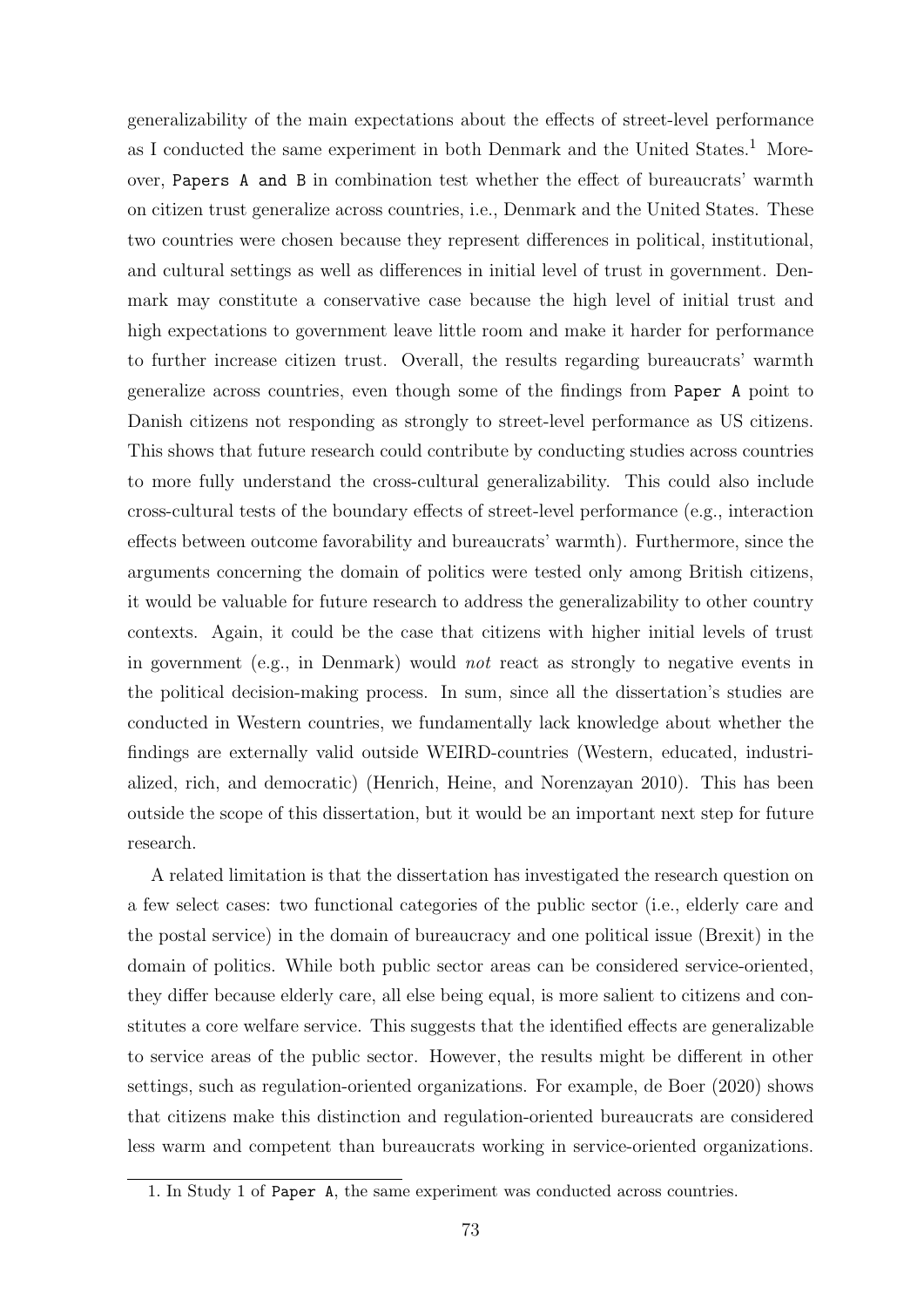Thus, we should be careful about generalizing the results to all areas of the public sector. Concerning the domain of politics, Brexit constitutes a very prominent case where a lot was at stake for citizens. Therefore, some caution is needed in terms of whether we would identify the same results with a less salient political issue. Furthermore, we cannot take for granted that citizens react in the same way to how politicians perform in the decision-making process at the local level. Citizens might feel more attached to local politics because local politicians deal with problems more relevant to citizens and such issues affect citizens more directly. Moreover, people generally have more trust in local government (e.g., Fitzgerald and Wolak [2016\)](#page-90-1). This may imply that we should find even larger effects of political performance at the local level. However, this is speculation that should be taken up in future research.

A fourth limitation concerns that I am only able to examine short-term effects of government performance on citizen trust. One possibility to address this limitation would be to conduct follow-up surveys or in other ways make temporal space between the measures of performance and trust. This would allow such future studies to test whether performance has a persistent effect on trust in the long-term or whether trust levels quickly return to the level from before a given change in performance.

Fifth, the survey-experimental studies in particular are limited by the intensity of treatments and the subsequent small effect sizes. For instance, the effect of the warmth manipulation on trust in the municipality reflects a rather small effect size of .19 in Paper B (for trust in the bureaucrat, the effect size is .36). Similar effect sizes are also present in Paper A. While this could make one concerned about the substantial significance of the findings, I argue that there is reason to believe that the identified effects are substantially interesting. Mainly, the treatments have consisted of cues about bureaucrats' warmth and competence, and the setting is artificial with a vignette describing a fictitious scenario. Therefore, the treatment intensity is low. We should expect the effect size to increase substantially in actual encounters with bureaucrats where a lot more is at stake for citizens. Again, field experiments could be conducted in future research to test whether the potential effect sizes are, in fact, larger in a real-world setting.

Finally, while this dissertation has provided insights about citizens' trust evaluations, we know less about how such trust attitudes affect decision-making and behavioral responses. Indeed, the argument for why it is important and interesting to study citizen trust is that the level of trust has implications for citizen behavior. As described in the introduction, the level of citizen trust, for instance, has implications for whether citizens follow government regulations (Marien and Hooghe [2011\)](#page-94-1). Generally, this ques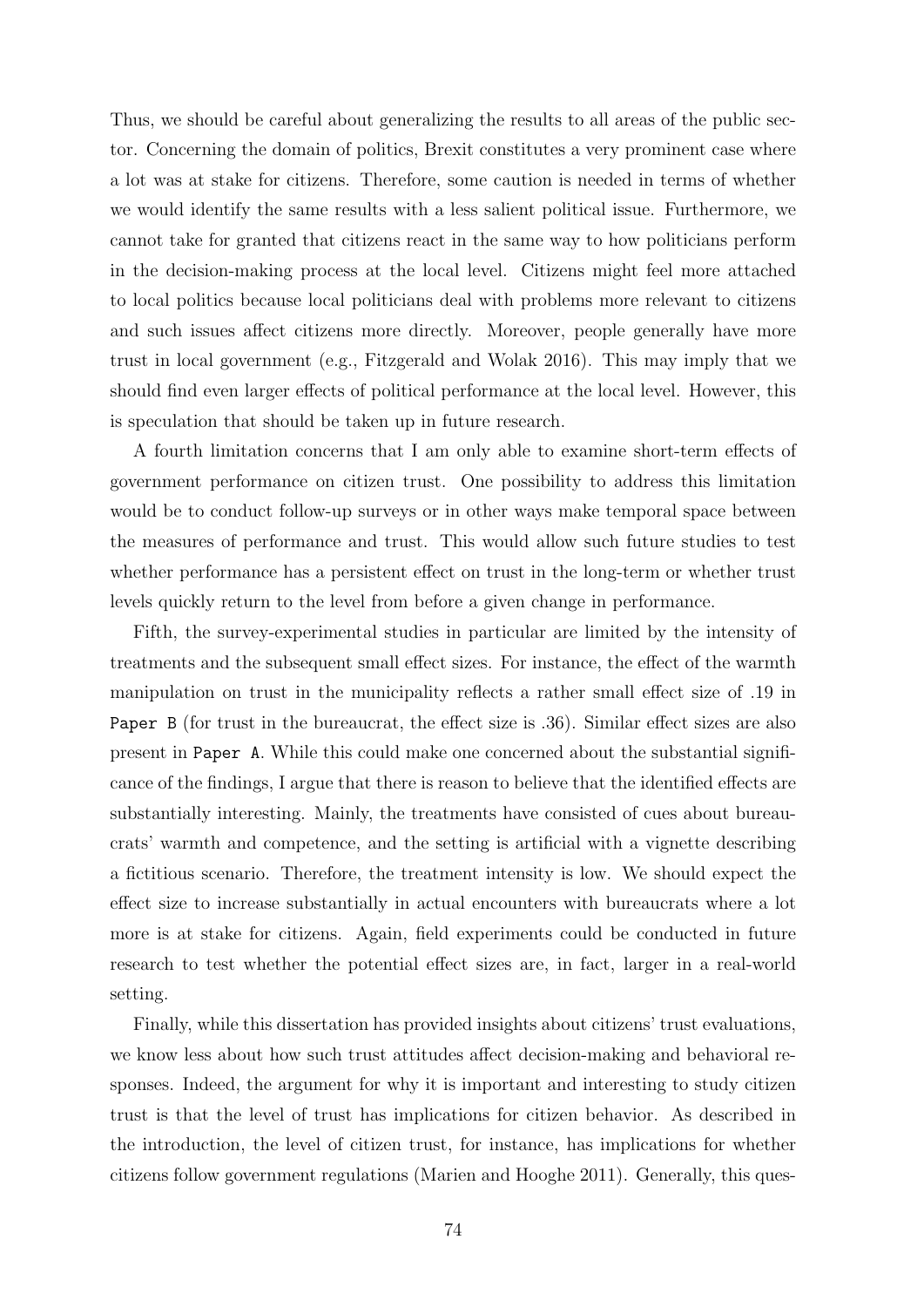tion has been outside the scope of this dissertation, but I have shown that street-level performance influences the willingness to complain about governmental decisions. Future research could contribute by carrying out a more comprehensive test of the link between performance, trust, and behavioral outcomes. For instance, it could be interesting to examine whether citizen trust influences voice or exit behavior (Hirschman [1970;](#page-92-0) Dowding et al. [2000;](#page-89-0) Dowding and John [2008\)](#page-88-1) such as choosing private rather than public providers of service.

### 5.2 What's next? Implications and further directions for future research

Besides highlighting the main contributions of the dissertation and the methodological caveats, an important question is the practical implications of the dissertation's findings. These implications provide further directions for future research as they point to many important research questions related to this dissertation's overall research question. In this section, I propose and discuss such implications. In addition, I will discuss select research questions - unrelated to the methodological limitations presented above - which I hope that future research will investigate. The perspectives discussed in the remainder of this chapter are just a few out of the many that could possibly have been discussed in relation to the dissertation's findings and research question. First, the section will discuss the practical implications of the results for the public sector, public managers, and politicians. The second part concerns a discussion of the theoretical implications of the overall findings on the performance-trust link. In both subsections, I discuss how the implications lay the groundwork for important future research.

#### Implications for bureaucracy and politics

First, the results demonstrated that warmth impressions of bureaucrats influence citizens' trust judgments. These results give rise to questions about whether public managers should use information about their employees' warmth in their decision making. At first, the implication is that public managers should use data or information about the level of warmth among employees in motivation and hiring processes. However, this depends to some degree on whether warmth is a stable personality/character trait or a value that public managers are able to change.

No matter what, the suggestion based on the findings would be that public managers use warmth as a part of their decision making in the hiring process of new bureaucrats.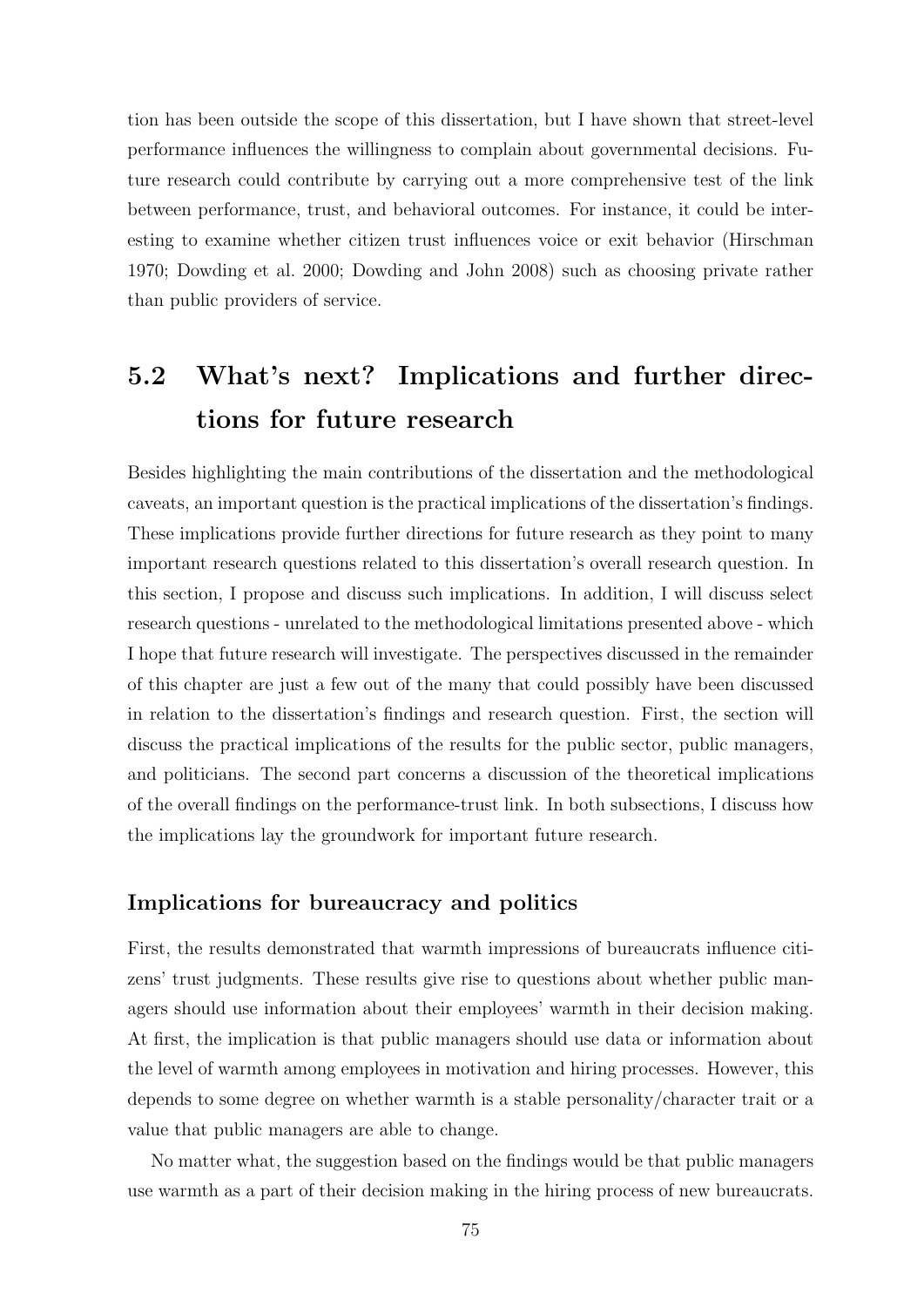Even though warmth is only partly visible to public managers in job interviews (compared to e.g., education level), this could be used to choose bureaucrats who increase citizens' trust through their behavior and subsequently pave the way for more efficient public service delivery (e.g., Pollitt and Bouckaert [2004;](#page-97-0) Van de Walle and Bouckaert [2007;](#page-100-2) Cooper, Knotts, and Brennan [2008\)](#page-88-2). The implication is more complex regarding motivation of bureaucrats. If public managers are to motivate bureaucrats who are already employed to act in a warmer and friendlier way, it would require that warmth is changeable. In their seminal work, Fiske and colleagues write: "the warmth dimension captures traits that are related to perceived intent, including friendliness, helpfulness..." (Fiske, Cuddy, and Glick [2007,](#page-89-1) 77, emphasis added). This means that the warmth dimension theoretically builds on traits. Even though warmth is probably only partly mutable and individuals have different initial levels of warmth, it could be interesting for future research to examine whether public employees' level of warmth could be changed, for example, through public value management (Andersen et al. [2020;](#page-84-1) Moore [1995,](#page-95-1) [2013\)](#page-95-2) where public managers spread and embed central values in their organization. One could at least imagine (speculatively) that such management over time could create positive changes in bureaucrats' warmth. Even small changes in the warmth of bureaucrats might be enough to generate more positive trust judgments among citizens.

A related point is that citizens often have repeated interactions with the same bureaucrat, and in such cases, citizens might rely heavily on their first impression of bureaucrats' warmth (Willis and Todorov [2006\)](#page-102-3). Previous studies in social psychology have demonstrated that evaluations are made very fast and spontaneously on, for instance, trustworthiness (e.g., Engell, Haxby, and Todorov [2007;](#page-89-2) Todorov, Pakrashi, and Oosterhof [2009\)](#page-99-0). While implicit first impressions generally are hard to change, it is possible to update them with new information that is believable, diagnostic, or makes you reinterpret the original information (Ferguson et al. [2019;](#page-89-3) Cone, Mann, and Ferguson [2017;](#page-87-2) Cone, Flaharty, and Ferguson [2021\)](#page-87-3). Moreover, there might be some basic stability in citizens' perceptions of bureaucrats' warmth, which makes it harder to change such perceptions. For instance, it might be harder to change perceptions among citizens with low initial trust in government because it colors their fundamental view of government and bureaucrats. I encourage scholars to investigate the conditions under which it is possible to update citizens' first impressions of bureaucrats' warmth.

Another related implication of the dissertation's results is that public organizations should design measures on their employees' warmth rather than simply on efficiency, outputs, and outcomes, which have otherwise been the main priority in performance management doctrines (e.g., Pollitt and Bouckaert [2004\)](#page-97-0). For instance, the results im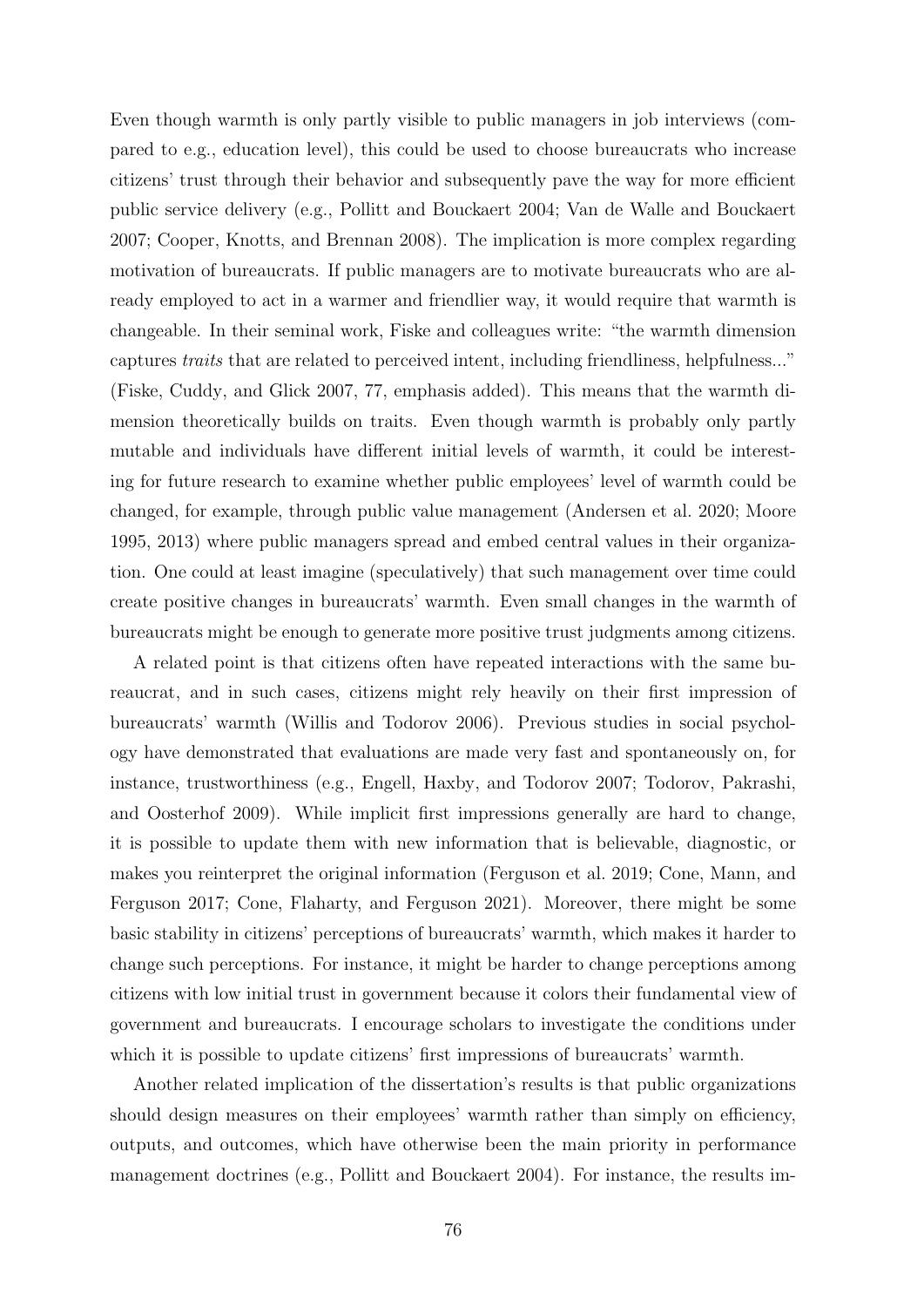ply that warmth should be used in satisfaction surveys as it might make satisfaction results a more promising performance measure (Stipak [1979;](#page-99-1) James [2009;](#page-92-1) Andersen and Hjortskov [2016\)](#page-84-2). In addition, a design suggestion for future research would be to examine whether information about public employees' warmth can be used actively by public managers. One could imagine future studies scrutinizing experimentally whether indicators of warmth are perceived as valid and legitimate by bureaucrats and public managers, or to what extent they influence decision making in public organizations. It would also be valuable to know whether warmth can be used to change citizens' perceptions of overall performance because warmth might reflect a value that citizens want public organizations to produce (Moore [2013\)](#page-95-2). It would be obvious to present such information more qualitatively or in episodic frames rather than hard/quantitative performance indicators. Prior work shows that individuals generally react more strongly emotionally to episodic frames (Aarøe [2011\)](#page-84-3), but we know little about whether public managers respond to such information (Olsen [2017\)](#page-96-1).

The final point that I will discuss concerning implications and future research related to the domain of bureaucracy is whether citizens in fact have a stereotypical notion of bureaucrats on warmth and competence. In this dissertation, I have demonstrated that variation in warmth and competence among bureaucrats significantly influences citizens' trust in government. However, future research could take a step back and examine whether citizens initially have certain perceptions of bureaucrats (see e.g., de Boer [2020\)](#page-88-0) to map stereotypes in the public sector and citizen-state interactions. This is important to more fully understand the mindset with which citizens go into meetings with bureaucrats and to contribute to the general literature on stereotyping and discrimination (e.g., Raaphorst, Groeneveld, and Van de Walle [2018;](#page-97-1) Jilke and Tummers [2018;](#page-93-1) Pedersen, Stritch, and Thuesen [2018;](#page-97-2) Andersen and Guul [2019\)](#page-84-4). For instance, it could be interesting to investigate whether citizens perceive public employees more negatively on warmth and competence compared to private employees (Hvidman and Andersen [2016\)](#page-92-2). Furthermore, there might be differences in citizens' stereotypes of public employees across public sector areas. For instance, nurses might be perceived as warmer than employees at the DMV. This would be interesting to examine because it has practical implications. That is, working towards creating higher levels of warmth among employees has a bigger potential to make a difference in service areas where initial warmth is low. If researchers want to follow this research agenda further, it would also be interesting to map and examine public employees' stereotypes about citizens and even compare citizen and bureaucrat stereotypes.

In this case, it would be valuable to utilize the method of reverse correlation from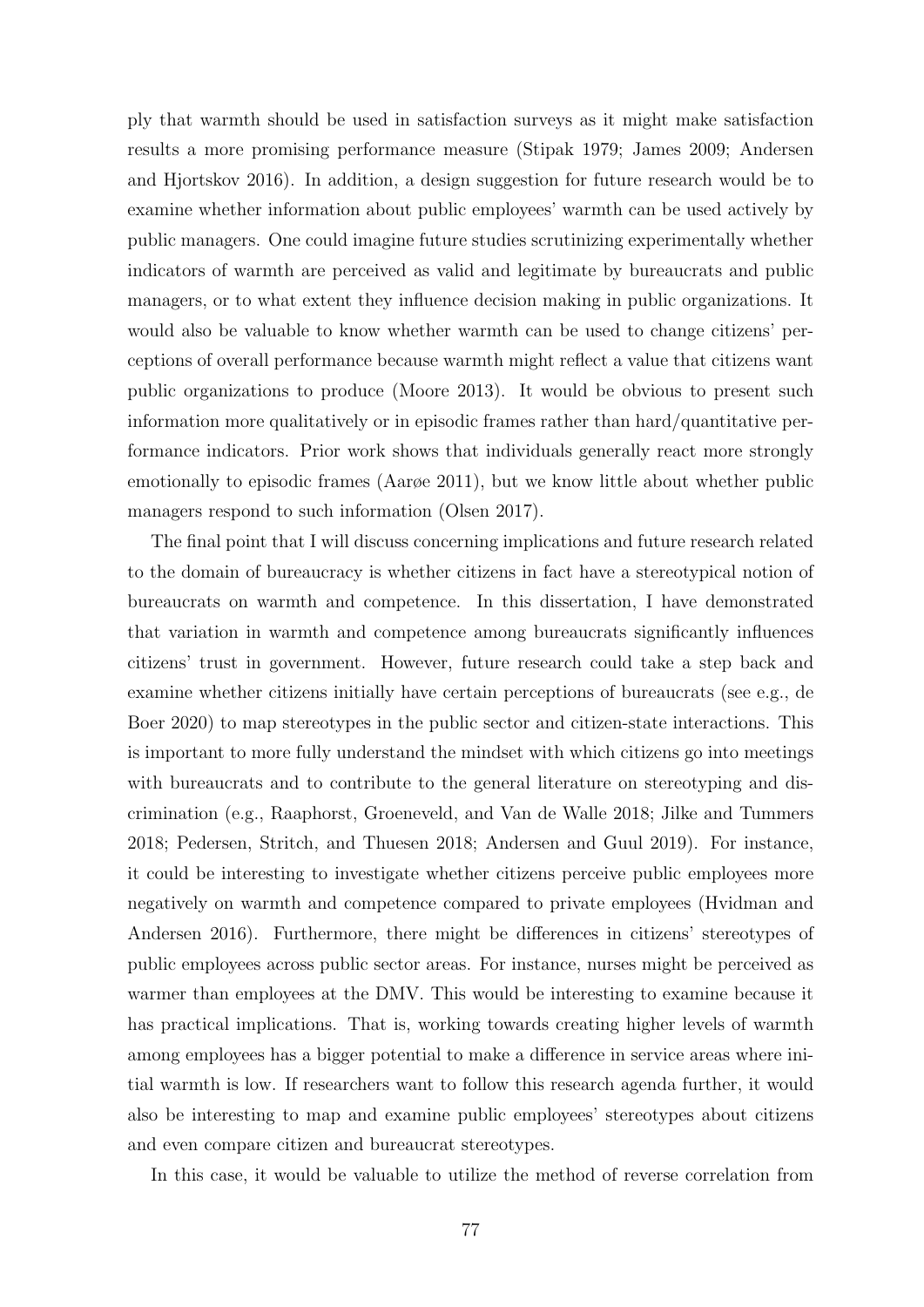social psychology, which enables researchers to study citizens' mental representations of public employees based on judgments of randomly varying stimuli (Brinkman, Todorov, and Dotsch [2017;](#page-87-4) Dotsch and Todorov [2012;](#page-88-3) Dotsch et al. [2008\)](#page-88-4). This method is useful as it handles concerns with social desirability bias by studying stereotypes in a much more subtle way. For instance, it would be possible to visually depict whether citizens have stereotypes about bureaucrats being warm, competent, or trustworthy.

Concerning the domain of politics, one might question whether the results imply that politicians should discuss important political issues less. Even though events in the decision-making process which reflect that politicians cannot agree on a decision are followed by a decline in trust, the immediate suggestion would not be for politicians to simply discuss important political issues to a lesser extent. Politicians are, after all, elected by citizens to represent them and take certain political positions. It is their job to defend and handle the interests of their voters. This means that attitudes play a central role for politicians, and we expect them to be passionate and concerned about fighting for such (ideological) attitudes. For instance, we would expect politicians to fight for getting Brexit done if this were a political viewpoint upon which they were elected or have otherwise promised to work for. On the other hand, we as citizens also expect politicians to work towards consensus and common policy interests that are beneficial for society at large (Weinberg [2020\)](#page-102-4). Thus, we may have to live with the fact that long political debates can lower the level of trust in government because such political discussions are part of a healthy democratic society.

However, important questions related to this discussion remain unanswered. First, it would be interesting to study if performance in the political decision-making process has consequences for behavioral measures such as electoral behavior. Second, future research should provide insights into the relative effect of process versus outcomes. Is the political decision-making process trivial if outcomes in the end turn out in favor of the individual citizen? The results of this dissertation preliminarily suggest that trust rather quickly returns to previous levels. Thus, the question becomes whether the effect of performance in the political decision-making process is short-lived or whether it has long-term implications for politicians.

#### Implications for the performance-trust link

Overall, the findings have important implications for democracy. Previous work has emphasized that the causal link between performance and trust might not be as straightforward as one would initially assume (Van de Walle and Bouckaert [2003;](#page-100-0) Yang and Holzer [2006\)](#page-102-2). This is, for instance, due to citizens having different expectations for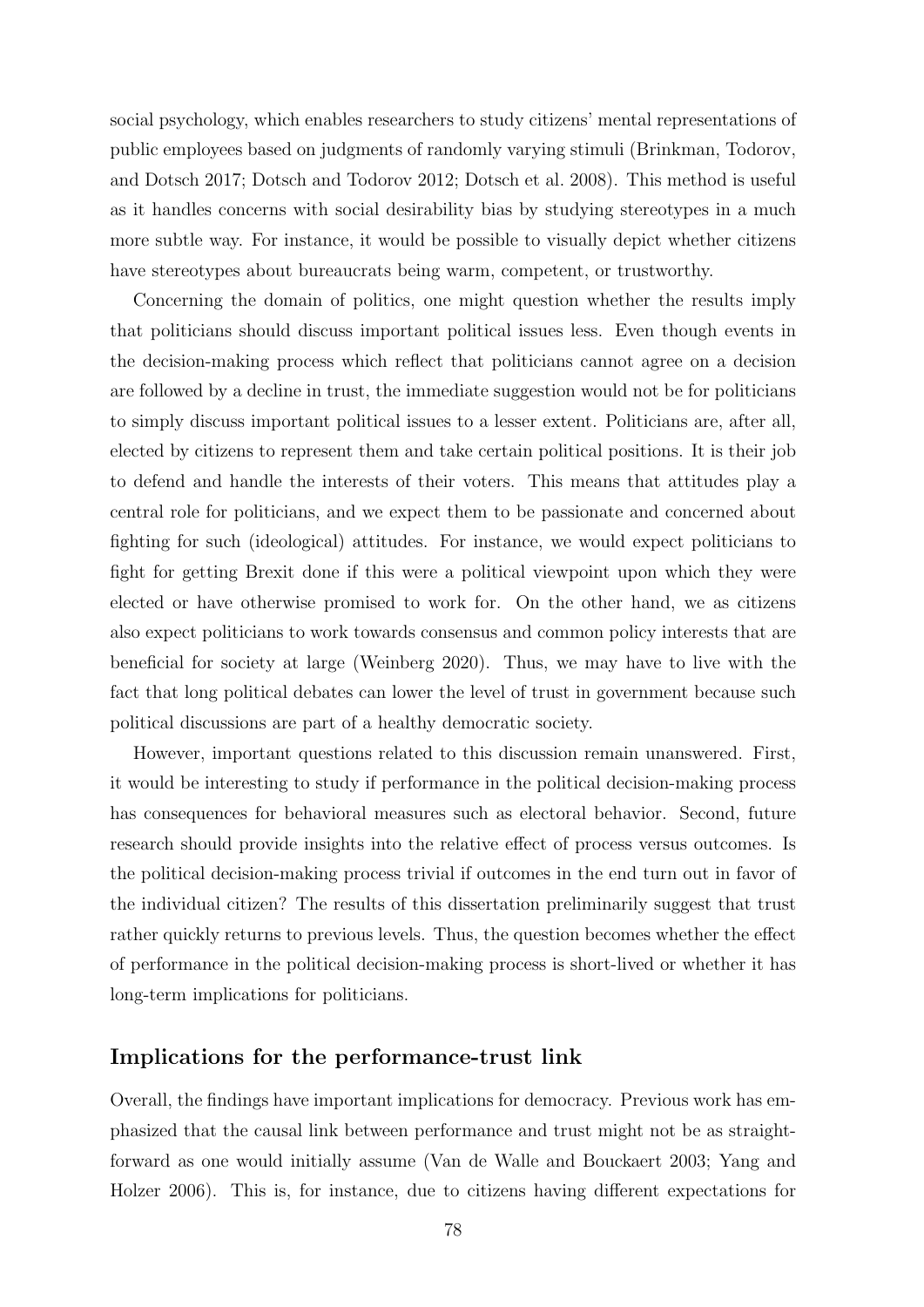government (Huseby [2000;](#page-92-3) Van Ryzin [2013\)](#page-101-2), there being a discrepancy between performance and perceptions of performance (Stipak [1979\)](#page-99-1), or trust influencing performance (Van de Walle and Bouckaert [2007\)](#page-100-2). These studies point to that the link between performance and trust is not as strong as one would initially expect. This more complex link between performance and trust have implications for democratic accountability and good governance since citizens should be critical and keep government accountable based on measures of performance (Zmerli and Van der Meer [2017;](#page-102-1) Norris, Jennings, and Stoker [2019;](#page-96-2) Devine et al. [2020a\)](#page-88-5) However, the findings of this dissertation provide evidence that citizens do, in fact, react to the performance of both bureaucrats and politicians according to the assumptions about democratic accountability and the chain of delegation (as mentioned in the Introduction). On the other hand, the findings also demonstrate that trust is not only a thermostatic response to changes in performance but also to some extent at least is an affective response to whether outcomes are favorable or not to the individual. Favorable outcomes do not necessarily equal good government performance. This illustrates that trust is influenced by other factors than performance, and thus, there are boundaries for how much government and the public sector can change citizens' trust. Yet, even though the strongest direct effects in the dissertation originate from manipulations of outcome favorability, the findings still show that government performance plays an important role in building trust (e.g., that warmth has a significant direct effect on trust independent of outcome favorability). In sum, the findings of this dissertation show that it is important to keep studying and extend our understanding of how the performance of governmental institutions influences citizens' trust judgments.

Concerning the dissertation's overall model, I encourage scholars to develop and extend the model by, for example, examining the reverse causal relationship going from trust in government to (perceptions of) government performance, or by uncovering the extent to which bureaucrats and politicians have trust in citizens in order to more fully understand the different trust relationships, all of which are important to the functioning and legitimacy of a democracy. It could, for example, be the case that bureaucrats' impressions of citizens' warmth and competence matter for bureaucrats' trust in citizens. Mutual trust between citizens and governmental actors is significant for good democratic governance (Yang [2005\)](#page-102-5).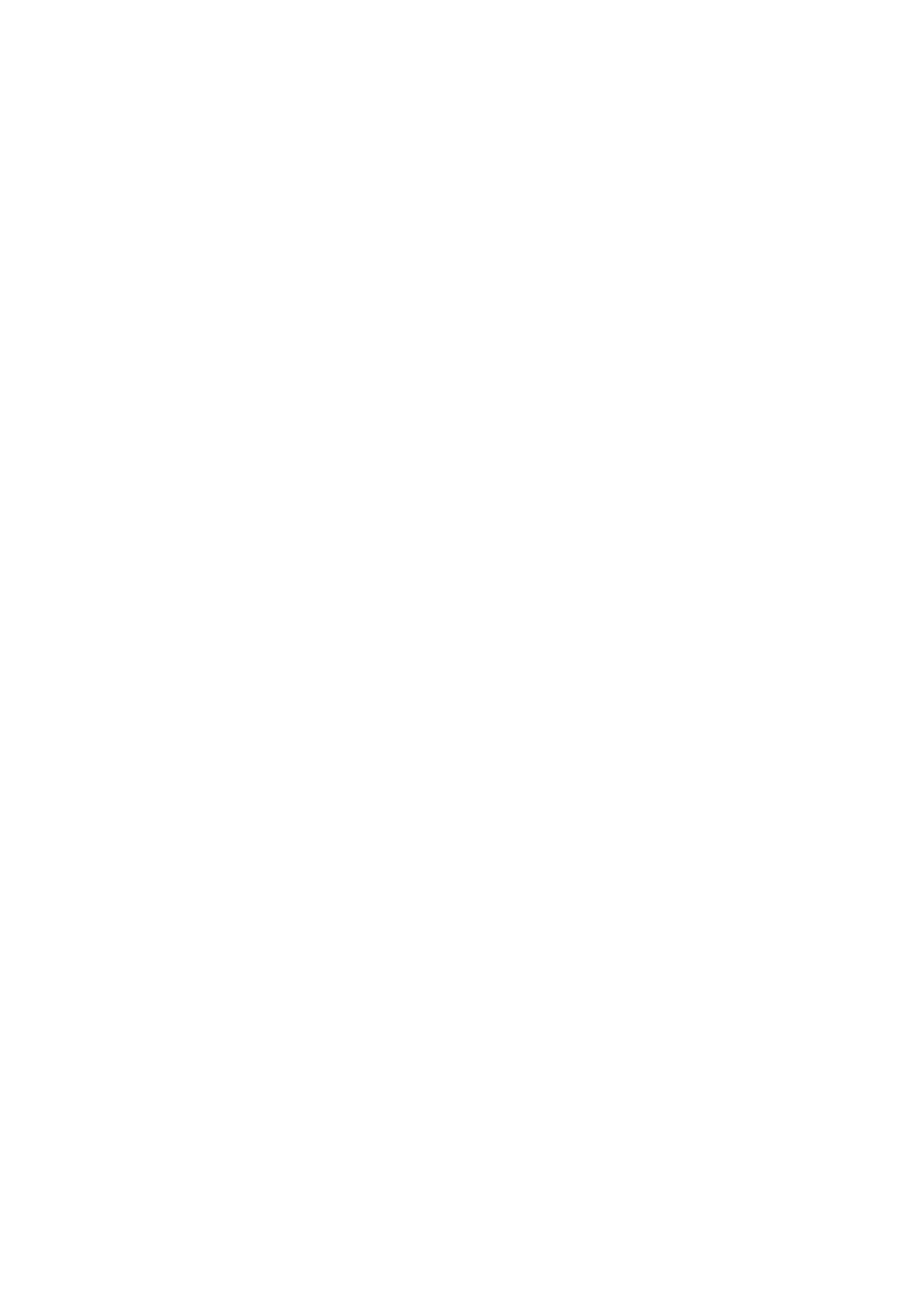# Bibliography

- <span id="page-84-3"></span>Aarøe, Lene. 2011. "Investigating frame strength: The case of episodic and thematic frames." Political Communication 28 (2): 207–226.
- Abele, Andrea E., Amy J. C. Cuddy, Charles M. Judd, and Vincent Y. Yzerbyt. 2008. "Fundamental Dimensions of Social Judgment." European Journal of Social Psy $chology$  38 (7): 1063-1065.
- Abele, Andrea E., and Nicole Hauke. 2020. "Comparing the Facets of the Big Two in Global Evaluation of Self versus Other People." European Journal of Social Psychology 50 (5): 969–982.
- Abele, Andrea E., and Bogdan Wojciszke. 2007. "Agency and Communion from the Perspective of Self versus Others." Journal of Personality and Social Psychology 93 (5): 751–763.
- <span id="page-84-0"></span>Allen, Nicholas, and Sarah Birch. 2015. "Process Preferences and British Public Opinion: Citizens' Judgements about Government in an Era of Anti-Politics." Political Studies 63 (2): 390–411.
- Almond, Gabriel A., and Sidney Verba. 1963. The Civic Culture: Political Attitudes and Democracy in Five Nations. Princeton: Princeton University Press.
- Andersen, Lotte Bøgh, Andreas Boesen, and Lene Holm Pedersen. 2016. "Performance in Public Organizations: Clarifying the Conceptual Space." Public Administration Review 76 (6): 852–862.
- <span id="page-84-1"></span>Andersen, Lotte Bøgh, Carsten Greve, Kurt Klaudi Klausen, and Jacob Torfing. 2020. Offentlige styringsparadigmer: konkurrence og sameksistens. København: Djøf.
- <span id="page-84-4"></span>Andersen, Simon Calmar, and Thorbjørn Sejr Guul. 2019. "Reducing minority discrimination at the front line—Combined survey and field experimental evidence." Journal of Public Administration Research and Theory 29 (3): 429–444.
- <span id="page-84-2"></span>Andersen, Simon Calmar, and Morten Hjortskov. 2016. "Cognitive biases in performance evaluations." Journal of Public Administration Research and Theory 26  $(4): 647-662.$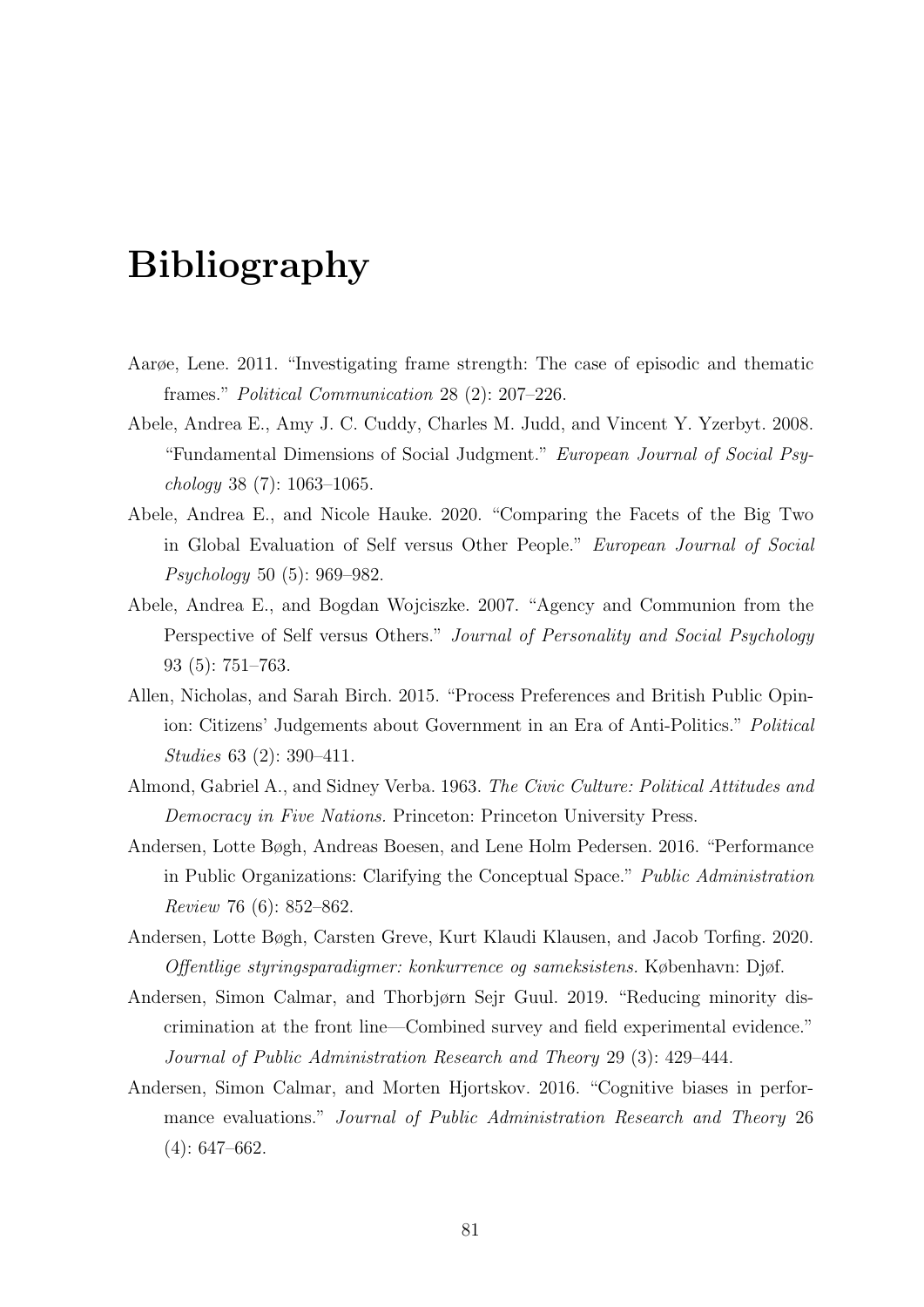- Anderson, Cameron D. 2009. "Institutional Change, Economic Conditions and Confidence in Government: Evidence from Belgium." Acta Politica 44 (1): 28–49.
- Anderson, Christopher J., and Andrew J. LoTempio. 2002. "Winning, Losing and Political Trust in America." British Journal of Political Science 32 (2): 335–351.
- Anderson, Christopher J., and Matthew M. Singer. 2008. "The Sensitive Left and the Impervious Right: Multilevel Models and the Politics of Inequality, Ideology, and Legitimacy in Europe." Comparative Political Studies 41 (4-5): 564–599.
- Anderson, Christopher J., and Yuliya V. Tverdova. 2003. "Corruption, Political Allegiances, and Attitudes toward Government in Contemporary Democracies." American Journal of Political Science 47 (1): 91–109.
- Andrews, Rhys, George A. Boyne, and Richard M. Walker. 2011. "Dimensions of Publicness and Organizational Performance: A Review of the Evidence." Journal of Public Administration Research and Theory 21 (suppl.3):  $i301-i319$ .
- Angrist, Joshua David, and Jörn-Steffen Pischke. 2009. Mostly Harmless Econometrics: An Empiricist's Companion. Princeton: Princeton University Press.
- . 2014. Mastering Metrics: The Path from Cause to Effect. Princeton: Princeton University Press.
- Bækgaard, Martin, and Søren Serritzlew. 2016. "Interpreting Performance Information: Motivated Reasoning or Unbiased Comprehension." Public Administration Review 76 (1): 73–82.
- Baekgaard, Martin, Caroline Baethge, Jens Blom-Hansen, Claire A. Dunlop, Marc Esteve, Morten Jakobsen, Brian Kisida, John Marvel, Alice Moseley, and Søren Serritzlew. 2015. "Conducting Experiments in Public Management Research: A Practical Guide." International Public Management Journal 18 (2): 323–342.
- Behn, Robert D. 2003. "Why Measure Performance? Different Purposes Require Different Measures." Public Administration Review 63 (5): 586–606.
- Berg, Monika, and Tobias Johansson. 2020. "Building Institutional Trust Through Service Experiences—Private Versus Public Provision Matter." Journal of Public Administration Research and Theory 30 (2): 290–306.
- Berinsky, Adam J., Gregory A. Huber, and Gabriel S. Lenz. 2012. "Evaluating Online Labor Markets for Experimental Research: Amazon.Com's Mechanical Turk." Political Analysis 20 (3): 351–368.
- Bertsou, Eri. 2019. "Rethinking Political Distrust." European Political Science Review 11 (2): 213–230.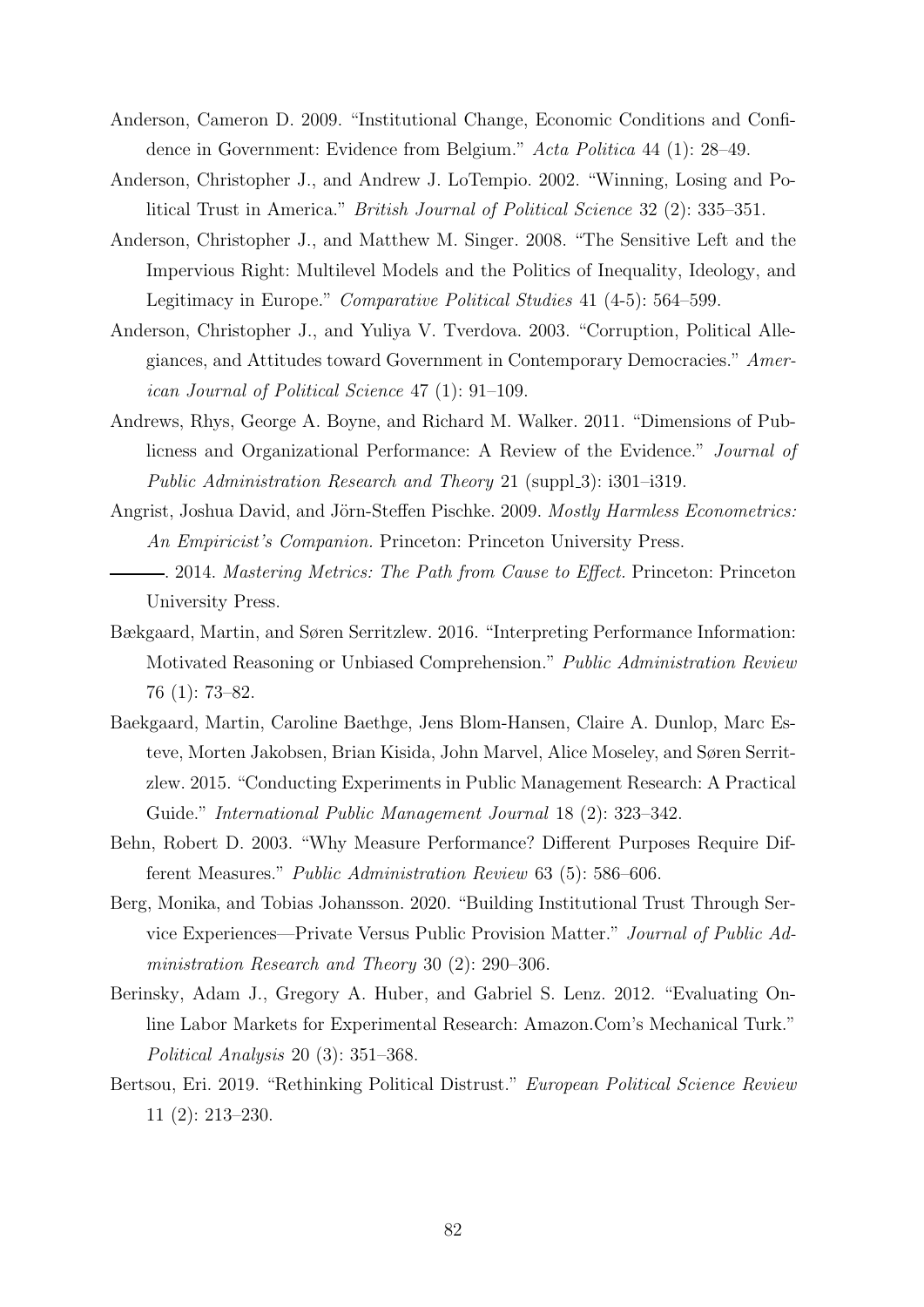- Bisgaard, Martin. 2015. "Bias Will Find a Way: Economic Perceptions, Attributions of Blame, and Partisan-Motivated Reasoning during Crisis." The Journal of Politics 77 (3): 849–860.
- Blais, André, and François Gélineau. 2007. "Winning, Losing and Satisfaction with Democracy." Political Studies 55 (2): 425–441.
- <span id="page-86-1"></span>Blom-Hansen, Jens, Rebecca Morton, and Søren Serritzlew. 2015. "Experiments in Public Management Research." International Public Management Journal 18 (2): 151– 170.
- <span id="page-86-0"></span>Bøggild, Troels. 2016. "How Politicians' Reelection Efforts Can Reduce Public Trust, Electoral Support, and Policy Approval." Political Psychology 37 (6): 901–919.
- Boswell, C. 2018. Manufacturing Political Trust: Targets and Performance Measurement in Public Policy. Cambridge: Cambridge University Press.
- Bouckaert, Geert. 2012. "Trust and Public Administration." Administration 60 (1): 91– 115.
- Bouckaert, Geert, Steven Van De Walle, Bart Maddens, and Jarl K. Kampen. 2002. Identity vs Performance: An Overview of Theories Explaining Trust in Government. Leuven, Belgium: Public Management Institute.
- Bovens, Mark, and Anchrit Wille. 2008. "Deciphering the Dutch Drop: Ten Explanations for Decreasing Political Trust in The Netherlands." International Review of Administrative Sciences 74 (2): 283–305.
- . 2011. "Falling or Fluctuating Trust Levels? The Case of the Netherlands." In Political Trust: Why Context Matter, edited by Sonja Zmerli and Marc Hooghe, 47–66. Colchester, UK: ECPR Press.
- Boyne, George A. 2002. "Theme: Local Government: Concepts and Indicators of Local Authority Performance: An Evaluation of the Statutory Frameworks in England and Wales." Public Money and Management 22 (2): 17–24.
- . 2003. "Sources of Public Service Improvement: A Critical Review and Research Agenda." Journal of Public Administration Research and Theory 13 (3): 367–394.
- Brambilla, Marco, Simona Sacchi, Patrice Rusconi, Paolo Cherubini, and Vincent Y. Yzerbyt. 2012. "You Want to Give a Good Impression? Be Honest! Moral Traits Dominate Group Impression Formation." The British Journal of Social Psychology 51 (1): 149–166.
- Brehm, John, and Wendy M. Rahn. 1997. "Individual-Level Evidence for the Causes and Consequences of Social Capital." American Journal of Political Science 41 (3): 999–1023.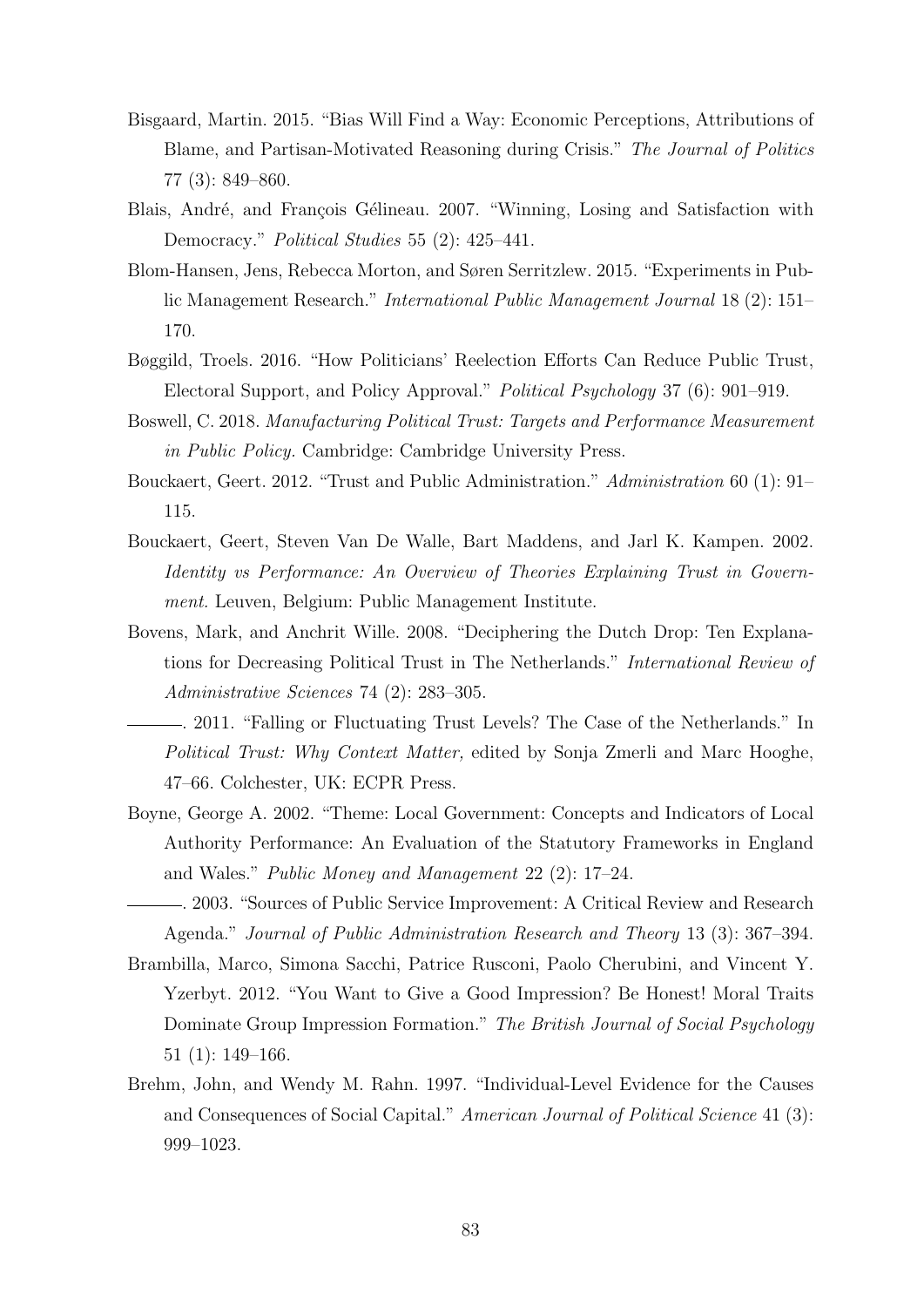- <span id="page-87-4"></span>Brinkman, L, Alexander Todorov, and R Dotsch. 2017. "Visualising mental representations: A primer on noise-based reverse correlation in social psychology." European Review of Social Psychology 28 (1): 333–361.
- Camões, Pedro J., and Sílvia M. Mendes. 2019. "Do Citizens Trust the Civil Service Differently? Comparing the Determinants of Confidence in Political-Administrative Institutions." International Journal of Public Administration 42 (14): 1234–1244.
- Carpenter, Daniel. 2001. The Forging of Bureaucratic Autonomy: Reputations, Networks, and Policy Innovation in Executive Agencies, 1862-1928. Princeton, NJ: Princeton University Press.
- Chanley, Virginia A., Thomas J. Rudolph, and Wendy M. Rahn. 2000. "The Origins and Consequences of Public Trust in Government: A Time Series Analysis." The Public Opinion Quarterly 64 (3): 239–256.
- Christensen, Tom, and Per Laegreid. 2005. "Trust in Government: The Relative Importance of Service Satisfaction, Political Factors, and Demography." Public Performance  $\mathcal{B}$  Management Review 28 (4): 487–511.
- Chun, Young Han, and Hal G. Rainey. 2005. "Goal Ambiguity in U.S. Federal Agencies." Journal of Public Administration Research and Theory 15 (1): 1–30.
- <span id="page-87-0"></span>Citrin, Jack. 1974. "Comment: The Political Relevance of Trust in Government." American Political Science Review 68 (3): 973–988.
- Citrin, Jack, and Donald Philip Green. 1986. "Presidential Leadership and the Resurgence of Trust in Government." British Journal of Political Science 16 (4): 431– 453.
- Citrin, Jack, and C Muste. 1999. "Trust in Government." In Measures of Political Attitudes, edited by JP Robinson, PR Shaver, and L Wrightsman, 465–532. San Diego: Academic Press.
- <span id="page-87-1"></span>Citrin, Jack, and Laura Stoker. 2018. "Political Trust in a Cynical Age." Annual Review of Political Science 21 (11): 49–70.
- <span id="page-87-3"></span>Cone, Jeremy, Kathryn Flaharty, and Melissa J Ferguson. 2021. "The long-term effects of new evidence on implicit impressions of other people." Psychological Science 32 (2): 173–188.
- <span id="page-87-2"></span>Cone, Jeremy, Thomas C Mann, and Melissa J Ferguson. 2017. "Changing our implicit minds: How, when, and why implicit evaluations can be rapidly revised." Advances in Experimental Social Psychology 56:131–199.
- Cook, Timothy E., and Paul Gronke. 2005. "The Skeptical American: Revisiting the Meanings of Trust in Government and Confidence in Institutions." The Journal of Politics 67 (3): 784–803.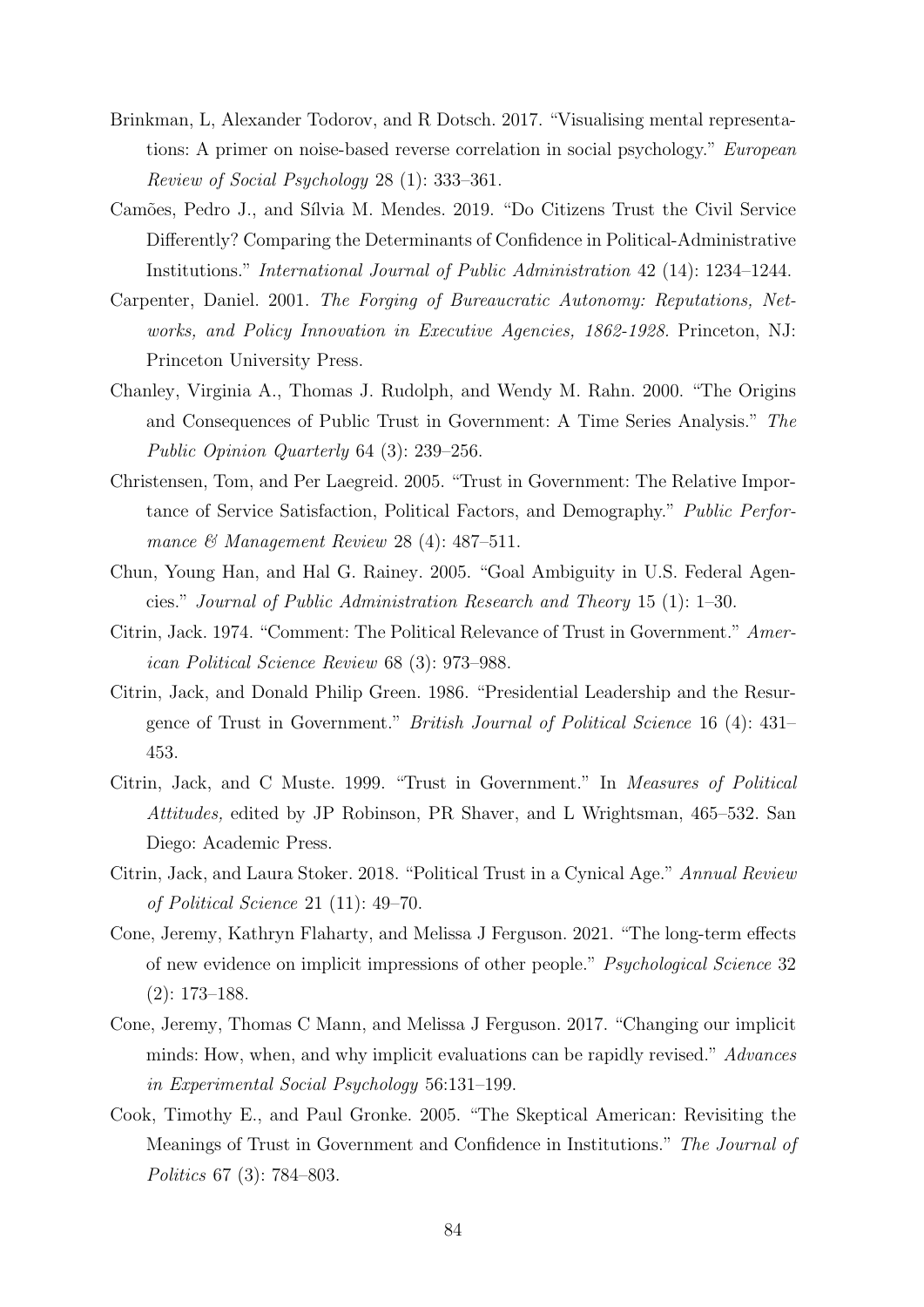- <span id="page-88-2"></span>Cooper, Christopher A., H. Gibbs Knotts, and Kathleen M. Brennan. 2008. "The Importance of Trust in Government for Public Administration: The Case of Zoning." Public Administration Review 68 (3): 459–468.
- Coppock, Alexander. 2019. "Generalizing from Survey Experiments Conducted on Mechanical Turk: A Replication Approach." Political Science Research and Methods 7 (3): 613–628.
- Coppock, Alexander, Thomas J. Leeper, and Kevin J. Mullinix. 2018. "Generalizability of Heterogeneous Treatment Effect Estimates across Samples." Proceedings of the National Academy of Sciences 115 (49): 12441–12446.
- Cuddy, Amy J. C., Susan T. Fiske, and Peter Glick. 2007. "The BIAS Map: Behaviors from Intergroup Affect and Stereotypes." Journal of Personality and Social Psychology 92 (4): 631–648.
- Dalton, Russell J. 2004. Democratic Challenges, Democratic Choices: The Erosion of Political Support in Advanced Industrial Democracies. Oxford: Oxford University Press.
- <span id="page-88-0"></span>De Boer, Noortje. 2020. "How Do Citizens Assess Street-Level Bureaucrats' Warmth and Competence? A Typology and Test." Public Administration Review 80 (4): 532–542.
- <span id="page-88-5"></span>Devine, Daniel, Jennifer Gaskell, Will Jennings, and Gerry Stoker. 2020a. "Exploring Trust, Mistrust and Distrust." Discussion paper for the 1st Digital Workshop of the ESRC 'TrustGov' project.
- . 2020b. "Trust and the Coronavirus Pandemic: What Are the Consequences of and for Trust? An Early Review of the Literature." Political Studies Review, 274– 285.
- Dinas, Elias, Konstantinos Matakos, Dimitrios Xefteris, and Dominik Hangartner. 2019. "Waking Up the Golden Dawn: Does Exposure to the Refugee Crisis Increase Support for Extreme-Right Parties?" Political Analysis 27 (2): 244–254.
- <span id="page-88-3"></span>Dotsch, Ron, and Alexander Todorov. 2012. "Reverse correlating social face perception." Social Psychological and Personality Science 3 (5): 562–571.
- <span id="page-88-4"></span>Dotsch, Ron, Daniël HJ Wigboldus, Oliver Langner, and Ad van Knippenberg. 2008. "Ethnic out-group faces are biased in the prejudiced mind." Psychological Science 19 (10): 978–980.
- <span id="page-88-1"></span>Dowding, Keith, and Peter John. 2008. "The three exit, three voice and loyalty framework: A test with survey data on local services." Political Studies 56 (2): 288– 311.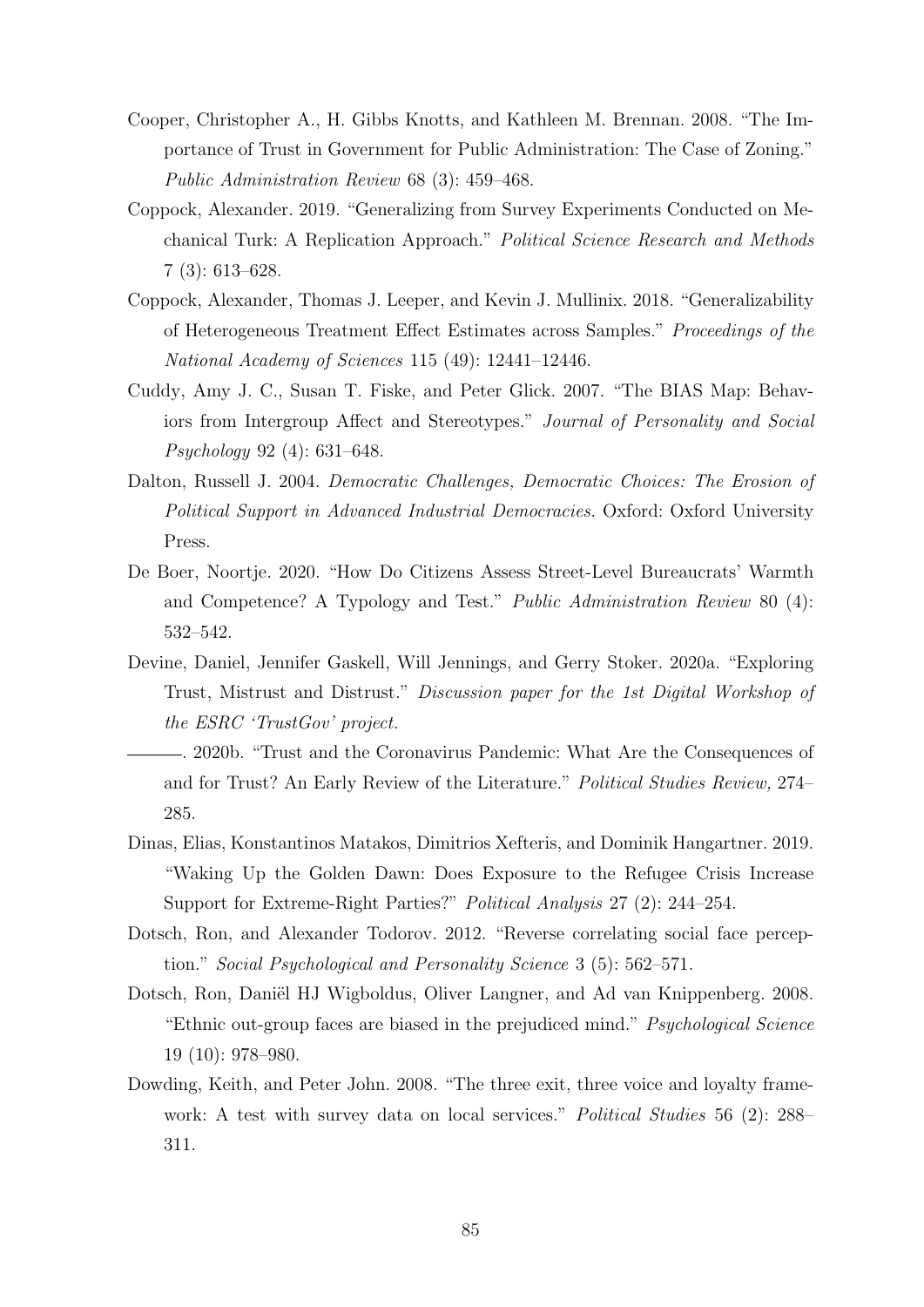- <span id="page-89-0"></span>Dowding, Keith, Peter John, Thanos Mergoupis, and Mark Van Vugt. 2000. "Exit, voice and loyalty: Analytic and empirical developments." European Journal of Political Research 37 (4): 469–495.
- Druckman, James N., and Cindy D. Kam. 2011. "Students as Experimental Participants: A Defense of the 'Narrow Data Base." In Cambridge Handbook of Experimental Political Science, edited by James N. Druckman, Donald P. Green, James H. Kuklinski, and Arthur Lupia, 41–57. Cambridge: Cambridge University Press.
- Easton, David. 1965. A Systems Analysis of Political Life. New York: John Wiley.
- . 1975. "A Re-Assessment of the Concept of Political Support." British Journal of Political Science 5 (4): 435–457.
- Elinas, Antonis A., and Iasonas Lamprianou. 2014. "Political Trust in Extremis." Comparative Politics 46 (2): 231–250.
- <span id="page-89-2"></span>Engell, Andrew D, James V Haxby, and Alexander Todorov. 2007. "Implicit trustworthiness decisions: automatic coding of face properties in the human amygdala." Journal of cognitive neuroscience 19 (9): 1508–1519.

Eurobarometer. 2021. Standard Eurobarometer 94.

- Favero, Nathan, and Kenneth J. Meier. 2013. "Evaluating Urban Public Schools: Parents, Teachers, and State Assessments." Public Administration Review 73 (3): 401– 412.
- <span id="page-89-3"></span>Ferguson, Melissa J, Thomas C Mann, Jeremy Cone, and Xi Shen. 2019. "When and how implicit first impressions can be updated." Current Directions in Psychological Science 28 (4): 331–336.
- Fieldhouse, Edward, Jane Green, Geoffrey Evans, Hermann Schmitt, Cees Van Der Eijk, Jon Mellon, and Chris Prosser. 2020. "British Election Study Internet Panel Waves 1-19."
- Fisher, Justin, Jennifer Van Heerde, and Andrew Tucker. 2010. "Does One Trust Judgement Fit All? Linking Theory and Empirics." The British Journal of Politics and International Relations 12 (2): 161–188.
- Fiske, Susan T. 2019. "Political Cognition Helps Explain Social Class Divides: Two Dimensions of T Candidate Impressions, Group Stereotypes, and Meritocracy Beliefs." Cognition 188:108–115.
- <span id="page-89-1"></span>Fiske, Susan T., Amy J. C. Cuddy, and Peter Glick. 2007. "Universal Dimensions of Social Cognition: Warmth and Competence." Trends in Cognitive Sciences 11 (2): 77–83.
- Fiske, Susan T., Amy J. C. Cuddy, Peter Glick, and Jun Xu. 2002. "A Model of (Often Mixed) Stereotype Content: Competence and Warmth Respectively Follow from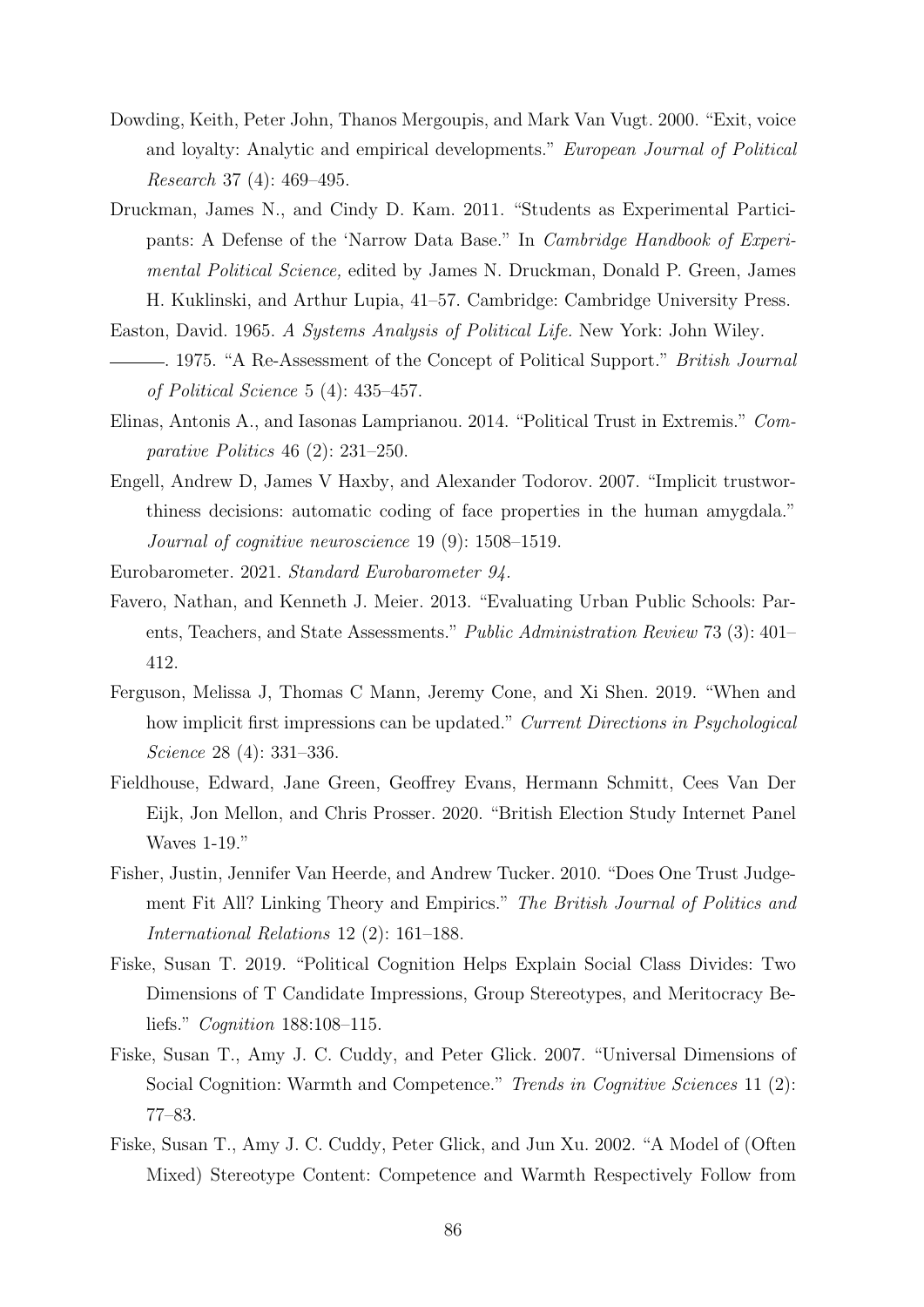Perceived Status and Competition." Journal of Personality and Social Psychology 82 (6): 878–902.

- <span id="page-90-1"></span>Fitzgerald, Jennifer, and Jennifer Wolak. 2016. "The roots of trust in local government in Western Europe." International Political Science Review 37 (1): 130–146.
- Fukuyama, Francis. 1995. Trust: The Social Virtues and the Creation of Prosperity. New York: Free Press Paperbacks.
- Fulmer, C. Ashley, and Michele J. Gelfand. 2012. "At What Level (and in Whom) We Trust: Trust Across Multiple Organizational Levels." Journal of Management 38 (4): 1167–1230.
- Gadarian, Shana Kushner, and Bethany Albertson. 2014. "Anxiety, Immigration, and the Search for Information." Political Psychology 35 (2): 133–164.
- Gerber, Allan S., and Donald P. Green. 2012. Field Experiments: Design, Analysis, and Interpretation. New York: W.W. Norton & Co.
- Gershtenson, Joseph, and Dennis L Plane. 2007. Trust in government: 2006 American national election studies pilot report. Ann Arbor, MI: University of Michigan, Center for Political Studies.
- . 2015. "In Government We Distrust: Citizen Skepticism and Democracy in the United States." The Forum 13 (3).
- Goodman, Joseph K., Cynthia E. Cryder, and Amar Cheema. 2013. "Data Collection in a Flat World: The Strengths and Weaknesses of Mechanical Turk Samples." Journal of Behavioral Decision Making 26 (3): 213–224.
- Goodwin, Geoffrey P., Jared Piazza, and Paul Rozin. 2014. "Moral Character Predominates in Person Perception and Evaluation." Journal of Personality and Social Psychology 106 (1): 148–168.
- <span id="page-90-0"></span>Grimmelikhuijsen, Stephan, Sebastian Jilke, Asmus Leth Olsen, and Lars Tummers. 2017. "Behavioral public administration: Combining insights from public administration and psychology." Public Administration Review 77 (1): 45–56.
- Grimmelikhuijsen, Stephan G. 2012. "Linking Transparency, Knowledge and Citizen Trust in Government: An Experiment." International Review of Administrative Sciences 78 (1): 50–73.
- Grimmelikhuijsen, Stephan G., and Eva Knies. 2017. "Validating a Scale for Citizen Trust in Government Organizations." International Review of Administrative Sciences 83 (3): 583–601.
- Grimmelikhuijsen, Stephan G., and Albert J. Meijer. 2014. "Effects of transparency on the perceived trustworthiness of a government organization: Evidence from an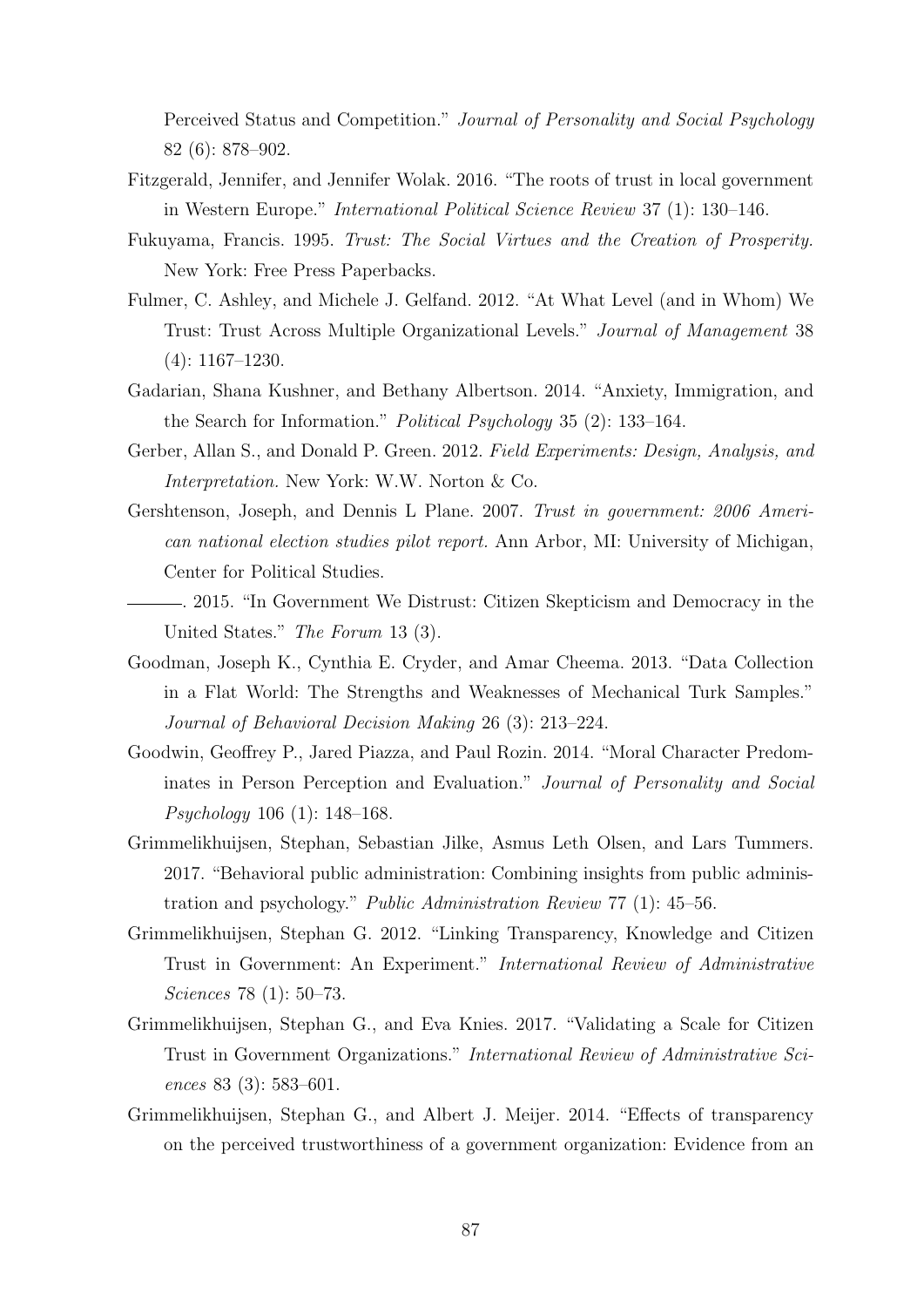online experiment." Journal of Public Administration Research and Theory 24 (1): 137–157.

- <span id="page-91-0"></span>Hainmueller, Jens, Dominik Hangartner, and Teppei Yamamoto. 2015. "Validating vignette and conjoint survey experiments against real-world behavior." Proceedings of the National Academy of Sciences 112 (8): 2395–2400.
- <span id="page-91-1"></span>Hainmueller, Jens, and Daniel J Hopkins. 2015. "The hidden American immigration consensus: A conjoint analysis of attitudes toward immigrants." American Journal of Political Science 59 (3): 529–548.
- Hamm, Joseph A., Corwin Smidt, and Roger C. Mayer. 2019. "Understanding the Psychological Nature and Mechanisms of Political Trust." PLOS ONE 14 (5): e0215835.
- Hansen, Frederik Godt. 2019. "Trust in Governmental Institutions: How Government Performance Matters," Master's thesis. Department of Political Science, Aarhus University.
- Hansen, Sune Welling, Robert Klemmensen, and Søren Serritzlew. 2019. "Losers Lose More than Winners Win: Asymmetrical Effects of Winning and Losing in Elections." European Journal of Political Research 58 (4): 1172–1190.
- Hardin, Russell. 2000. "Do We Want Trust in Government?" In Democracy and Trust, edited by Mark E. Warren, 22–41. Cambridge: Cambridge University Press.

... 2013. "Government without Trust." Journal of Trust Research 3 (1): 32–52.

- Haugsgjerd, Atle, and Staffan Kumlin. 2020. "Downbound Spiral? Economic Grievances, Perceived Social Protection and Political Distrust." West European Politics 43 (4): 969–990.
- <span id="page-91-2"></span>Henrich, Joseph, Steven J Heine, and Ara Norenzayan. 2010. "Most people are not WEIRD." Nature 466 (7302): 29–29.
- Hetherington, Marc J. 2005. Why Trust Matters: Declining Political Trust and the Demise of American Liberalism. Princeton: Princeton University Press.
- Hetherington, Marc J., and Thomas J. Rudolph. 2008. "Priming, Performance, and the Dynamics of Political Trust." Journal of Politics 70 (2): 498–512.
- . 2015. Why Washington Won't Work: Polarization, Political Trust, and the Governing Crisis. Chicago: University of Chicago Press.
- Hibbing, John R., and John R. Alford. 2004. "Accepting Authoritative Decisions: Humans as Wary Cooperators." American Journal of Political Science 48 (1): 62– 76.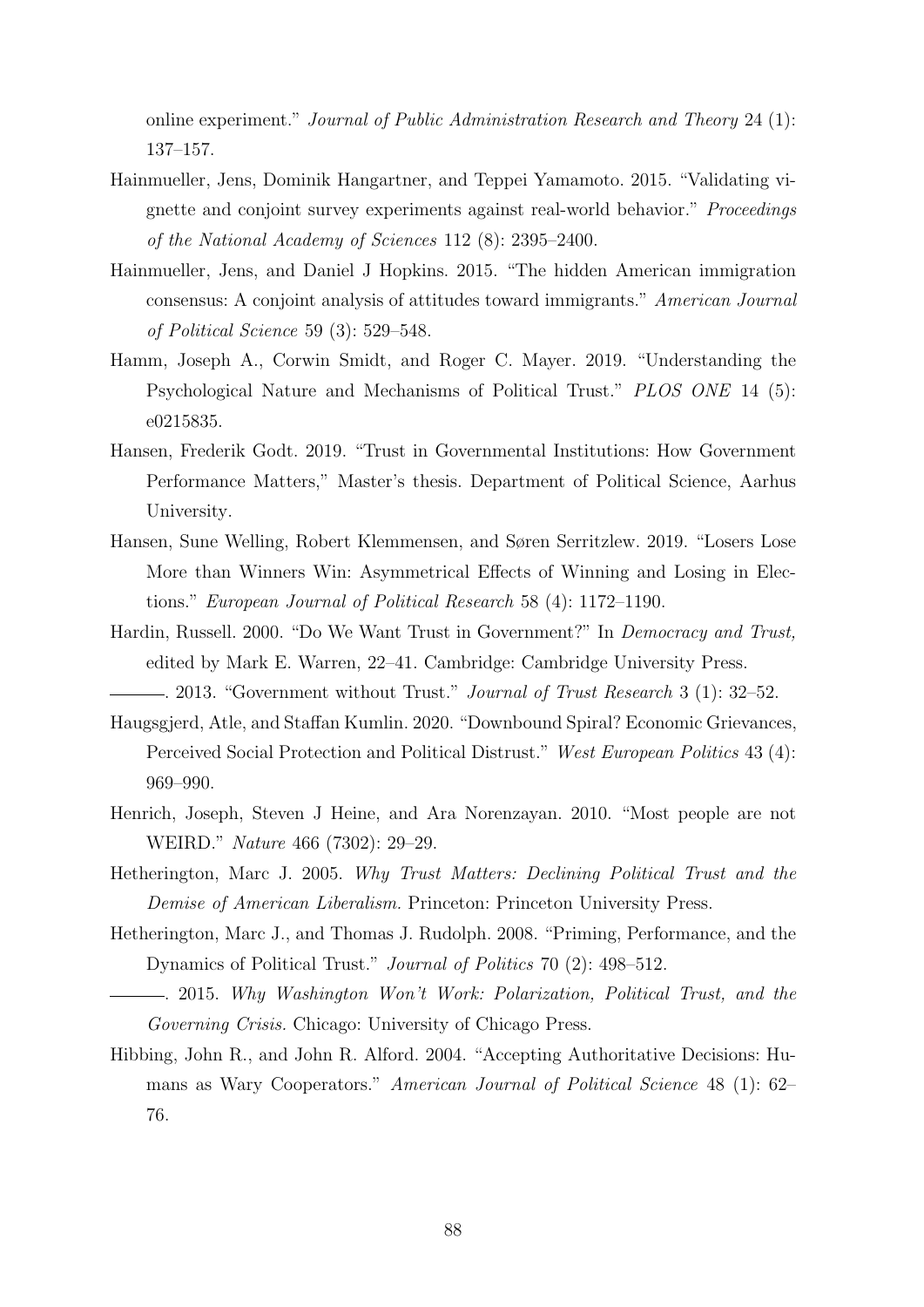- Hibbing, John R., and Elizabeth Theiss-Morse. 2002. Stealth Democracy: Americans' Beliefs about How Government Should Work. Cambridge: Cambridge University Press.
- <span id="page-92-0"></span>Hirschman, Albert O. 1970. Exit, Voice, and Loyalty: Responses to decline in firms, organizations, and states. Vol. 25. Cambridge: Harvard University Press.
- Holland, Paul W. 1986. "Statistics and Causal Inference." Journal of the American Statistical Association, 945–960.
- Hood, Christopher. 1991. "A Public Management for All Seasons?" Public Administration 69  $(1)$ : 3-19.
- Hooghe, Marc. 2011. "Why There Is Basically Only One Form of Political Trust." The British Journal of Politics & International Relations 13 (2): 269–275.
- <span id="page-92-3"></span>Huseby, Beate Margrethe. 2000. "Government Performance and Political Support: A Study of How Evaluations of Economic Performance, Social Policy and Environmental Protection Influence the Popular Assessments of the Political System," Inst. for sosiologi og statsvitenskap, Fakultet for samfunnsvitenskap og teknologiledelse, Norges teknisk-naturvitenskapelige universitet.
- Hvidman, Ulrik. 2019. "Citizens' Evaluations of the Public Sector: Evidence From Two Large-Scale Experiments." Journal of Public Administration Research and Theory 29 (2): 255–267.
- <span id="page-92-2"></span>Hvidman, Ulrik, and Simon Calmar Andersen. 2016. "Perceptions of Public and Private Performance: Evidence from a Survey Experiment." Public Administration Review 76 (1): 111–120.
- Inglehart, Ronald. 1997. Modernization and Postmodernization: Cultural, Economic, and Political Change in 43 Societies. Princeton: Princeton University Press.
- Inglehart, Ronald, and Wayne E. Baker. 2000. "Modernization, Cultural Change, and the Persistence of Traditional Values." American Sociological Review, 19–51.
- James, O. 2011. "Performance Measures and Democracy: Information Effects on Citizens in Field and Laboratory Experiments." Journal of Public Administration Research and Theory 21 (3): 399–418.
- <span id="page-92-1"></span>James, Oliver. 2009. "Evaluating the expectations disconfirmation and expectations anchoring approaches to citizen satisfaction with local public services." Journal of Public Administration Research and Theory 19 (1): 107–123.
- James, Oliver, Sebastian R. Jilke, and Gregg G. Van Ryzin. 2017. Experiments in Public Management Research: Challenges and Contributions. Cambridge: Cambridge University Press.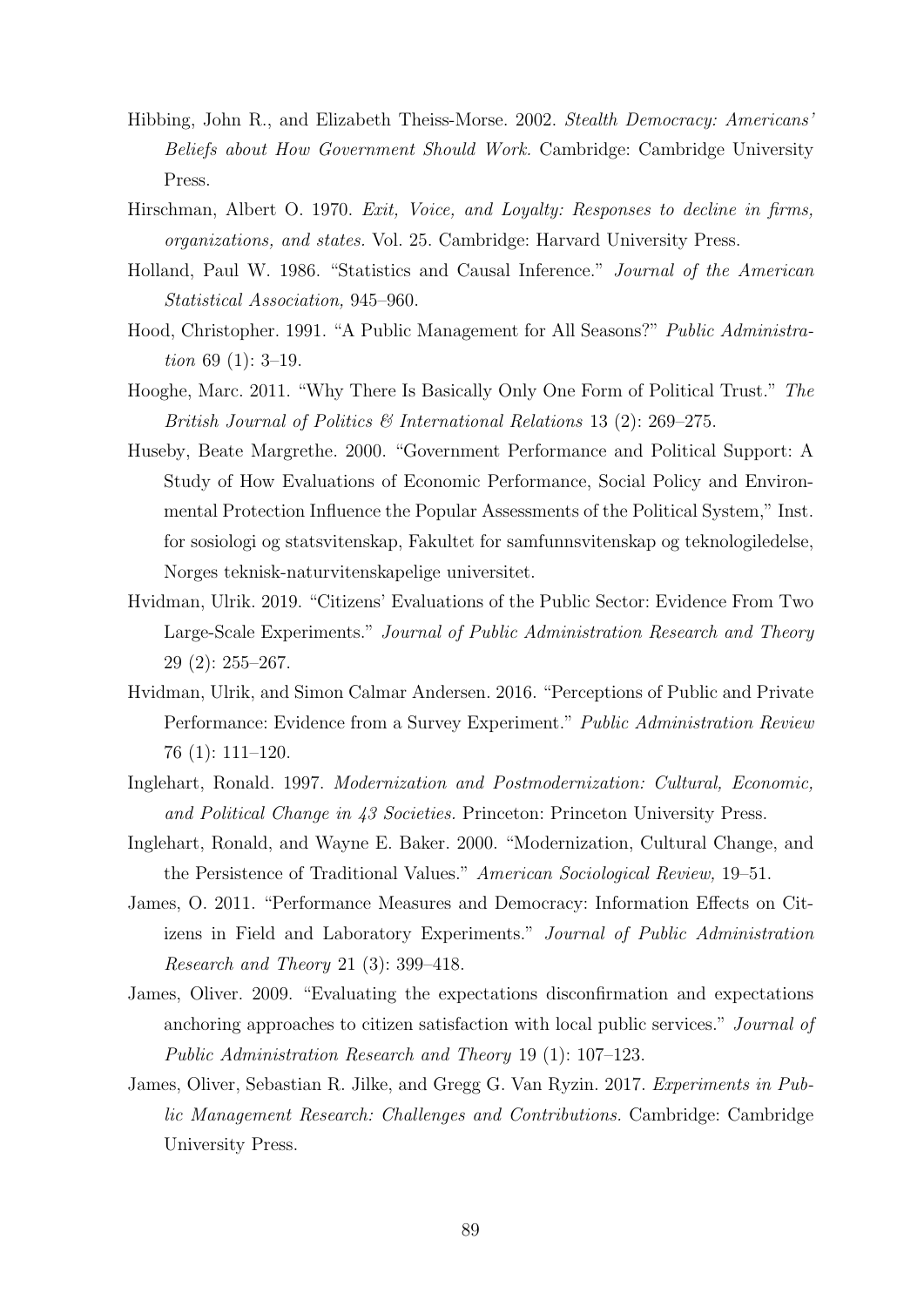- James, Oliver, and Gregg G. Van Ryzin. 2017. "Motivated Reasoning about Public Performance: An Experimental Study of How Citizens Judge the Affordable Care Act." Journal of Public Administration Research and Theory 27 (1): 197–209.
- Jennings, Will, Nick Clarke, Jonathan Moss, and Gerry Stoker. 2017. "The Decline in Diffuse Support for National Politics." Public Opinion Quarterly 81 (3): 748–758.
- <span id="page-93-1"></span>Jilke, Sebastian, and Lars Tummers. 2018. "Which clients are deserving of help? A theoretical model and experimental test." Journal of Public Administration Research and Theory 28 (2): 226–238.
- Judd, Charles M., Laurie James-Hawkins, Vincent Yzerbyt, and Yoshihisa Kashima. 2005. "Fundamental Dimensions of Social Judgment: Understanding the Relations between Judgments of Competence and Warmth." Journal of Personality and Social Psychology, 899–913.
- Keele, L. 2005. "The Authorities Really Do Matter: Party Control and Trust in Government." Journal of Politics 67 (3): 873–886.
- Keele, Luke. 2007. "Social Capital and the Dynamics of Trust in Government." American Journal of Political Science 51 (2): 241–254.
- Kervyn, Nicolas, Susan T. Fiske, and Chris Malone. 2012. "Brands as Intentional Agents Framework: How Perceived Intentions and Ability Can Map Brand Perception." Journal of Consumer Psychology 22 (2).
- <span id="page-93-0"></span>Kettl, Donald F. 2017. Can Governments Earn Our Trust? Cambridge: Polity.
- Key, V. O. 1966. The Responsible Electorate. Cambridge: Harvard University Press.
- Kim, Seok-Eun. 2005. "The role of trust in the modern administrative state: An integrative model." Administration  $\mathcal C$  Society 37 (5): 611–635.
- Kim, Soonhee. 2010. "Public Trust in Government in Japan and South Korea: Does the Rise of Critical Citizens Matter?" Public Administration Review 70 (5): 801–810.
- Kruglanski, Arie W., and Donna M. Webster. 1996. "Motivated Closing of the Mind: "Seizing" and "Freezing."" Psychological Review 103 (2): 263–283.
- Kumlin, Staffan. 2004. "The Personal and the Political." In The Personal and the Political: How Personal Welfare State Experiences Affect Political Trust and Ideology, edited by Staffan Kumlin. Political Evolution and Institutional Change. New York: Palgrave Macmillan US.
- Kunda, Ziva. 1990. "The Case for Motivated Reasoning." Psychological Bulletin 108 (3): 480–498.
- Laustsen, Lasse, and Alexander Bor. 2017. "The Relative Weight of Character Traits in Political Candidate Evaluations: Warmth Is More Important than Competence, Leadership and Integrity." Electoral Studies 49:96–107.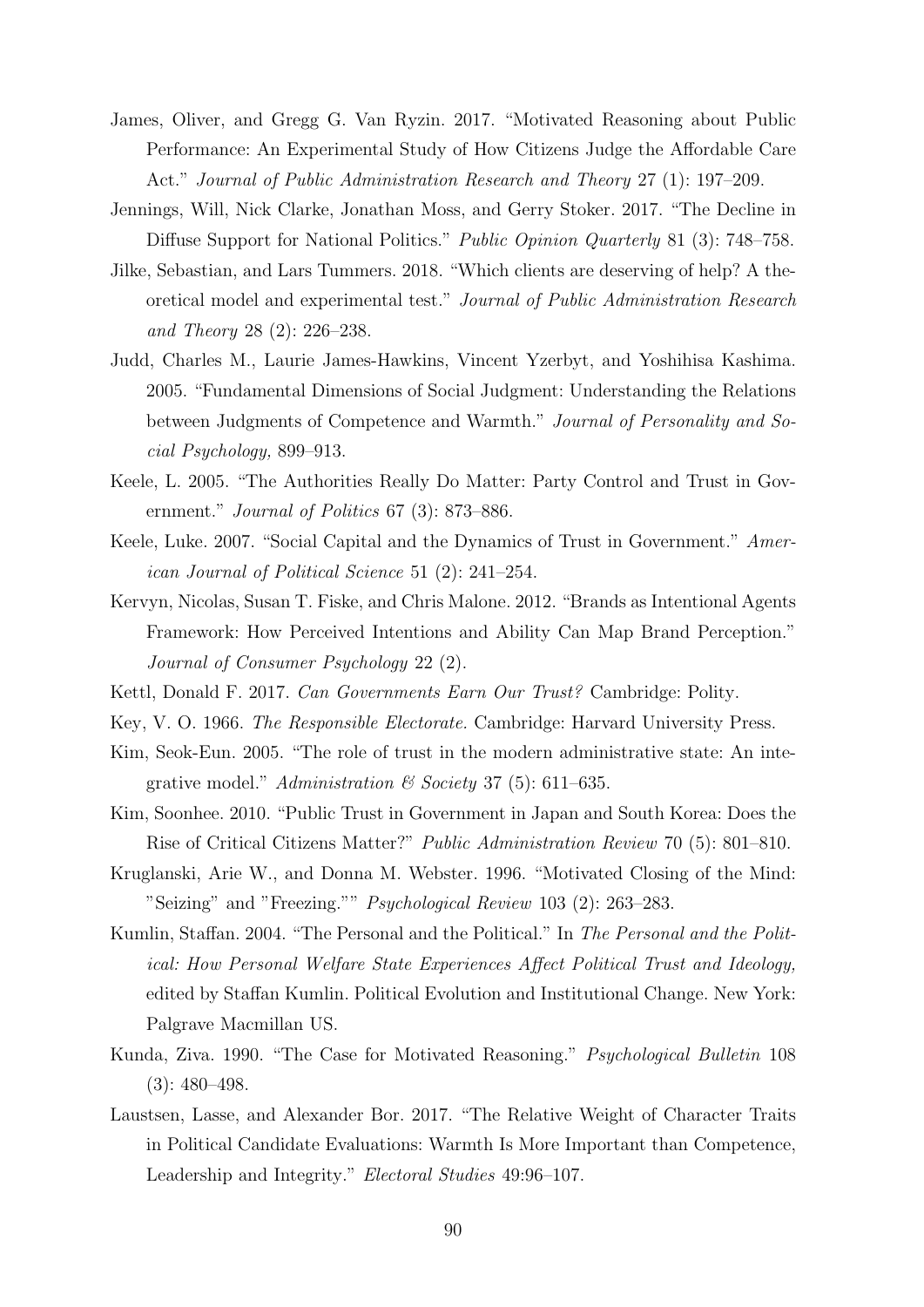- Lawrence, R.Z. 1997. "Is It Really the Economy Stupid?" In Why People Don't Trust Government, edited by Joseph S. Nye, Philip Zelikow, and David C. King, 111–132. Cambridge: Harvard University Press.
- Leach, Colin Wayne, Naomi Ellemers, and Manuela Barreto. 2007. "Group Virtue: The Importance of Morality (vs. Competence and Sociability) in the Positive Evaluation of in-Groups." Journal of Personality and Social Psychology 93 (2): 234–249.
- Lee, Danbee, and Gregg G. Van Ryzin. 2020. "Bureaucratic Reputation in the Eyes of Citizens: An Analysis of US Federal Agencies." International Review of Administrative Sciences 86 (1): 183–200.
- <span id="page-94-0"></span>Levi, Margaret, and Laura Stoker. 2000. "Political Trust and Trustworthiness." Annual Review of Political Science 3 (1): 475–507.
- Lewicki, Roy J., Edward C. Tomlinson, and Nicole Gillespie. 2006. "Models of Interpersonal Trust Development: Theoretical Approaches, Empirical Evidence, and Future Directions." Journal of Management 32 (6): 991–1022.
- Lewis-Beck, Michael, and Martin Paldam. 2000. "Economic Voting: An Introduction." Electoral Studies 19 (2): 113–121.
- Linde, Jonas. 2012. "Why Feed the Hand That Bites You? Perceptions of Procedural Fairness and System Support in Post-Communist Democracies." European Journal of Political Research 51 (3): 410–434.
- Lipsky, Michael. 1980. Street-Level Bureaucracy: Dilemmas of the Individual in Public Service. New York: Russell Sage Foundation.
- Magalhães, Pedro C, and Luis Aguiar-Conraria. 2019. "Procedural Fairness, the Economy, and Support for Political Authorities." Political Psychology 40 (1): 165–181.
- Magalhães, Pedro C. 2016. "Economic Evaluations, Procedural Fairness, and Satisfaction with Democracy." Political Research Quarterly 69 (3): 522–534.
- Marien, Sofie. 2011. "The Effect of Electoral Outcomes on Political Trust: A Multi–Level Analysis of 23 Countries." Electoral Studies 30 (4): 712–726.
- <span id="page-94-1"></span>Marien, Sofie, and Marc Hooghe. 2011. "Does Political Trust Matter? An Empirical Investigation into the Relation between Political Trust and Support for Law Compliance." European Journal of Political Research 50 (2): 267–291.
- Marvel, John D. 2016. "Unconscious Bias in Citizens' Evaluations of Public Sector Performance." Journal of Public Administration Research and Theory 26 (1): 143– 158.
- Mayer, Roger C., James H. Davis, and F. David Schoorman. 1995. "An Integrative Model of Organizational Trust." The Academy of Management Review 20 (3): 709–734.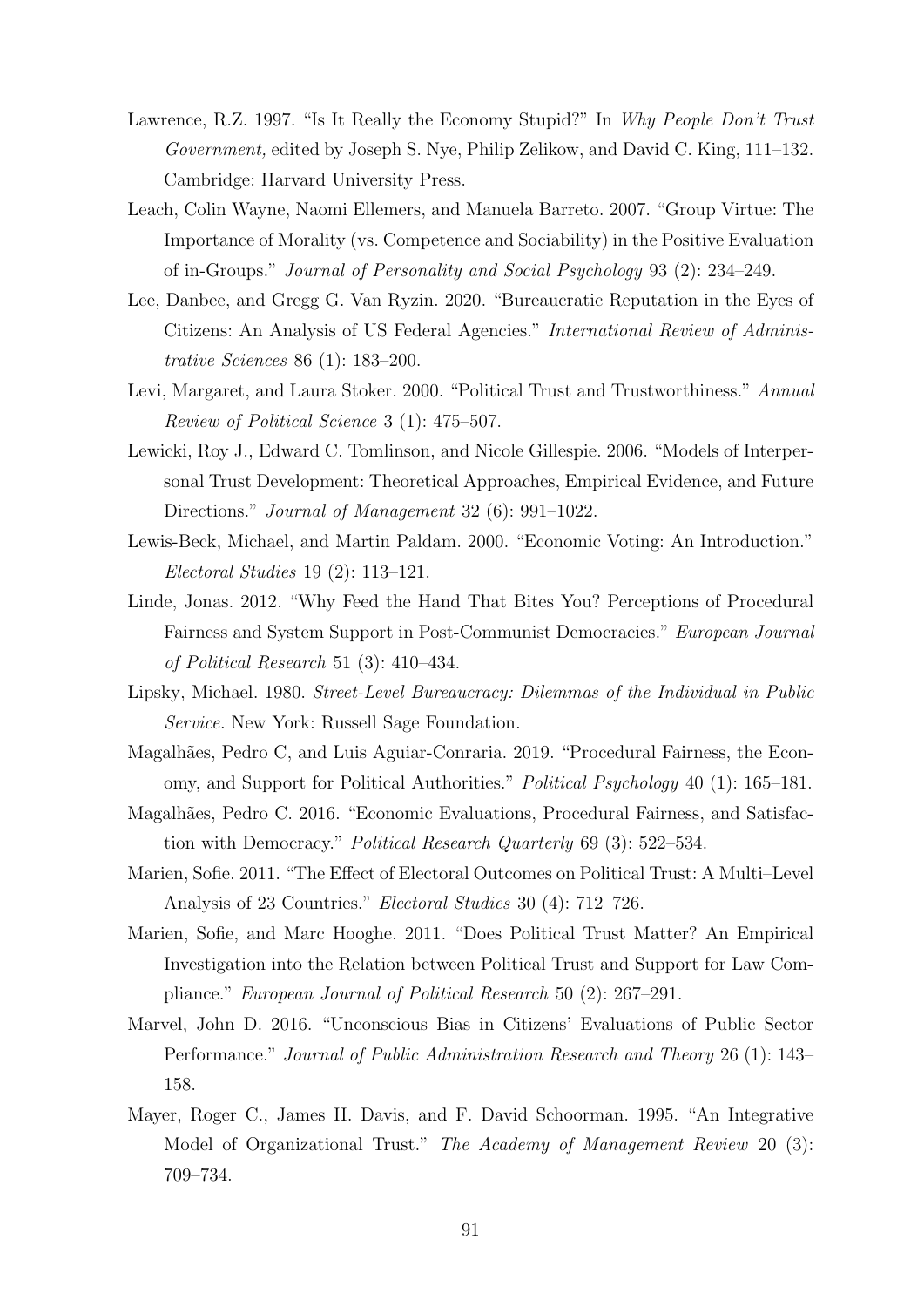- Maynard-Moody, Steven Williams, and Michael Musheno. 2003. Cops, Teachers, Counselors: Stories from the Front Lines of Public Service. Ann Arbor: University of Michigan Press.
- McAllister, Daniel J. 1995. "Affect-and Cognition-Based Trust as Foundations for Interpersonal Cooperation in Organizations." Academy of Management Journal 38  $(1): 24-59.$
- McDermott, Rose. 2011. "Internal and External Validity." In Cambridge Handbook of Experimental Political Science, edited by James N. Druckman, Donald P. Green, James H. Kuklinski, and Arthur Lupia, 27–40. Cambridge: Cambridge University Press.
- Miller, Arthur H, and O. Listhaug. 1999. "Political Performance and Institutional Trust." In Critical Citizens: Global Support for Democratic Government, edited by Pippa Norris, 204–216. Oxford: Oxford University Press.
- <span id="page-95-0"></span>Miller, Arthur H. 1974. "Political Issues and Trust in Government: 1964–1970." American Political Science Review 68 (3): 951–972.
- Mishler, William, and Richard Rose. 1997. "Trust, Distrust and Skepticism: Popular Evaluations of Civil and Political Institutions in Post-Communist Societies." The Journal of Politics 59 (2): 418–451.
- Molden, Daniel C. 2014. "Understanding priming effects in social psychology: What is "social priming" and how does it occur?" Social Cognition 32:1-11.
- <span id="page-95-1"></span>Moore, Mark H. 1995. Creating Public Value: Strategic Management in Government. Cambridge: Harvard University Press.

<span id="page-95-2"></span>. 2013. Recognizing Public Value. Cambridge: Harvard University Press.

- Morgeson, Forrest V. 2013. "Expectations, Disconfirmation, and Citizen Satisfaction with the US Federal Government: Testing and Expanding the Model." *Journal of* Public Administration Research and Theory 23 (2): 289–305.
- Morgeson, Forrest V., and Claudia Petrescu. 2011. "Do They All Perform Alike? An Examination of Perceived Performance, Citizen Satisfaction and Trust with US Federal Agencies." International Review of Administrative Sciences 77 (3): 451– 479.
- Morgeson, Forrest V., David VanAmburg, and Sunil Mithas. 2011. "Misplaced Trust? Exploring the Structure of the e-Government-Citizen Trust Relationship." Journal of Public Administration Research and Theory 21 (2): 257–283.
- Moynihan, Donald P. 2008. The Dynamics of Performance Management: Constructing Information and Reform. Washington, D.C.: Georgetown University Press.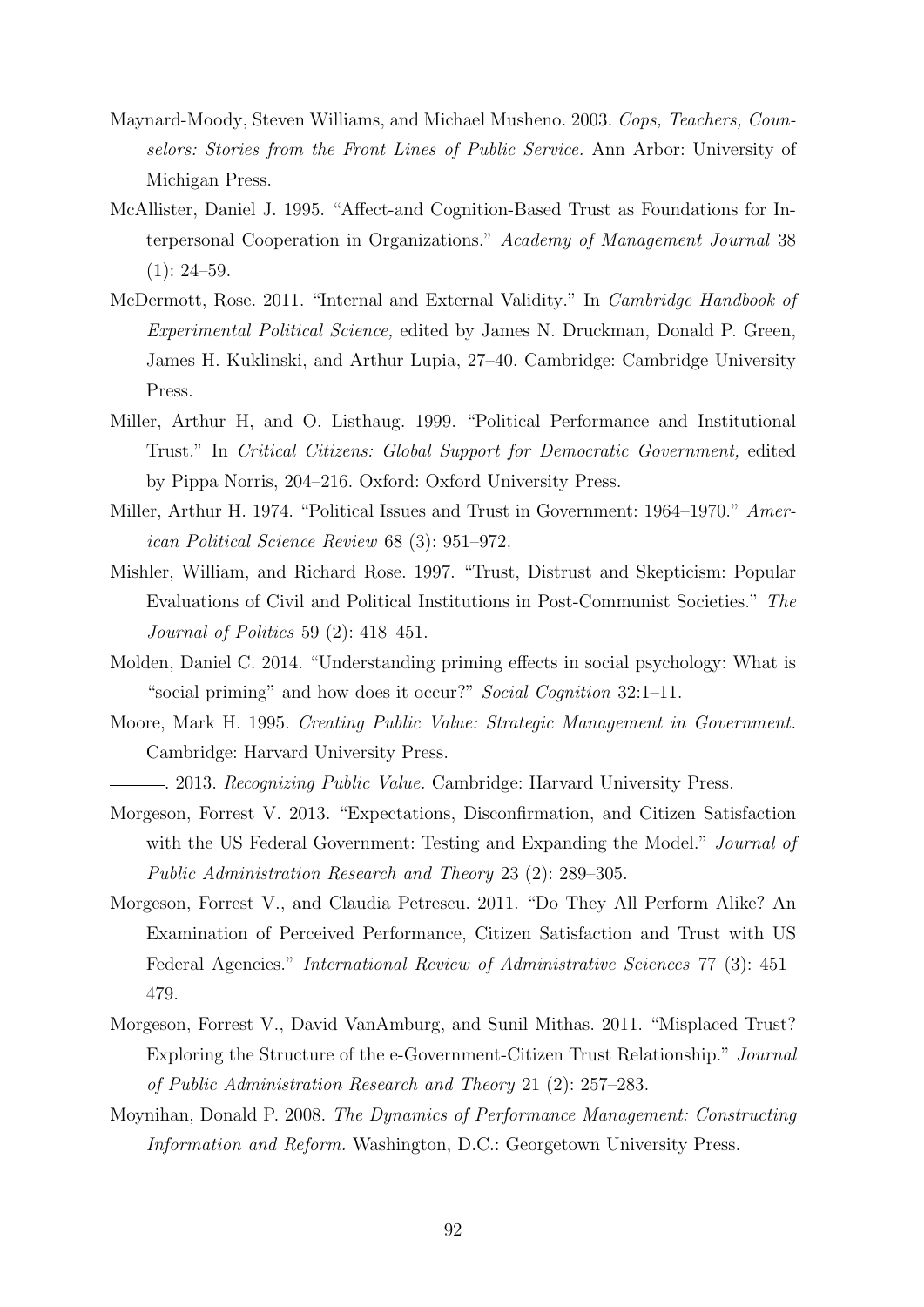- Mullinix, Kevin J, Thomas J Leeper, James N Druckman, and Jeremy Freese. 2015. "The Generalizability of Survey Experiments." Journal of Experimental Political Science 2 (2): 109–138.
- Mutz, Diana C. 2011. Population-Based Survey Experiments. Princeton: Princeton University Press.
- Nannestad, Peter, and Martin Paldam. 1994. "The VP-Function: A Survey of the Literature on Vote and Popularity Functions after 25 Years." Public Choice 79 (3): 213–245.
- Newton, Kenneth, Dietlind Stolle, and Sonja Zmerli. 2018. Social and Political Trust. Edited by Eric M. Uslaner. Oxford: Oxford University Press.
- <span id="page-96-0"></span>Nielsen, Julie Hassing. 2016. "Do Group Decision Rules Affect Trust? A Laboratory Experiment on Group Decision Rules and Trust." Scandinavian Political Studies 39 (2): 115–137.
- Nielsen, Julie Hassing, and Johannes Lindvall. 2021. "Trust in government in Sweden and Denmark during the COVID-19 epidemic." West European Politics, 1–25.
- Norris, Pippa. 2011. Democratic Deficit: Critical Citizens Revisited. Democratic Deficit: Critical Citizens Revisited. Oxford: Oxford University Press.
- <span id="page-96-2"></span>Norris, Pippa, Will Jennings, and Gerry Stoker. 2019. "Trust by Verify: The Role of Cognitive Skills and the Media Environment." Paper presented at American Political Science Association's Annual Meeting 2019.
- Nye, Joseph S., Philip Zelikow, and David C. King. 1997. Why People Don't Trust Government. Cambridge: Harvard University Press.
- OECD. 2019. "Goverment at a Glance 2019." OECD Publishing.
- Olsen, Asmus Leth. 2015. "Citizen (Dis)Satisfaction: An Experimental Equivalence Framing Study." Public Administration Review 75 (3): 469–478.
- <span id="page-96-1"></span>. 2017. "Human interest or hard numbers? Experiments on citizens' selection, exposure, and recall of performance information." Public Administration Review 77 (3): 408–420.
- Olsen, Asmus Leth, and Frederik Hjorth. 2020. "Willingness to Distance in the COVID-19 Pandemic." Retrieved from: osf.io/uanhg.
- Oppenheimer, Daniel M., Tom Meyvis, and Nicolas Davidenko. 2009. "Instructional Manipulation Checks: Detecting Satisficing to Increase Statistical Power." Journal of Experimental Social Psychology 45 (4): 867–872.
- Orren, Gary. 1997. "Fall from Grace: The Public's Loss of Faith in Government." In Why People Don't Trust Government, edited by Joseph S. Nye, Philip Zelikow, and David C. King, 77–107. Cambridge: Harvard University Press.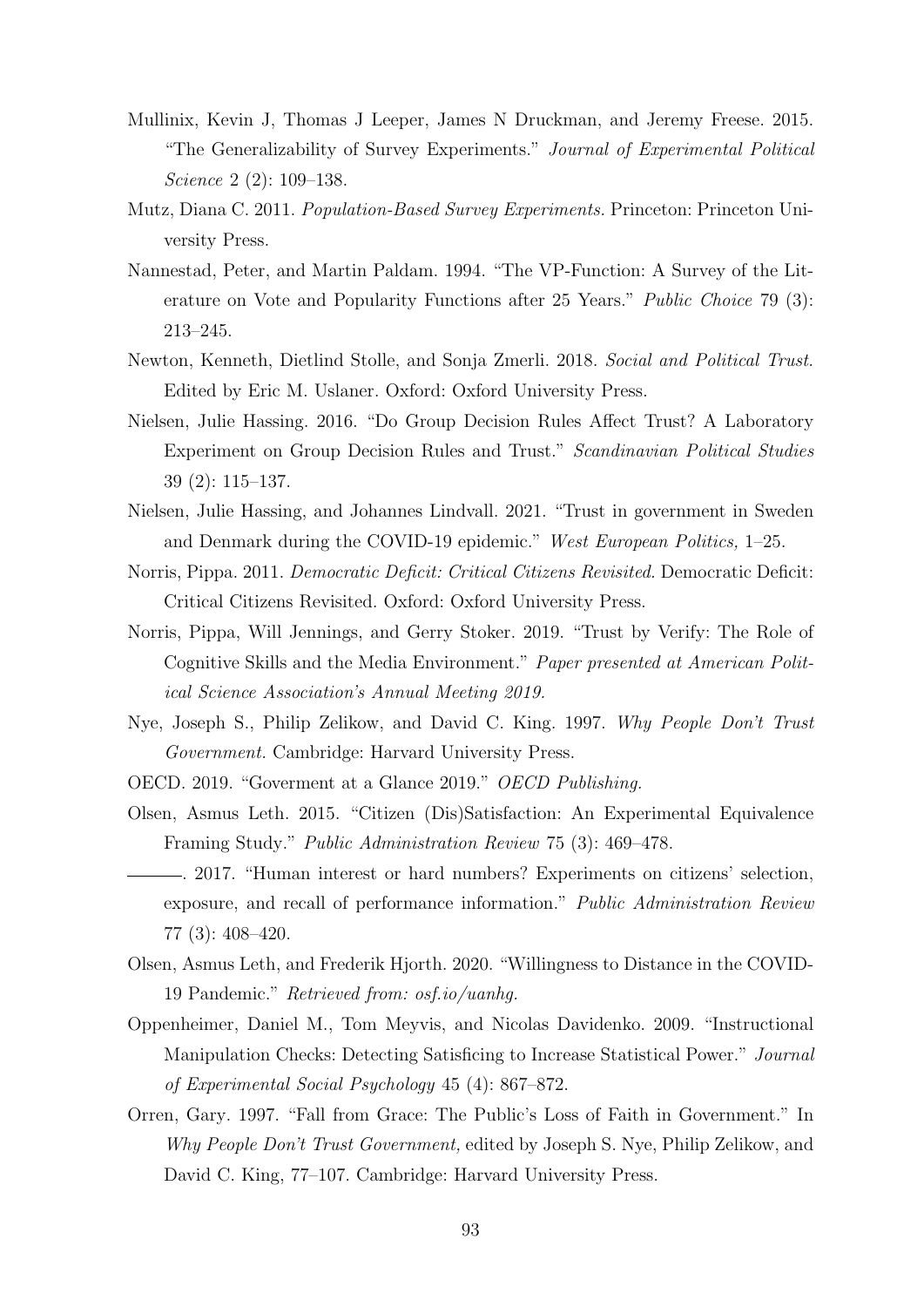- Oskarsson, S. 2010. "Generalized Trust and Political Support: A Cross-National Investigation." Acta Politica 45 (4): 423–443.
- Park, C.M. 2017. "Political Trust in the Asia-Pacific Region." In Handbook on Political Trust, edited by S. Zmerli and T.W.G. Van Der Meer, 488–508. Cheltenham, UK: Edward Elgar Publishing.
- Payne, B Keith, Jazmin L Brown-Iannuzzi, and Chris Loersch. 2016. "Replicable effects of primes on human behavior." Journal of Experimental Psychology: General 145 (10): 1269.
- <span id="page-97-2"></span>Pedersen, Mogens Jin, Justin M Stritch, and Frederik Thuesen. 2018. "Punishment on the frontlines of public service delivery: Client ethnicity and caseworker sanctioning decisions in a Scandinavian welfare state." Journal of Public Administration Research and Theory 28 (3): 339–354.
- Perkins, David N. 1985. "Postprimary Education Has Little Impact on Informal Reasoning." Journal of Educational Psychology 77 (5): 562–571.
- Pew. 2017. "Public Trust in Government: 1958-2017."
- Pharr, Susan J. 2000. "Officials' Misconduct and Public Distrust: Japan and the Liberal Democracies." In Disaffected Democracies: What's Troubling the Trilateral Countries?, edited by Susan J. Pharr and Robert D. Putnam, 174–201. Princeton, NJ: Princeton University Press.
- <span id="page-97-0"></span>Pollitt, Christopher, and Geert Bouckaert. 2004. Public Management Reform: A Comparative Analysis. Oxford: Oxford University Press.
- Popkin, Samuel L. 1991. The Reasoning Voter: Communication and Persuasion in Presidential Campaigns Chicago. Chicago: University of Chicago Press.
- Putnam, Robert D. 1995. "Tuning in, Tuning out: The Strange Disappearance of Social Capital in America." *PS: Political science*  $\mathcal{C}$  *politics* 28 (4): 664–684.
- . 2000. "Bowling Alone: America's Declining Social Capital." In Culture and Politics, 223–234. New York: Palgrave Macmillan.
- PytlikZillig, Lisa, and Christopher Kimbrough. 2016. "Consensus on Conceptualizations and Definitions of Trust: Are We There Yet?" In Interdisciplinary Perspectives on Trust, edited by Ellie Shockley, Tess M. S. Neal, Lisa M. PytlikZillig, and Brian H. Bornstein, 17–47. New York: Springer.
- <span id="page-97-1"></span>Raaphorst, Nadine, Sandra Groeneveld, and Steven Van de Walle. 2018. "Do Tax Officials Use Double Standards in Evaluating Citizen-Clients? A Policy-Capturing Study among Dutch Frontline Tax Officials." Public Administration 96 (1): 134– 153.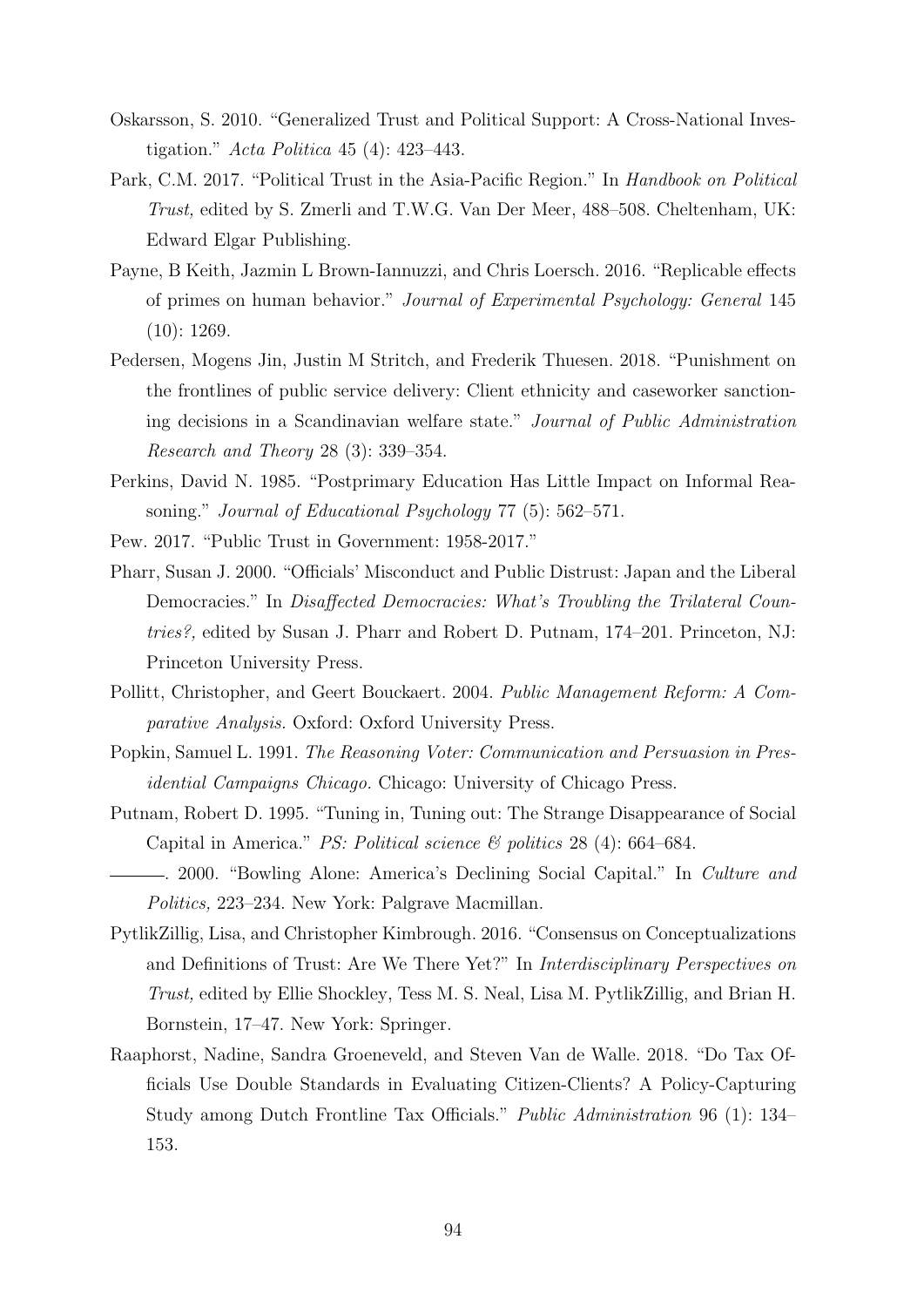- Rahn, Wendy M., and Thomas J. Rudolph. 2005. "A Tale of Political Trust in American Cities." Public Opinion Quarterly 69 (4): 530–560.
- Redlawsk, David P, Andrew JW Civettini, and Karen M Emmerson. 2010. "The affective tipping point: Do motivated reasoners ever "get it"?" Political Psychology 31 (4): 563–593.
- Rosanvallon, Pierre. 2008. Counter-Democracy: Politics in an Age of Distrust. Vol. 7. Cambridge: Cambridge University Press.
- Rosenberg, Seymour, Carnot Nelson, and P. S. Vivekananthan. 1968. "A Multidimensional Approach to the Structure of Personality Impressions." Journal of Personality and Social Psychology 9 (4): 283–294.
- Rotter, Julian B. 1967. "A New Scale for the Measurement of Interpersonal Trust." Journal of Personality 35 (4): 651–665.
- Rousseau, Denise, Sim Sitkin, Ronald Burt, and Colin Camerer. 1998. "Not So Different After All: A Cross-Discipline View of Trust." Academy of Management Review 23.
- Rudolph, Thomas J. 2017. "Political Trust as a Heuristic." In Handbook on Political Trust, edited by Sonja Zmerli and Tom W. G. Van der Meer, 197–211. Cheltenham, UK: Edward Elgar Publishing.
- Schnaudt, Christian. 2019. Political Confidence and Democracy in Europe: Antecedents and Consequences of Citizens' Confidence in Representative and Regulative Institutions and Authorities. Contributions to Political Science. Cham: Springer International Publishing.
- Scholz, John T., and Mark Lubell. 1998. "Trust and Taxpaying: Testing the Heuristic Approach to Collective Action." American Journal of Political Science 42 (2): 398– 417.
- Schoorman, F. David, Mallory M. Wood, and Christina Breuer. 2015. "Would Trust by Any Other Name Smell as Sweet? Reflections on the Meanings and Uses of Trust Across Disciplines and Context." In Motivating Cooperation and Compliance with Authority: The Role of Institutional Trust, edited by Brian H. Bornstein and Alan J. Tomkins, 13–35. Nebraska Symposium on Motivation. Cham: Springer International Publishing.
- Sears, David O. 1986. "College Sophomores in the Laboratory: Influences of a Narrow Data Base on Social Psychology's View of Human Nature." Journal of Personality and Social Psychology 51 (3): 515–530.
- Selden, Sally Coleman, and Jessica E. Sowa. 2004. "Testing a Multi-Dimensional Model of Organizational Performance: Prospects and Problems." Journal of Public Administration Research and Theory 14 (3): 395–416.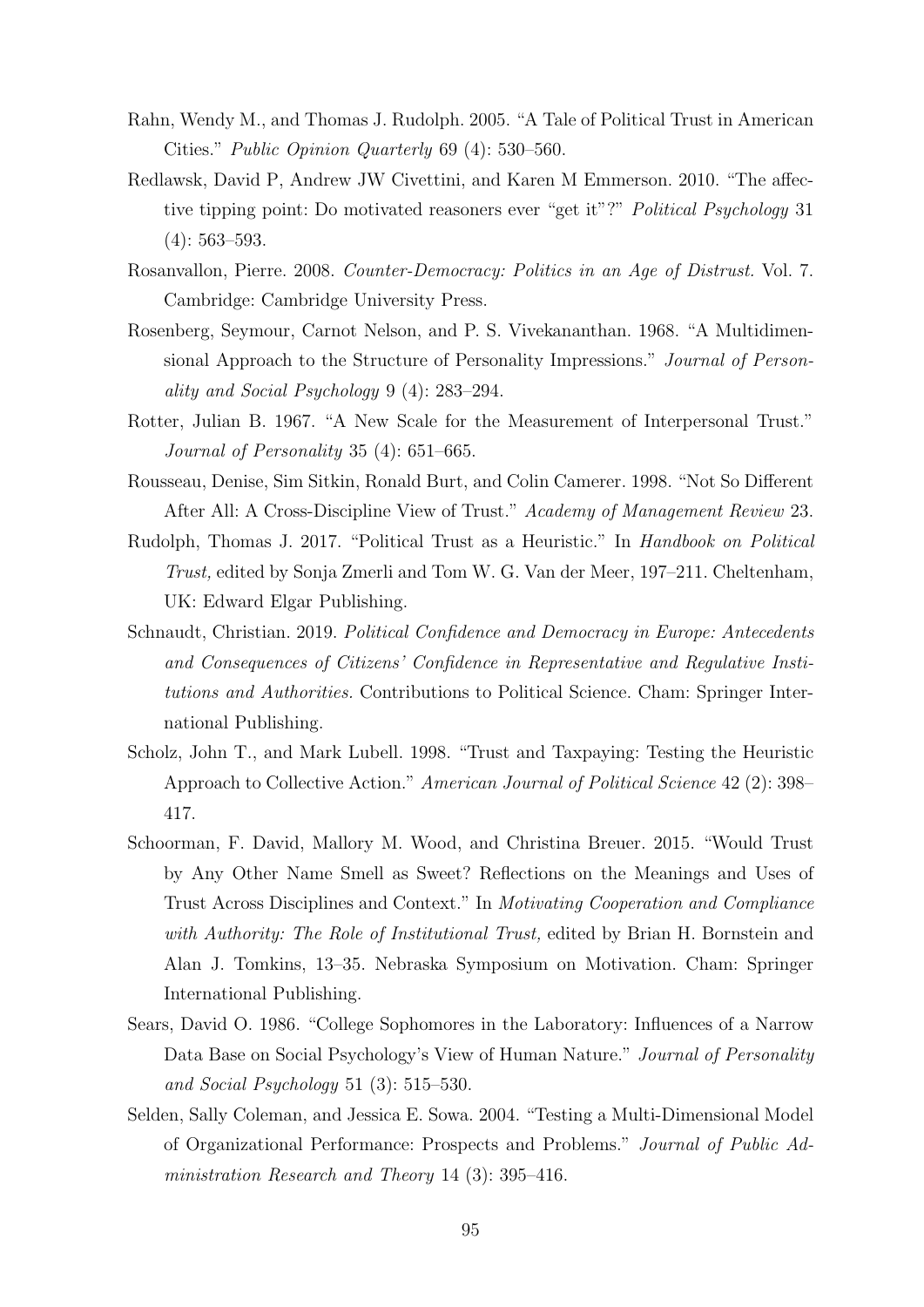- Sherman, Jeffrey W, and Andrew M Rivers. 2021. "There's nothing social about social priming: derailing the "train wreck"." Psychological Inquiry 32 (1): 1–11.
- Slothuus, Rune. 2016. "Assessing the Influence of Political Parties on Public Opinion: The Challenge from Pretreatment Effects." Political Communication 33 (2): 302– 327.
- Soss, Joe. 1999. "Lessons of welfare: Policy design, political learning, and political action." American Political Science Review 93 (2): 363–380.
- Stanovich, Keith E., and Richard F. West. 2007. "Natural Myside Bias Is Independent of Cognitive Ability." Thinking & Reasoning 13 (3): 225–247.
- Stanovich, Keith E., Richard F. West, and Maggie E. Toplak. 2013. "Myside Bias, Rational Thinking, and Intelligence." Current Directions in Psychological Science 22 (4): 259–264.
- <span id="page-99-1"></span>Stipak, Brian. 1979. "Citizen satisfaction with urban services: Potential misuse as a performance indicator." Public Administration Review, 46–52.
- Stock, James H, and Mark W. Watson. 2014. Introduction to Econometrics. 3rd edition. New York: Pearson.
- Strøm, Kaare. 2000. "Delegation and Accountability in Parliamentary Democracies." European Journal of Political Research 37 (3): 261–289.
- Taber, Charles S, and Milton Lodge. 2006. "Motivated Skepticism in the Evaluation of Political Beliefs." American Journal of Political Science 50 (3): 755–769.
- Thaler, Richard H., and Cass R. Sunstein. 2008. Nudge: Improving Decisions About Health, Wealth, and Happiness. New Haven: Yale University Press.
- Thomson, Robert. 2011. "Citizens' evaluations of the fulfillment of election pledges: Evidence from Ireland." The Journal of Politics 73 (1): 187–201.
- Thomson, Robert, and Heinz Brandenburg. 2019. "Trust and citizens' evaluations of promise keeping by governing parties." Political Studies 67 (1): 249–266.
- Tilley, James, and Sara B. Hobolt. 2011. "Is the Government to Blame? An Experimental Test of How Partisanship Shapes Perceptions of Performance and Responsibility." The Journal of Politics 73 (2): 316–330.
- <span id="page-99-0"></span>Todorov, Alexander, Manish Pakrashi, and Nikolaas N Oosterhof. 2009. "Evaluating faces on trustworthiness after minimal time exposure." Social Cognition 27 (6): 813–833.
- Tummers, Lars L. G., Victor Bekkers, Evelien Vink, and Michael Musheno. 2015. "Coping During Public Service Delivery: A Conceptualization and Systematic Review of the Literature." Journal of Public Administration Research and Theory 25 (4): 1099–1126.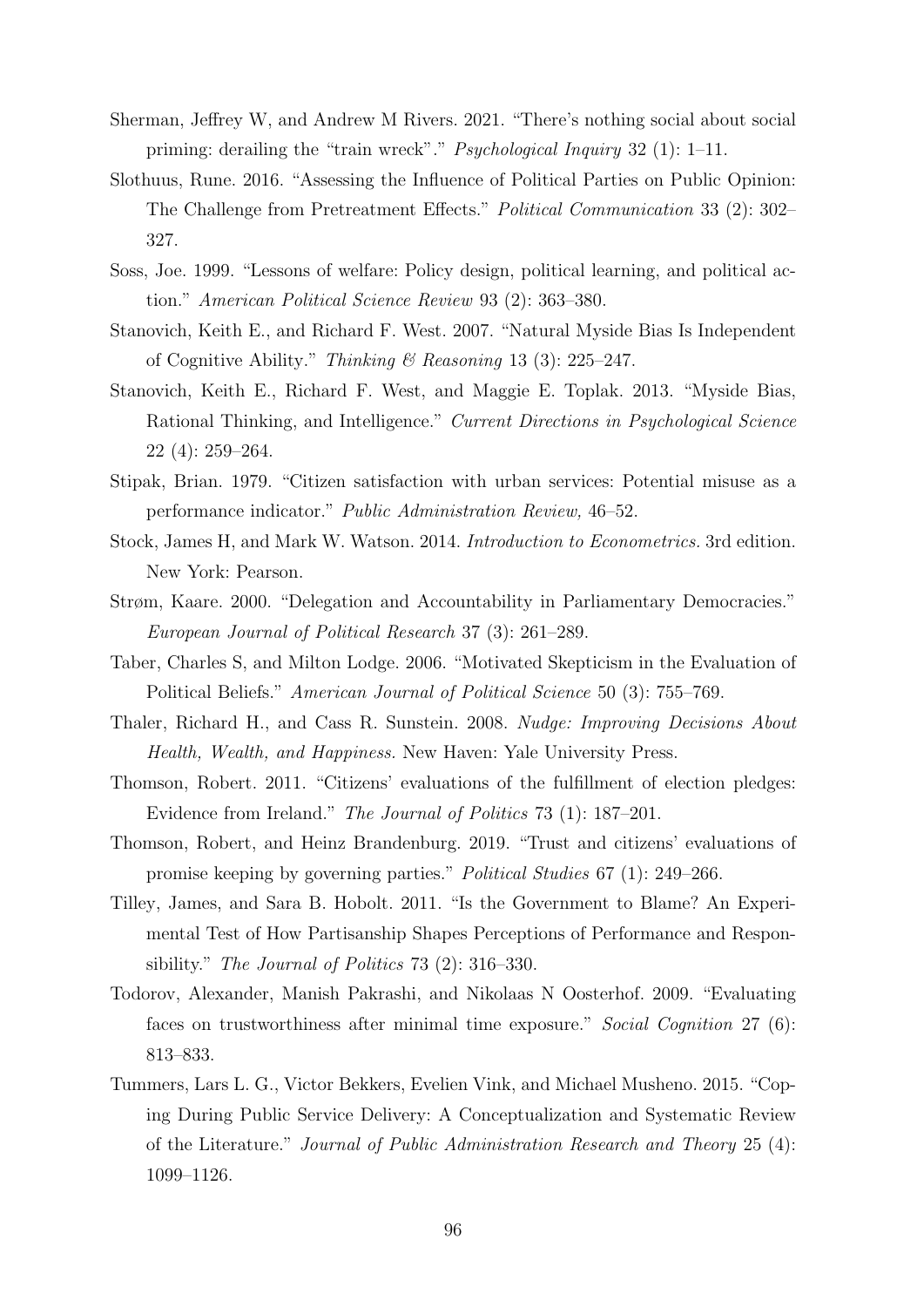<span id="page-100-1"></span>Tyler, Tom R. 1990. Why People Obey the Law. Princeton: Princeton University Press.

- Uslaner, Eric M. 1998. "Social Capital, Television, and the "Mean World": Trust, Optimism, and Civic Participation." Political Psychology 19 (3): 441–467.
- . 2002. The Moral Foundations of Trust. Cambridge: Cambridge University Press. . 2008. Corruption, Inequality, and the Rule of Law. Cambridge: Cambridge University Press.
- Van Bavel, Jay J., Katherine Baicker, Paulo S. Boggio, Valerio Capraro, Aleksandra Cichocka, Mina Cikara, Molly J. Crockett, et al. 2020. "Using Social and Behavioural Science to Support COVID-19 Pandemic Response." Nature Human Behaviour 4  $(5): 460 - 471.$
- Van de Walle, Steven. 2016. "New Public Management: Restoring the Public Trust Through Creating Distrust?" In Ashgate Research Companion to New Public Management, edited by Tom Christensen and Per Lægreid, 309–320. Aldershot: Ashgate.
	- . 2018. "Explaining Citizen Satisfaction and Dissatisfaction with Public Services." In The Palgrave Handbook of Public Administration and Management in Europe, edited by E. Ongaro and S. Van Thiel, 227–241. London: Palgrave Macmillan.
- <span id="page-100-0"></span>Van de Walle, Steven, and Geert Bouckaert. 2003. "Public Service Performance and Trust in Government: The Problem of Causality." International Journal of Public Administration 26 (8): 891–913.
	- . 2007. "Perceptions of Productivity and Performance in Europe and The United States." International Journal of Public Administration 30 (11): 1123–1140.
- <span id="page-100-2"></span>Van de Walle, Steven, and Alasdair Roberts. 2008. "Publishing Performance Information: An Illusion of Control?" In Performance Information in the Public Sector: How It Is Used, edited by Wouter Van Dooren and Steven Van de Walle, 211–226. London: Palgrave Macmillan UK.
- Van de Walle, Steven, and Frédérique Six. 2014. "Trust and Distrust as Distinct Concepts: Why Studying Distrust in Institutions Is Important." Journal of Comparative Policy Analysis: Research and Practice 16 (2): 158–174.
- Van de Walle, Steven, and Wouter Van Dooren. 2008. "Introduction: Using Public Sector Performance Information." In Performance Information in the Public Sector: How It Is Used, edited by Wouter Van Dooren and Steven Van de Walle, 1–8. London: Palgrave Macmillan UK.
- Van der Meer, Tom W. G. 2017. "Political Trust and the "Crisis of Democracy"." Oxford Research Encyclopedia of Politics.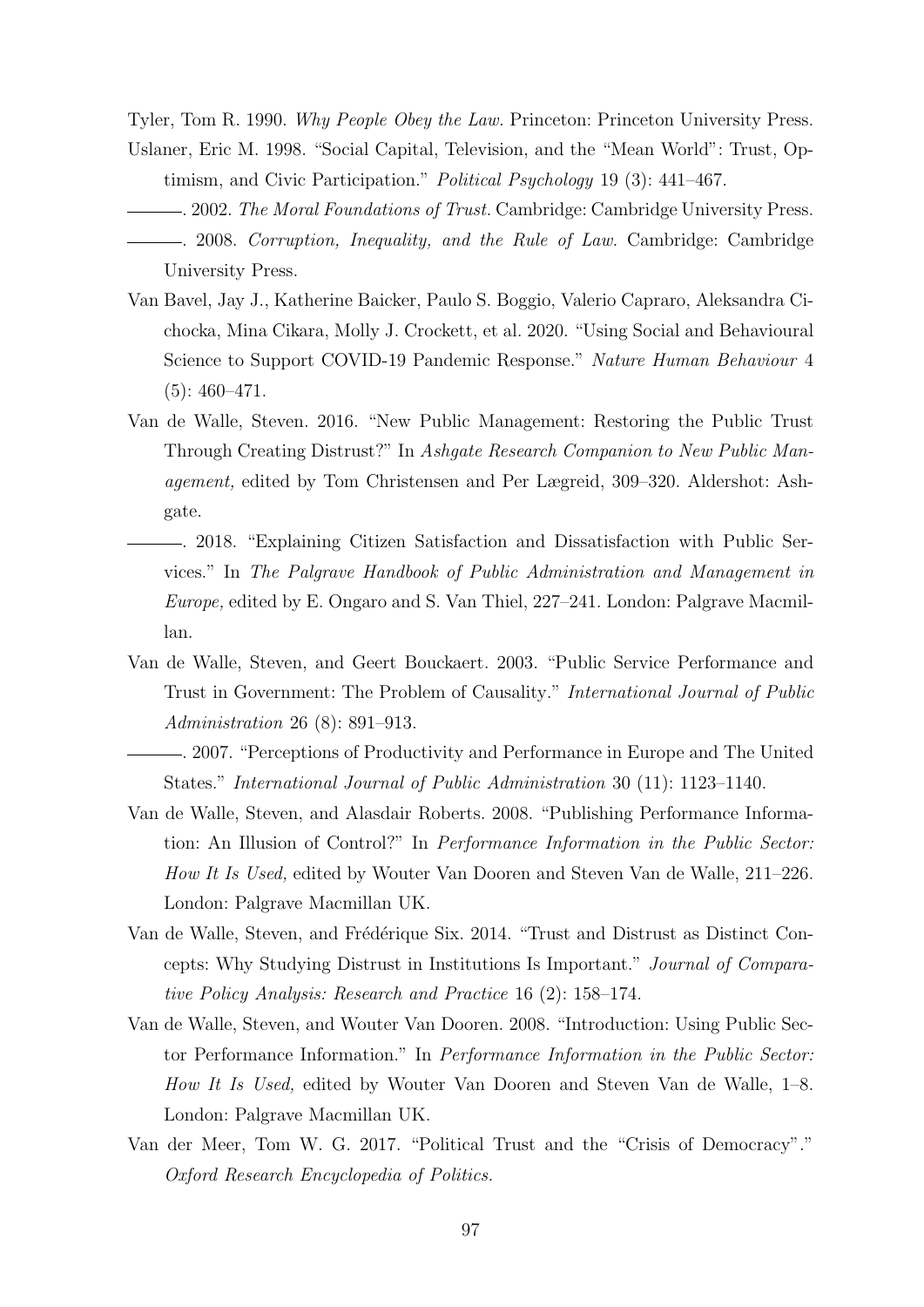- <span id="page-101-1"></span>Van der Meer, Tom W. G. 2018. "Economic Performance and Political Trust." In The Oxford Handbook of Social and Political Trust, edited by Eric M. Uslaner, 599–616. Oxford: Oxford University Press.
	- . 2010. "In What We Trust? A Multi-Level Study into Trust in Parliament as an Evaluation of State Characteristics." International Review of Administrative Sciences 76 (3): 517–536.
- Van der Meer, Tom W.G., and Armen Hakhverdian. 2017. "Political Trust as the Evaluation of Process and Performance: A Cross-National Study of 42 European Countries." Political Studies 65 (1): 81–102.
- Van Dooren, Wouter, Geert Bouckaert, and John Halligan. 2015. Performance management in the public sector. London: Routledge.
- Van Erkel, Patrick F.A., and Tom W.G. Van der Meer. 2016. "Macroeconomic Performance, Political Trust and the Great Recession: A Multilevel Analysis of the Effects of within-Country Fluctuations in Macroeconomic Performance on Political Trust in 15 EU Countries, 1999-2011." European Journal of Political Research 55 (1): 177–197.
- <span id="page-101-0"></span>Van Ryzin, Gregg G. 2007. "Pieces of a Puzzle: Linking Government Performance, Citizen Satisfaction, and Trust." Public Performance & Management Review 30 (4): 521–535.
	- . 2011. "Outcomes, Process, and Trust of Civil Servants." Journal of Public Administration Research and Theory 21 (4): 745–760.
	- . 2013. "An Experimental Test of the Expectancy-Disconfirmation Theory of Citizen Satisfaction." Journal of Policy Analysis and Management 32 (3): 597– 614.
- <span id="page-101-2"></span>. 2015. "Service Quality, Administrative Process, and Citizens' Evaluation of Local Government in the US." Public Management Review 17 (3): 425–442.
- Vigoda-Gadot, E., and F. Yuval. 2003. "Managerial Quality, Administrative Performance and Trust in Governance Revisited: A Follow-up Study of Causality." International Journal of Public Sector Management 16 (7): 502–522.
- Vigoda-Gadot, Eran. 2007. "Citizens' Perceptions of Politics and Ethics in Public Administration: A Five-Year National Study of Their Relationship to Satisfaction with Services, Trust in Governance, and Voice Orientations." Journal of Public Administration Research and Theory 17 (2): 285–305.
- Vigoda-Gadot, Eran, and Shlomo Mizrahi. 2008. "Public sector management and the democratic ethos: A 5-year study of key relationships in Israel." Journal of Public Administration Research and Theory 18 (1): 79–107.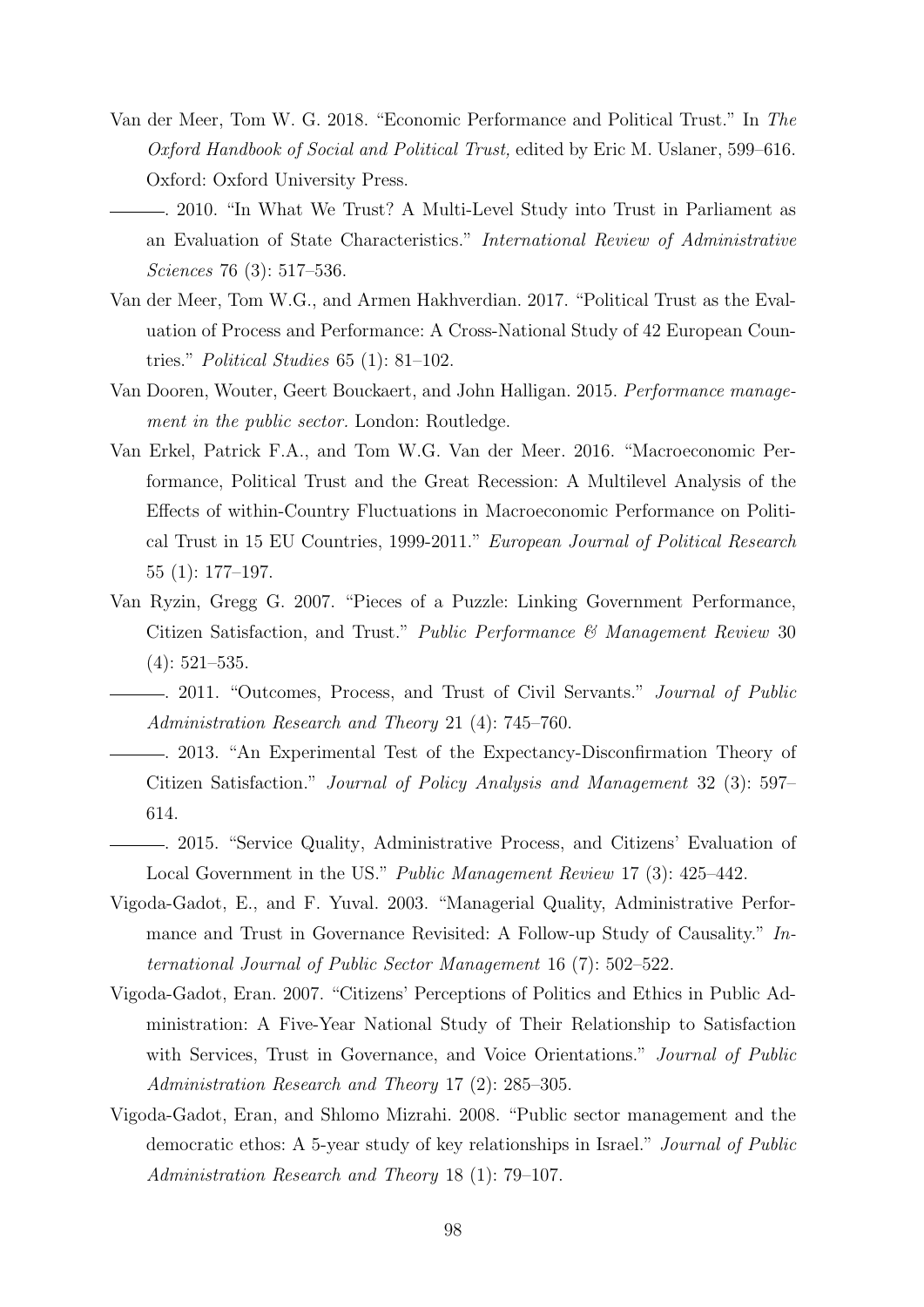- Vinæs, Martin, Frederik Hjorth, Peter Thisted Dinesen, and Kim Mannemar Sønderskov. 2019. "When Do Citizens Respond Politically to the Local Economy? Evidence from Registry Data on Local Housing Markets." American Political Science Review 113 (2): 499–516.
- Wang, XiaoHu, and Montgomery Wan Wart. 2007. "When public participation in administration leads to trust: An empirical assessment of managers' perceptions." Public administration review 67 (2): 265–278.
- <span id="page-102-4"></span>Weinberg, James. 2020. "Can Political Trust Help to Explain Elite Policy Support and Public Behaviour in Times of Crisis? Evidence from the United Kingdom at the Height of the 2020 Coronavirus Pandemic." Political Studies, 1–18.
- <span id="page-102-3"></span>Willis, Janine, and Alexander Todorov. 2006. "First impressions: Making up your mind after a 100-ms exposure to a face." Psychological Science 17 (7): 592–598.
- Wojciszke, Bogdan. 2005. "Affective Concomitants of Information on Morality and Competence." European Psychologist 10 (1): 60–70.
- Wojciszke, Bogdan, Roza Bazinska, and Marcin Jaworski. 1998. "On the Dominance of Moral Categories in Impression Formation:" Personality and Social Psychology Bulletin 24 (12): 1251–1263.
- <span id="page-102-5"></span>Yang, Kaifeng. 2005. "Public Administrators' Trust in Citizens: A Missing Link in Citizen Involvement Efforts." Public Administration Review 65 (3): 273–285.
- <span id="page-102-2"></span>Yang, Kaifeng, and Marc Holzer. 2006. "The Performance–Trust Link: Implications for Performance Measurement." Public Administration Review 66 (1): 114–126.
- <span id="page-102-0"></span>Zmerli, S., and M. Hooghe. 2011. Political Trust: Why Context Matters. Colchester, UK: ECPR Press.
- <span id="page-102-1"></span>Zmerli, Sonja, and Tom Van der Meer, eds. 2017. Handbook on Political Trust. Cheltenham, UK: Edward Elgar Publishing.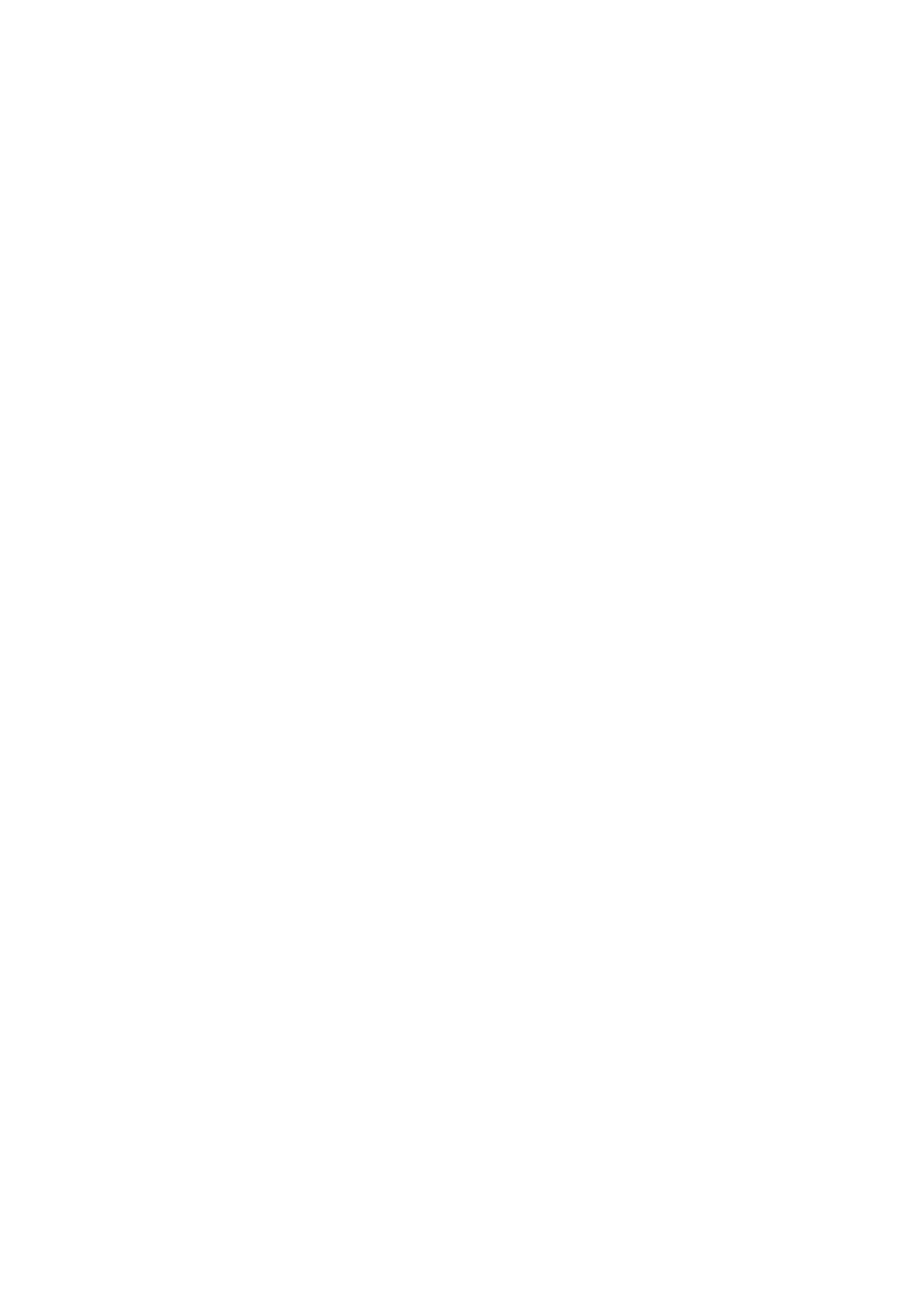# English summary

In recent years, surveys have shown how trust in government has been declining in many Western democracies. This is important knowledge since democratic legitimacy builds upon citizens' trust, and trust is crucial for the success of public policies and public service delivery. A vast amount of research has provided valuable insights into core explanations of citizens' trust in government. One of the most prominent explanations for changes in citizens' trust is government performance. However, this dissertation argues that the existing literature is likely to underestimate the impact of government performance on citizens' trust due to a narrow understanding of what constitutes performance.

While the performance-trust link is recognized in the literature by examining aggregated accounts of performance such as the influence of macroeconomic performance on citizens' trust, considerably less attention has been devoted to other understandings of the performance-trust link. This PhD dissertation sheds light on this issue by examining the influence of two important aspects of performance: (1) the performance of streetlevel bureaucrats in citizen-state interactions and (2) the performance of politicians in the political decision-making process.

Concerning the performance of street-level bureaucrats, the dissertation draws on insights from social psychology to argue that citizens assess the bureaucrats they encounter on the dimensions of warmth and competence, which subsequently influence trust evaluations of governmental institutions in general. Regarding the performance of politicians, I examine the extent to which citizens change their trust when politicians do not fulfill political promises. Citizens are expected to punish politicians with lower levels of trust if they feel that politicians do not make progress in the decision-making process and do not focus in their work towards a final decision on issues where they have made a political promise. Thus, I examine the effect of events in the political decisionmaking process which indicate that politicians do not make such progress. Specifically, this dissertation examines how British citizens changed their level of trust due to events in the political decision-making process which indicated that British politicians did not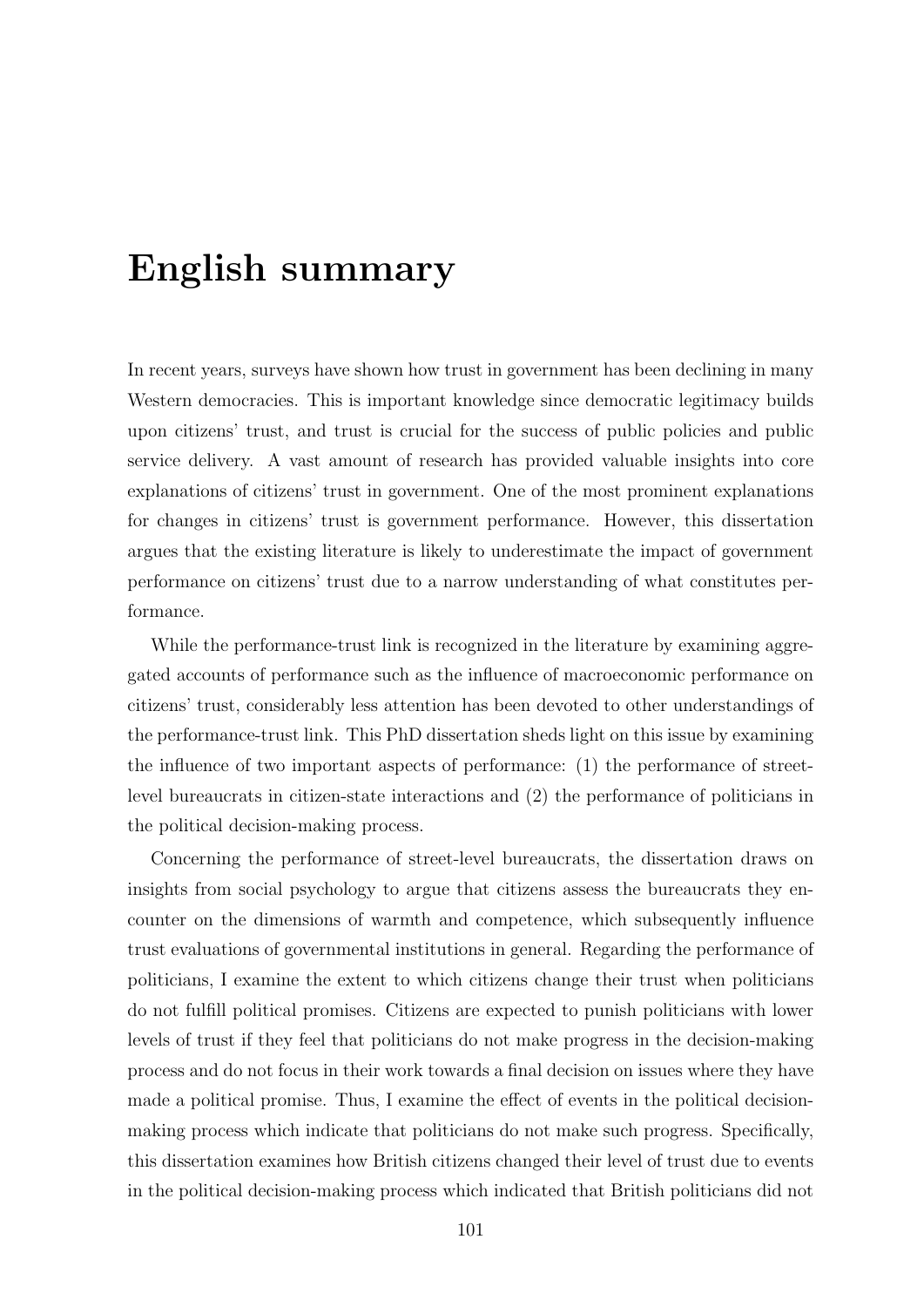get any closer to fulfilling the political promise of Brexit (i.e., the promise of leaving the European Union).

To test these hypotheses, this dissertation uses multiple large-scale survey experiments involving citizens from different cultural contexts as well as advanced quantitative designs based on observational survey data over time (e.g., difference-in-differences design).

Survey experimental findings show that street-level bureaucrats through warm and competent behavior can positively influence citizens' trust in government. Specifically, when citizens encounter street-level bureaucrats who they consider high on warmth and/or competence, their levels of trust in both bureaucrats and broader administrative and political institutions of government increase. However, contrary to the theoretical expectations, the negative effect of receiving unfavorable outcomes on citizens' trust was not mitigated by bureaucrats' display of warmth. Finally, the dissertation demonstrates that citizens respond with less trust when events in the political decision-making process indicate that politicians do not make progress towards reaching an agreement on issues where they have made a political promise. The dissertation comprises three independent papers suggesting new ways to further investigate the performance-trust link.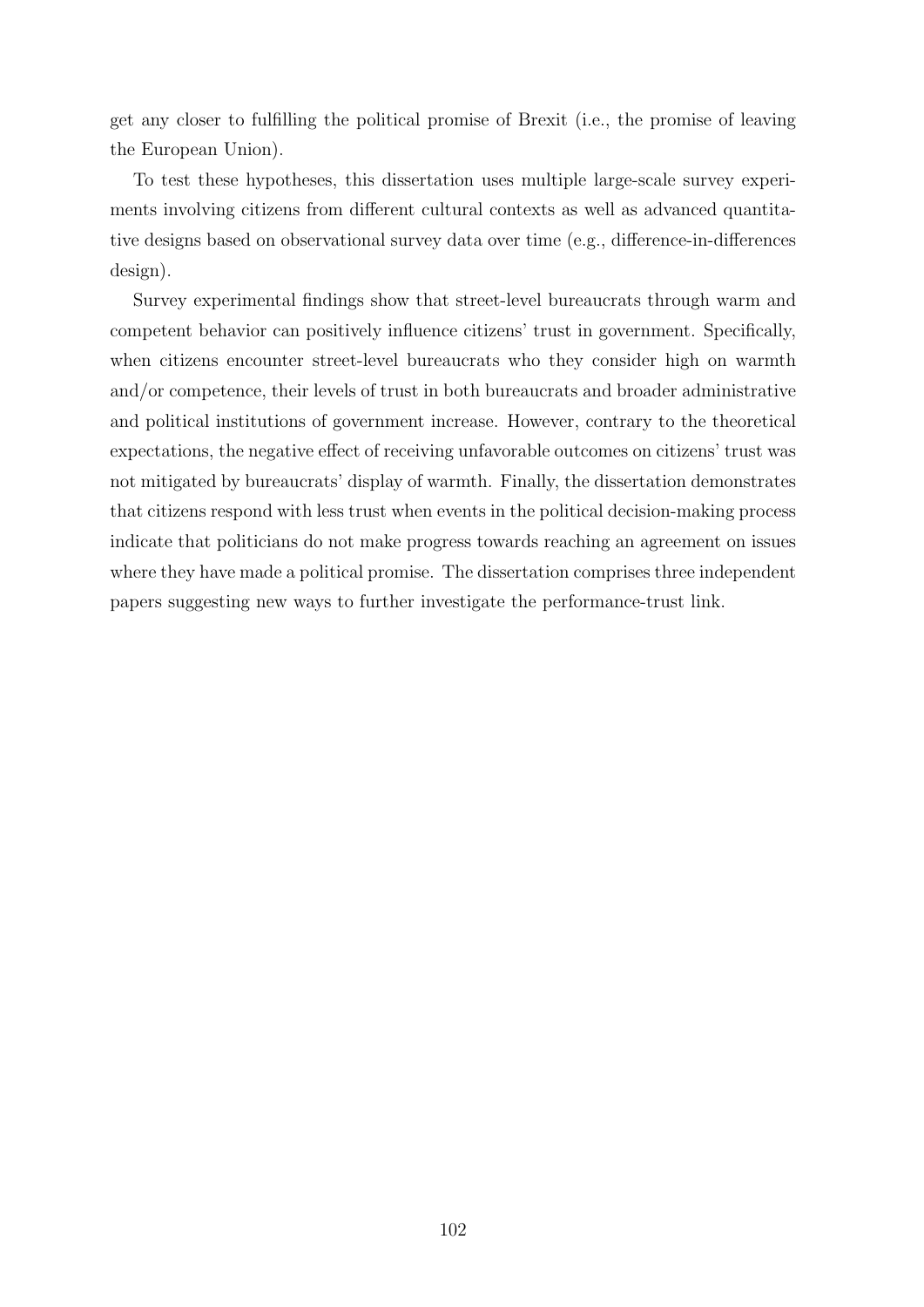## Dansk resumé

Nyere undersøgelser viser, at tilliden til offentlige institutioner og myndigheder er dalende i mange vestlige demokratier. Denne viden er vigtig, da demokratisk legitimitet bygger på tillid hos befolkningen, og er afgørende for succesfulde offentlige politikker og god offentlig service. Studier har gentagende gange leveret værdifuld viden om de vigtigste forklaringer på, hvornår en befolkning har høj tillid til offentlige institutioner. En af de vigtigste forklaringer skal findes i de offentlige institutioners præstationer (government performance). Denne afhandling argumenterer for, at den eksisterende litteratur formentlig underestimerer den indflydelse, som performance har på befolkningens tillid til offentlige institutioner, fordi man hidtil har haft en snæver forståelse af, hvad performance består af.

Mens performance-trust linket er anerkendt i litteraturen ved at undersøge effekten af overordnede performance faktorer på tillid, såsom makroøkonomisk performance, ved vi stadig meget lidt om andre forståelser af dette link. Denne afhandling sætter derfor fokus på to afgørende aspekter: (1) effekten af frontlinjemedarbejderes performance i interaktioner med borgeren og (2) effekten af politikeres performance i den politiske beslutningsproces.

Med hensyn til frontlinjemedarbejdernes performance trækker afhandlingen på indsigter fra socialpsykologien. Disse indsigter bruges til at argumentere for, at borgerne vurderer mødet med offentligt ansatte på to parametre - varme og kompetence. Disse vurderinger forventes at smitte af på den generelle tillid til offentlige institutioner. Vedrørende politikernes performance undersøger jeg, hvorvidt borgernes tillid ændrer sig, når politikerne ikke leverer på politiske løfter. Borgerne forventes at straffe politikerne med lavere tillid, hvis de har en følelse af, at der ikke sker fremskridt i beslutningsprocessen og politikerne ikke arbejder målrettet henimod at træffe en endelig afgørelse på emner, hvor de har givet et politisk løfte. Derfor undersøger jeg effekten af begivenheder i den politiske beslutningsproces, der indikerer, at politikerne ikke gør sådanne fremskridt. Specifikt undersøger jeg i afhandlingen, hvordan britiske borgeres tillid ændrede sig som et resultat af begivenheder i beslutningsprocessen, der